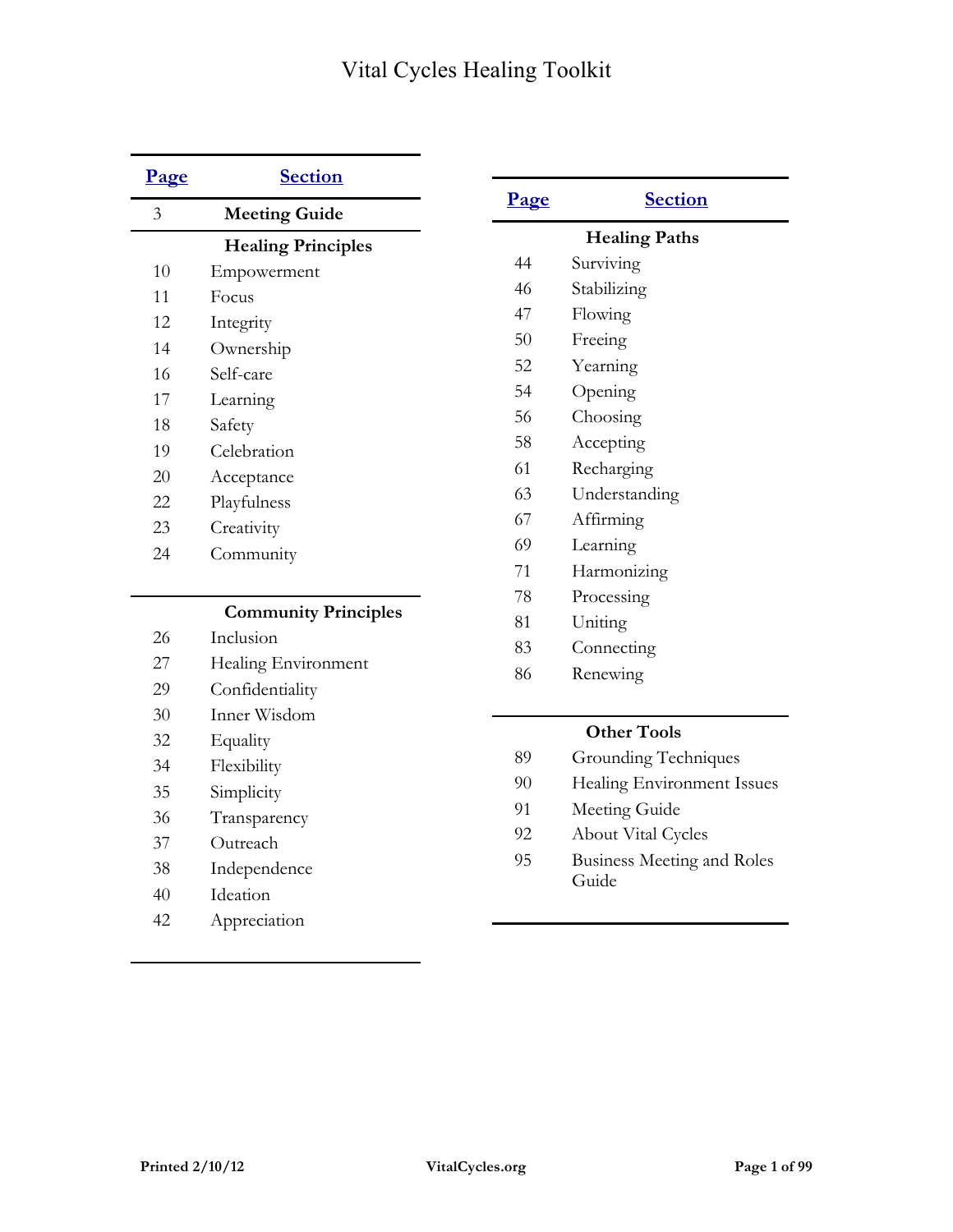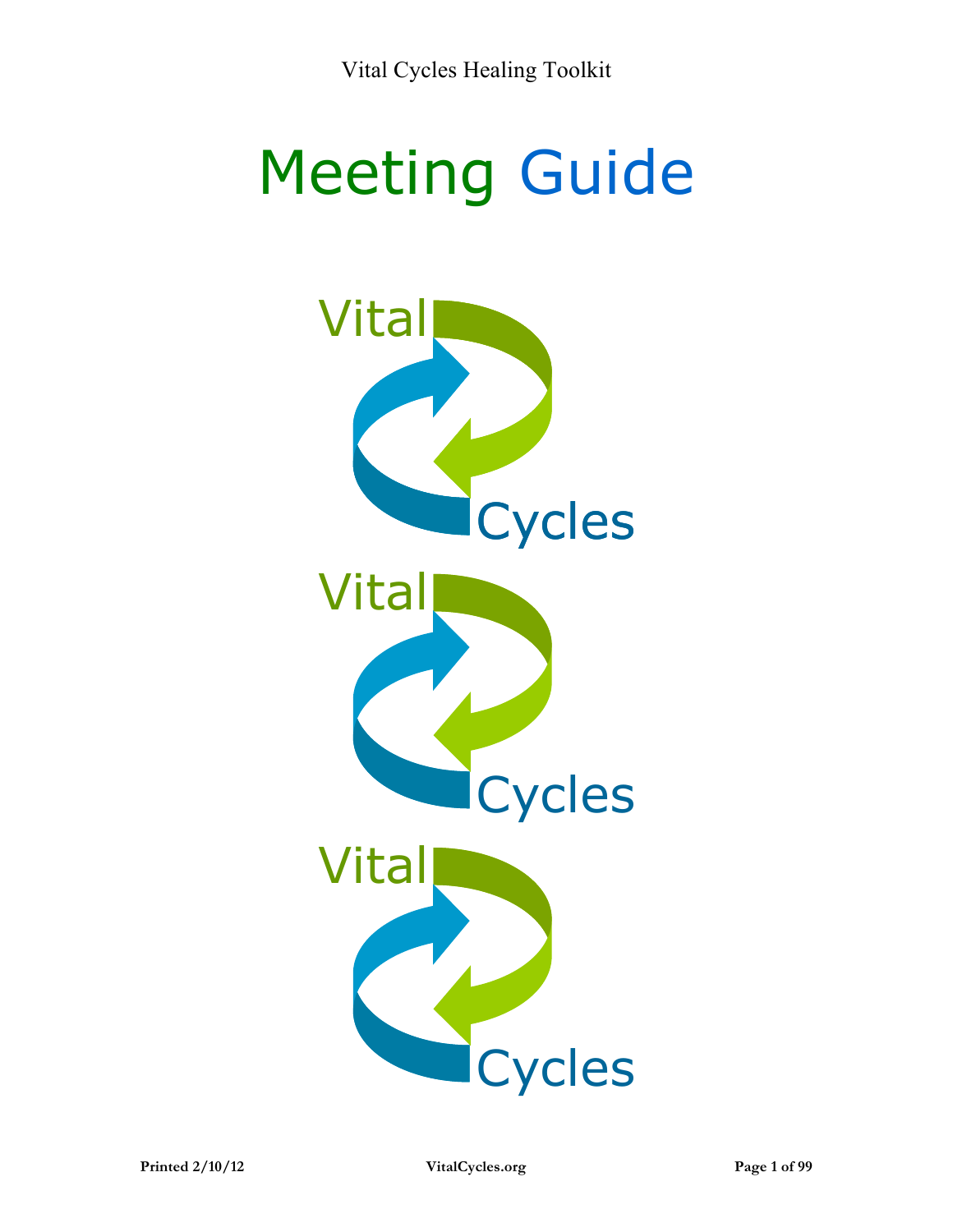#### **VITAL CYCLES MEETING GUIDE**

(insert starting time here) We welcome you to the \_\_\_\_\_\_\_\_\_\_\_\_\_\_\_\_\_\_\_\_\_ meeting of Vital Cycles. We acknowledge your strength, hope and courage in being here. The primary focus of this meeting is healing the effects of

The Purpose of Vital Cycles is to empower those who seek joy in living while healing the emotional impact of trauma.

Vital Cycles is a healing community. It is designed to be one part of your support system on your therapeutic path of healing and thriving. It offers a healing process which allows you to foster your own spirituality or other belief systems.

In our meeting, every week, one member takes the role of Healing Environment Nurturer. The HEN has the responsibility to gently remind all members of any meeting guidelines and or principles as needed. The HEN is picked by the facilitator before the meeting, and may be any member.

#### **Self-Care Invitations:**

Choice

 We start meetings by reading written material, after which there is time for sharing. Members "pass" whenever we want. For example, we can choose not to take a turn reading the literature. We can say "pass" instead of introducing ourselves, or we can introduce ourselves in a manner that is most healing to us.

Grounding

 Using grounding techniques, like the ones at the end of this notebook, can sometimes help us to stay emotionally present.

Pacing

- If grounding doesn't work, we encourage members to step outside the room at any time to prevent becoming overwhelmed or shutting down. We find it much more helpful to be outside the room for a while to stay grounded, rather than be in the room and not feel grounded.
- We recommend sharing in a way that keeps you balanced and healing.

Respecting

 The only limitation on the way we participate is that we must follow the guidelines for other members' healing as well. Let's treat each other with respect and gentleness.

Now let us go around the room and in 1 sentence each introduce ourselves by first name and why we're here.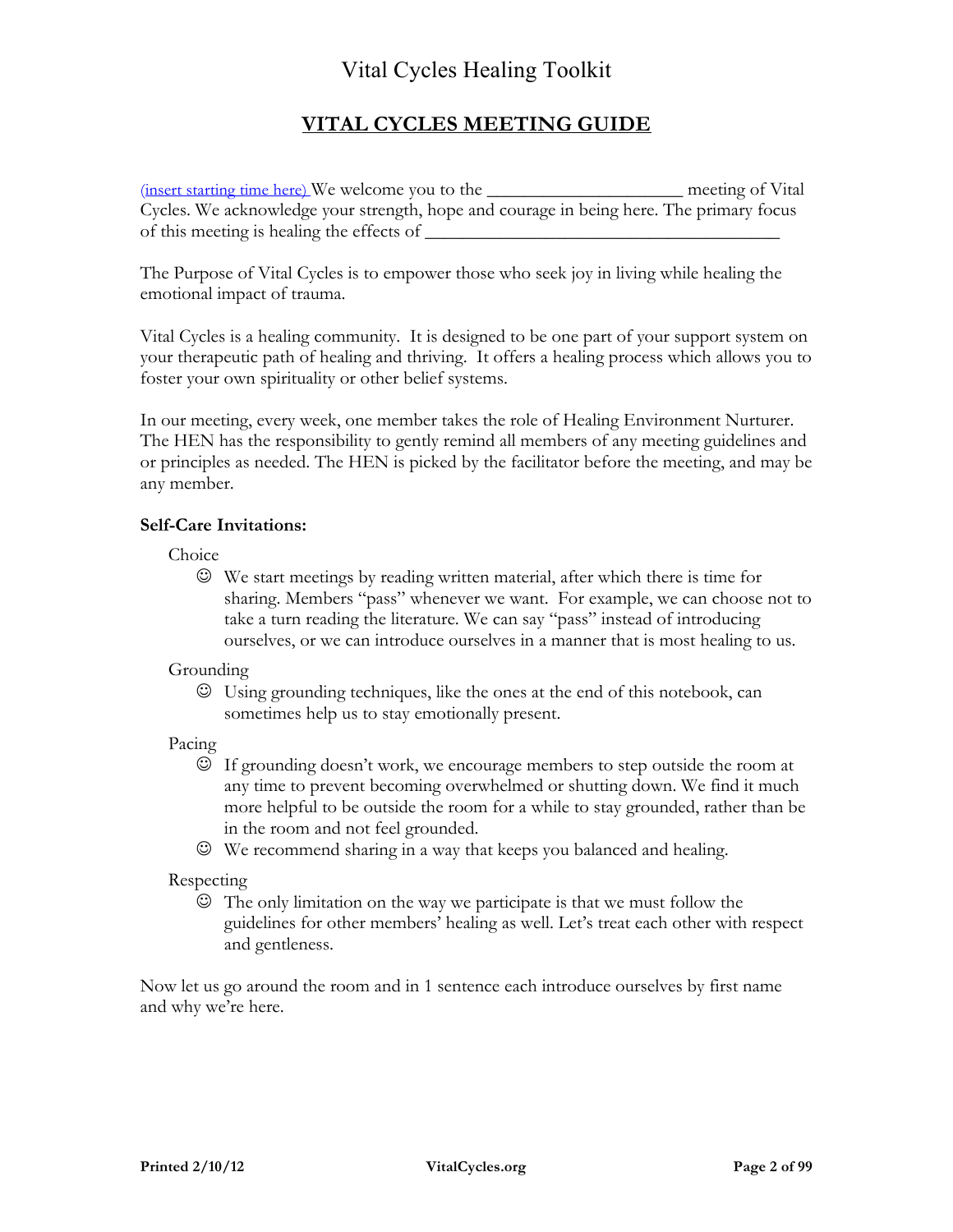The **Healing Principles** are core to great healing. They provide a helpful guide as we approach emotional healing inside and outside of this meeting. The more we align our lives with them, the more we heal.

We'll now take turns reading the **Healing Principles**.

| Empowerment   | We shape our own healing process choosing what best serves us.                                                   |  |
|---------------|------------------------------------------------------------------------------------------------------------------|--|
| Focus         | Focusing on a vision of joy and healing motivates us to positive action.                                         |  |
| Integrity     | We discover our authentic core values and strive to live in alignment with<br>them.                              |  |
| Ownership     | Taking appropriate responsibility for the effects of the trauma today improves<br>our dignity and relationships. |  |
| Self-Care     | A gentle pace and a nourishing lifestyle accelerate our healing.                                                 |  |
| Learning      | We achieve ever greater clarity through lifelong curiosity.                                                      |  |
| <b>Safety</b> | Healthy boundaries, respect, and gentleness sustain our healing environment.                                     |  |
| Celebration   | Learning to appreciate the delights of the moment invigorates our lives with<br>joy.                             |  |
| Acceptance    | We honor all emotions and memories.                                                                              |  |
| Playfulness   | Feeling free follows from fanciful fun and festivity.                                                            |  |
| Creativity    | Nourishing our intuitive expression of self frees our healing energy.                                            |  |
| Community     | Together we heal more quickly and easily.                                                                        |  |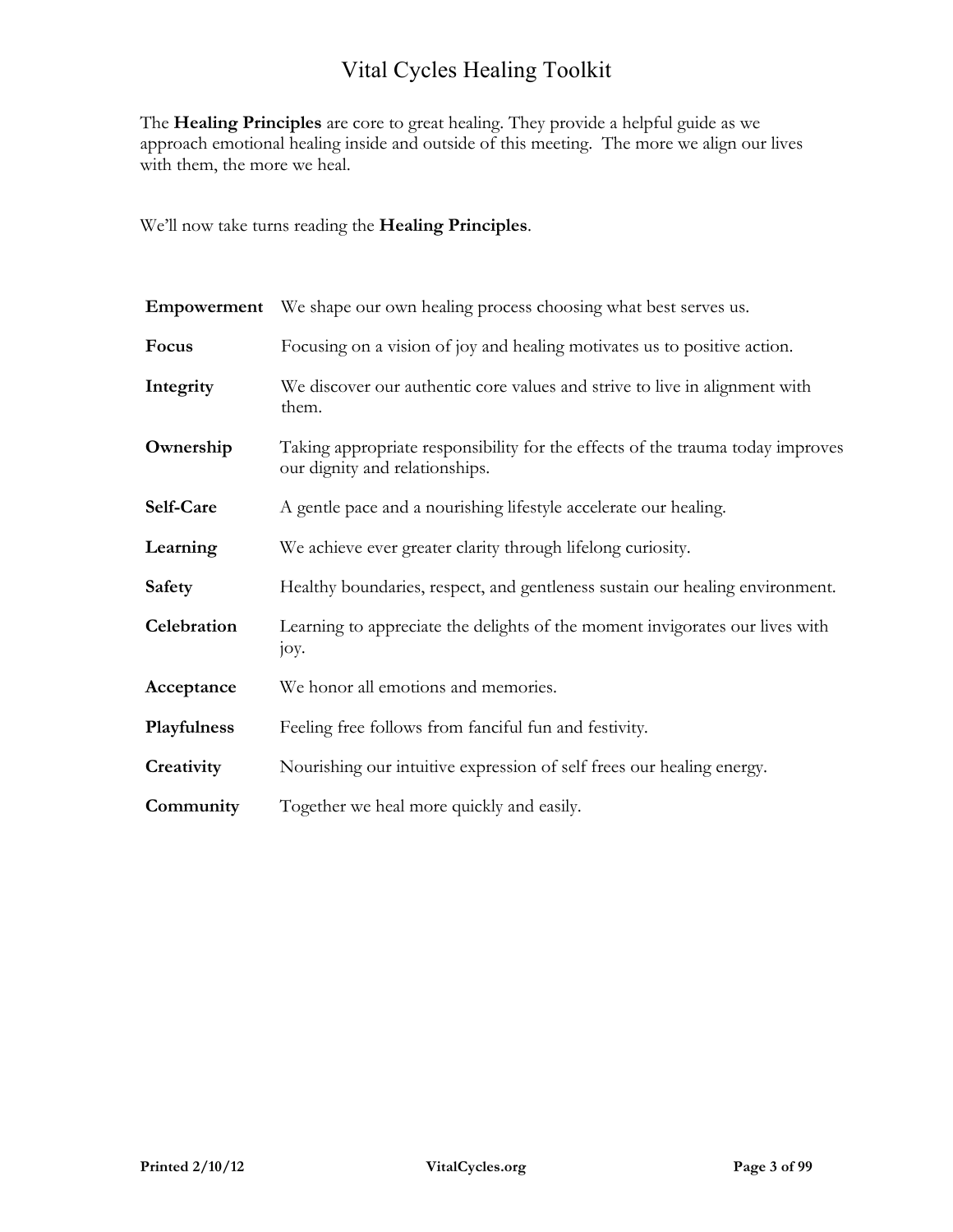The Community Principles help focus us on what to do to create a healthy healing environment.

We'll now take turns reading the **Community Principles**.

| Inclusion              | All adults are welcome who are willing to align with our Principles.                                                                                                                                                                              |  |
|------------------------|---------------------------------------------------------------------------------------------------------------------------------------------------------------------------------------------------------------------------------------------------|--|
| Healing<br>Environment | Each group is responsible for adopting and gently implementing guidelines<br>that are relevant to the group's focus and are consistent with our Principles.                                                                                       |  |
| Confidentiality        | Trust is critical in our healing environments. We only share a member's<br>identity and other personal information with that person's permission.                                                                                                 |  |
| <b>Inner Wisdom</b>    | We honor the right of all people to draw ideas, support and guidance from<br>whatever practices, beliefs and sources they choose. Thus, in our groups we<br>respect everyone's way of defining inner wisdom.                                      |  |
| <b>Equality</b>        | All members share the opportunity for contributing to the identity and<br>direction of their groups.                                                                                                                                              |  |
| Flexibility            | Support groups and service groups* have the freedom and responsibility to<br>create and shape their healing environments as they wish, so long as they align<br>with the Principles.                                                              |  |
| Simplicity             | In order to focus our energies on the Purpose of Vital Cycles we keep<br>guidelines, decision-making and organizational structure clear and simple.                                                                                               |  |
| Transparency           | We build trust within our community by openly sharing all support group and<br>service group information.                                                                                                                                         |  |
| Outreach               | Vital Cycles members can speak to their own personal healing experience as a<br>member, but cannot speak for the Vital Cycles Community as a whole.                                                                                               |  |
| Independence           | Vital Cycles as a whole engages exclusively in Vital Cycles activities. All events<br>that service groups co-sponsor with outside organizations, as well as<br>contributions accepted, must further our Purpose and align with our<br>Principles. |  |
| Ideation               | The generous and compassionate exchange of ideas infuses our healing with<br>possibilities. We offer ideas to others only when they want them, knowing<br>they will choose what they will do.                                                     |  |
| Appreciation           | We celebrate each other's strengths, vulnerabilities and contributions that<br>make our community richer and more vibrant.                                                                                                                        |  |
|                        | (* "Support groups" are where Vital Cycles members gather to help each other heal.<br>"Service groups" take action to help create Vital Cycles healing opportunities.)                                                                            |  |

The **Healing Paths** give us specific actions we can take to further our healing. They also give us a language to talk about a stage or phase we are at in a particular area of healing or in general. See the "Vital Cycles Tool Kit" for more explanation and ideas for each Path and Principle.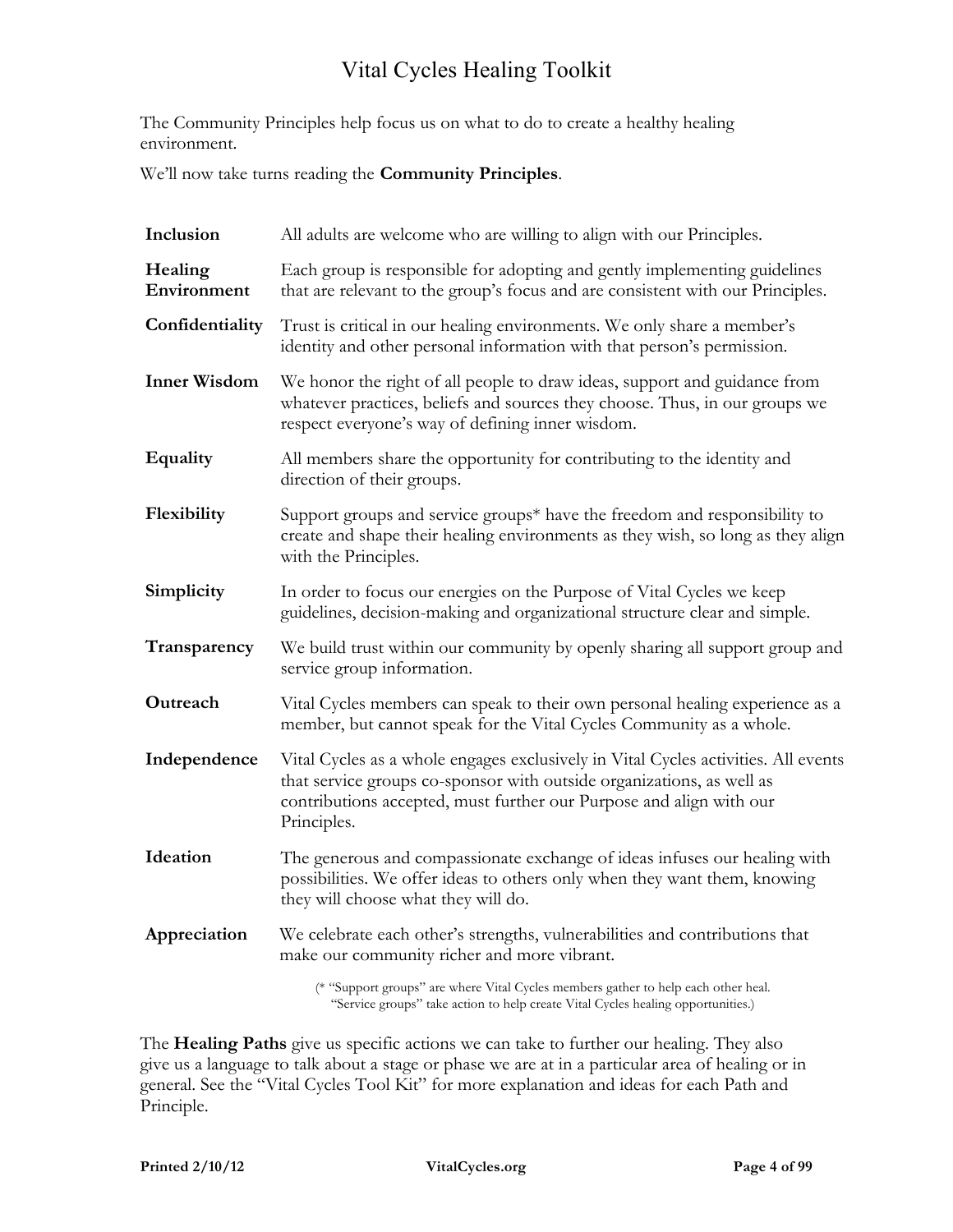You choose the next Path in your healing vital cycle guided by your own inner wisdom. We'll take turns reading the Healing Paths, starting with Surviving and moving to the right.

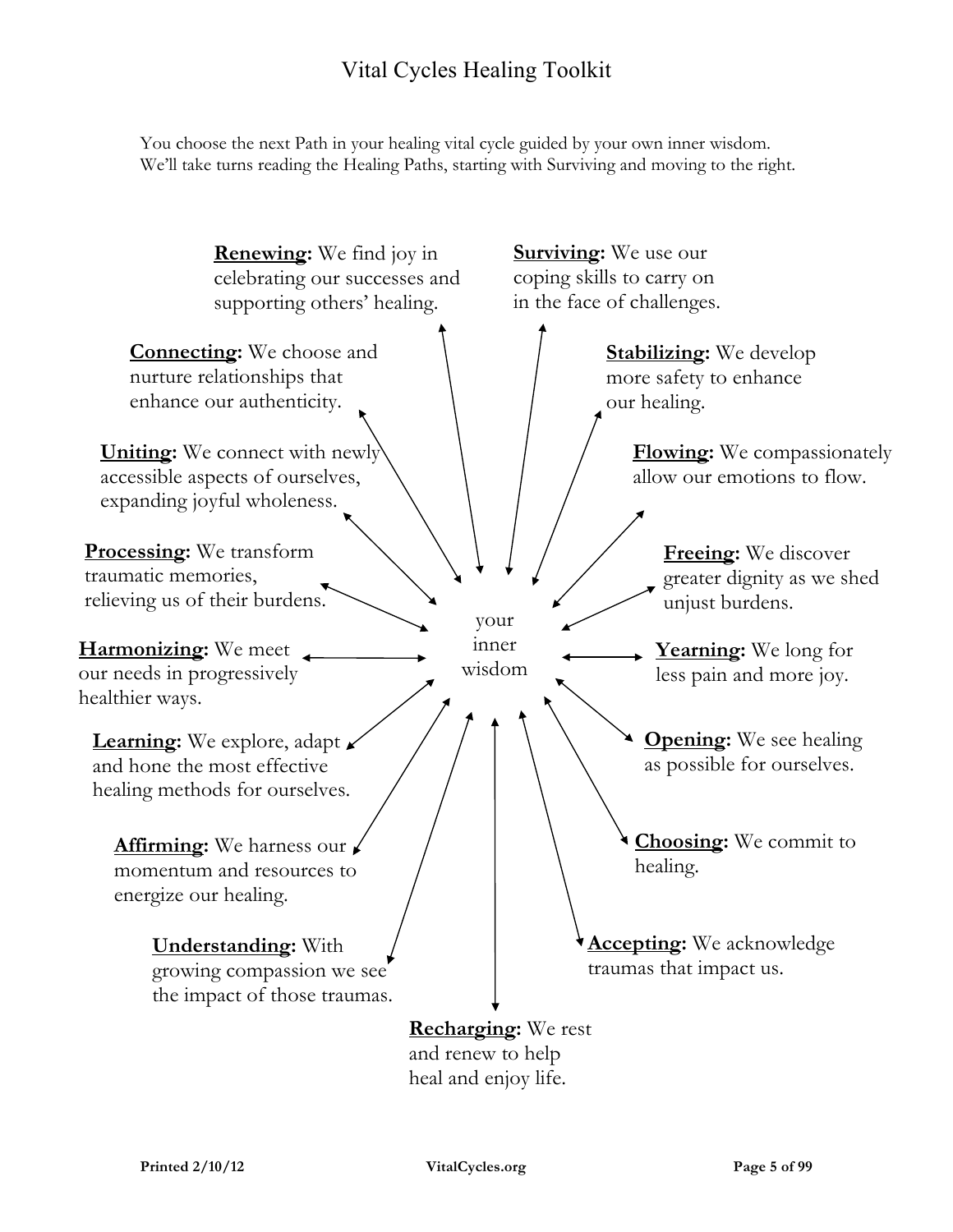**One Breath Joy Sharing** (briefly share what you can in one breath – not too strict): We all strive for balance in life. It is easy to get overwhelmed by everyday events and focus on aspects that are difficult. Let's each take the opportunity now to share a recent positive experience in our lives.

Here are the **Healing Environment Guidelines** for this meeting:

- $\odot$  Individuals need to decide when they are up for touch, such as hugging and holding hands. Please gain someone's permission each time.
- We only respond positively to others sharing.
- We allow others to share uninterrupted.
- Please alert the other members before sharing graphic trauma information. Each of us can leave the room at any time in order to stay grounded.
- Please help maintain the focus on the person sharing by keeping movements and sounds discreet.

The reading today will be the (*facilitator chooses which Healing Path or Principle*). It is on page (see Table of Contents)

We will now transition to sharing time. Sharing may include thoughts and feelings in response to the Vital Cycles Healing Paths and Principles, past or current painful experiences, memories and or healing paths you are taking. You can share about challenges and successes and you can ask for other's support and affirmation. Let others know when you have completed your sharing and if you'd like any particular response, support or ideas from others. Please remember that in this group we only give input when invited by the person who has shared. During your own sharing you can highlight what resonated with you from someone else's sharing. At times it might be confusing to know what to share about. Feel free to share openly, sometimes you may just want to think out loud, or share through drawing, movement or sound.

The meeting is now open for sharing.

(insert your optional break time here) **Break:** We'll now take a five-minute break

(insert your meeting restart time here) **Announcements and Independence Principle** (Pass the basket for donations.) *We collect voluntary donations to pay the rent, and print new literature. Extra money is sent to the Vital Cycles Board to support outreach.*

Please remember (only read these if you take a break):

- We only respond positively to others sharing.
- We allow others to share uninterrupted.
- $\odot$  Please help maintain the focus on the person sharing by keeping movements and sounds discreet.
- Please alert the other members before sharing graphic trauma information. Each of us can leave the room at any time in order to stay grounded.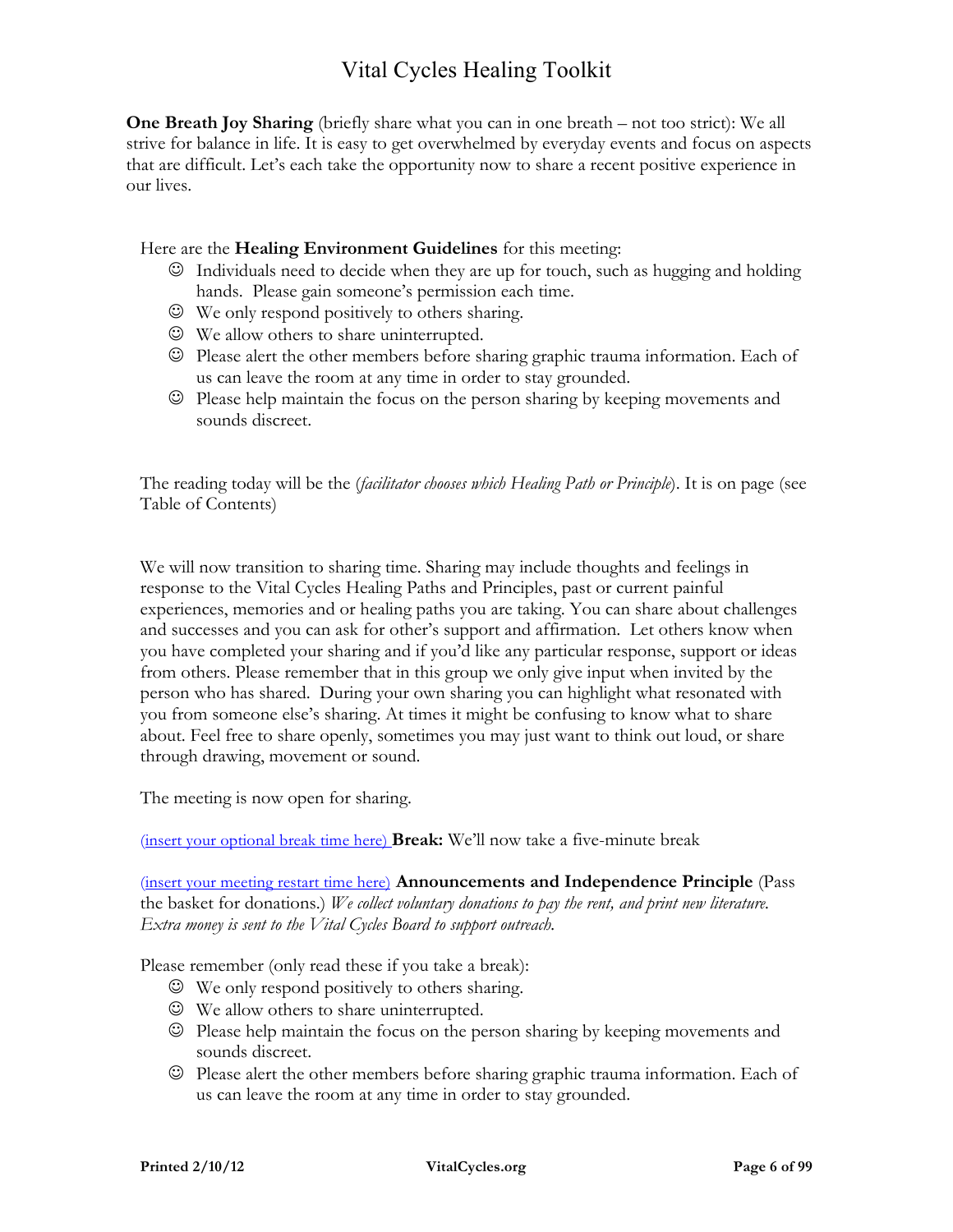(insert your closing time here  $-10$  minutes before the end) It is now time to close the meeting.

There are many ways to enhance your healing community.

- Other Vital Cycles meetings and events
- $©$  Supportive friends
- Effective trauma therapists
- $\odot$  Helping others
- Complementary practices such as body work, energy work, other support groups, etc.
- Processing alone (journaling, art, etc.)

Affirming what is going well, and seeking what we want, inspire us to further healing. So, we'll now take turns reading the **Celebrations of Healing**.

We accept our needs and feelings and express them as a natural part of who we are.

Our integrity and sense of self grow stronger.

Inner tranquility and contentment increase and deepen with each healing step.

We appreciate the positive changes and the beauty in our lives.

We create and maintain healthy boundaries for our healing and well-being.

We embrace our innocence and learn to love and nurture ourselves.

We nurture relationships with those who honor our boundaries, and treat us with respect and care.

Our creativity flows and inspires us as we play, work, and heal.

We choose work that is fulfilling and sustainable.

Our self-confidence and self-esteem strengthen as we learn to rely on our inner wisdom.

Self-care becomes a central part of thriving in life.

Passion for life and hope for the future take root and flourishes within us.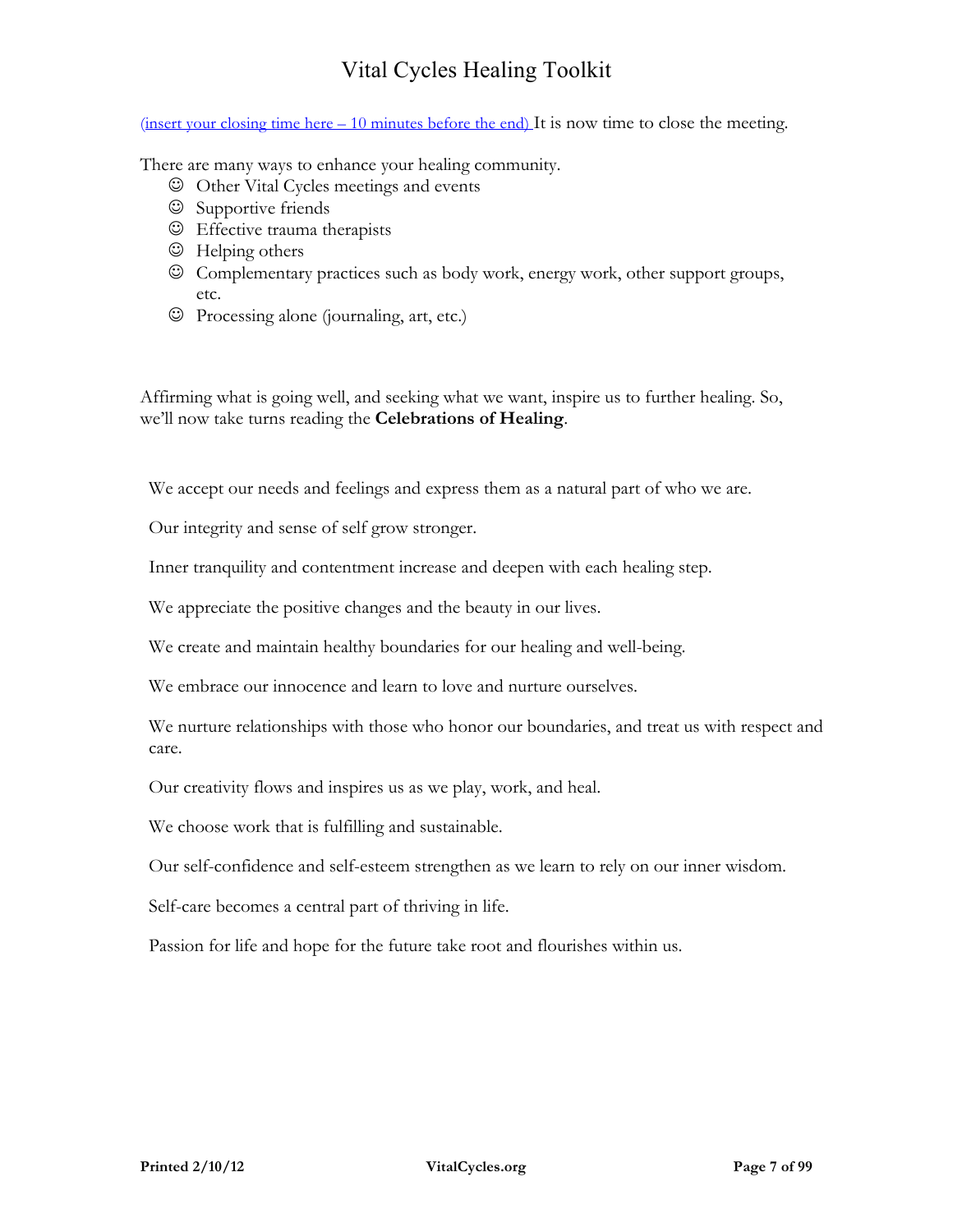Please Remember:

- Individuals need to decide when they are up for touch, such as hugging and holding hands. Please gain someone's permission first.
- $\odot$  Keep identity and personal information confidential
- Reassure yourself if parts of you are feeling fearful
- Be gentle with yourself and each other
- $\circledcirc$  Focus on healing
- Connect with and support one another

We'll now go around the room and briefly share one thing that you will do for your healing during the next week.

All those who wish can join me in the **closing**, handholding is optional.

## **We celebrate our triumphs over trauma, We honor our own process and our own pathway, and we continue to respect our strength, hope and courage as we find joy in healing.**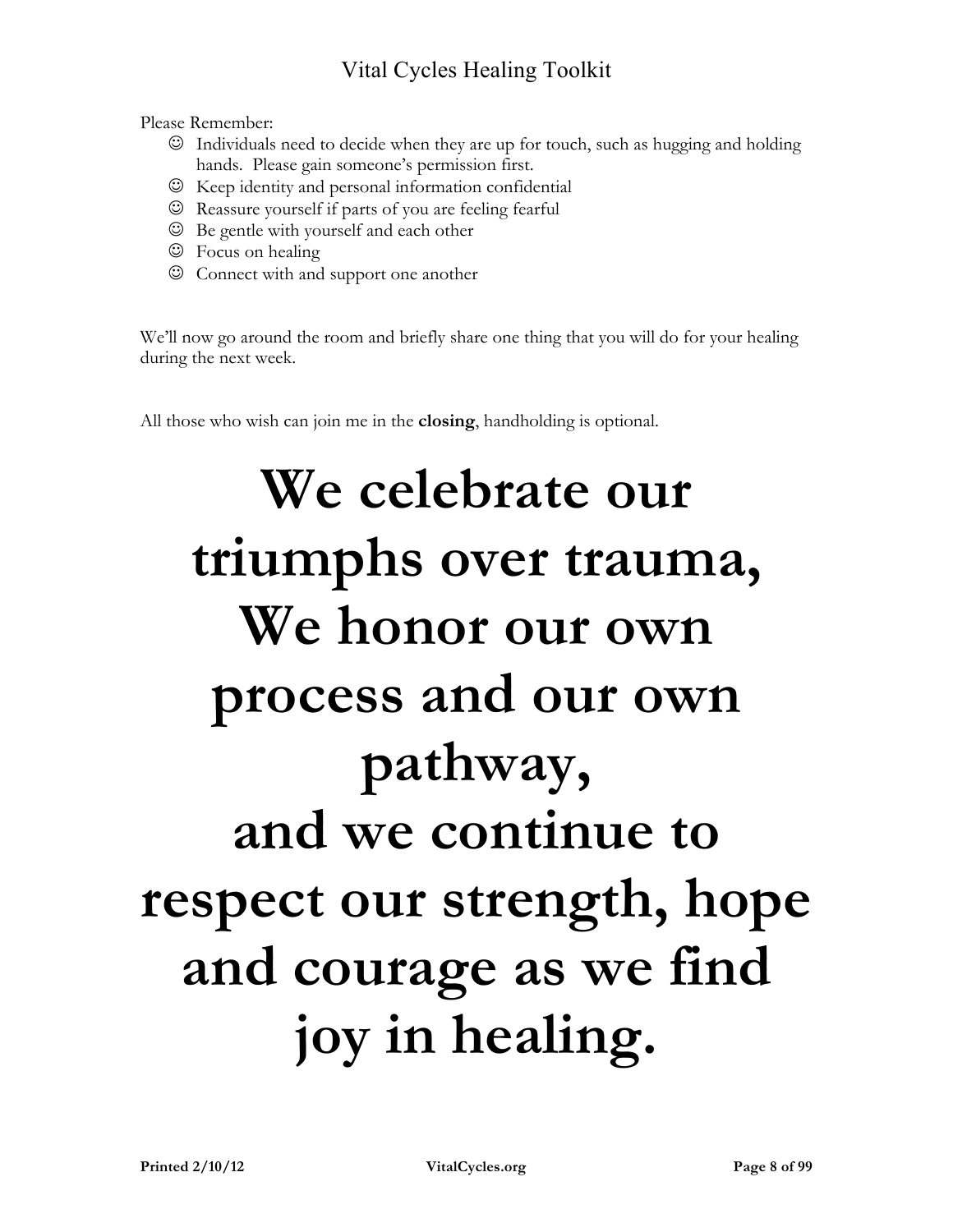# Healing Principles

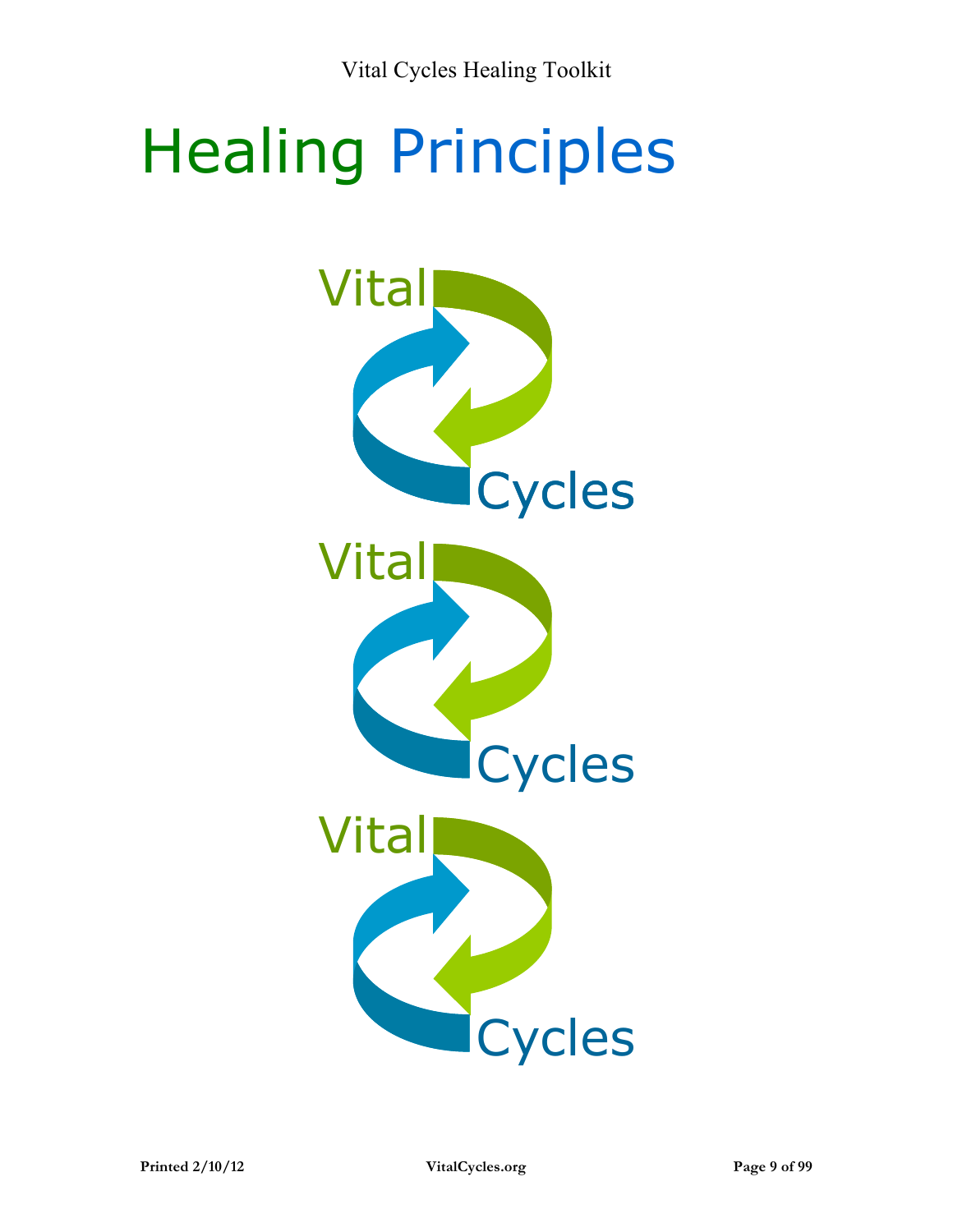#### **Healing Principle: Empowerment We shape our own healing process choosing what best serves us.**

We can develop the skills to make good decisions for our healing so we can lead lives of joyous dignity.

An important skill for our healing journey involves learning to access and trust our inner wisdom, sometimes known as intuition. By developing our connection with our inner resources, we gain valuable insight to help guide our choices*.* Ways to access one's inner wisdom include journaling, visualization, creating art, meditation and prayer. Developing this connection and aligning ourselves with it is an enriching lifelong process.

Consulting our inner wisdom helps us discover our needs. Knowing more about our needs gives us power! We can proactively seek ways to meet our needs, taking care of as many of them as possible. The sense of empowerment gained in recognizing our capacity for selfnurturance leads to increased self-respect and dignity.

As we build self-awareness, we discover there are many ways we can begin to meet our needs. It's vital we become expert in discovering what works for us and adapting it to fit. After all, we are the only ones who can truly know what is best working for us.

Gradually, we gain the emotional maturity to choose the paths that are most healing for ourselves. Gradually, we shift from seeing ourselves as victims, to seeing ourselves as survivors and over time as thrivers. This is more of a cyclic process than a linear one. Even after much healing has elapsed, we may still find aspects of ourselves feeling like victims at times. It helps when we can turn towards these aspects with empowered compassion.

As we continue to make empowering choices for our healing and deepen our connection with our emotions, our capacity to experience joy grows, and our lives feel progressively richer and more fulfilling.

**Vital Cycle:** The better we shape our healing process the more empowered we are. The more empowered we are the better we can shape our healing process.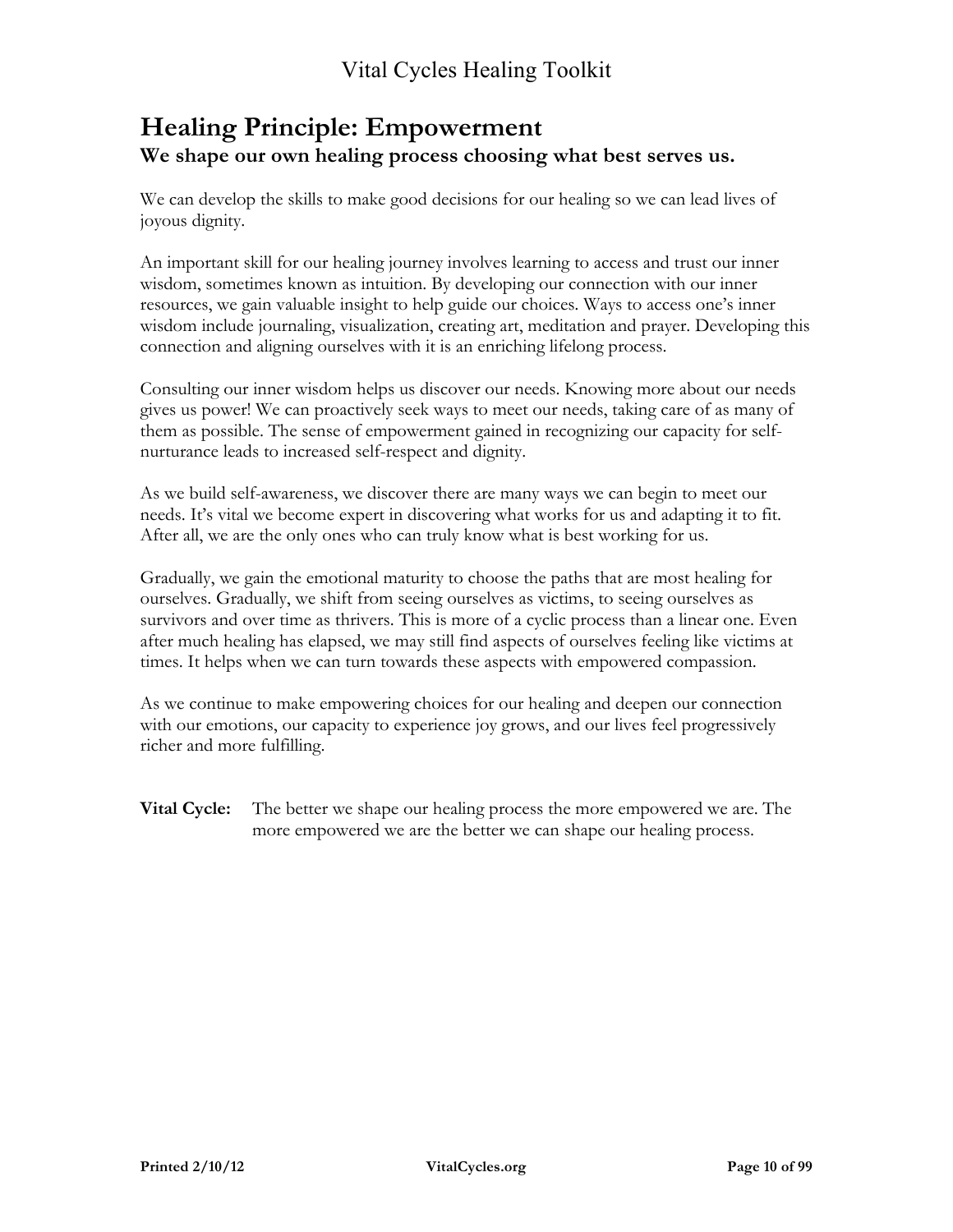#### **Healing Principle: Focus Focusing on a vision of joy and healing motivates us to positive action.**

Each of us can only heal if we believe we can. By choosing to direct our focus towards the joy and healing we desire, we are actually taking a step toward reaching these goals. Our positive mental imagery provides powerful motivation for us to choose positive behaviors. Prioritizing facilitates the focusing process: we choose what is most important for our own joy and healing and we focus upon that.

A primary tool in healing is positive language; it is a way of consciously using language to influence how we feel. It can be utilized both verbally and with our internal thought process. As an example, compare the following sentences: "I have a lot of crap in my history to deal with," and "I really want to heal the impacts of past traumas." Notice how you feel after reading each sentence. This is an example of how positive language can facilitate our healing—our choice of words affects how we feel. It's not magical, but it definitely increases self-acceptance and produces healthier results faster.

It works! Choosing positive self-talk and mental imagery actually enhances our physiology. For example, research shows that laughter results in reduced levels of the stress hormone, cortisol and increased levels of endorphins. Our body actually begins to move towards the mental images we hold – that's why it's vital to use positive imagery that guides us towards healing.

Focusing on a vision of joy and healing provides lush benefits. It nourishes our capacity to see the opportunities for joy and healing around us. It also allows us to embrace existing joy and healing more fully. Focusing on a joyful healing vision enables us to choose the lightest, easiest and most enjoyable pathway of healing. It allows us to appreciate the joy in our lives today and be proud of the healing we have already done, while creating a platform for future joy and healing.

The bottom line is: it enables us to thrive more today!

**Vital Cycle:** The more motivation we have the more positive action we do. The more positive action we do, the more motivated we are.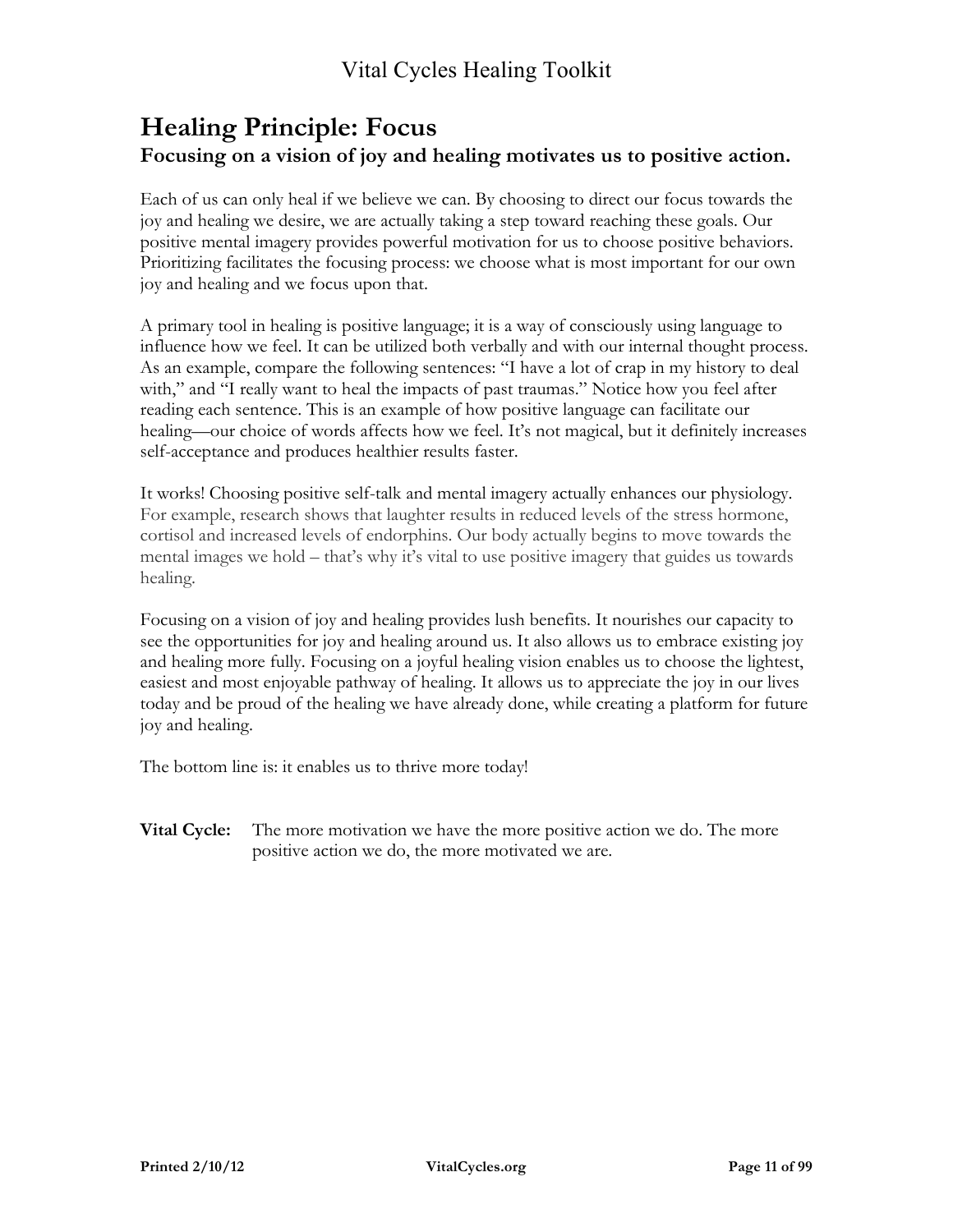#### **Healing Principle: Integrity We discover our authentic core values and strive to live in alignment with them.**

Living in integrity builds self-respect and allows us to live lives of honor and dignity. Distinguishing the difference between myths, rules and values can be difficult given our histories. The effort involved is well worth it, as our increasing understanding allows us to live with a sense of adult self-awareness and blossoming self-integrity.

Myths are what were taught to us in our childhoods or times of trauma. Many of them instilled in us negative beliefs about ourselves and our capabilities. Rules try to force people and situations into conformity. Rules are rigid, eliminate connection and minimize personal ownership.

In contrast, values are essentially core principles that are used to guide behavior and attitudes.

We were born with inherent core values but may have lost touch with them for a while due to trauma we suffered. When we live out of alignment with our own core values it erodes our self-esteem, our sense of purpose and ability to experience joy. We need to rediscover our intrinsic value systems. As we continually align with our values we're mindful that both our values and our selves are works in progress and growth is something we seek. Values help to determine who we are and how we respond to choices we face every day. Healthier practices evolve out of living true to our personal core values.

Some examples of core values are: honesty, caring, humility, individuality, creative expression, treating others with respect, acting with dignity, etc. Core values differ from person to person. One person may have a core value of putting others above oneself, while another person values individuality and expression of self. The list goes on and on. Only we can know which core values are the most important to us.

When discovering or rediscovering your core values, ask yourself:

- What are the 3-5 most important core values that are most important to me?
- What would I tell my children are the core values that I hold throughout my life, and that I hope they will hold when they become adults?
- If I awoke tomorrow morning with enough money to retire for the rest of my life, would I continue to live these core values?
- Can I envision them being valid 100 years from now?
- Would I want to hold those core values, even if at some point one or more of them became a disadvantage?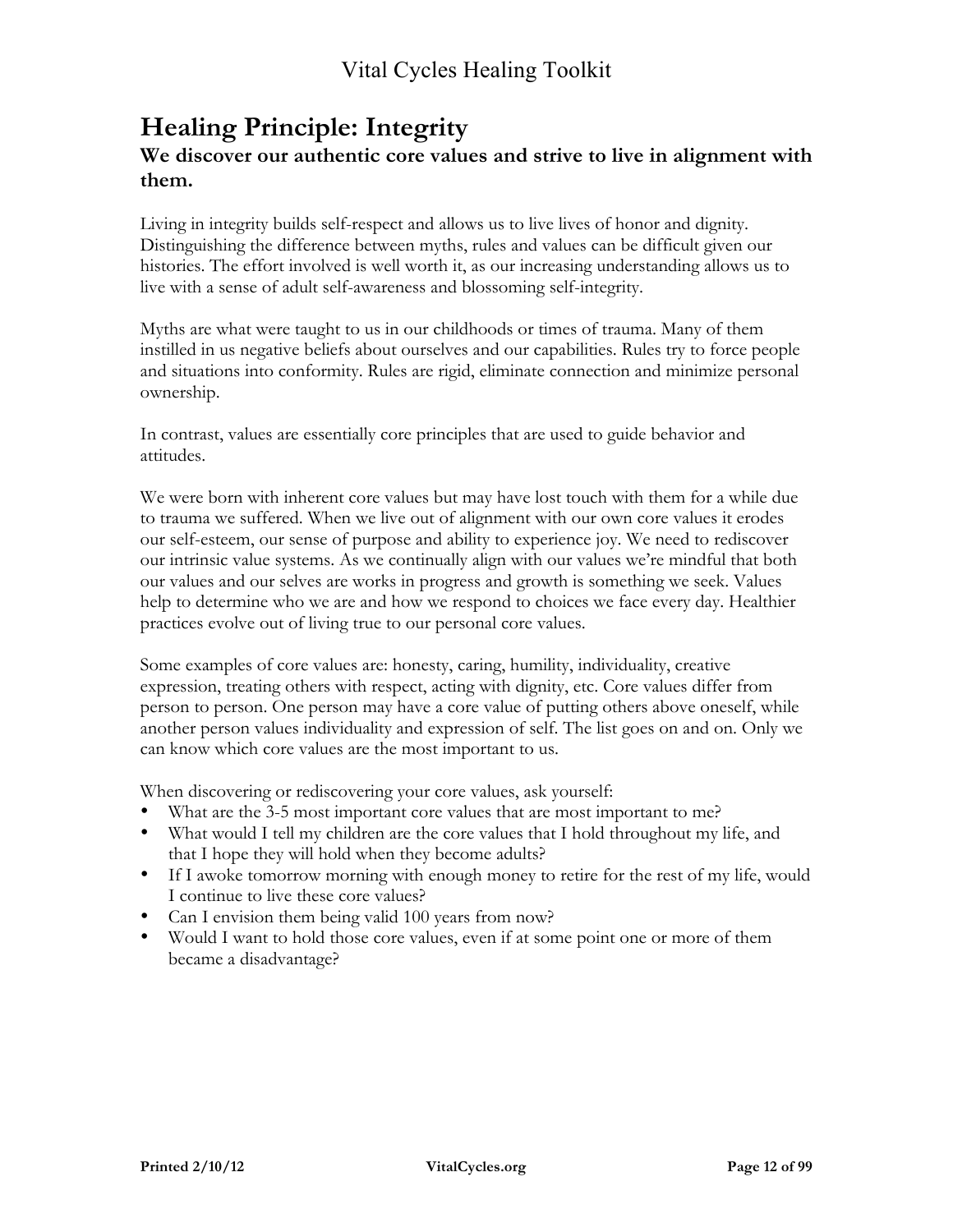Core values guide us to make the best choices for ourselves. They allow flexible choices rather than the prescribed rigid limitations of myths and rules. Here is a table that clarifies the difference between myths, rules and value-based guidance:

| Topic    | Myth              | Rule              | Value-based guidance      |
|----------|-------------------|-------------------|---------------------------|
| Clothing | I must look sexy. | Never wear        | I will dress respectfully |
|          |                   | white after labor | in relation to myself and |
|          |                   | day.              | my personal needs.        |
|          |                   |                   | I will buy myself quality |
|          |                   |                   | clothing.                 |
| Touch    | Touch is          | I must never      | I will experiment with    |
|          | dangerous. It     | allow anyone to   | allowing myself to be     |
|          | leads to abuse.   | touch me.         | touched in safe           |
|          |                   |                   | situations (hugs from     |
|          |                   |                   | safe friends, massage     |
|          |                   |                   | from a certified          |
|          |                   |                   | therapist, etc.).         |
| Anger    | It's not safe to  | I'm not allowed   | Appropriate anger         |
|          | feel angry.       | to be angry.      | expressed in a non-       |
|          |                   |                   | destructive manner is     |
|          |                   |                   | healthy.                  |

As we become skilled at recognizing myths, rules and values, we may choose to replace myths and rules that contradict our values.

As with any new skill, discovering and aligning with our core values may feel awkward and confusing at first but it does get easier with practice. The more we align ourselves with the principles that matter to us on a core level, the more authentically we live. A life we feel at home in, and can flourish in, takes form.

**Vital Cycle:** The more we live in alignment with our values, the more integrity we feel. The more integrity we feel, the more we can live in alignment with our values.

**Activity:** The table above illustrates some basic examples. You may wish to apply the idea to myths and rules that you want to reframe as you explore shaping a value-based life.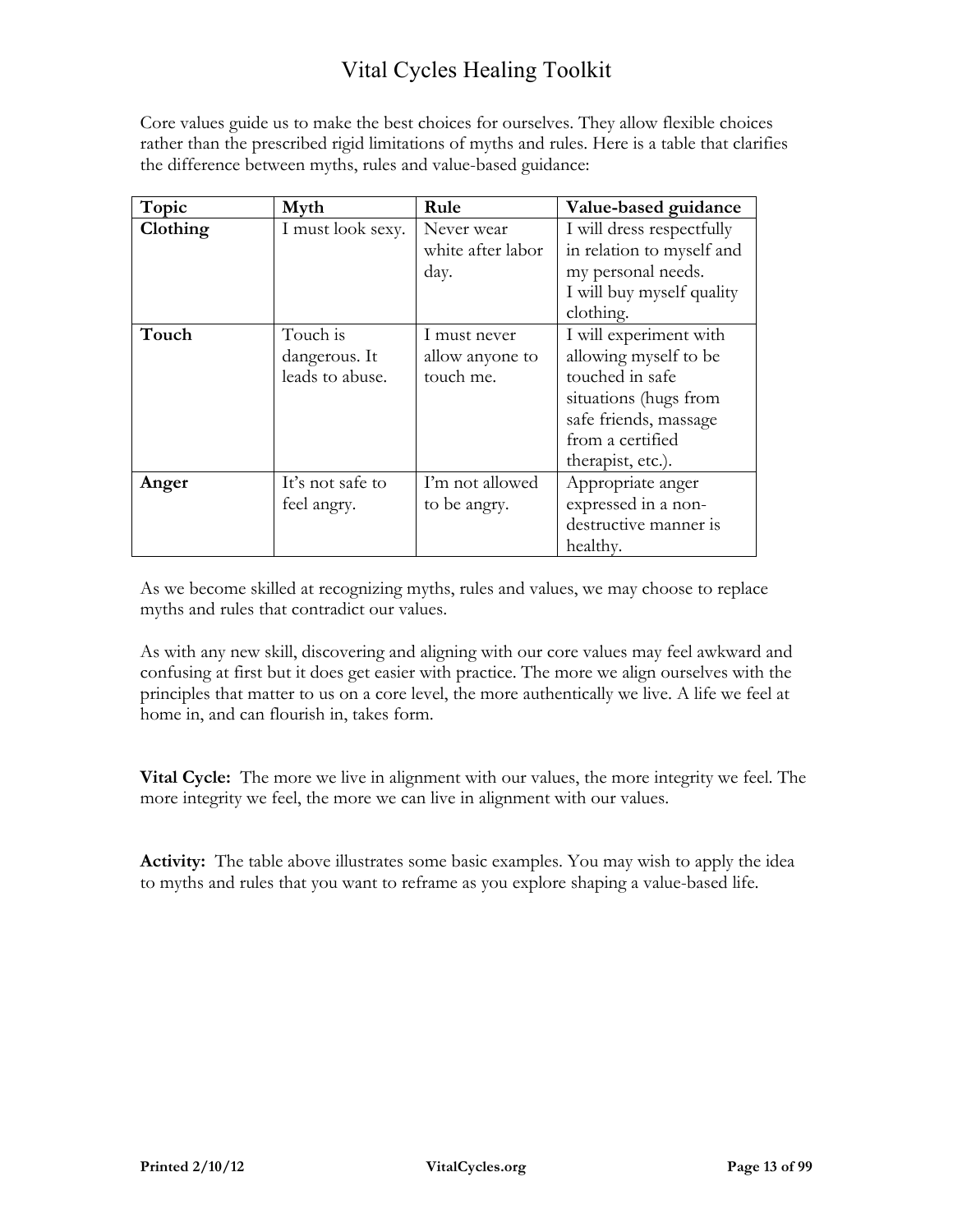## **Healing Principle: Ownership**

#### **Taking appropriate responsibility for the effects of the trauma today improves our dignity and relationships.**

Taking ownership is empowering! It helps us access the power that we have to make a difference. Over time we learn to give voice to what needs to be spoken. This can be deeply healing for those who were compelled to keep silent about traumatic events. The Ownership Principle is about stepping up—taking responsibility for our healing.

First, we need to realize that our reactions to trauma are common to others who were traumatized. Given our histories, it is understandable to experience:

- Shock, numbness and confusion
- Excessive vigilance
- Increased reactivity
- Intrusive recollections
- Anger and resentment
- Guilt
- Physical complaints
- Withdrawal, isolation and avoidance
- Fear, anxiety and panic
- Pessimism
- Disorganization
- Distraction
- Sudden temporary upsurges of grief
- Isolation

Taking responsibility for the effects of the trauma gives us the power to address them. It allows us to heal such destructive effects as over-responsibility, alcoholism, or sex addictions. The concept of appropriate responsibility is vital here. We are NOT responsible for what others have done to us. Being sexually or physically abused as a child, for example, was not the child's fault. As we gain awareness, we can learn to let go of the victim-hood of our past and take ownership for our current lives.

Taking appropriate responsibility also means doing so with self-compassion: refraining from blaming or shaming or otherwise internally condemning ourselves. Besides treating ourselves with respect and dignity, we extend respect toward others, realizing that they are responsible for their own healing. We may need to make amends to ourselves and others, for ways we may have acted out destructively in the past, or otherwise caused damage.

As we realize the trauma's impact and own our capacity to heal we're able to decide to change our lives. By nourishing and growing our authenticity, our relationships with ourselves and others improve. Through awareness we can choose thoughts that build selflove and confidence. Focusing our attention on the present keeps us grounded and supports our ability to live our lives today to the fullest.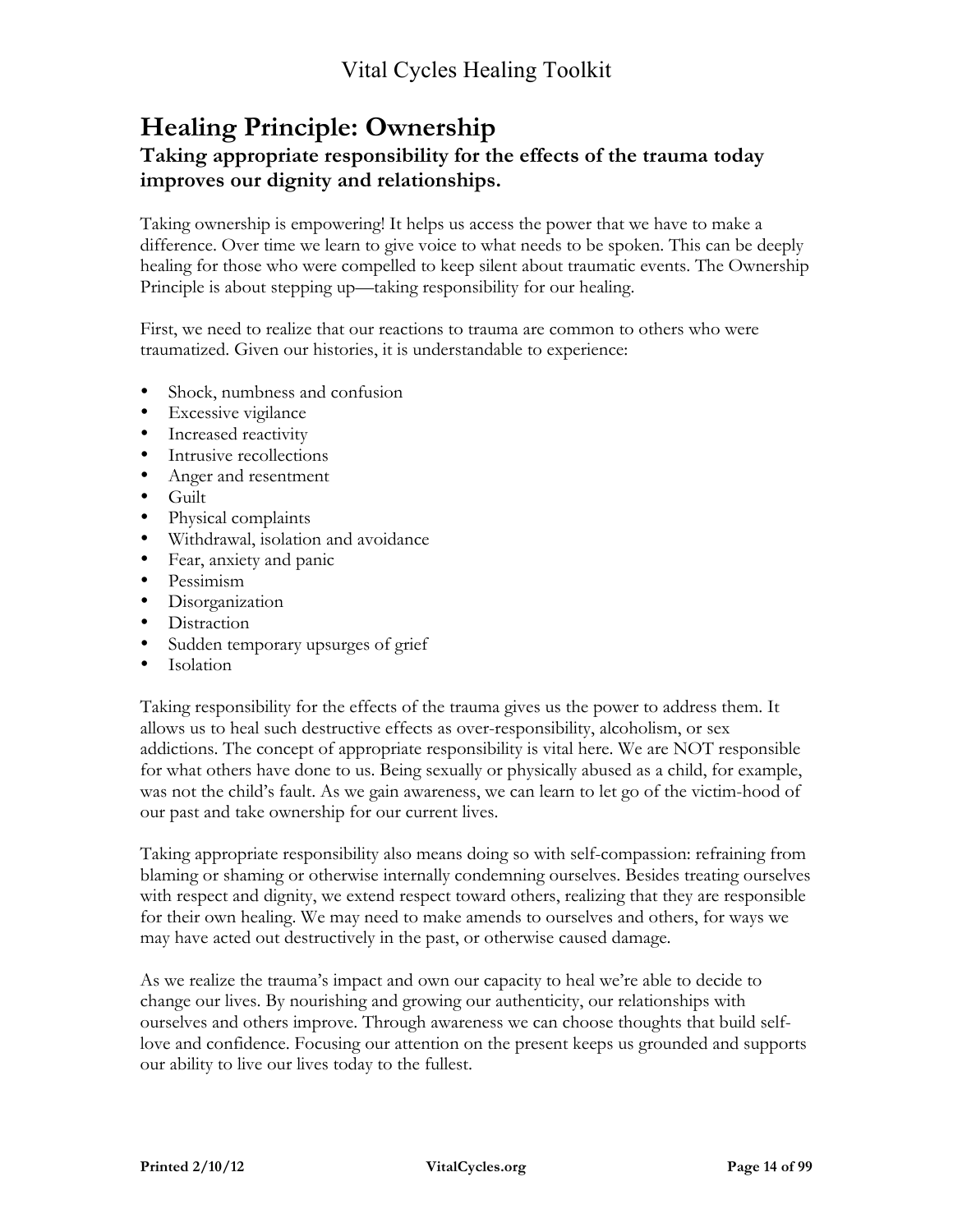**Vital Cycle:** The more authentic we are the more we improve our dignity and relationships. The more we improve our dignity and relationships, the more authentic we are.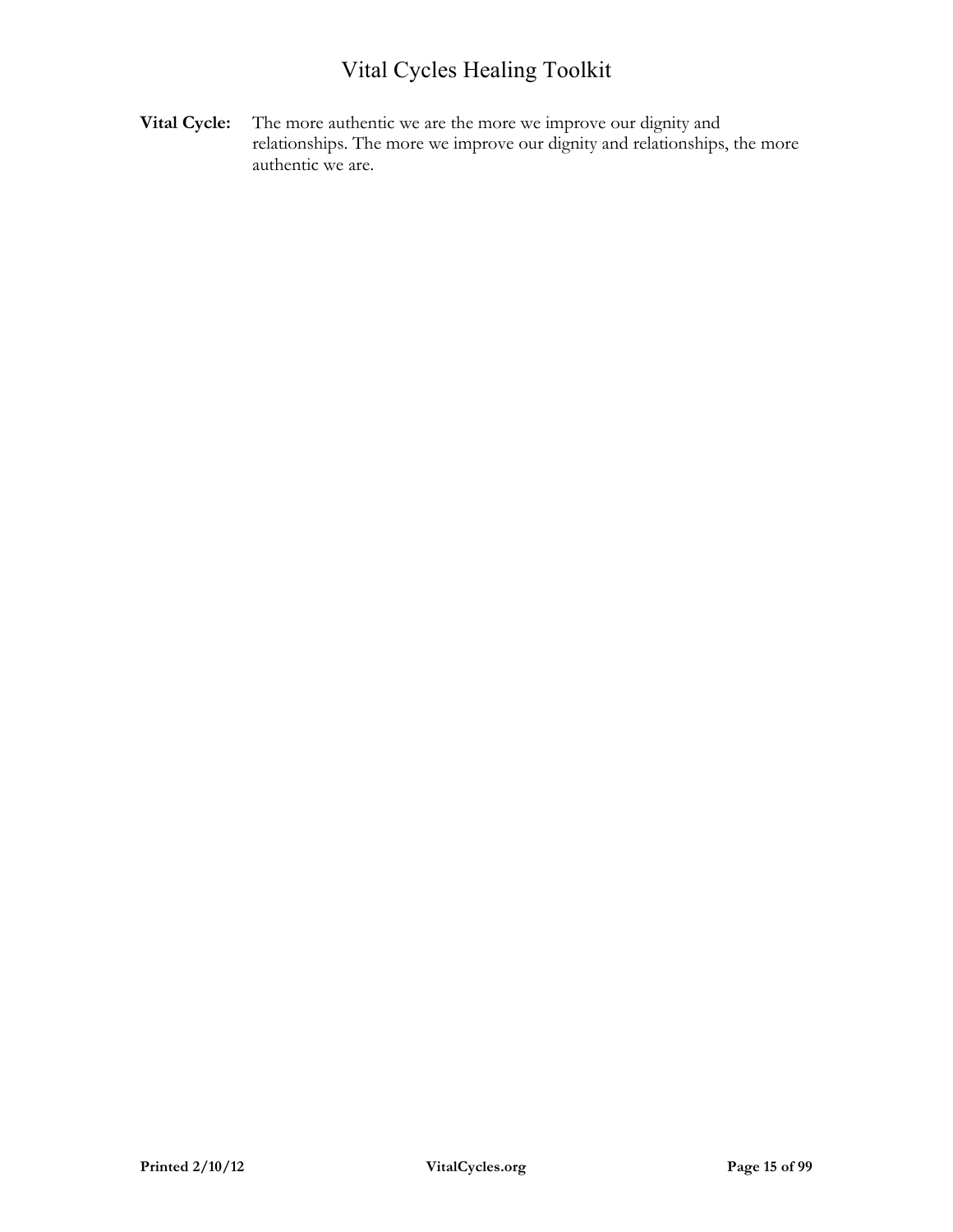## **Healing Principle: Self-Care A gentle pace and a nourishing lifestyle accelerate our healing.**

Learning to listen to and be gentle with ourselves enables us to heal more quickly and with greater resilience. Enhancing our ability to listen to our bodies and nourish them is a vital part of this. Self-care may be difficult at first but it becomes easier over time as it is habituated. Self-care can become a nurturing habit, and can be a lifelong growth process.

Self-care encompasses nourishing our body, our mind and our spirit. Examples of nourishing our body include healthy diet, regular moderate exercise, and sufficient sleep. Nourishing our mind and spirit can include passion-driven work, positive self talk, fun, play, healthy hugs, supportive relationships, pets, helping others, spiritual practice, time in nature, etc.

A vital component of self-care is learning to listen to our bodies. It's a skill that requires focus. Some examples of listening to our bodies include: Tuning in to physical and emotional sensations (i.e., tension, energy level, temperature, comfort, hunger, pain, etc.).

A key component of self-care is gentleness. Being gentle with ourselves is actually the fastest and easiest way to heal. As contradictory as this may seem, it's actually true. For example, if we believe we are not good enough as we are and strive for that ever elusive state of perfection, we may be buying into myths learned in our childhoods. Inevitably, we fall short in our efforts, which usually leads to feelings of negativity and low self worth and we wind up back at square one having not attained our goals. If we attempt to force healing to happen, we can cause damage to ourselves along the way, which also creates resistance to healing. Whereas if we are able to embrace our humanness and respect the limitations we currently have, then we can approach healing more gently. This creates far more internal alignment. It is similar to the fact that gentle yoga stretching helps someone to gain flexibility faster than trying to force flexibility, which actually causes injury. Gentleness helps us to heal much more quickly, easily and smoothly.

Embracing our humanness includes embracing our emotions, even the intense ones. Some fear of intense feelings is understandable but we can allow the fear to move gently through us. Summon the courage within to face our fears and we will discover we are enough just as we are. Self-care is self-respect. WE ARE WORTH IT!

- **Vital Cycle:** The more we heal, the better we're able to practice self-care. The better we're able to practice self-care, the more we heal.
- **Activity:** Form a list of current activities and behaviors that represent your current understanding of self-care. If you wish, form a list of activities and behaviors that you would like to add.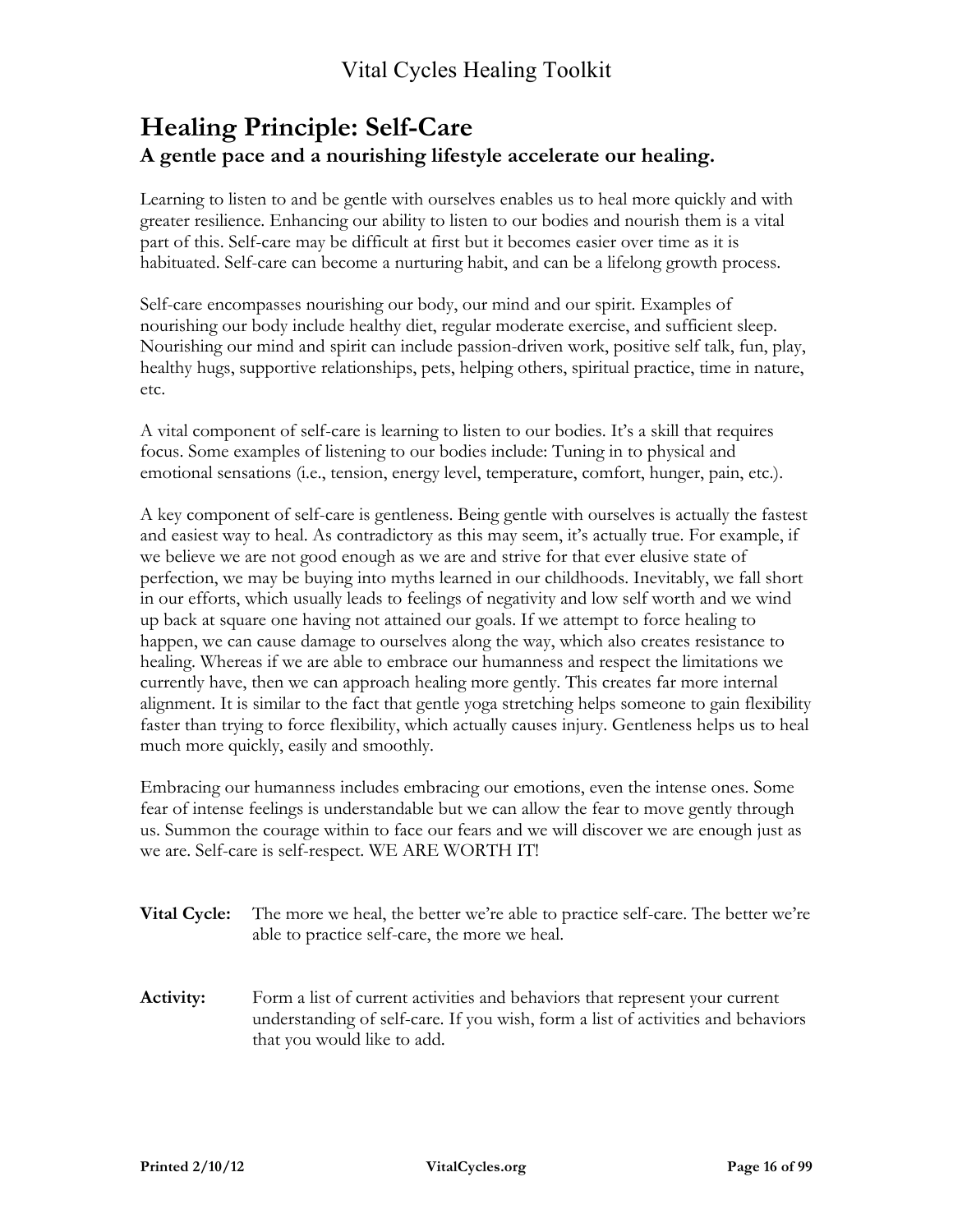## **Healing Principle: Learning We achieve ever greater clarity through lifelong curiosity.**

So much about our histories was confusing to us. Through learning about the impacts of trauma (such as the way the human brain is affected) we gain the understanding to begin to put things into perspective. Learning happens everywhere, not just in formal education. There are many ways of learning; each of us has the ability to discover what works best for us. Knowledge is power. We CAN begin to empower ourselves!

Openness is a necessary component of learning. As we begin to replace old myths that we've carried since the trauma with new, more accurate and helpful truths we're able to pursue curiosity more fully. Learning is a process. There are many healing modalities we can explore. Over time we come to understand what does not work for us and what does work for us as individuals. Even though there are many common impacts of trauma, each of us has our own unique blend of reactions. We can learn a lot from others, AND only we can know how specific modalities or words can affect each of us in a given moment. There is no one right way to heal. Different ways of learning are all okay. Whatever works—visual, auditory, exploratory, theoretical, experiential—we can find what combination works best for each of us in a given situation. An excellent example of a healing tool that we can begin to use today is the replacement of negative self-talk with realistic, positive self-talk.

We see curiosity as a lifelong pursuit and a proactive exploration. Curiosity can open up new roads on our healing journeys that provide adventure, insight and meaning. Curiosity fuels our willingness to explore our world.

Learning who we are allows us to live more fully. As we live more expansive lives, the effects of our trauma have less and less influence on us and our growing self awareness allows us to live increasingly joyful lives.

- **Vital Cycle:** The more we learn the greater clarity we have. The greater clarity we have the more we learn.
- **Activity:** Brainstorm a list of healing tools and methods. Pick a few from that list that you might wish to explore further.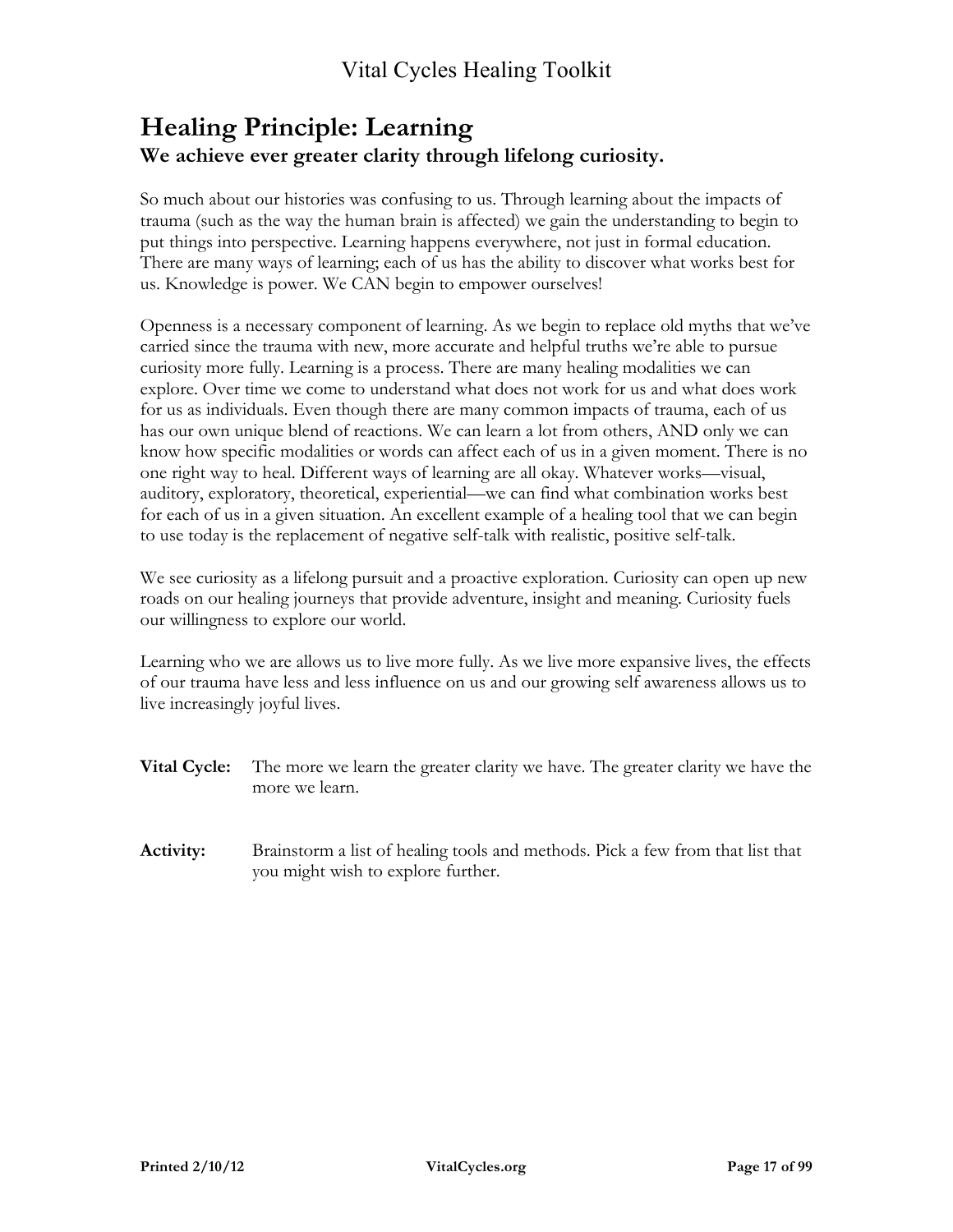#### **Healing Principle: Safety Healthy boundaries, respect, and gentleness sustain our healing environment**.

Creating a healing environment for ourselves enables far more rapid and smoother healing. There are many facets to a healing environment. It is incredibly helpful to have interactions with others that are gently respectful of our boundaries. This is necessary for us to heal. It's a process of gradually finding and nurturing relationships that support our healing. See the Connecting Path for more ideas on this.

Establishment of self-awareness regarding safety creates a fundamental foundation for further healing, self-actualization (or realizing our full potential), and learning. Our internal environment is as important as our external environment. When dealing with our internal environment the concepts of healthy boundaries, respect and gentleness are paramount. Being gentle with ourselves, and respectful of the challenges we are facing, helps us to create healthy boundaries for our internal world. Focusing on self-safety creates a platform for healing.

Traumatic memories carry with them myths and fears that can skew our sense of safety. Sometimes the myths and fears make us feel unsafe when we are actually physically safe. Sometimes they lead us to believe that we're safe in risky situations. These skewed perspectives can lead to behaviors that limit our opportunities and/or lessen our safety. A major function of healing is developing the ability to discern our actual level of safety regardless of our emotions. One of our members says to himself, "I am safe today when my health and well being are not at risk."

Each of us is responsible to choose whom we share with and how much we share. Maintaining healthy boundaries is an ongoing process with each person we relate to, shifting to fit the situation.

We create our own safety today. Each of us deserves to be safe and to feel as safe as we can. It's up to us to choose situations and set boundaries that are safe for us. We can choose healing tools that help us determine and maintain healthy boundaries. They can also foster respect and gentleness—towards ourselves and others.

**Vital Cycle:** The healthier our boundaries, the safer we are, the easier it is to set healthier boundaries.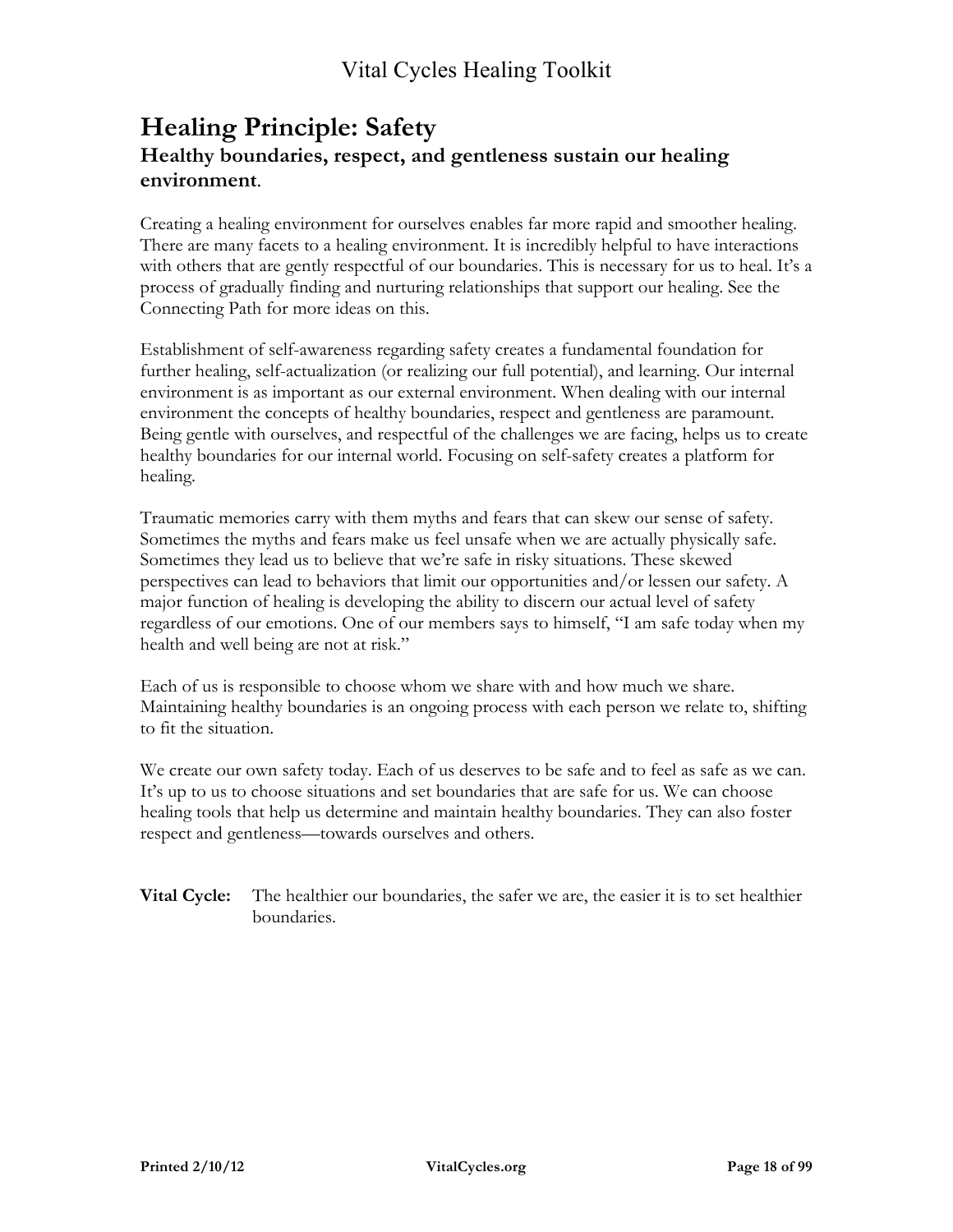#### **Healing Principle: Celebration Learning to appreciate the delights of the moment invigorates our lives with joy.**

In addition to invigorating our lives with joy, celebration helps us focus upon what is good for us. Celebration can happen just because we want it to regardless of others' rules and beliefs. We are worthy of celebration! Celebrating our successes is a way to honor ourselves. Celebrating others' achievements helps improve our focus and relationships. Plus, celebrating simply makes life more fun.

Some of us may have fears about celebrating due to the myths we were given. Safe exposure to celebrating ourselves and others will replace those myths. This may be a stretch for some at the beginning. Learning the art of celebration is a process.

Our traumatic memories habitually bring our focus to the worst moments of our life. We need to consciously shift the focus and recognize the good things in our lives today. While we do need to focus on the darkest moments at times during our healing process, we can bring balance to this by focusing on the memories we enjoy as well. The more we process the traumatic memories (see the Processing Path) the easier it is to celebrate the good times.

. There are celebration opportunities all around us. We can live in the moment. Celebrate the moment! It's all about the joy of living in the present!

**Vital Cycle:** The more we celebrate, the easier it is to heal. The more we heal, the easier it is to celebrate.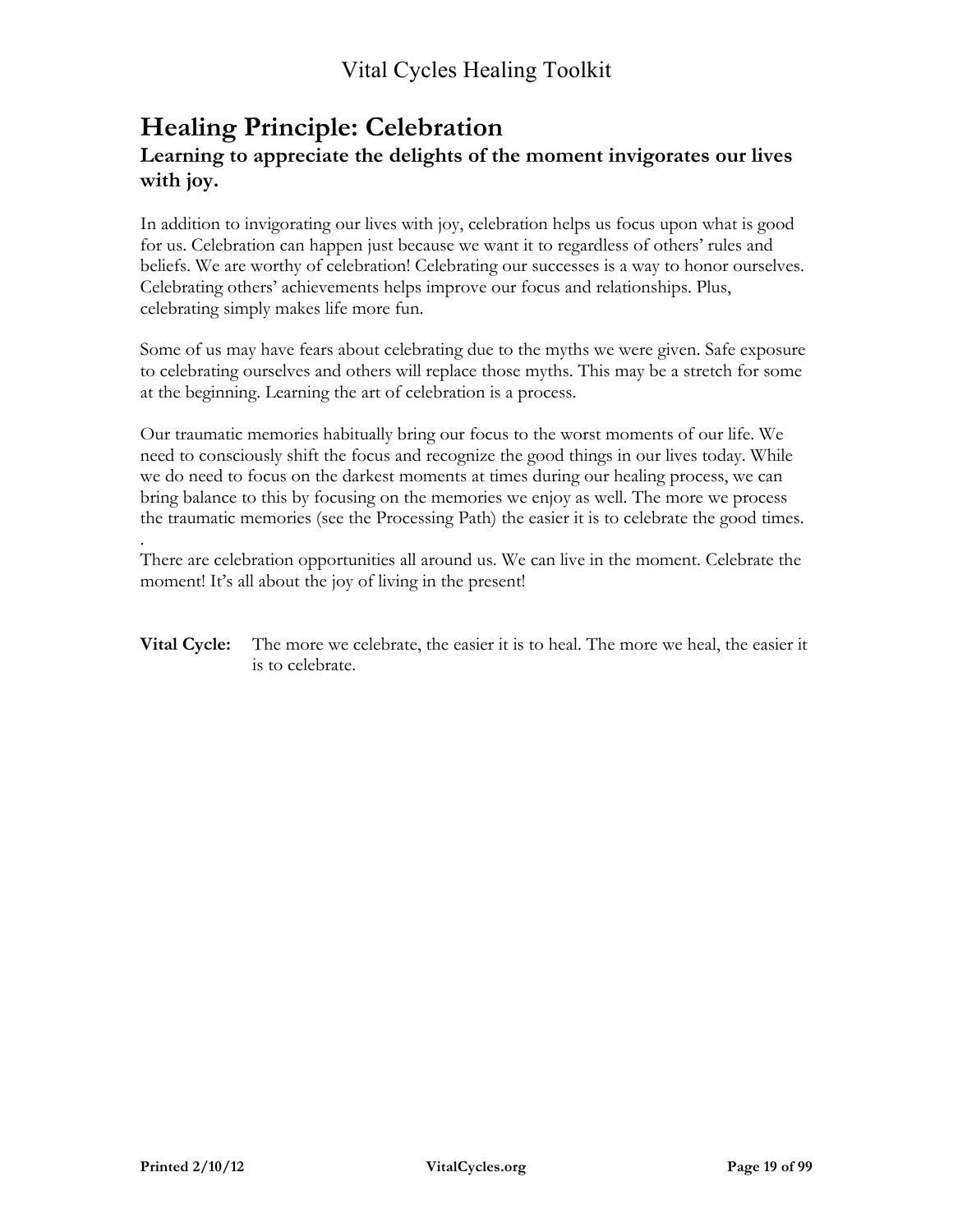### **Healing Principle: Acceptance We honor all emotions and memories.**

As we accept traumatic memories and the emotions that accompanied them, we can restore our ability to embrace all emotions.

One common pattern is denying our own emotions and memories because, at the point of trauma, experiencing that emotion would have been overwhelming or perhaps dangerous. To honor them we begin to shift old patterns of denial, dissociation and self-negation (see the Acceptance Path). Many of us have experienced strong influences to deny, ignore or even suppress certain selected emotions and memories. This is understandable, as the innate response to trauma can cause us to repress certain powerful emotions, such as anger and grief. However, the suppression of one or two emotions causes us to repress or constrain all emotions.

Access to our emotions determines the quality of our lives. Emotions give us purpose, passion and drive. We see all emotions as valid information worthy of awareness and attention (see table below which lists some common responses for some fundamental emotions).

| Fundamental    | <b>Physical Sensation</b> | Role in Healing                        |  |
|----------------|---------------------------|----------------------------------------|--|
| <b>Emotion</b> |                           |                                        |  |
| Joy            | Opening, high spirit,     | Makes healing and living worthwhile.   |  |
|                | lightening                | Motivates us to seek more joy.         |  |
| Anger          | Tightness, flushed,       | Helps us change situations that cause  |  |
|                | pounding/racing heart     | us pain or fear.                       |  |
| Fear           | Nausea, sweating,         | Can be used as a regulator to help us  |  |
|                | pounding/racing heart     | pace our healing.                      |  |
| <b>Sadness</b> | Weightiness, overall      | Validation of our experience and grief |  |
|                | ache, intense pain,       | for our losses.                        |  |
|                | fatigue, tears            |                                        |  |

Our memories are our memories. We aren't here to debate or confirm the accuracy of the memories. We are here to accept what we feel and remember and heal the lingering effects, including myths, beliefs, pain, and patterns of thought and behavior.

As we restore connection with our emotions and memories, the entire range of feeling becomes available to us. Having released deep pain, we gain the capacity to experience immense joy and our wholeness is revealed.

**Vital Cycle:** The more we honor our emotions and memories, the more we accept ourselves. The more we accept ourselves, the more we honor our emotions and memories.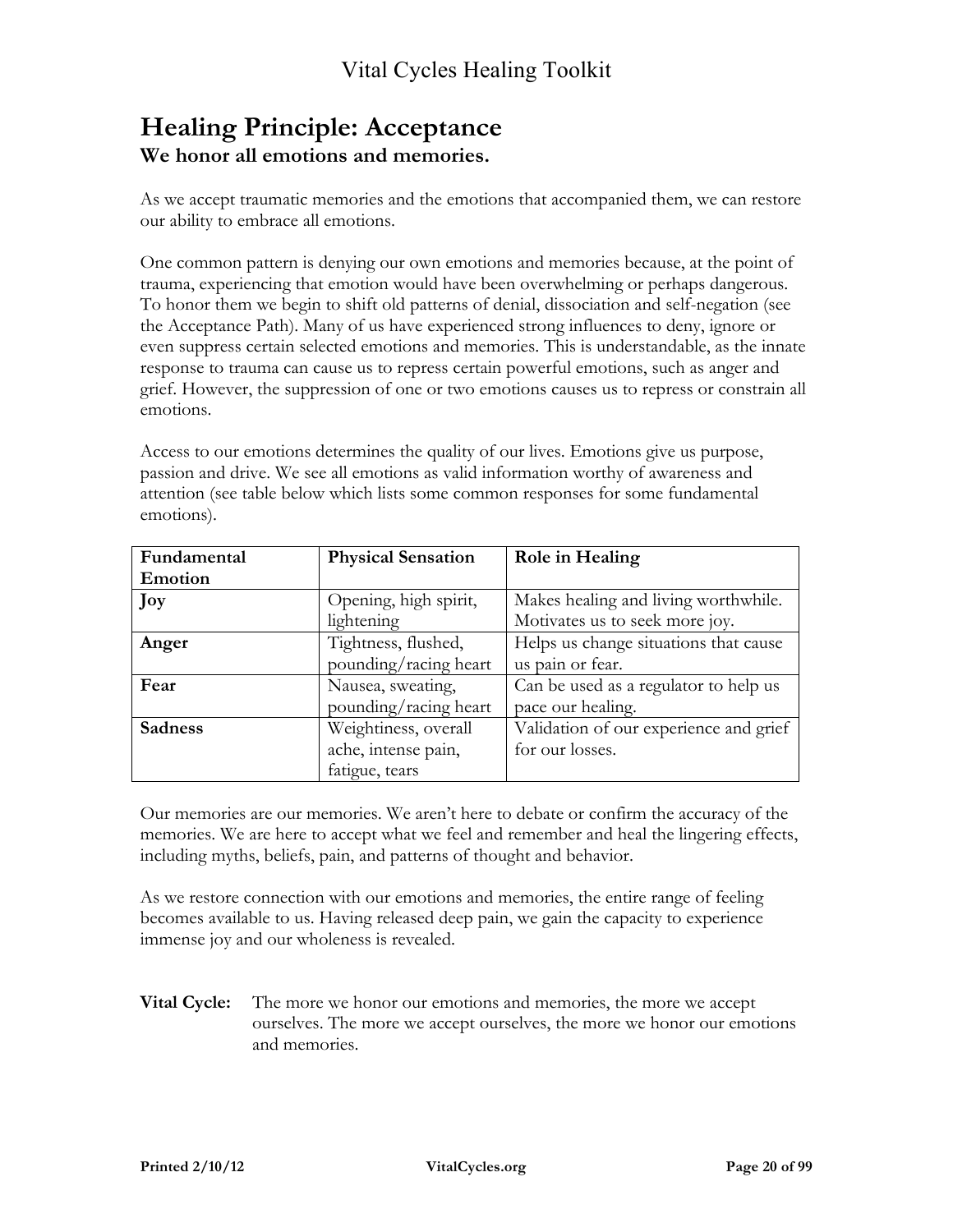**Activity:** Take the table above and adapt it to your own perception and experience. If you wish, add more emotions, your experience of physical sensation and that emotion's (many) roles in your healing.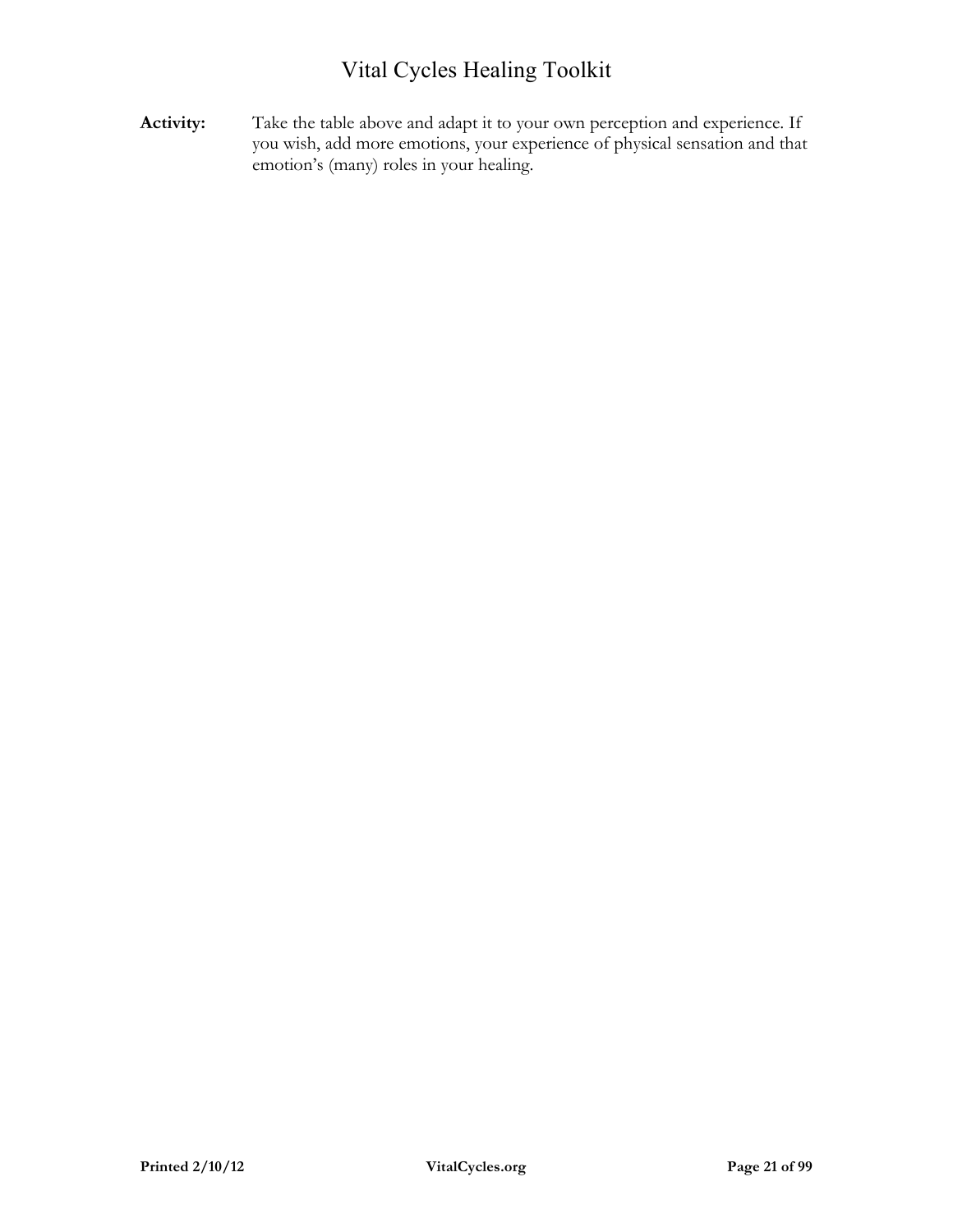#### **Healing Principle: Playfulness Feeling free follows from fanciful fun and festivity.**

Lighthearted fun expands our joy and frees our spirits. Fun and joy build self-esteem, self worth, self-confidence, and our ability to heal. Playing purely for the fun of it is a key ingredient of joy. Play enhances the quality of life. Play that is aligned with the healing principles nurtures us and our relationships.

There are many myths attempting to limit play. For these and other reasons, letting go of inhibitions may initially feel unfamiliar or even scary. With practice, it eventually feels freeing and joyful.

Play is for adults too. There is research that shows that it prolongs the functionality of our minds and actually gives us a physiological boost. Playful activities can increase the elasticity of the brain and nurture creativity and learning. Play can center us, giving us a more balanced perspective of ourselves and our lives.

For these reasons it is wonderful for us to embrace play in our lives as a way to further our healing and to live ever more fulfilling lives.

- **Vital Cycle:** The more fun we have the more joy we feel. The more joy we feel the more fun we have.
- **Activity:** Make a list of activities and events that you take part in that are fun for you. This may include hobbies, elements of your work, relationships that are fun. Then make a list of activities and events that you might wish to explore.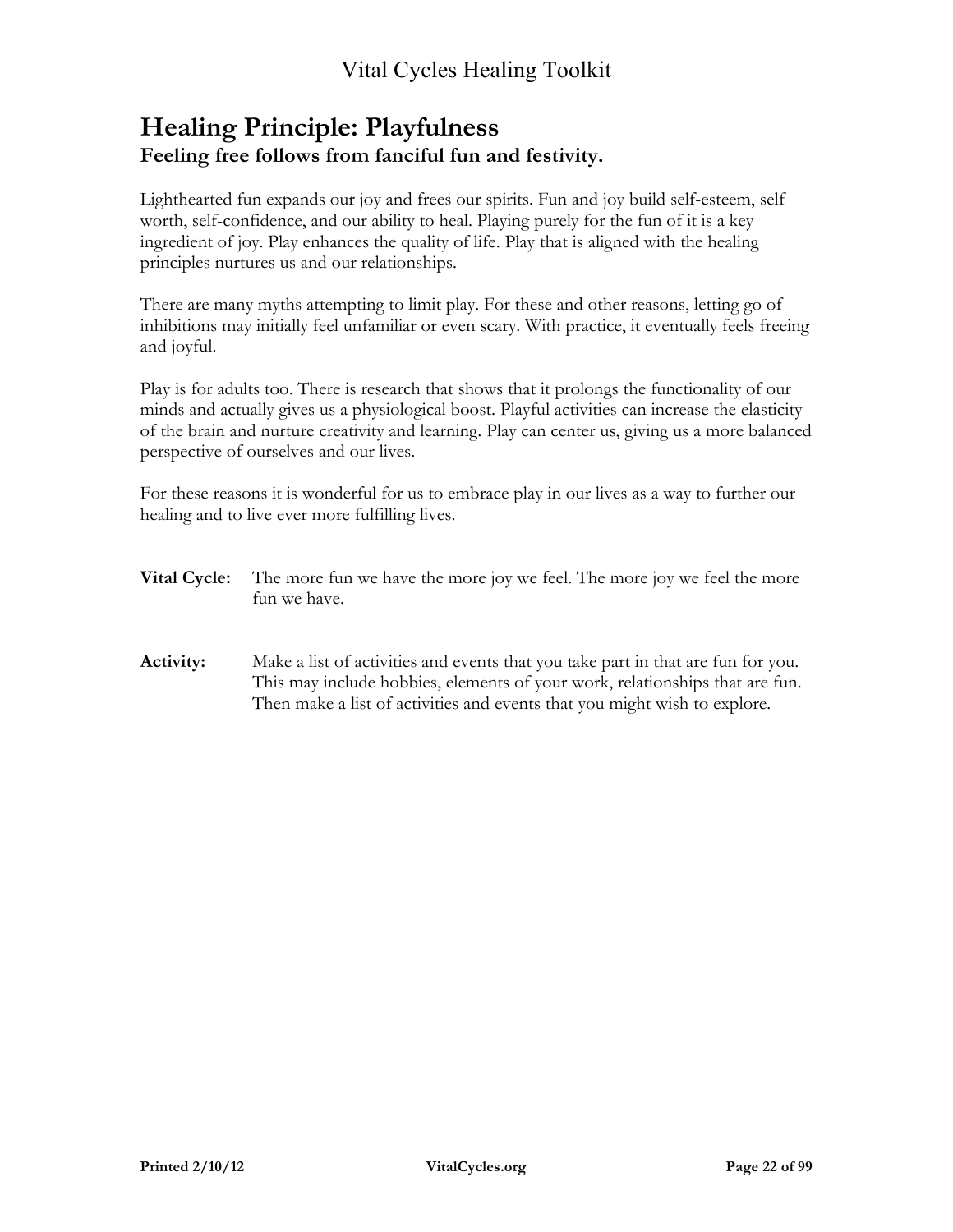#### **Healing Principle: Creativity Nourishing our intuitive expression of self frees our healing energy.**

Nurturing our creativity develops our intuition and strengthens our connection with our inner wisdom. It helps release us from old myths by giving us new insights to replace them with.

- What do we mean by creativity? Creativity is the state of original expression. It can mean originality, imagination, and resourcefulness. It involves developing something that was not there before. For example: New concepts
- New ways of healing
- A new way of seeing something
- New ideas
- New ways of playing
- New ways of being or doing
- An object
- Art, in many forms (music, paintings, writing, dancing, acting, singing, etc.)

Some of us had to connect or reconnect with our creativity (or creative aspects) that had been suppressed. Our access to it might have been stymied by old myths such as: "I don't have a creative bone in my body," "I'm not talented enough," "my work isn't good enough," or "it doesn't come easily to me." Creativity is a human characteristic that we all share. Whether we have knowledge of it or not, the trait is there for us to unearth and develop.

By developing our creativity we are reclaiming a piece of our intuitive self, a part of our self that may have gone underground during traumatic times. The creative process is rich with learning opportunities about our inner world, our capabilities and strengths. Exercising our creativity can help us express our emotions and give texture to our lives. Making creativity a priority in our life will continue the process of regaining a significant part of our inner community which brings new dimensions to our healing and increases our joy.

**Vital Cycle:** The more we are creative the easier it is to heal. The more we heal, the easier it is to be creative.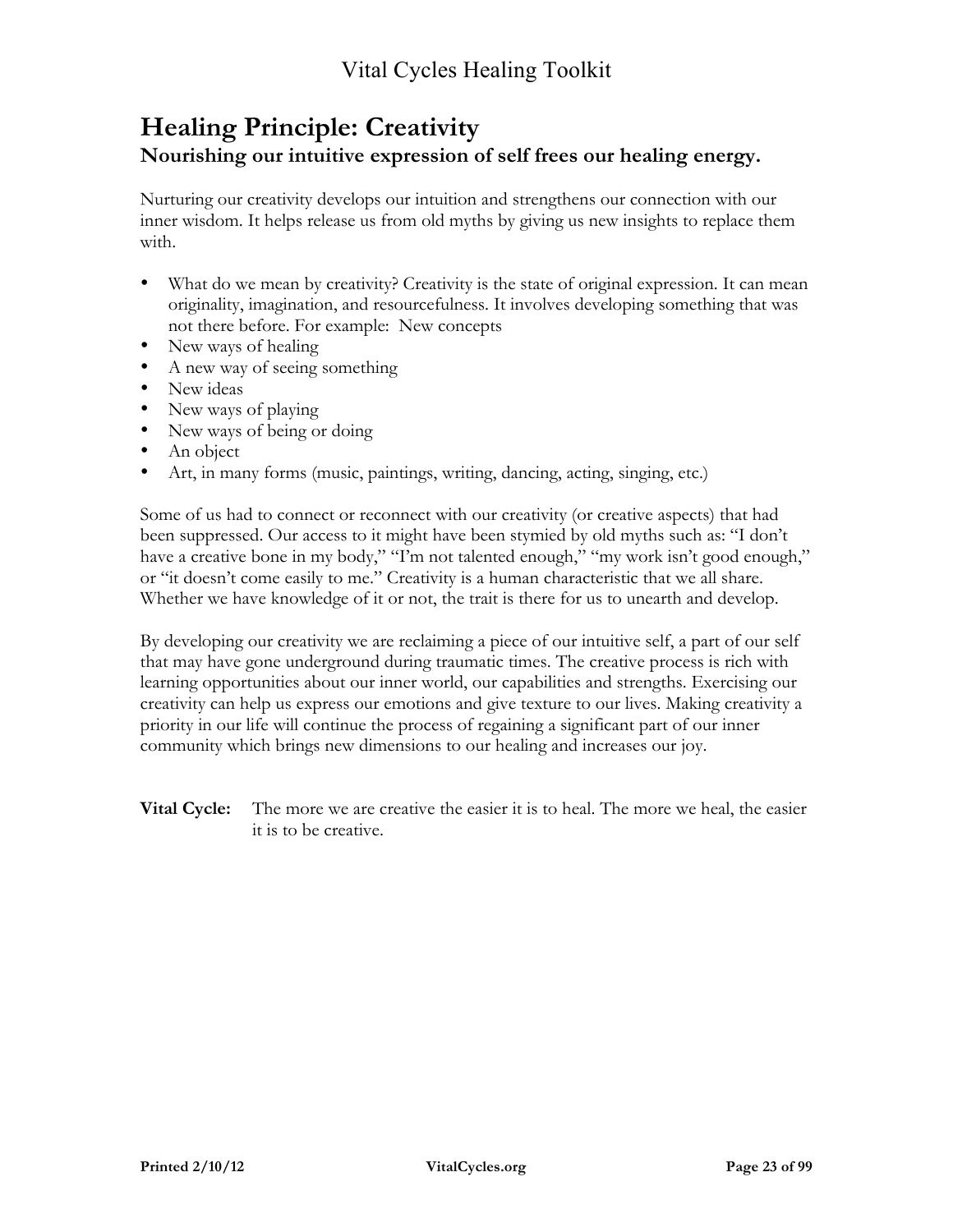## **Healing Principle: Community Together we heal more quickly and easily.**

Collective energy invigorates us all towards better healing. In the past many of us experienced isolation and danger in communities. Today we have the tools to construct and participate in safe, healing and nurturing communities.

Seeing others heal confirms that we can heal. They can be an inspiration to us. We can both teach others and learn from others about healing. Hearing about others' experiences helps us understand the impact trauma had and may continue to have on us. Being part of a group can help us to begin to replace isolation with connection.

Feeling compassion for others helps us feel it towards ourselves. It is often easier to have compassion for another first. Also having compassion shown to us aids in our learning to be gentler with ourselves.

One of the possible impacts of trauma is to believe that we're 'all bad'. That is a myth. We all have good qualities. We can serve as enlightened witnesses to each other. The group can serve as a mirror reflecting our positive qualities back to each other. Seeing that group members care about us confirms this.

As we start to bust these myths our healing is invigorated. Through this *vitalized* healing we're strengthening the community that helps us heal. Through this spirit of community we are more empowered (see Empowerment Principle) and thus are able to contribute more fully.

**Vital Cycle:** The stronger our healing community the faster and more easily we heal. The faster and more easily we heal the stronger we make our healing community.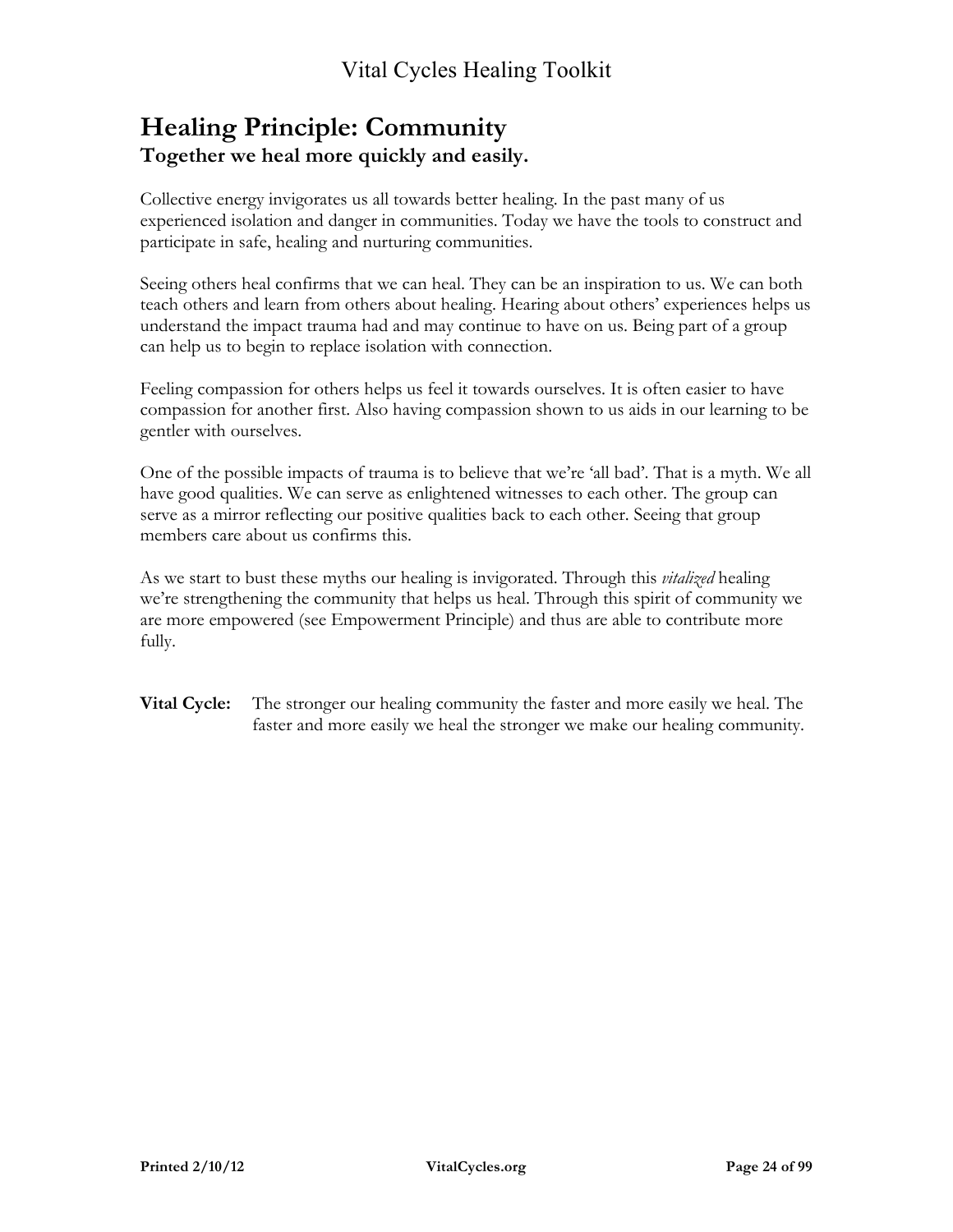# Community Principles

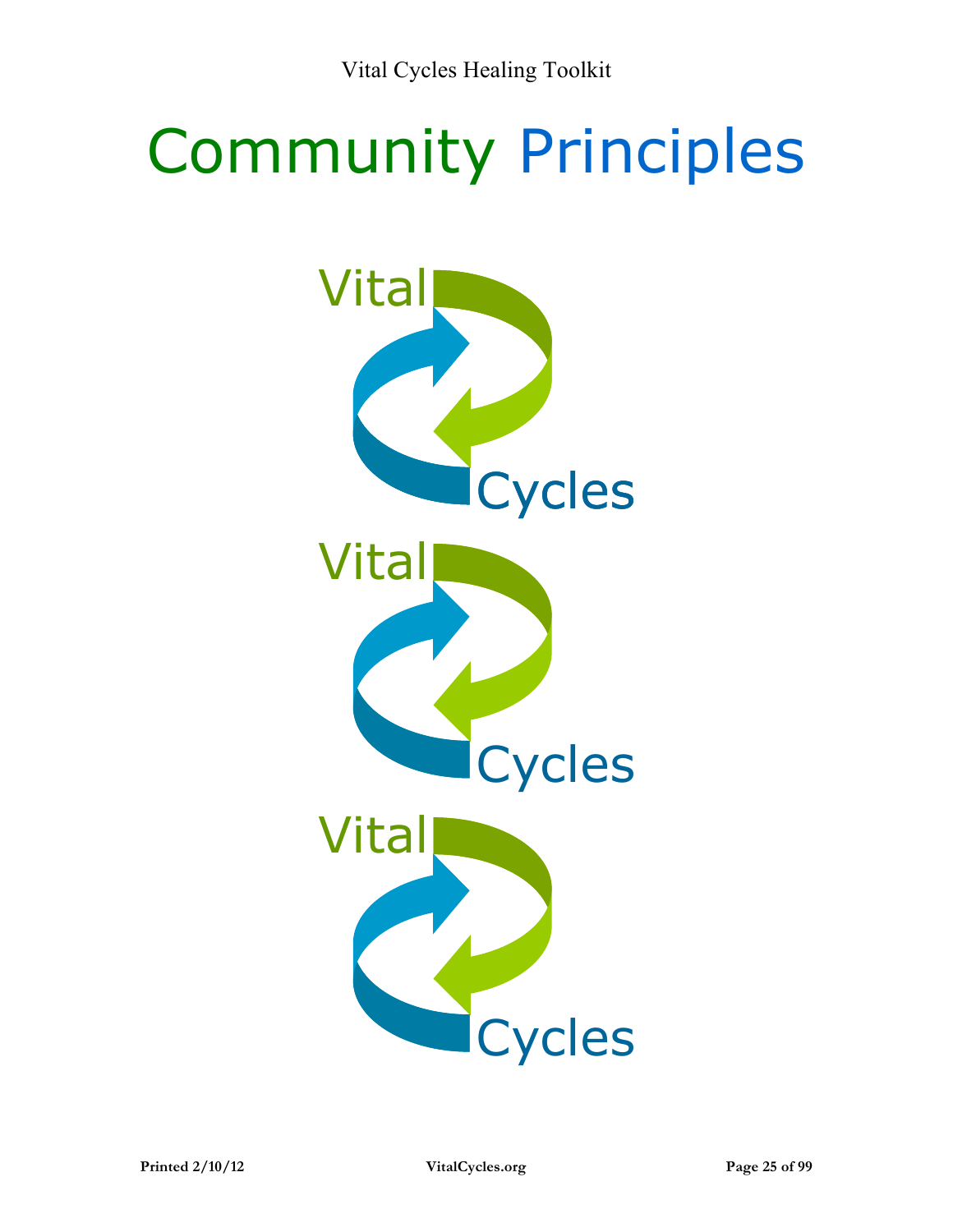#### **Community Principle:Inclusion All adults are welcome who are willing to align with our Principles.**

Vital Cycles welcomes all adults who wish to heal from the effects of any trauma, large or small. That trauma may include emotional, physical or sexual trauma. We welcome diversity and include all people regardless of race, religion, sex, sexual orientation or age. We focus on the creation of a supportive environment for those who wish to heal from the effects of trauma as we seek to lessen pain and fill our lives with more joy. Because of the wide variety of reporting requirements for certain forms of abuse, groups focusing on healing from childhood abuse are limited to legal adults.

Groups may, given their collective wisdom choose a primary focus for a specific trauma, such as emotional neglect, sexual abuse, physical abuse, witness of violence or other traumas (see the website for the full range of traumas). These groups may choose to self-define because of a desire to create a group that focuses in depth on specific issues in an environment of mutual understanding.

We know that having been traumatized can make being in a community challenging for all of us. The Community Principle focuses on establishing safe, healing environments for the greatest number of trauma survivors.

- **Example 1:** The Birmingham Alabama group did not think about a specific gender restriction when they founded a group with a focus on childhood sexual abuse, but all of the founders were women, and the group became comfortable in its ability to share about childhood sexual abuse freely and openly. After three months of existence, Joey showed up. At first, the group was uncomfortable, but recognized quickly that Joey's goals for being there were the same as theirs, and he rapidly became a "regular" at the group. The group chose to solidify its gender mix in its healing environment guidelines.
- **Example 2:** The Sunday afternoon Singapore meeting chose to define a focus on individuals who had sustained physical abuse in their childhoods. In addition, the members chose to create a closed meeting, except for the first Sunday in each month, when those who were supporting members of the group in their healing process could also attend.
- **Example 3:** After Jill had a stroke, she was concerned about her ability to function as part of her Vital Cycles Group. When she was able to return, the group continued to provide her with readings that were shared aloud. She read aloud slowly, but over time, her speech and speed improved. She was grateful for the compassionate acceptance of her home group!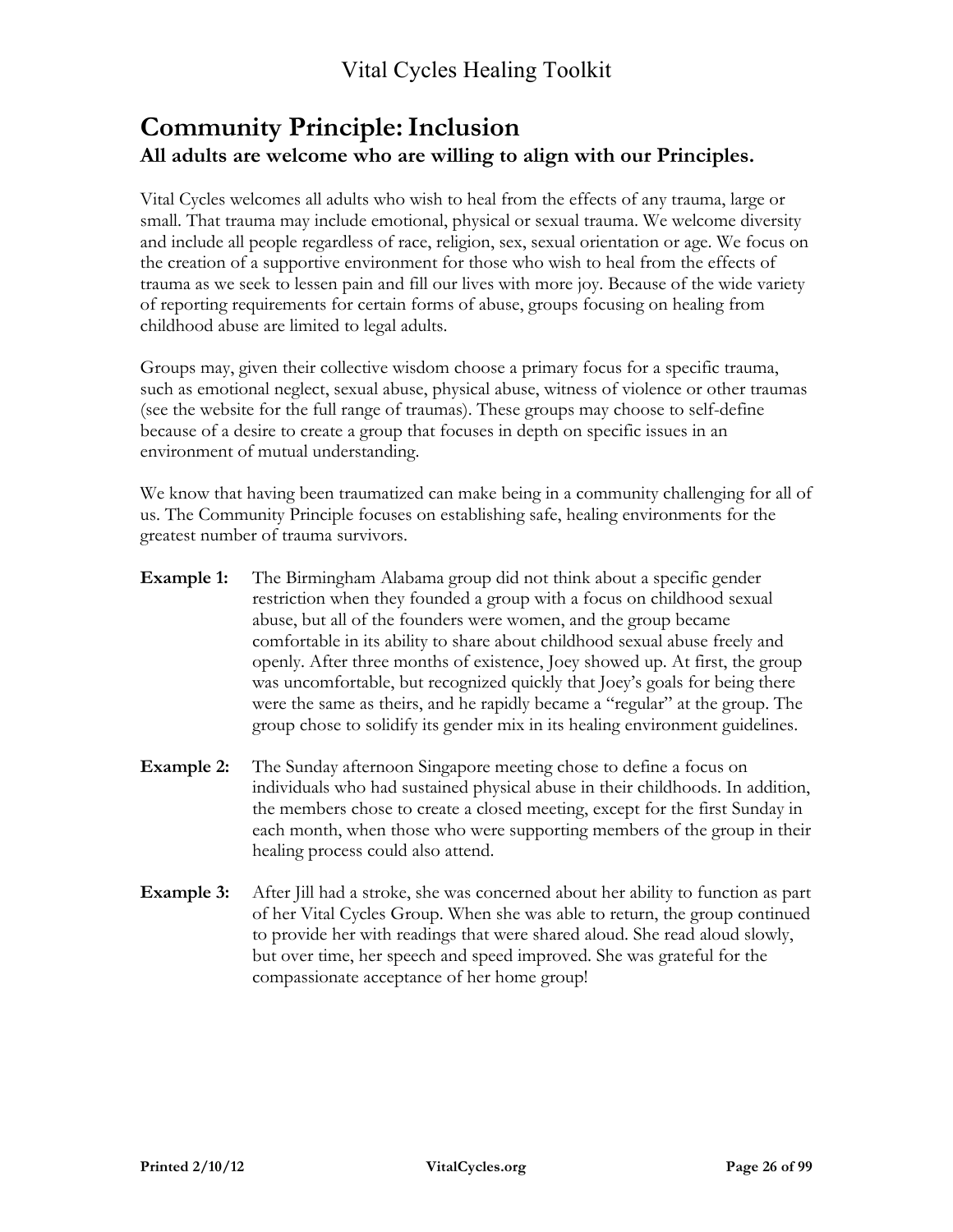## **Community Principle: Healing Environment**

#### **Each group is responsible for adopting and gently implementing guidelines that are relevant to the group's focus and are consistent with our Principles.**

Each Vital Cycles group, whether it is a support group or a service group, shares responsibility for creating, defining and maintaining its own healing environment. The collective wisdom of the group plays a critical role in creating and shaping that sense of safety. When gently but firmly stated, these healing environment guidelines create helpful boundaries for individuals to share.

Sample healing environment guidelines are posted on the Vital Cycles website, www.vitalcycles.org and can be either directly applied by a group, adapted, or used as a model for the development of group–specific healing environment guidelines. Some issues to explore in creating an environment of clarity and safety include:

- Establishing clear start, stop and break times for the group
- The types of responses to others sharing that are acceptable. E.g., many groups ask that the sharing of an individual be uninterrupted by others and, at its conclusion, be embraced as a complete thought by the group. Comments and support can be provided on an individual basis at the break or after the group ends. Other groups may choose to allow supportive input after each sharing, with appropriate boundaries established.

In addition, part of creating a safe and healthy healing environment is creating a simple and effective business structure for the conduct of business. See the Equality Principle for more information on this. Regular conduct of business meetings can help keep the focus of the regular meeting on healing matters only.

Part of any healthy group is the opportunity to reach out to support the healing of others. Groups can welcome newcomers in any number of ways that seek to provide comfort and reassurance to newcomers as they arrive at the group. Trust in the strength of the individual Vital Cycles group can come over time as confidentiality is respected, boundaries are preserved and a healing environment is created. We are safe today, and with that knowledge we learn that the trauma is in the past.

We strive to create environments that are safe and healing. Thus, individual groups can choose to exclude those who do not strive to align with our healing and community principles. In addition, in our desire to create and maintain a healing environment individual groups may apply guidelines to create and enhance a sense of appropriate safety.

**Example 1:** The Tuesday Night Mexico City meeting was faced with a challenge of behavior when a member of the group, at a social event that was an anniversary party for the group, rather abruptly kissed another member on the mouth. The woman discussed it with the event planners, and at the next business meeting, the actions of Jim were reviewed. After careful discussion, Jim was invited to discuss his behavior at the next business meeting, and was also asked to not attend that Vital Cycles meeting during the interim.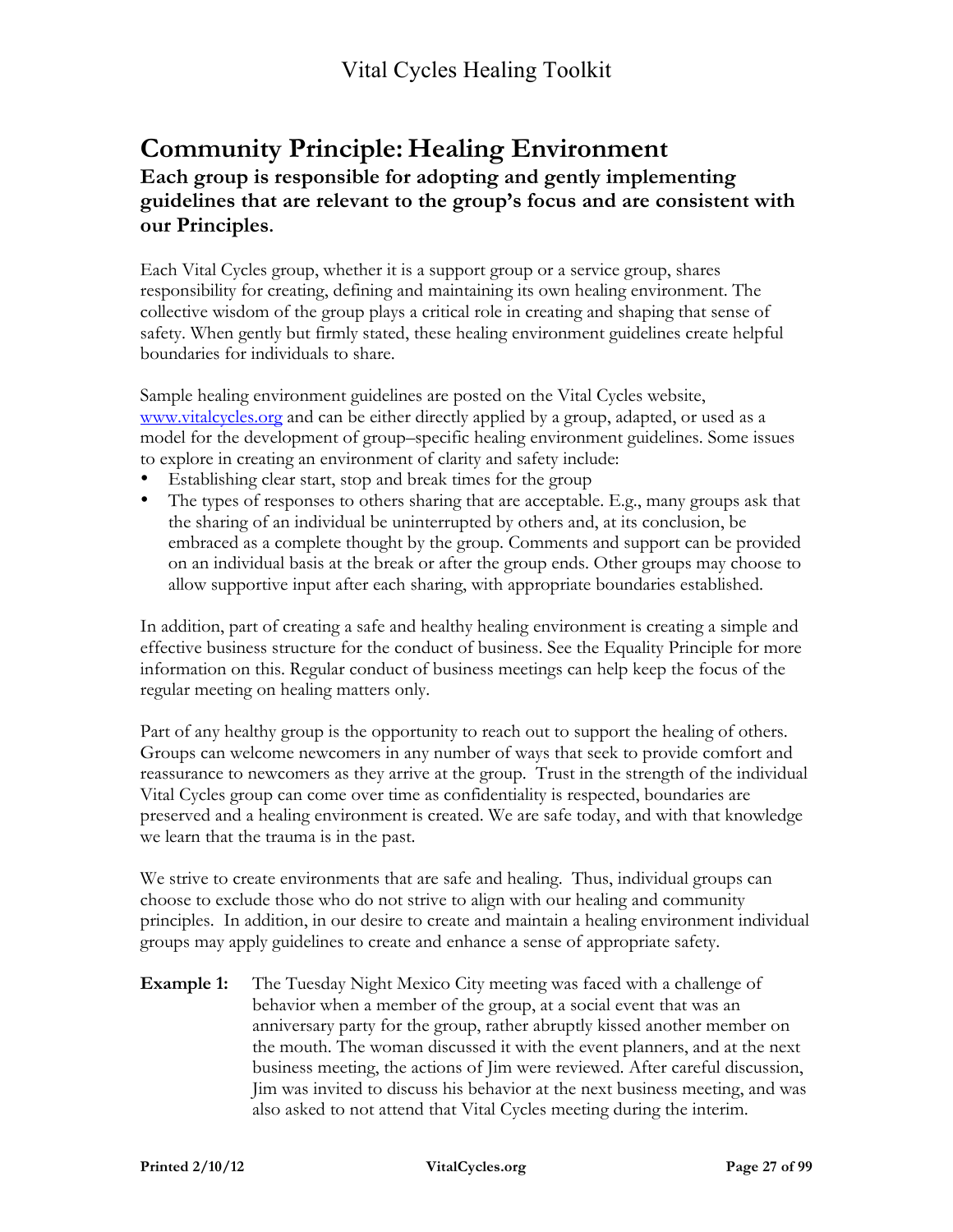- **Example 2:** The Wednesday Night Billings Montana meeting developed a practice of establishing a "newcomer mentor" for newcomers who arrived at the meeting. The Mentor would gently approach the newcomer during the break time, welcome them, and ask if they had any questions or concerns. The Group felt that this acknowledged the courage of the newcomer in showing up, and sought to create a level of comfort for the individual to return.
- **Example 3:** The Sunday afternoon Houston meeting maintains a small supply of "You Are Not Alone" medallions that they provide to newcomers. In addition, annual anniversaries are celebrated with other medallions.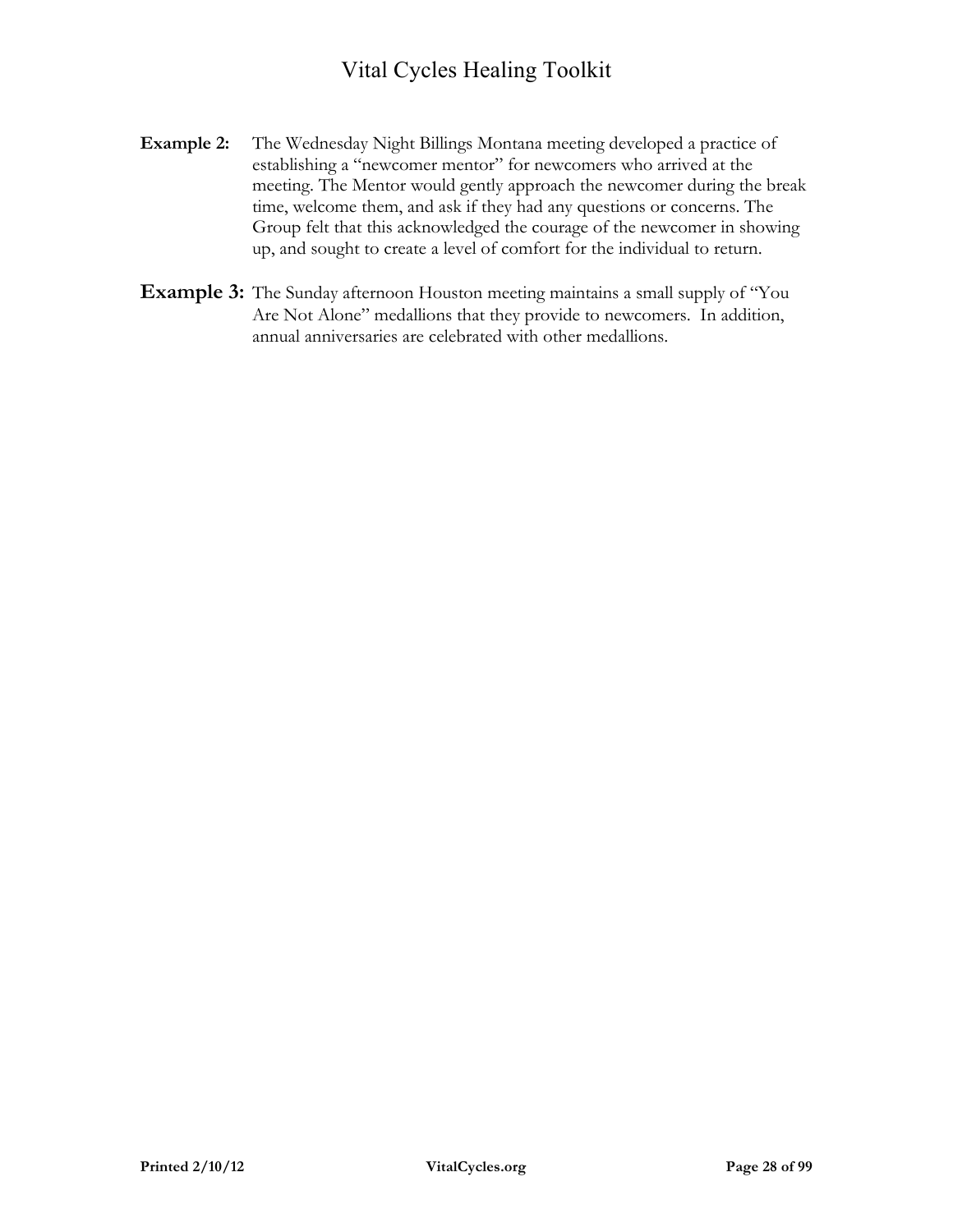#### **Community Principle:Confidentiality Trust is critical in our healing environments. We only share a member's identity and other personal information with that person's permission.**

Respecting each person's right to privacy is critical to the creation and maintenance of a healthy and healing environment. For many of us, our childhood trust was violated by the effects of trauma, and thus confidentiality is paramount in our adult life. For all of us, we can heal more effectively when we make the choice who finds out about our histories, and when that happens. Personal information, such as our last names, telephone numbers, email addresses, mailing addresses, workplace or occupation must remain private unless given the permission to share by the individual in question.

The establishment of confidentiality does not come at the cost of appropriate healing dialogue. It can be helpful to talk to a peer/mentor or a therapist about the contents of a meeting, but the identity of the individual members of that group should never be revealed.

Personal safety or the safety and integrity of the group and its healing environment can, on rare occasions, be cause for breaking confidentiality. There may be times that the actions or activities of an individual may bear discussion at a business meeting or a called moment of collective wisdom. However, this should be done with as much care and respect as possible.

- **Example 1:** In listening to the powerful sharing of Rick in her last Vital Cycles meeting, Sue came to some valuable and profound insights that support her own healing journey. In her next therapy session, Sue discusses those insights; referencing Rick's sharing with her therapist, but does not reveal Rick's name or any other identifying information. The point, after all, is the power of the information and insight presented in the sharing.
- **Example 2:** In a group, a member embarks upon behavior that is persistently and consistently destructive to the safety of the meeting. He calls phone numbers that have been released to him in confidentiality, and speaks with spouses about the sharing of the individual in the group. In the next business meeting, the actions of that individual are discussed, and a course of action to review the behavior with the individual is developed. The group concludes that either the individual needs to modify his behavior or be told to not attend. While this is a difficult decision, the group reflects that the decision sustains its sense of safety.
- **Example 3:** Pierre sees a newcomer who has just started attending his home Vital Cycles meeting, and the newcomer is standing with what appears to be a group of the newcomer's co-workers as they head out for lunch. Pierre greets the newcomer, but never gives any hints about knowing him from Vital Cycles.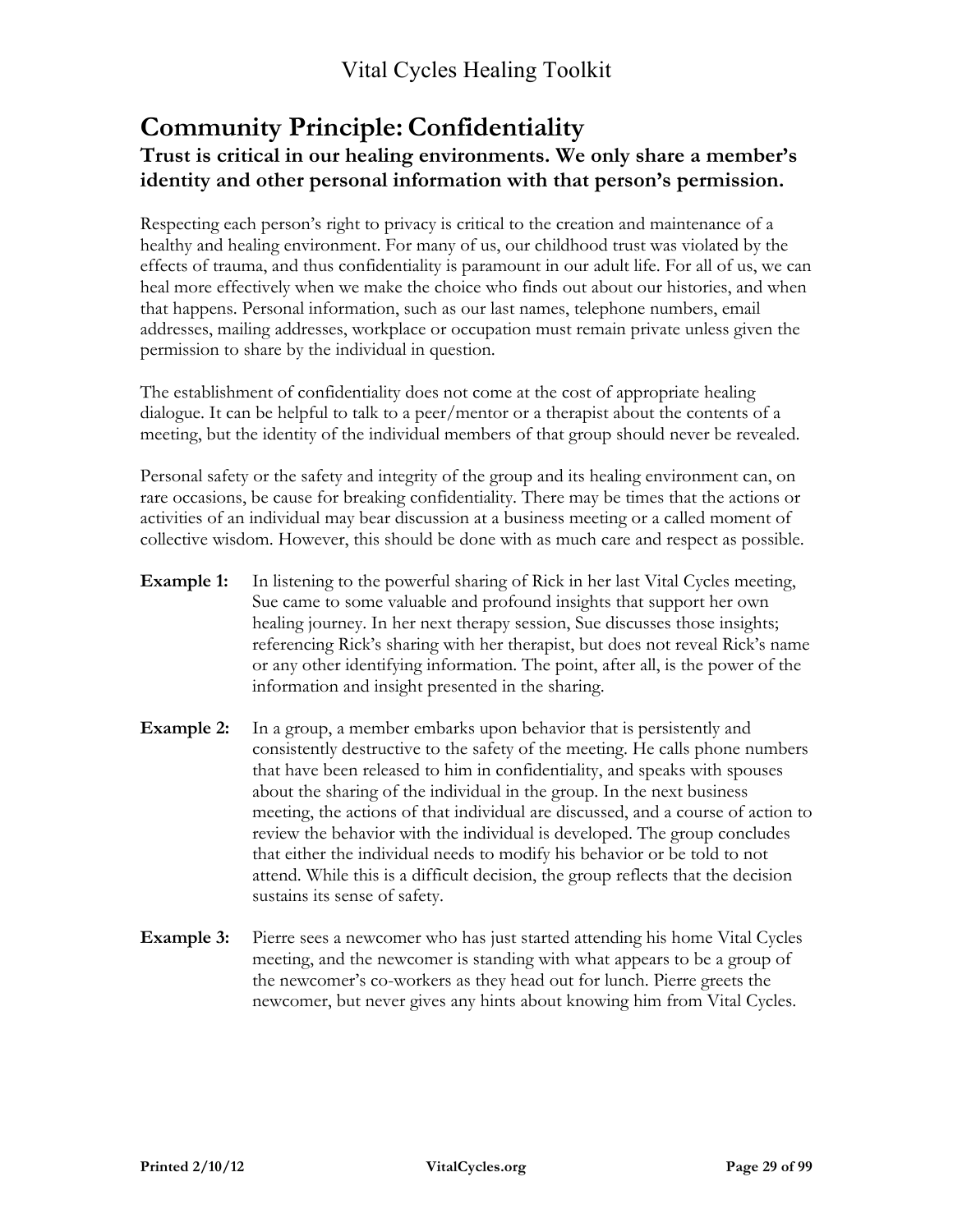## **Community Principle:Inner Wisdom**

#### **We honor the right of all people to draw ideas, support and guidance from whatever practices, beliefs and sources they choose. Thus, in our groups we respect everyone's way of defining inner wisdom.**

Vital Cycles welcomes many different beliefs regarding religion and spirituality as a key part of the foundation of the program. Thus, Vital Cycles credits each individual with the personal autonomy to define their inner wisdom and recognizes the inherent wisdom in all people regardless of their belief structure. To that end, Vital Cycles members neither proselytize our own beliefs nor attack the beliefs of others. All belief structures are equal.

In our process of healing from the effects of trauma, it may be necessary for some of us to share in a way that speaks to current or past belief structures. Such sharing supports a healing process so long as it neither promotes nor attacks the specific belief structures of each other. Vital Cycles strives for tolerance of belief structures that may be at variances. We ask that members be gently aware of the potential for variances in the group and strive to respect not only their own beliefs but the beliefs of others.

- **Example 1:** Fernanda has recently found a rich and supportive religious community that has embraced her and has given her a venue for community involvement. She shares at a Vital Cycles group about the importance of that community to her, the value of feeling part of the group and the value of finding and enhancing her understanding of her personal theology. However, in her sharing, she avoids "promoting" that new community to others in the group.
- **Example 2:** Bill is an atheist, a considered position developed after years of theological exploration. He shares, from time to time, about the rigidity of the theological beliefs with which he is raised, but in his sharing, avoids attacking the beliefs of others.
- **Example 3:** Pedro has become a fervent member of a well-defined religious community. He has started to speak with Vital Cycles members at break about the possibility of their attending his new religious community. In addition, in his sharing, he invites other members to join him, and presses the opportunity upon them. After considered discussion, the Vital Cycles group discusses with Pedro the nature of the violation of boundaries and asks him to cease proselytizing.
- **Example 4:** Sara found great strength in the religious beliefs that she was trained in her youth, and continues to find them a bulwark of strength. As she reflects upon the concepts of Inner Wisdom, she realizes that she has routinely discounted the beliefs of others in her group, in an unconscious desire to maintain her loyalty to one of the few positive attributes of her childhood history. As she focuses on this insight, she determines to be less judgmental of others in the group.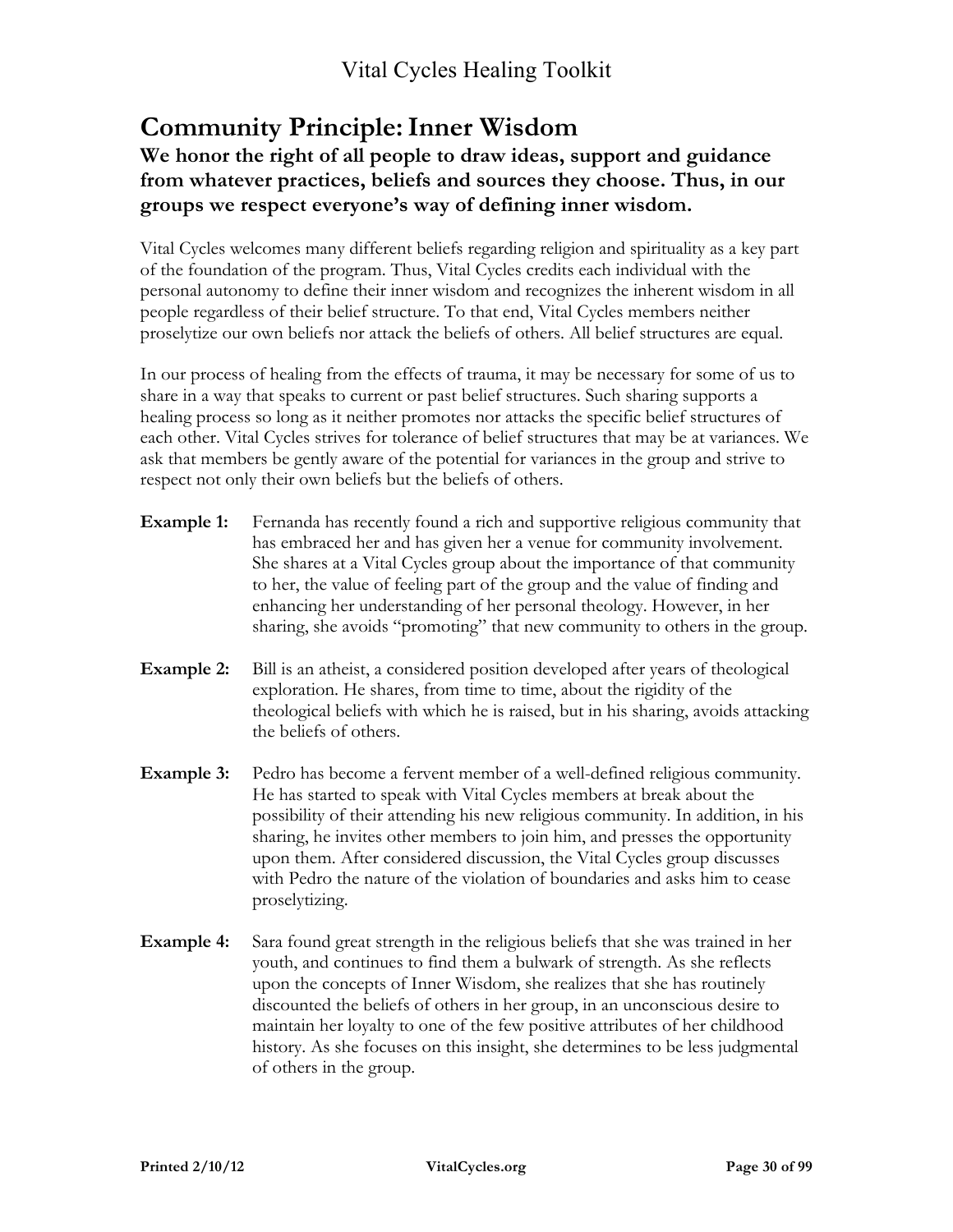**Example 5:** Aiko was raised in what he came to believe was a restrictive religious environment in his childhood. He began to speak about his perceptions at his Vital Cycles group, but was careful to phrase his commentary about his childhood religion in the first-person singular, so that he would not offend others in the group who might have different belief structures. He found that focusing on the "first-person singular" actually facilitated his own clarity of thought and insight.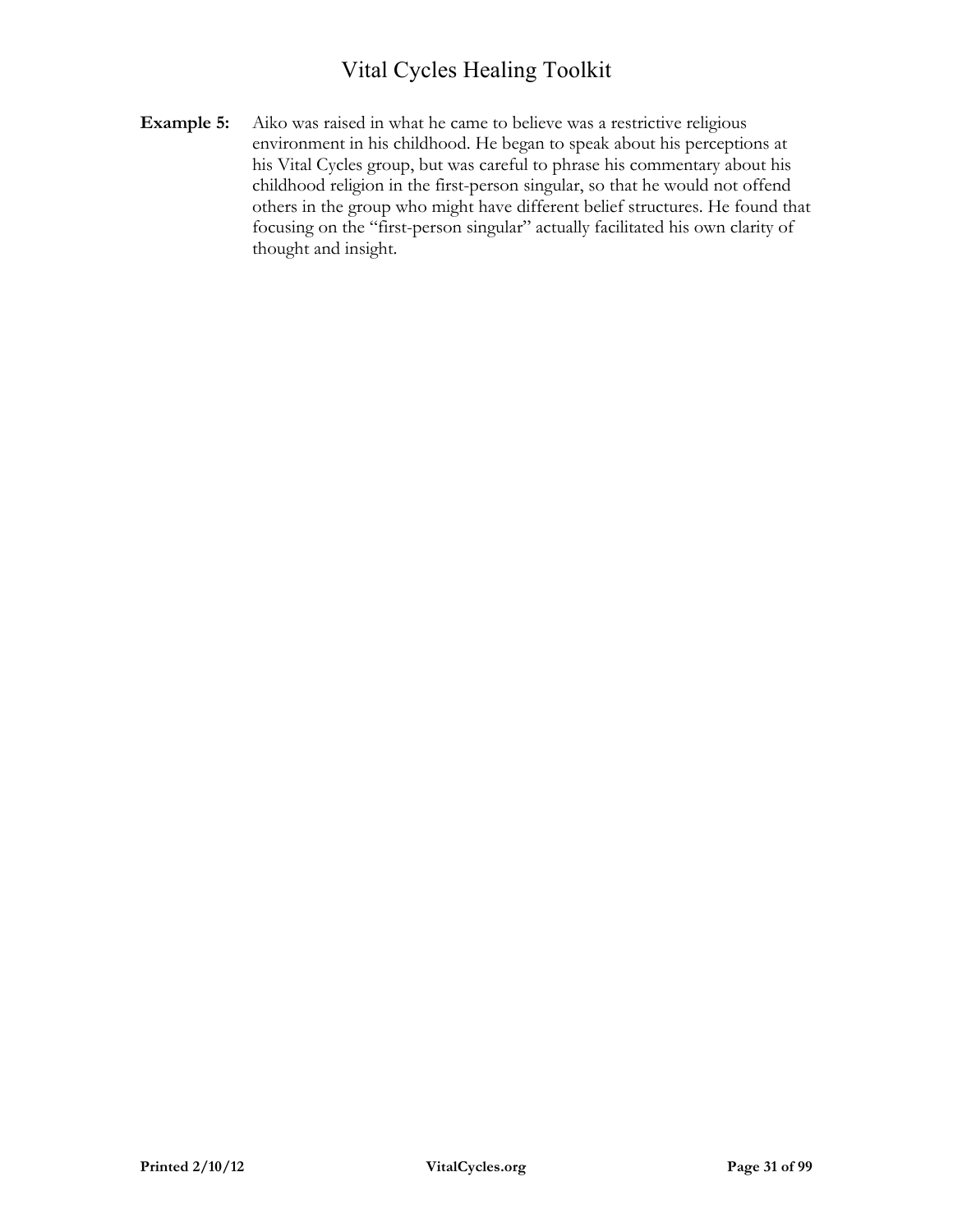#### **Community Principle: Equality All members share the opportunity for contributing to the identity and direction of their groups.**

Starting and maintaining a group so that it sustains a healthy healing environment is a rich opportunity and responsibility. Vital Cycles encourages all members to contribute to shaping the identity and character of the groups they attend, including support groups and service groups. The members of a group become members simply by attending and striving to align with the Healing and Community Principles of Vital Cycles.

The collective wisdom of the group can be facilitated by regular business meetings (usually monthly), guided by the Community Principles. The establishment and maintenance of these regular business meetings to discuss and review the business matters at hand supports the sustaining of a healthy and safe group; these meetings allow an opportunity for Vital Cycles members to participate in shaping business decisions for the group. Although the specifics of business structure and the conduct of the business meeting are left to the collective wisdom of the individual group, which sustains autonomy over its actions, Vital Cycles recommends:

- 1. The development of a regular schedule for business meetings.
- 2. Establishment of a consistent format for the group. This may include the format of readings and time-structure for the group, and may also include a monthly format for the group as well.
- 3. Announcing the business meeting for several meetings prior to the date
- 4. Fair and equal voting to ensure that each member, without exception, has one equal vote and voice during the vote. In this way we recognize the equal value of all member votes. For example, the vote of a "newcomer" is as valued and valid as the vote of an "old timer".
- 5. The establishment of "Best practices" for each, including the solicitation of minority opinions and the development of group decisions.
- 6. Most groups use a majority vote for decisions, but groups may also choose to use consensus (all feel good enough about the decision), or a certain percentage of votes, to make decisions.
- 7. The implementation of brainstorming tools and techniques that support the development of creative ideas quickly.
- 8. The definition of standing roles, such as:
	- o Facilitator who facilitates business meetings
	- o Treasurer who gathers donations, pays rent and sends contributions to Vital Cycles
	- o Secretary who takes notes during business meetings
	- o Literature person who downloads and prints Vital Cycles literature for the meeting
	- o Space facilitator, who locates space for the group and for workshops, may negotiate rent and other aspects of the relationship with the space provider and may make specific accommodations for the group's needs when the group meets.
- 9. In addition, the group may wish to establish term limits for each role, thus allowing responsibilities to be rotated and to provide everyone with the opportunity to "grow into service."
- 10. The delegation of some tasks and responsibilities to subcommittees. Such groups would be empowered to move more quickly and efficiently to take action, while still reporting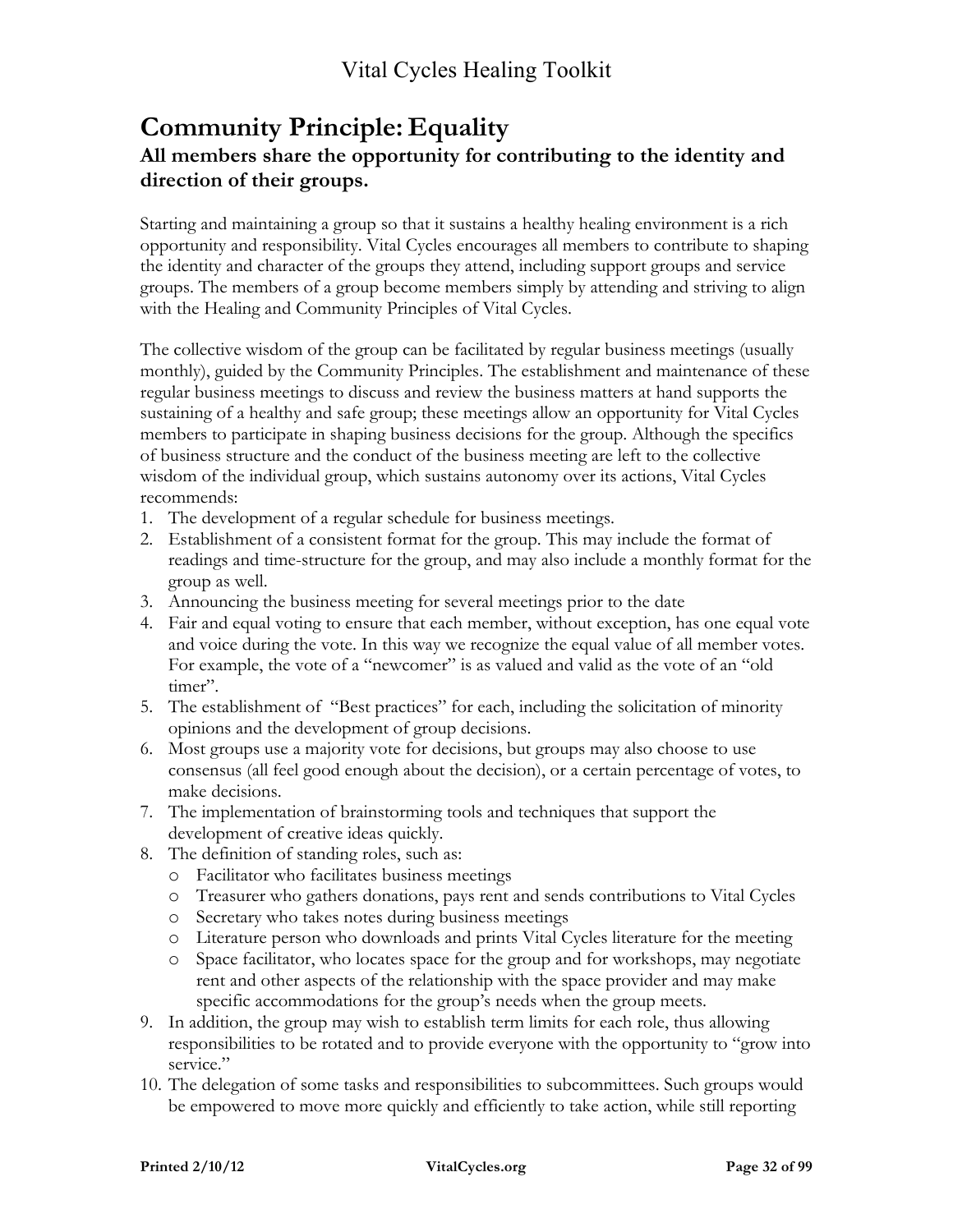back to the business meeting and the group as a whole. Such subcommittees may facilitate certain tasks, such as planning workshops and social events, developing group formats, selecting literature, etc.

- 11. The conduct of the business meeting should support the timely sharing of all individuals, including old-timers and newcomers, without requiring sharing.
- 12. Each member of the group has but one vote. Being elected to a volunteer service role does not confer any power or greater voice in decision-making.
- 13. Groups may delegate decision-making regarding specific tasks to certain roles for greater ease and speed of action.
- 14. Groups can determine whether they will use proxy voting, absentee voting or telephone call-in voting for certain situations.
- 15. In addition, groups may wish to create a basis for an impromptu "Healing Environment" meeting called in the moment to deal with an immediate circumstance.
- **Example 1:** After three weeks of announcements, the Tuesday Night Phoenix group holds its business meeting. Joey, the group chair for the year, has prepared a preliminary agenda, and the group considers additional agenda items. Part of the agenda is to commit to a workshop that focuses on journaling, and a brainstorming session is sustained to discuss the probable content of the workshop. A subcommittee is created that is given the responsibility for determining a location and place and will continue to design the workshop. The subcommittee will report back at the next business meeting, which will be held on the next second Tuesday of the month.
- **Example 2:** The founders of the Tuesday Night group in Lagos, Nigeria felt strongly about creating a group that chose to restrict membership to those who had experienced war crimes. Over time, the membership chose to reconsider this boundary, and in a series of business meetings, the group chose to place aside that boundary, thus accepting anyone who had sustained any violent trauma.
- **Example 3:** During a meeting, a newcomer shares about currently physically abusing a child. David, feeling uncomfortable with the sharing, as it violates a core Community Principle, calls for a "Healing Environment Meeting" to be held immediately following the break. During that meeting, David speaks to his concerns, and all others who wish to are asked to speak as well. At the end of the "Healing Environment Meeting", the group agrees to ask the newcomer to not return.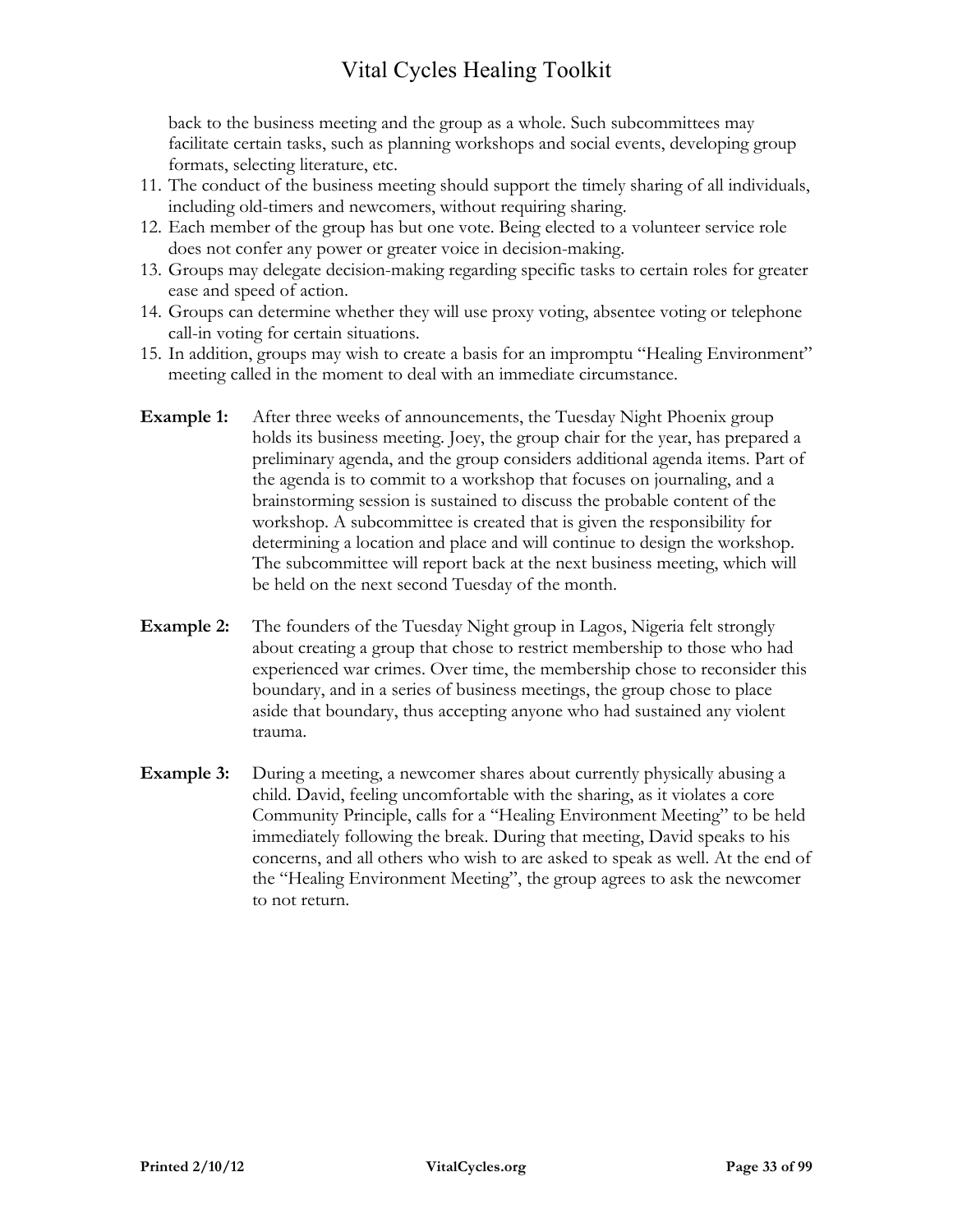## **Community Principle: Flexibility**

#### **Support groups and service groups have the freedom and responsibility to create and shape their healing environments as they wish, so long as they align with the Principles.**

Vital Cycles promotes the freedom of choice of format and content so long as the activities remain consistent with Vital Cycles Healing and Community Principles. That freedom also indicates the responsibility to shape the development of a healing environment that remains vibrant, growing and active. The flexibility to experiment with new ideas and approaches allows each group to develop new best practices!

Individual Vital Cycles groups can develop their own group format. This may define a "no crosstalk/sharing" format, or may include a variety of formats. ("No crosstalk" means that, as an individual shares during the group meeting, other participants refrain from commenting or giving advice to the individual.) Some groups have found that their healing process is enhanced by "art night", "play night" or "psychodrama night". Some groups may choose to sponsor other activities, such as social events, retreats, workshops or other activities.

Service groups may form in response to the desire of individuals and/or groups to undertake activities and events. This may include a website, newsletter, telephone information line, email information chain, workshops, or retreats. These service groups respond to the needs of their members, and do not represent the individual groups as an aggregate entity with the Vital Cycles Board

In all of these matters, Vital Cycles encourages you to bring all of your creativity, skills, passion and talent as you sponsor Vital Cycles healing activities.

- **Example 1:** After three years, there were three very active Vital Cycle groups meeting in central New York. After some discussion, Joey began to organize a local service group that had participants and individuals from each group. This service group created a mission of taking on healing activities that could best be sustained with collective resources, including workshops, an annual social night and an annual retreat. The quarterly meetings also became a resource for sharing group "best practices". Over time, this group's treasury allowed it to sponsor rent for new Vital Cycles groups until they could accumulate sufficient membership to pay their own way. In addition, the service group was able, via fundraising activities, to sponsor several "scholarships" to a nearby Vital Cycles retreat.
- **Example 2:** After returning from a weekend healing retreat, Jill spoke to her Friday night group about the success of psychodrama, bringing with her the worksheet that had been used. The group decided to dedicate the "fifth Friday" to psychodrama instead of having an open format discussion.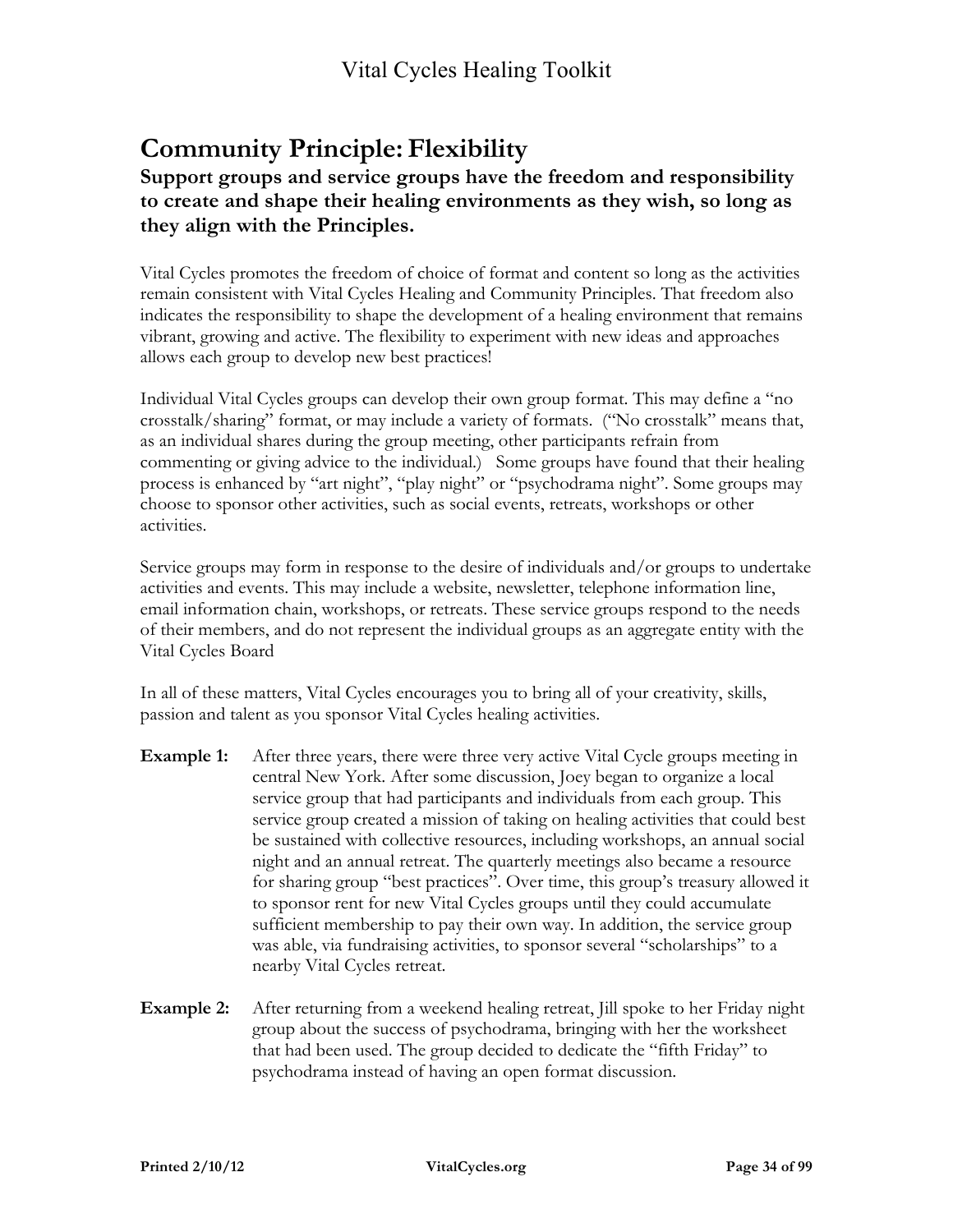#### **Community Principle: Simplicity In order to focus our energies on the Purpose of Vital Cycles we keep guidelines, decision-making, organizational structure clear and simple.**

Our goal is to experience more joy and less pain by healing from the effects of trauma. In order to maintain our focus, we strive to keep the business structures of our groups and other Vital Cycles activities and events as simple as possible.

It can be easy to create a labyrinth of rules and regulations as a device for creating a sense of personal and organizational safety for the conduct of the group, business meetings and service groups. As groups create and sustain themselves over time, care can be taken to focus on "right-sizing" the decision-making process and organizational structure. Regular business meetings and careful and prudent re-evaluation of the group's structure can sustain organic change and growth over time. Thus we have more time and energy to focus on healing. This approach also makes it easier for volunteers to make a difference and enjoy making contributions of time and money. We recommend using *the simplest process and the most minimal set of rules* to enable a healing environment.

- **Example 1:** At the third business meeting of the Berlin, Germany Vital Cycles meeting, David suggested using Roger's Rules of Order to run the meeting. As an alternative, Jill suggested using some simple group polling techniques that would guarantee that everyone would have a voice, and that everyone would have a single vote. After discussion, the group agreed to the simpler group process, but remained open to the use of more complex structures if the group grows. Over time, the group became comfortable with developing a "collective wisdom" and saved voting for those issues that were complex, or for decisions regarding the group's treasury.
- **Example 2:** At the founding meeting of the Willow Grove meeting, the members decided to create a threshold of "prudent reserve" for the group of \$50.00. Money in excess of that was to be distributed on a percentage basis to the Vital Cycles Global Service Group, with the balance to be used to sponsor scholarships to a Vital Cycles retreat.
- **Example 3:** At first, the Monday evening Wilmington Sao Paulo, Brasil group established just three service roles, a facilitator, a treasurer and a secretary. Over time, the group became increasingly committed to sponsoring workshops that occurred on different nights than the group, so they chose to create an "events coordinator" position to help organize the workshops.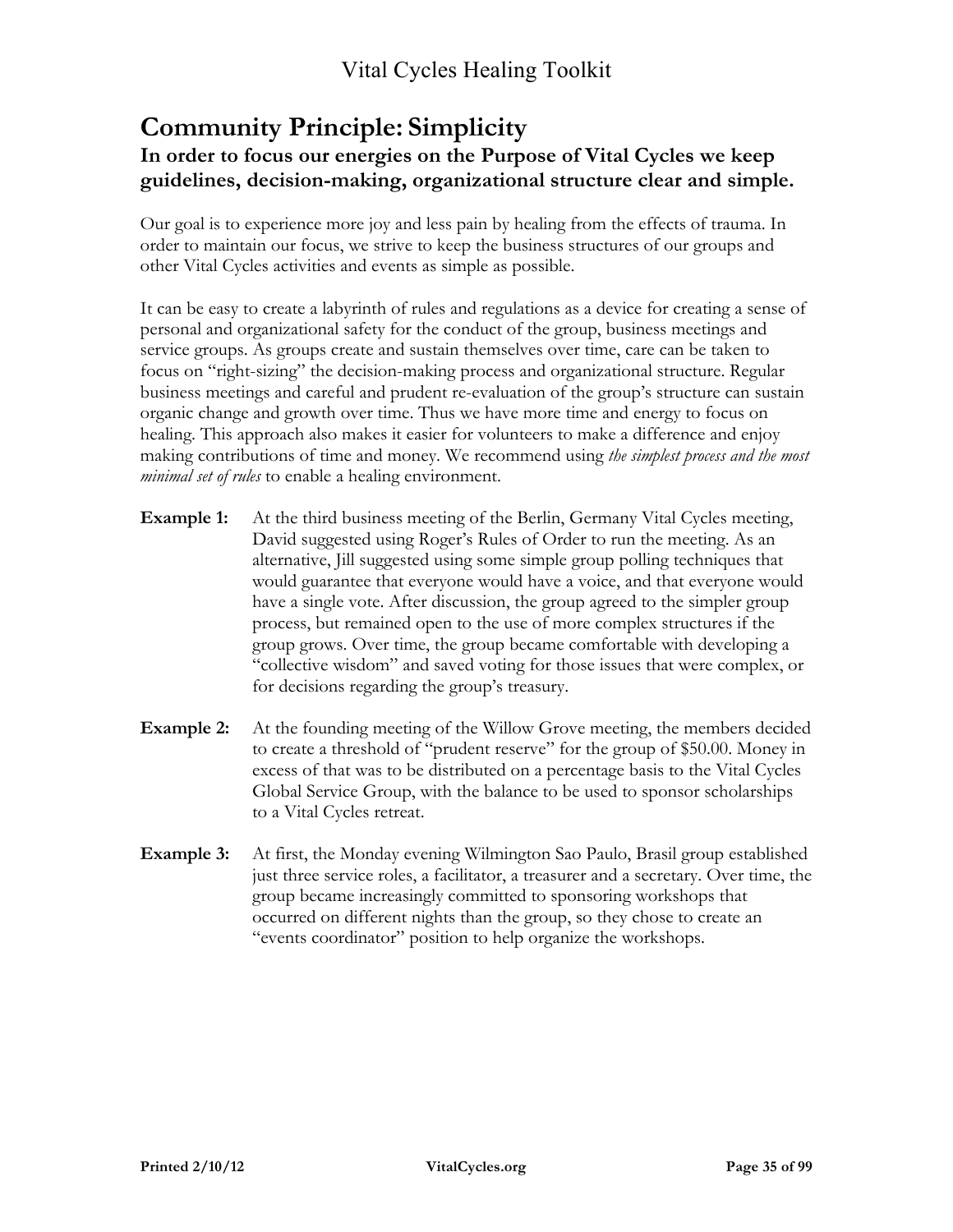### **Community Principle:Transparency We build trust within our community by openly sharing all support group and service group information.**

Vital Cycles continues operational clarity and develops trust by sharing all information about the business decisions of the group and service groups. We make information reasonably available to our members and in appropriate public outlets. However, the most closely held information within Vital Cycles is the personal information about individual members.

- **Example 1:** Although the notes were brief, and focused mostly on the issue of how to distribute the group's treasury, Maria circulated the one-page meeting minutes to all that were comfortable releasing their email addresses. She carried a hardcopy to the group for anyone who wished to review it at break for two weeks.
- **Example 2:** After discussion, the Bristol, England Group decided that their group format had some interesting variations from the original format that the group's founders pulled from the Vital Cycles website; they had generated an "art night" that provided a once/month alternative to their traditional sharing format. Jane forwarded the format to the Vital Cycles website information email, and was pleased to see their format posted on the site as an alternative choice several weeks later.
- **Example 3:** The Vital Cycles Board, which is a service group, routinely publishes its meeting minutes, annual financial statement, and bylaws on the Vital Cycles website. These documents can be printed and reviewed by any interested party.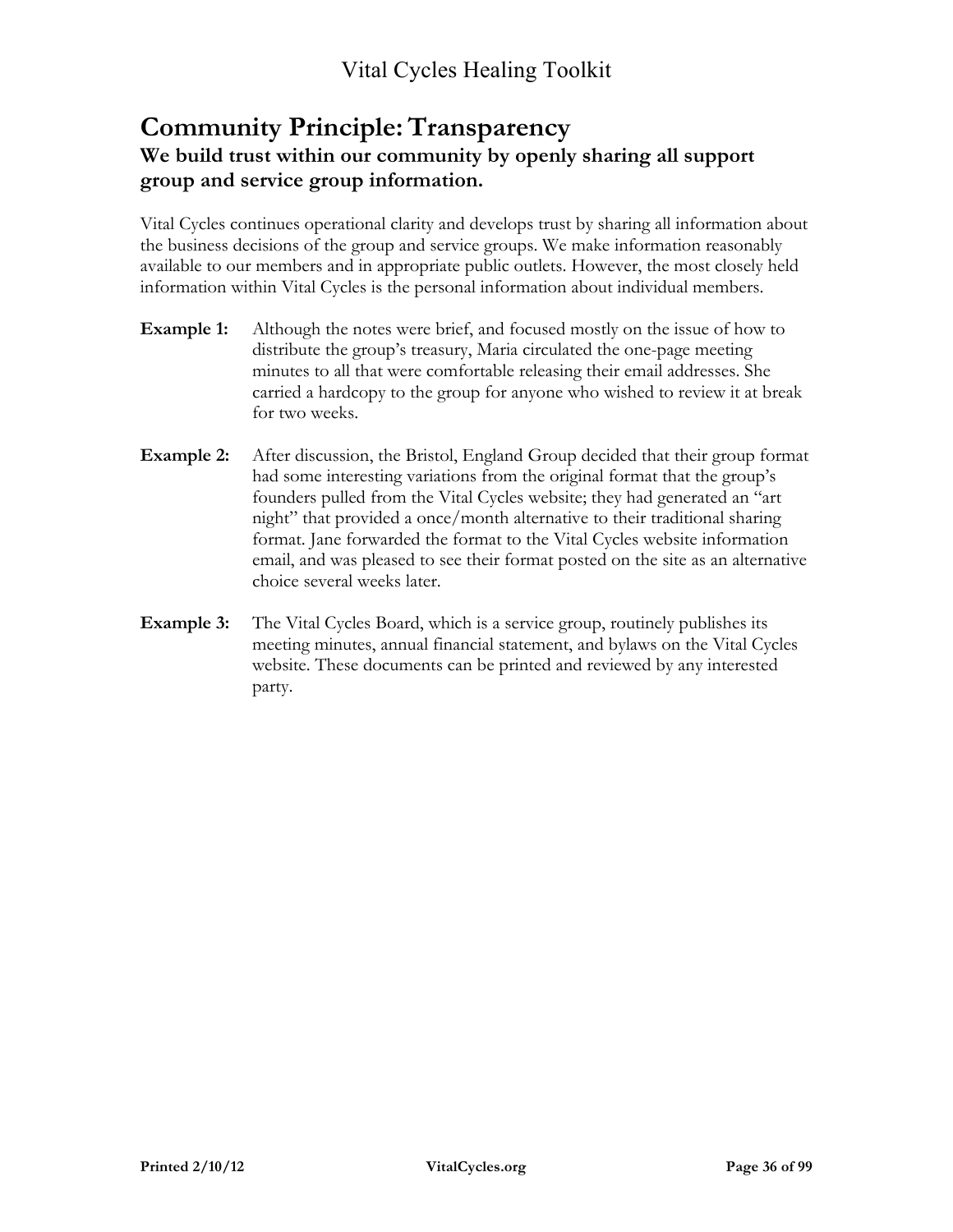### **Community Principle: Outreach Vital Cycles members can speak to their own personal healing experience as a member, but cannot speak for the Vital Cycles Community as a whole.**

As we continue our healing, some of us may wish to reach out by sharing our story with others via writing, interviews and other communications media. Sharing our stories can be empowering and healing as we learn to speak with honesty and openness about our process of healing. As we do so, we need to remain mindful of the need to retain the confidentiality of other Vital Cycles members.

Most people on Earth have endured trauma that has left painful long term effects. Every person who experiences healing helps make the world a better place. We can offer Vital Cycles knowledge and tools to those who want it. However, we only offer gently, knowing that all individuals must decide for themselves when and if they are ready for healing. We cannot predict how Vital Cycles may work for others. We can only share our successful healing, and that we've seen that others have been healing (keeping confidentiality in mind).

Members, groups and service groups may reach out to the larger community via a rich variety of communication tools, including websites, direct mailings, public service announcements on radio, television and print media, fliers and word-of-mouth. The Board of Trustees provides a spokesperson who can speak on behalf of the Board. Outreach goes hand-in-hand with transparency as we are clear and open about what Vital Cycles is about and how others can participate.

- **Example 1:** The Paris, France Vital Cycles group was experiencing great growth, but knew that there were others in their community who could benefit from knowing about the existence of Vital Cycles. After a business meeting that used brainstorming tools to array a range of choices, the group decided to create a subcommittee that assembled a simple one-page flier that could be mailed to therapists and counselors in their geographic region. As word of the program expanded, the group grew, and eventually was able to nurture two new groups on different nights!
- **Example 2:** Randy had assembled a unique combination of therapists, including a trauma therapist, a somatic worker and an acupuncturist to support his process of healing from childhood sexual abuse. His somatic practitioner interviewed Randy. The interview was taped and replayed on a local educational radio program. Randy shared freely about his process of healing, and referenced Vital Cycles as a core part of his program, keeping the focus on his own process of healing and being careful to protect the confidentiality of others in his home group. Randy wanted people to understand the power of peer support as he processed traumatic memories, so he spoke about the value of attending his local Vital Cycles meeting regularly to support those goals.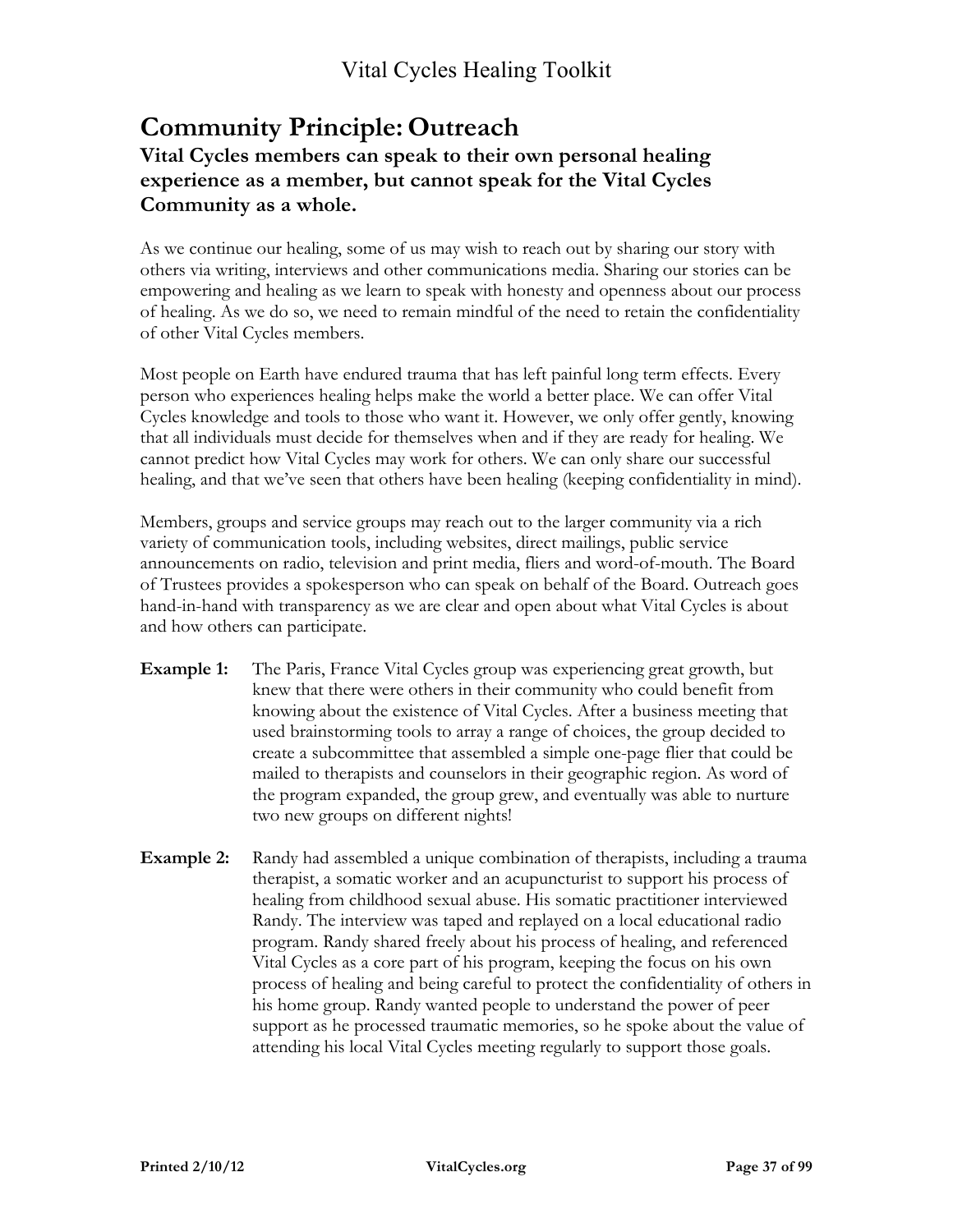## **Community Principle:Independence**

**Vital Cycles as a whole engages exclusively in Vital Cycles activities. All events that service groups co-sponsor with outside organizations, as well as contributions accepted, must further our Purpose and align with our Principles.** 

The Purpose of Vital Cycles is to empower those who seek joy in living while healing the emotional impact of trauma. Vital Cycles groups, activities and events gratefully welcome contributions of time, energy and finances when those contributions enhance our purpose without compromising our Healing and Community Principles.

Service groups may choose to co-sponsor events and activities with other organizations when those events and activities support the Purpose of Vital Cycles. Each group or service group retains autonomy on these issues so long as they remain in alignment with the Healing and Community Principles.

This focused, flexibility enables Vital Cycles to help more people, and at the same time keep it focused clearly on our Purpose without conflict of interest.

- **Example 1:** Sue has been asked to seek a new home for her group, and has discovered that a local church provides space for various support groups for free, so long as the individual group maintains the space by tidying up after the meeting. The group accepts the offer of free space, and determines that the money previously spent for rent can be used to sponsor a workshop once a quarter.
- **Example 2:** Ellen and her group have arranged for a mass mailing of information about Vital Cycles to the therapeutic community in their region. The cost of the fliers, when printed in color, is high, and the printer has offered to print the fliers at cost if the group is willing to accept a tagline at the bottom of the flier announcing the printer's charity. The printer's goals don't seem to align with the Vital Cycles principles so Ellen declines and the group agrees to modify the design to read well in black and white, thus reducing the cost to the parameters that the group can afford.
- **Example 3:** The Switzerland Service Group had a significant number of referrals from the Bern Rape Crisis Center. After several conversations, the two organizations collaborated on a Trauma Healing Day. Vital Cycles leaders led several groups onsite, and provided the opportunity for individuals to explore Vital Cycle's healing principles.
- **Example 4:** The Southern Florida Service Group co-sponsored a series of workshops with the Miami Family Healing Center. Those interactive workshops focused on the dynamics of healing from the effects of trauma, and were led by experienced Vital Cycles members. The day closed with an open Vital Cycles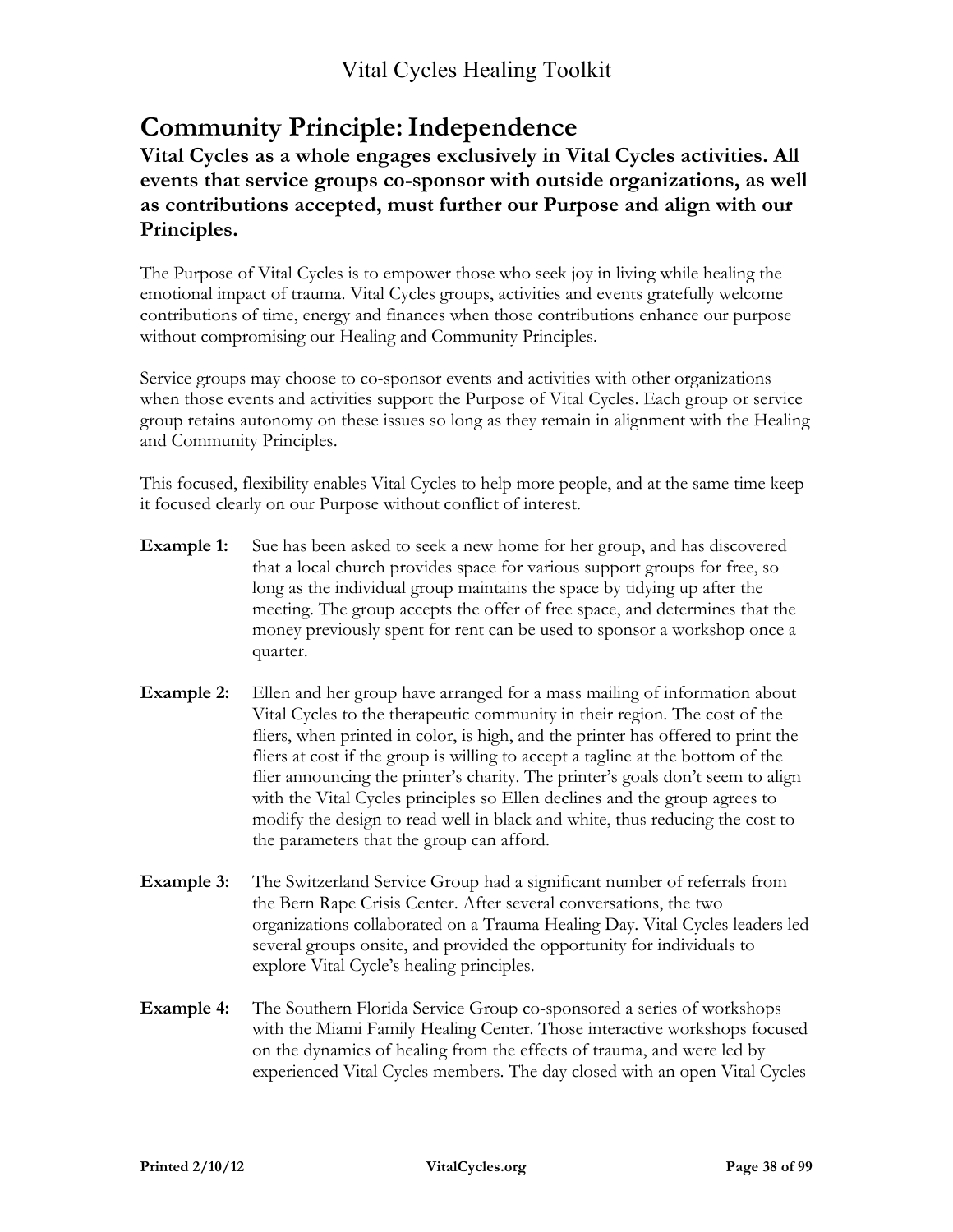meeting for those that chose to attend. That led, over time, to the Miami Family Healing Center offering space for a permanent Vital Cycles group.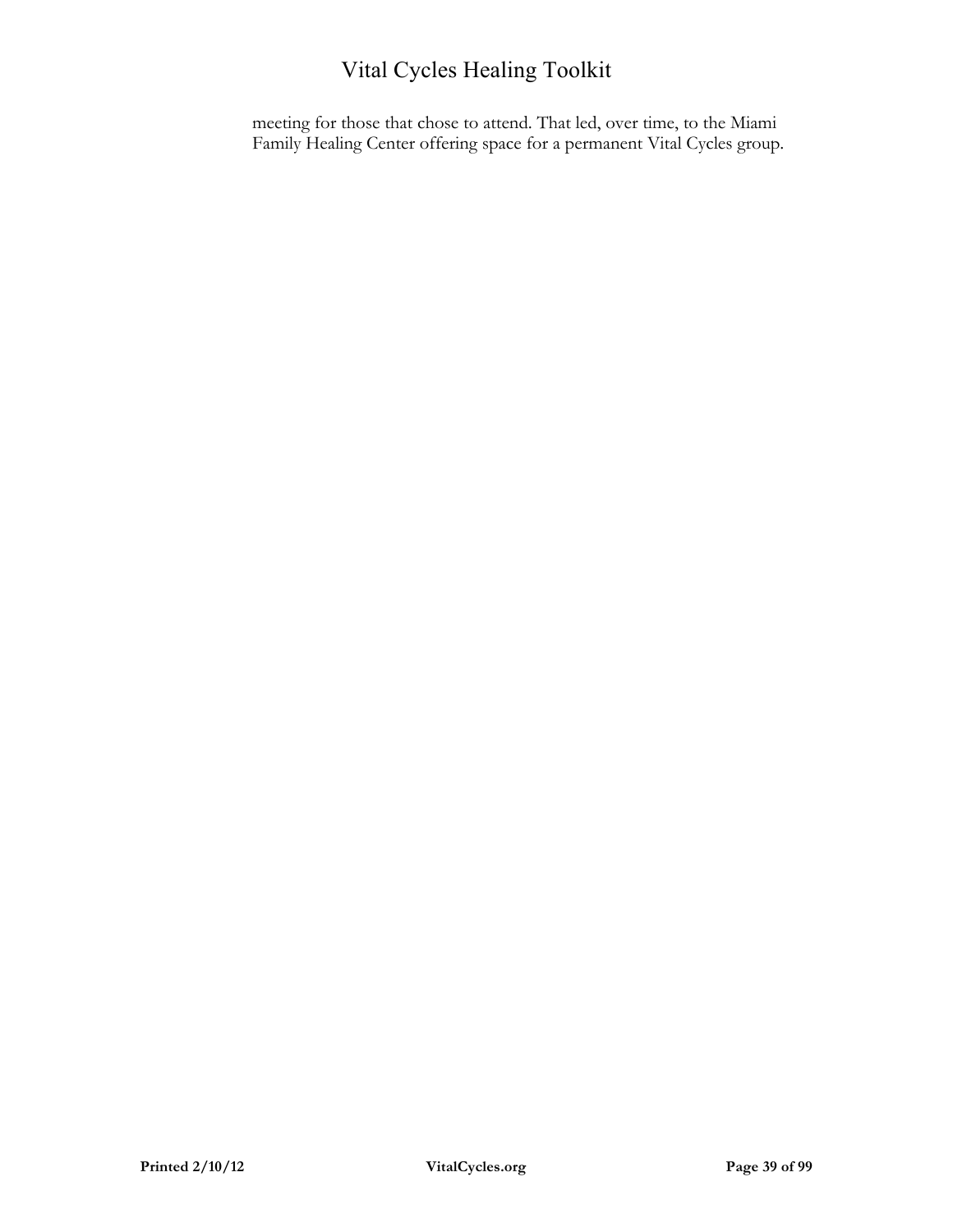# **Community Principle:Ideation**

### **The generous and compassionate exchange of ideas infuses our healing with possibilities. We offer ideas to others only when they want them, knowing they will choose what they will do.**

The group process of any Vital Cycles group can generate enormous collective wisdom, energy, insight and creativity. We seek to find ways to build on these rich resources by supporting the free and open sharing of ideas, approaches, and thoughts in our business and planning meetings. We seek to create group processes that promote the giving and receiving of ideas, reflecting the flexibility of the group as it strives to develop and refine "best practices." This may be challenging at first, as many of us are used to situations that thwarted free communication and creativity. The act of sharing freely can be healing. As we develop and refine our individual skills in our groups and Vital Cycles activities and events, we become increasingly confident in the ability of our inner wisdom to guide us in sharing our creativity.

The sharing of ideas can also be on a personal level as our own healing journey provides us with ideas that we believe may be of personal value to others. However, we offer ideas to others with great care, recognizing that each individual chooses to shape a healing process based on that individual's own inner wisdom. There is a great difference between giving advice and offering ideas for others to take if they like. Offering ideas is much gentler and respectful. Yet even offering ideas should only be done if the person expresses openness to hearing them.

**Example 1:** The Buenos Aires group decided to develop a workshop format that would allow them to do deep healing together once a month. Those interested gathered together and used some "Ideation Guidelines" from the Vital Cycles website. Juan facilitated an ideation discussion in which everyone could propose whatever topic and format they wished. During that hour, individuals shared ideas from experiences in other groups, in retreats, and with their individual therapists. Maria wrote down every idea. At the end of the hour, they had filled their writing board with ideas! After voting to find out which were the favorite topics the group chose the top three voted topics, one for each of the following workshops. Because of the freedom of the discussion, individuals felt free to speak to their feelings and thoughts, and filling the volunteer roles needed became a very easy and even joyful task!

> As a byproduct of their experience, Juan reviewed the brainstorming guidelines and proposed some changes, emailing them into the Vital Cycles website. Several weeks later, he was delighted to see his revised guidelines posted on the website, which could be downloaded by any other Vital Cycles group!

**Example 2:** During Jane's sharing, Jill realized that she might be able to use some of Jane's ideas to help her own healing. At break, Jill asked Jane if she would share more information. Jane shared her experience and the various ideas she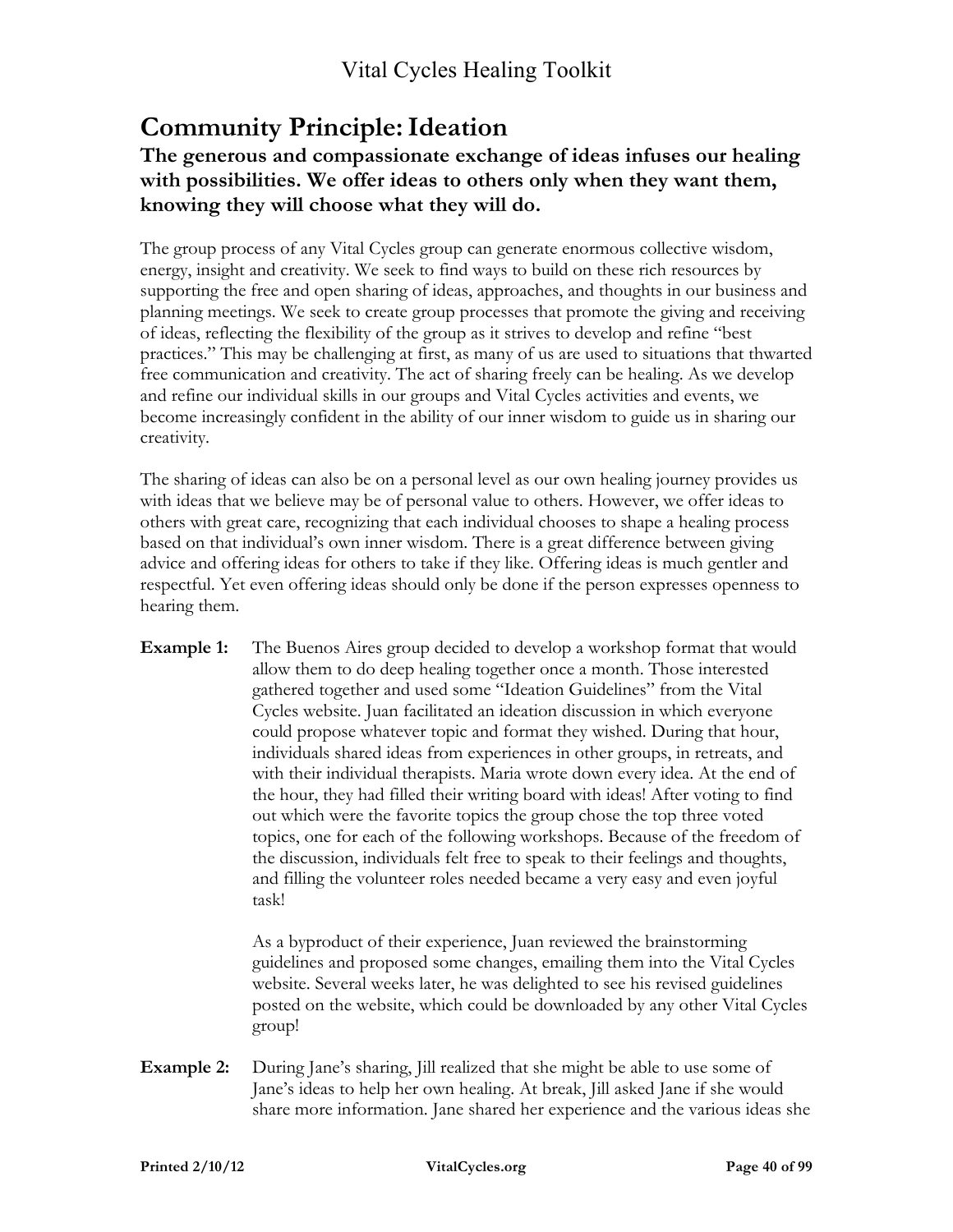used without ever giving advice. Jane thanked her, and the two began a discussion that was deeply valuable to both of them about healing tools and techniques.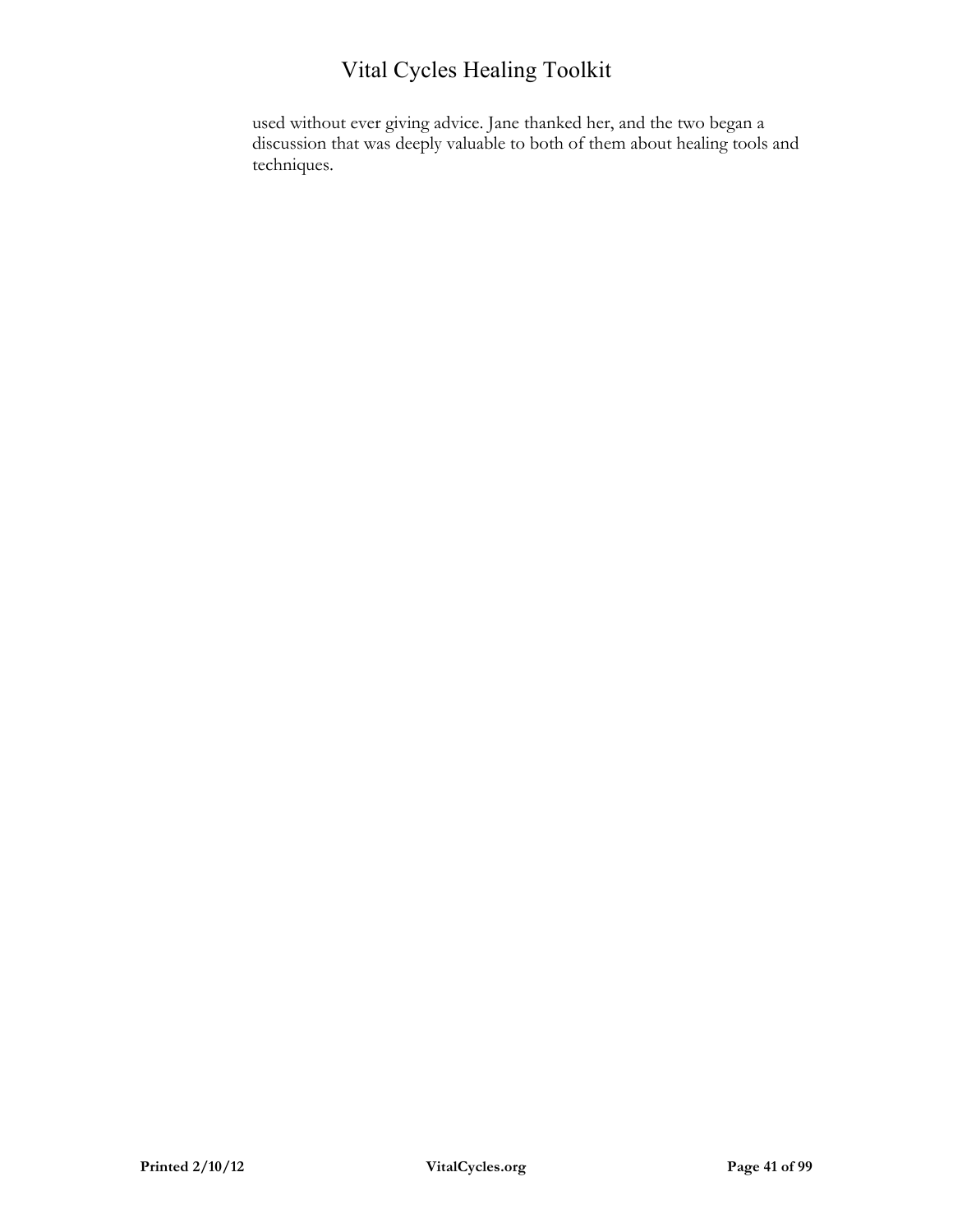### **Community Principle: Appreciation We celebrate each other's strengths, vulnerabilities and contributions that make our community richer and more vibrant.**

We learn to appreciate ourselves and others in Vital Cycles by celebrating each other's successes and by openly acknowledging our vulnerabilities. For some of us, this may be challenging at first, because we may not be used to viewing appreciation and vulnerability as powerful elements in healing. As we heal, we understand how much they help us. Celebrating each individual's contributions creates a rich foundation of confidence and honesty that strengthen our ability to heal.

To make the most effective healing environment we respectfully share our individual strengths. We strive to reach out to newcomers, seeking to create a safe place for personal exploration and healing. We volunteer, as we are able, finding ways to contribute the best of what we have to give. The more we heal, the more easily we can share openly about trauma and the related pain and challenges. The more openly we can share, the more easily we can heal.

We bring our whole selves to the community, including our unique knowledge, experience and insights. We may have special or unique talents that we can contribute, we may have time, and we may have the ability to contribute financially. Together, we are stronger, wiser and more resourceful.

- **Example 1:** Although a relative "newcomer" to the local Vital Cycles group, Natisha discovered that the group was planning a social event. As the business meeting discussed the potential activities, Natisha offered to coordinate a "talent evening," acting as MC and as a coordinator. She used ideas from her years as a camp counselor. The evening was a great success as Natisha encouraged more and more folks to stand up and sing, dance, or play, some of them for the first time in years. The group decided to make "talent night" a key part of what became an annual social event for the group.
- **Example 2:** After a discussion about celebration of healing at a business meeting, the Sydney Saturday Night Vital Cycles meeting decided to set aside one meeting a year to celebrate their healing successes. This special anniversary meeting became a time for individuals to acknowledge the healing they had sustained in the previous year. The group made a decision to allow applause after each sharing of healing success. They were all thrilled and felt encouraged to continue healing and celebrating!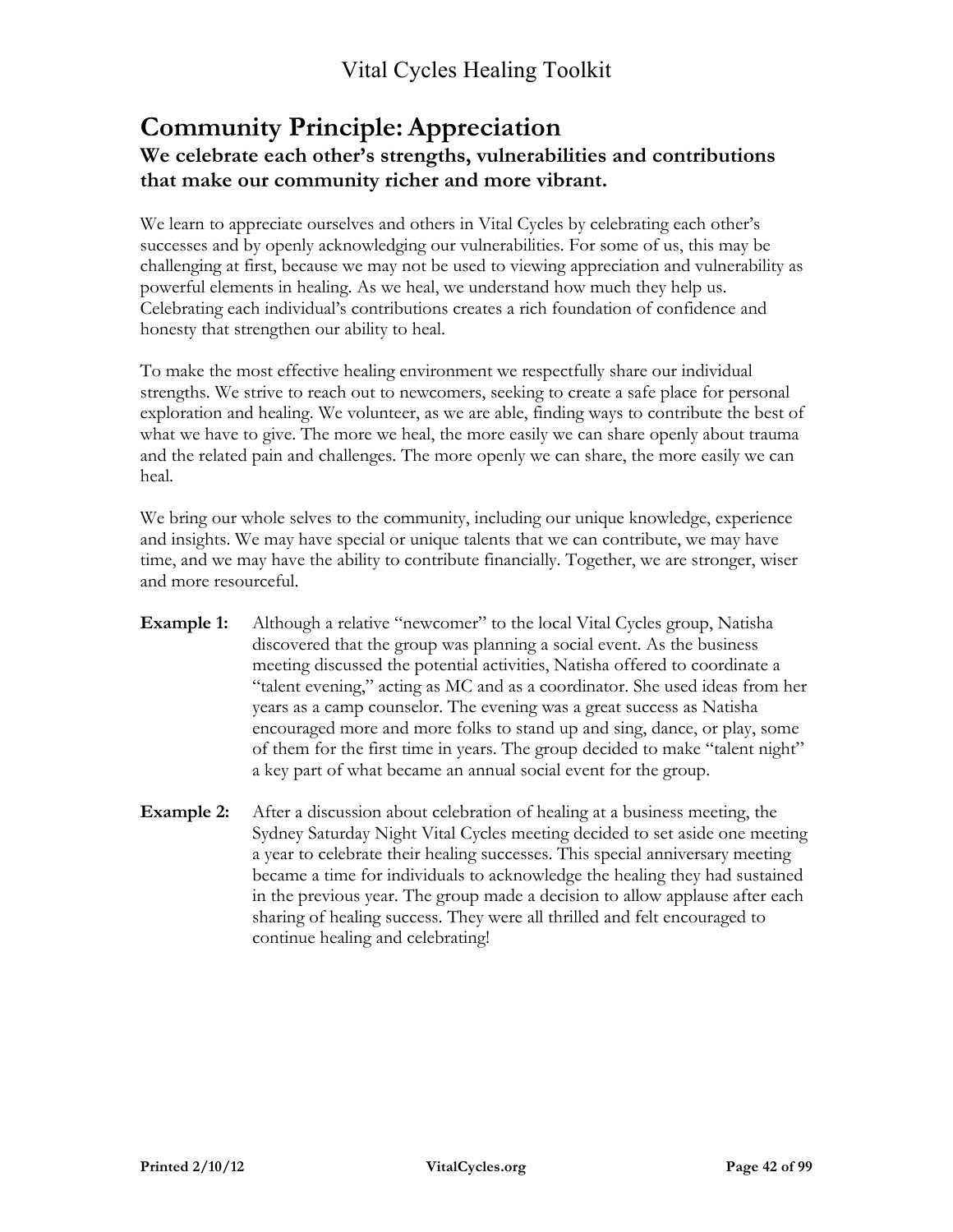# Healing Paths

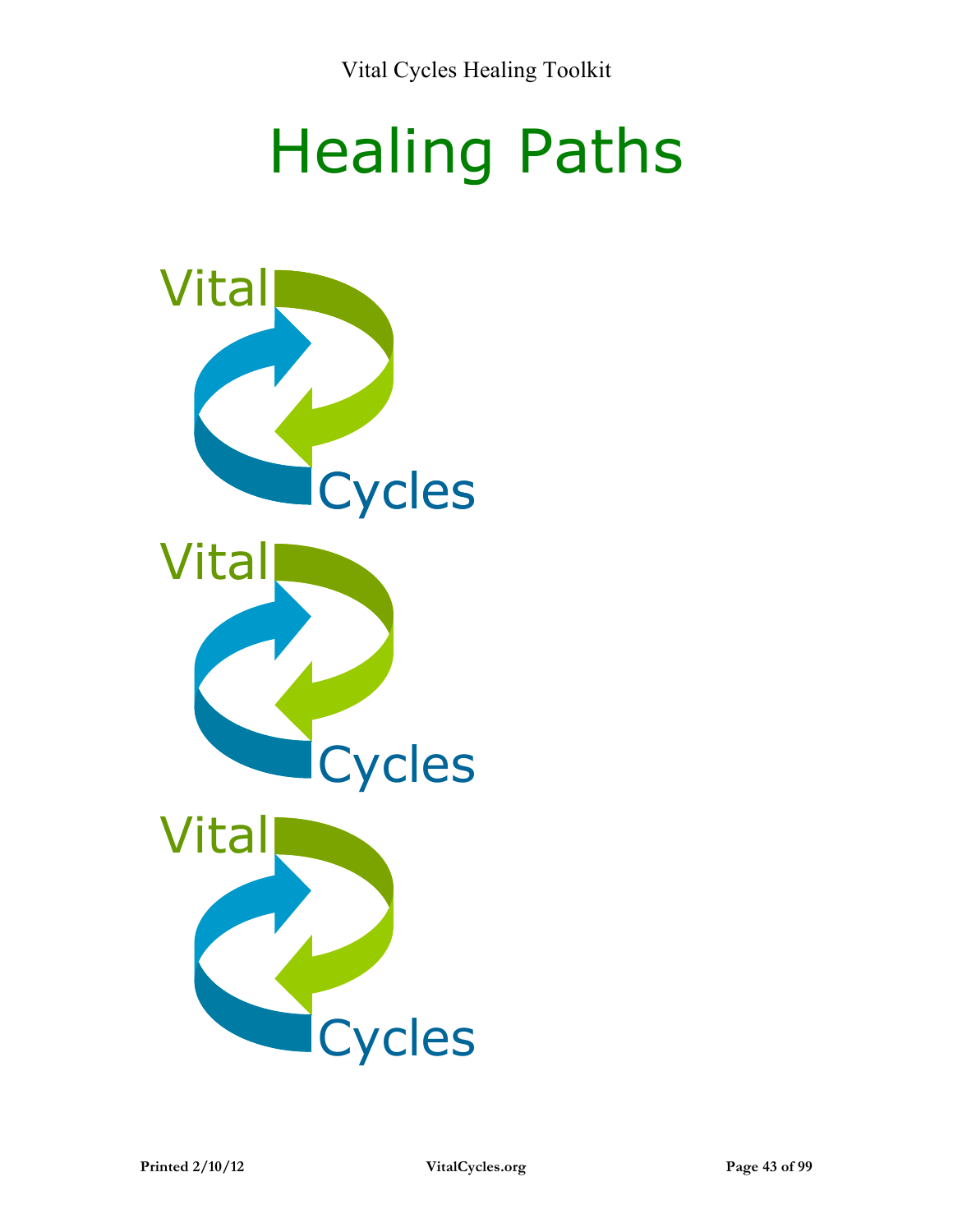### **Path: Surviving We use our coping skills to carry on in the face of challenges.**

Life is messy. It takes our strength, determination and courage to get through the tough times. It's worth giving ourselves credit for having gotten here at all. The will to live is so powerful that we'll do whatever it takes to survive. There were times in our lives that were very messy, and we may wish we had handled some things differently. Even the most healthy and successful people cope in ways that have negative side effects. Second-guessing later doesn't change the past. At a certain point it's critical for us to really accept that what we've done was the best that we could do in that situation. Then we can move forward in life.

We can eventually become grateful for the way our coping skills have also protected us. Regardless of the outcomes, they helped us survive. All coping skills have both positive and negative affects. For example, many of us avoid a situation that seems scary. One positive of avoiding situations is less fear. One negative is that we might miss out on good opportunities. In addition some of us have used addictive behaviors to mask greater pain or challenges. One member said, "W*hen I used to have flashbacks it was better that I got drunk than to commit suicide. Now I'm learning from Vital Cycles and other sources that there are other ways to cope, and even heal. I hope to completely let go of over-drinking in time.*" Others of us have said the same type of thing, but talked about drugs, sex, binge eating, self-injury, or life-risking activities. There are other ways we can react to emotions such as pain, fear, guilt, shame, anger, etc. Examples include; "stuffing emotions" down inside, creating ongoing drama in our lives to distract ourselves, "spacing out" so we're out of touch with what's going on inside, and even working so much that we leave no time to feel or think. All of these may help us get through a difficult time until we're able to face our emotions and begin to heal.

It's incredibly helpful to be aware of how we cope with life's challenges. When life's experiences are very intense we may not understand what is happening. Many times we begin using a coping skill that protects us from the residual effects of the trauma without even realizing the reason for our changed behavior. For instance, we may find ourselves avoiding situations where people are speaking loudly, there is a big crowd, or there is conflict. Or we could get into a pattern of overworking in order to avoid intimate relationships because we don't have the ability to trust others. Whatever methods we use, it helps to be gentle with ourselves. As we learn about our coping patterns, we can honor them as having helped us survive. We are better able to understand our own creative bravery when we listen to others share their stories of strength and endurance. Also, the more aware we are of the coping skills we have, the more we can choose when to use them.

One of the great things about the way our brains work is that we can learn new ways of coping. There are countless examples, within Vital Cycles and without, of people turning over a new leaf. In the Harmonizing Path, described later in this Healing Toolkit, there are many great ideas for choosing coping methods that work better for us. Only we can know when we are ready to choose a new coping method. No one else can decide for us. We also can choose to cope the new way some of the time, or to completely replace the old coping method. The good news is that the same strength and creativity we used to develop coping skills will help us on the rest of our healing journey.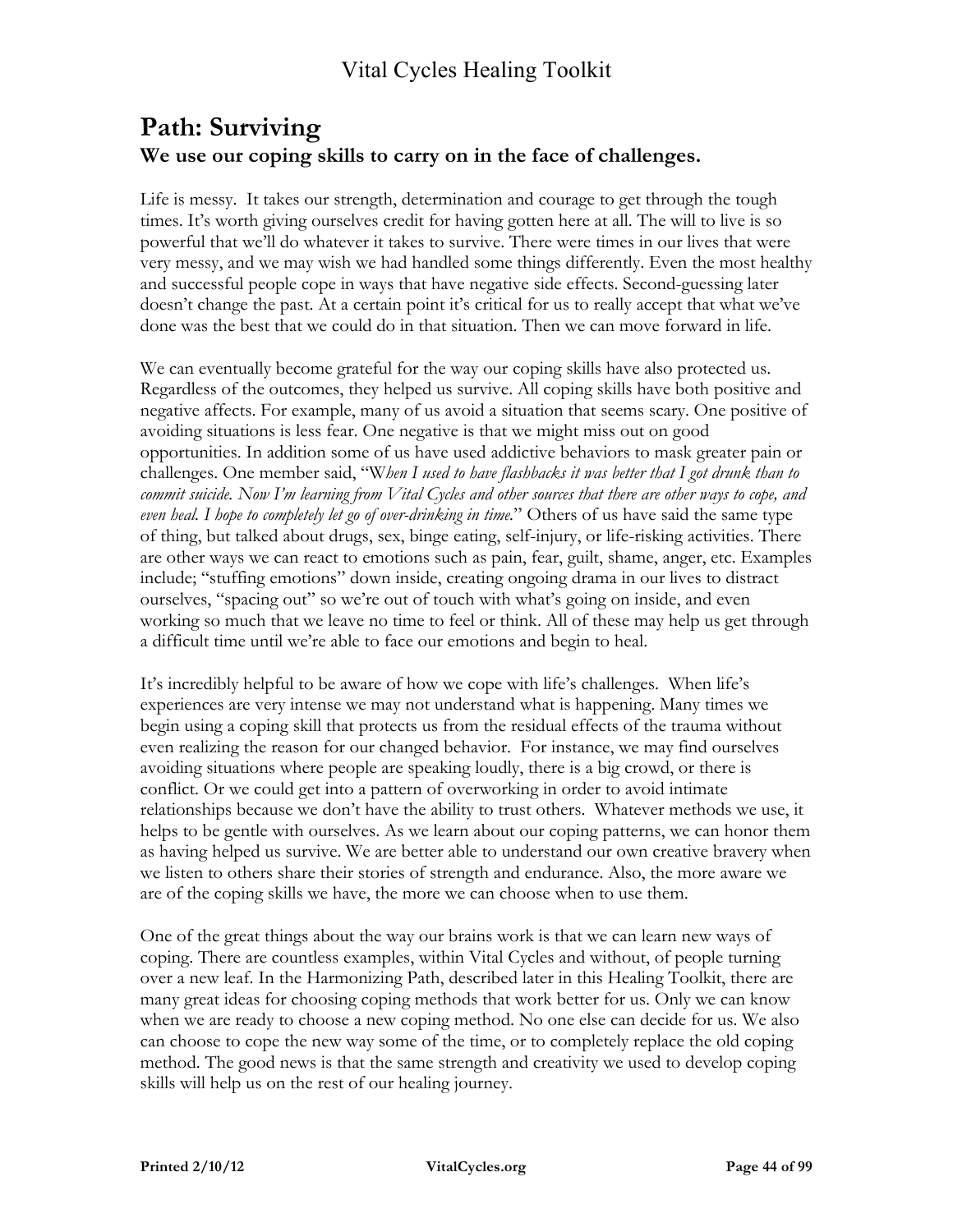- **Activities:** (The following activities can be done in a Healing Journal and/or with the support of others.) **Activity 1:** Identify a challenge you face and the ways you cope with it. (Repeat as
- **Activity 2:** List some coping skills you use. Describe how they have helped you get to where you are today.

helpful.)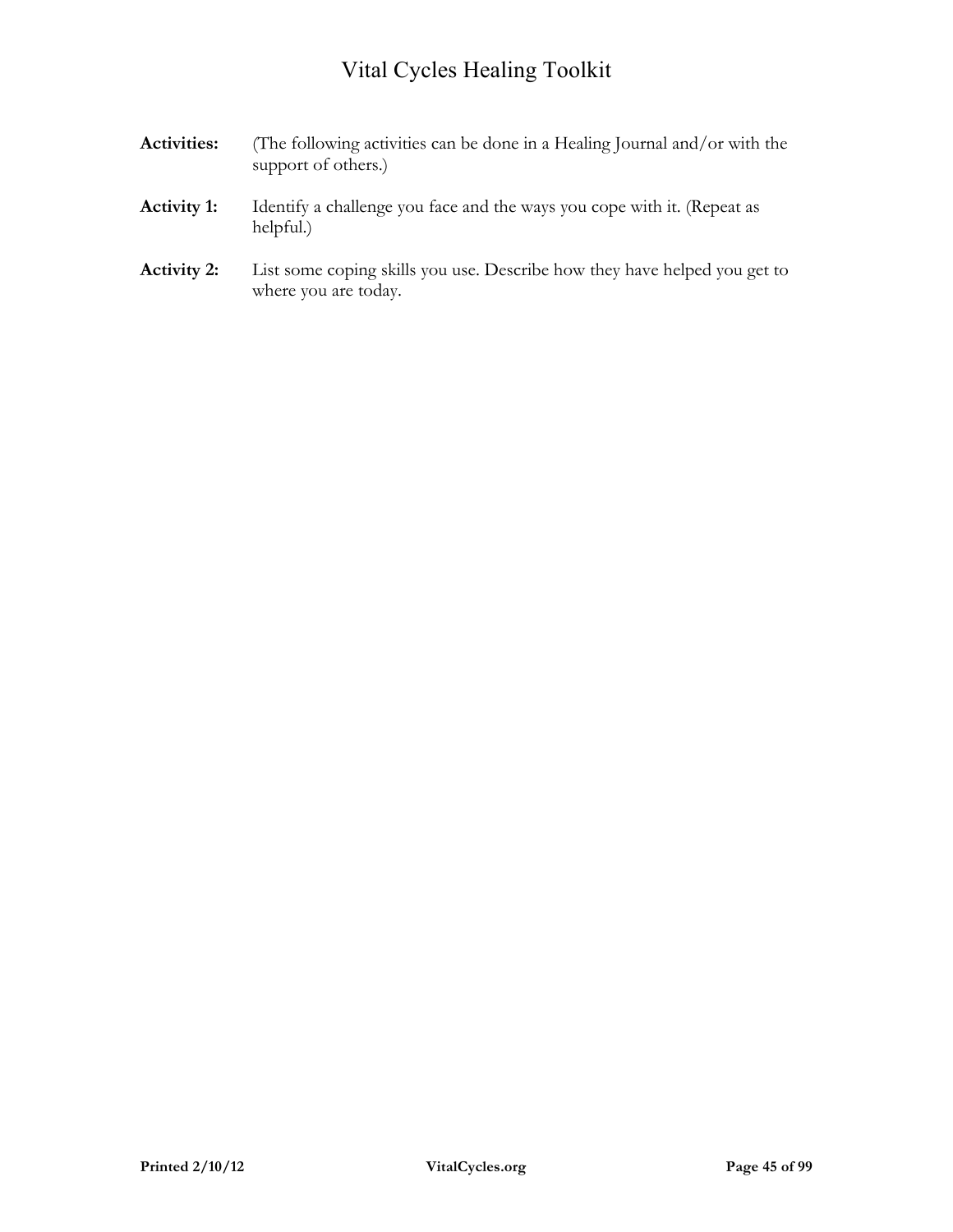### **Path: Stabilizing We develop more safety to enhance our healing.**

We deserve to be safe. It is our most basic need. We deserve physical and emotional wellbeing. For example, having more stability may mean that we feel comfortable in our home, have friends we can be authentic with, and that we believe we are physically safe. It may also mean that we can depend on secure housing, food and enough income to take care of ourselves. It makes sense to find ways to increase stability in any area of our lives that will help us feel more safe. If we doubt our own worth at times, we can try to treat ourselves as we would treat someone we really respect. This includes how we treat ourselves internally. Beating ourselves up less, and being more gentle with ourselves is another way to increase safety. The safer we feel, the more we can achieve our hopes.

Once we've done this for a while, we discover that we can set boundaries. For example we can speak up more about our wants and needs. This may include saying "no" to things that do not feel physically or emotionally safe. Boundaries like these can make us safer and even increase our self-respect.

Stabilizing may even mean drastically changing relationships that are dangerous for us. This may be a challenging task when there is a lot of conflict involved. However, as we set boundaries we discover that it becomes easier over time to speak up more confidently for ourselves.

Stabilizing will become a healthy habit. This creates a strong foundation to support our healing. Our lives will continue to have challenges, of course. However it's much easier to have a good life. Saying "no" at the right times enables us to say "yes" to what's best for us as well. We are more open to life and living, and can embrace new opportunities for healing and personal enjoyment.

| <b>Activities:</b> | (The following activities can be done in a Healing Journal and/or with the<br>support of others.)                                                                       |
|--------------------|-------------------------------------------------------------------------------------------------------------------------------------------------------------------------|
| <b>Activity 1:</b> | In your healing journal write about how your life is better because of<br>stabilizing.                                                                                  |
| <b>Activity 2:</b> | Create a list of areas in your life where you'd like greater stability.<br>1. Pick one of these areas.<br>2. Think of a few ways to improve it.<br>3. Repeat as needed. |
| <b>Activity 3:</b> | Learn from others that you respect. Look for things that they've done to<br>increase stability and security in their lives. Adapt these ideas to your own<br>life.      |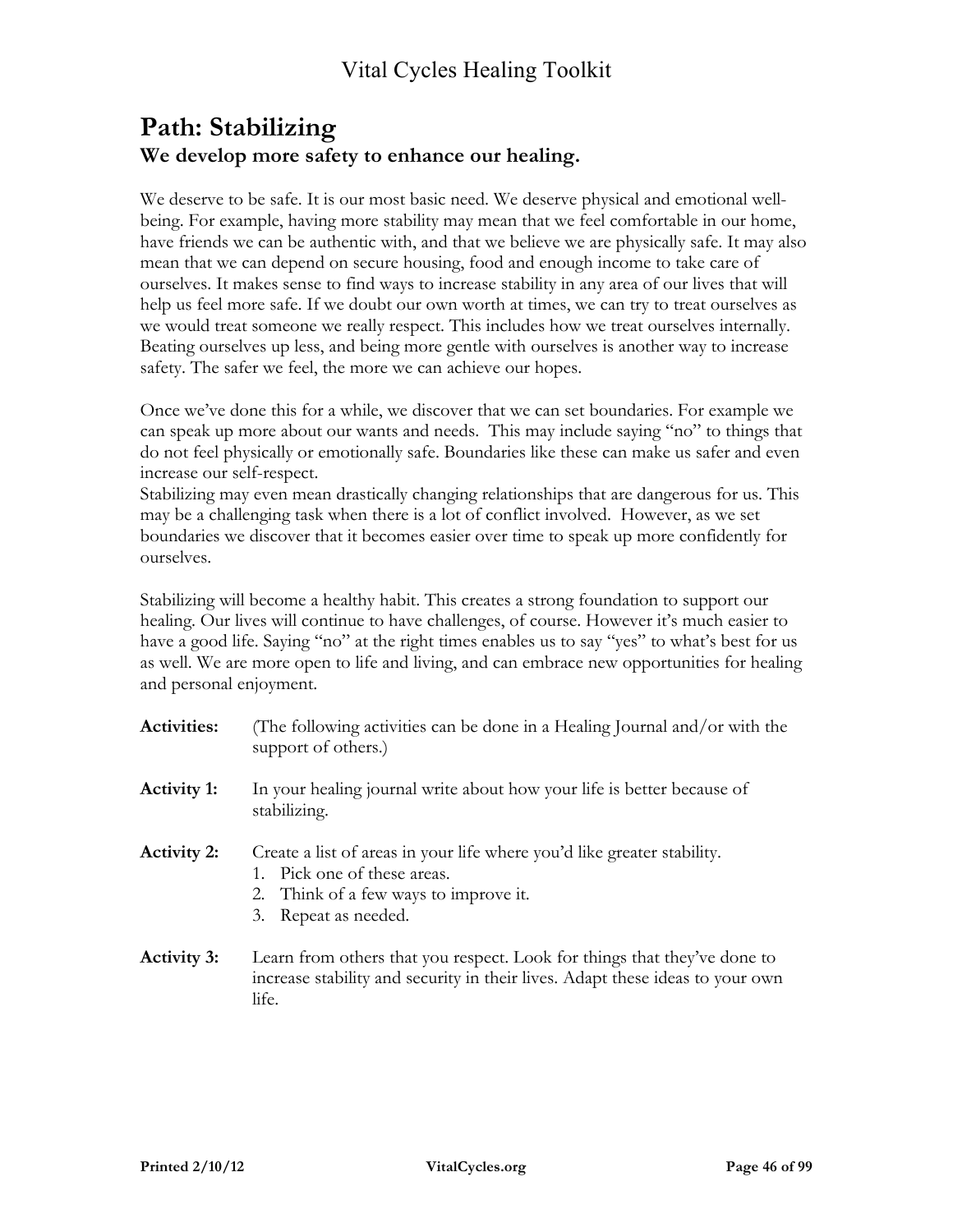### **Path: Flowing We compassionately allow our emotions to flow.**

When emotions flow freely through us we have more energy and passion for life. We're better able to understand what we need, and are able to be more successful in everything we do. Yet for many people who have experienced the intense emotions of a trauma it can be terrifying to feel them. Some of us associate feeling emotions with weakness and vulnerability. In truth, when emotions are allowed to flow it leads to greater strength and health. Feeling our intense pain actually opens the door for us to feel intense joy. We free ourselves to feel the full spectrum when emotions can safely flow.

There are very good reasons for having trouble letting our emotions flow. During traumas we were overwhelmed by emotions in a frightening way. If we did not get enough support to express our feelings shortly afterwards it becomes much harder to deal with it all. We quickly begin to use various coping tools to manage the overwhelming emotions threatening to return. A very common reaction is suppressing emotions ("stuffing feelings"). This is our minds' attempt to push the feelings away so that they don't overwhelm us. Suppression can protect us from emotions, memories, ideas, etc. However, it also can lead to depression, stomach pain, and muscle tension. We also can use distractions to avoid emotions such as drugs, work, sex, TV, movies, eating, etc. Once we're stable enough and ready to heal, we can learn again how to allow our emotions to flow.

Despite the fears we have developed regarding emotions, they all serve a very important purpose in our lives. Unfortunately, some of us have been misled into believing that some feelings are bad. However, psychology, brain science and new trauma-healing approaches have proven that there are no bad emotions. Happiness draws us toward what can help us. Fear pushes us away from things that might hurt us. Anger helps us push dangerous things away. Hatred kicks in when the anger isn't enough. Love helps us attach to others, and makes life more fulfilling and secure. As we heal, we become more aware of our own feelings, with less judgment. As we learn to let our emotions flow, we come to understand that our emotions, by themselves, are safe to feel. We may need to move slowly in letting ourselves remember repressed memories. These memories may carry very negative beliefs about ourselves and our safety. However, the emotions themselves are safe. We gradually can come to acknowledge, accept and embrace the presence - and the value - of all of our emotions.

Experts have slightly different opinions about emotions. Many say that there are several core emotions that all humans feel, including happiness, sadness, anger, disgust and fear. Almost all other emotions are a form of one of these, or a blend. Each of these core emotions has a physical element as well; we literally feel and express the emotion. Our face changes to express various emotions - for example, we smile or we frown. Experiencing anger or rage can change our pulse rate and our blood pressure. Shame can cause our face to flush, and we may look downward and avoid direct eye contact with others. As we come to understand our emotions, we can also understand how we feel and physically express them.

We can learn to allow our emotions to flow. We may find that, at first, letting our feelings flow creates some feelings of anxiety and fear - this may be a new experience! However, as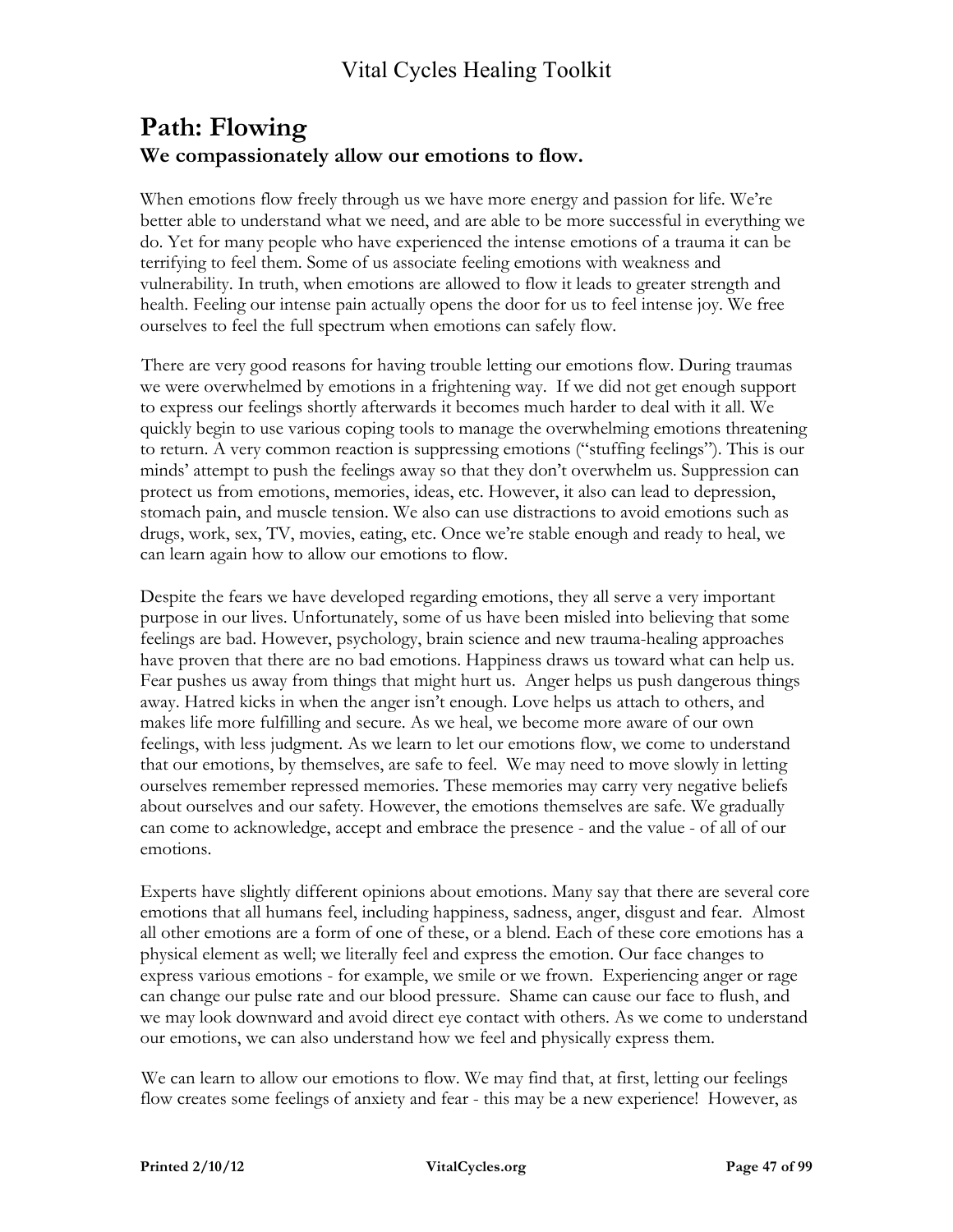we give ourselves the time and emotional "space' to feel emotions, we can become more practiced at understanding, not only what we are feeling, but why. We can get help from competent therapists, caring friends, and even safe time alone letting emotions flow. Usually allowing our body, voice and face to authentically express the feeling is important. Sadness may flow by allowing tears to fall. Other feelings, like anger and rage, may best be processed by brisk physical activity such as walking and other exercise. Happiness flows easiest when we smile, laugh and celebrate. Relaxed play also allows joy and excitement to flow as well. There is even a type of yoga called "Laughter Yoga" which helps these emotions that feel so good to flow more easily. We may need to reassure ourselves that emotions are safe and okay as we make progress in flowing. This may be helpful in counter-balancing the suppressive myths others have fed us over time. More and more research is showing that expressing emotions authentically helps us. For example the expression "a good cry" is true. Some of the peptides in our brains that cause the sad feelings actually come out in our tears. When people feel emotions authentically they usually make noise as well. One guideline we'd like to share is that "any way of expressing emotion is okay as long as no one gets hurt".

Once we begin to accept, even welcome our emotions, we discover a rich capacity to feel them. Emotions can help us understand something about how a current or past circumstance affects us. As emotions flow we're better able to process memories. It helps us to be "in the moment" and enjoy life. It also helps us to make better and better decisions for ourselves, as we're clearer about how things affect us. Sometimes, experiencing emotions may lead us to later develop a specific plan of actions. For example, feeling angry about the harsh words of a colleague may lead us to develop a careful plan to have a clear discussion with that individual about how we'd prefer to be talked to. We may eventually even be able to "surf" our emotions so that we can allow them to flow and still choose whatever actions are best for us -- at the same time. When emotions flow powerfully we're able to feel passion for what we love in life.

| <b>Activities:</b> | (The following activities can be done in a Healing Journal and/or with the |
|--------------------|----------------------------------------------------------------------------|
|                    | support of others.)                                                        |
|                    |                                                                            |

- **Activity 1:** At the end of the day notice (and write if you want) the emotions you felt during the day. As much as you can let the emotions flow when you feel them. Change topics if it begins to feel overwhelming. Flowing is an activity like lifting weights - we get stronger the more we do it.
- **Activity 2:** Imagine that the emotion you are scared of is an old friend sitting across the table from you. Find out what this old friend wants to tell you. Some of us find it helpful to write this in a healing journal, as "Self" and "Emotion" writing to each other.

Activity 3: Find safe ways to express emotions. For example:

- a. Happiness: Laughing during a funny movie.
- b. Sadness: Thinking and crying for 10 minutes a day about a sad topic. It's good to not get too overwhelmed by the emotions. Gradually increase your ability to flow.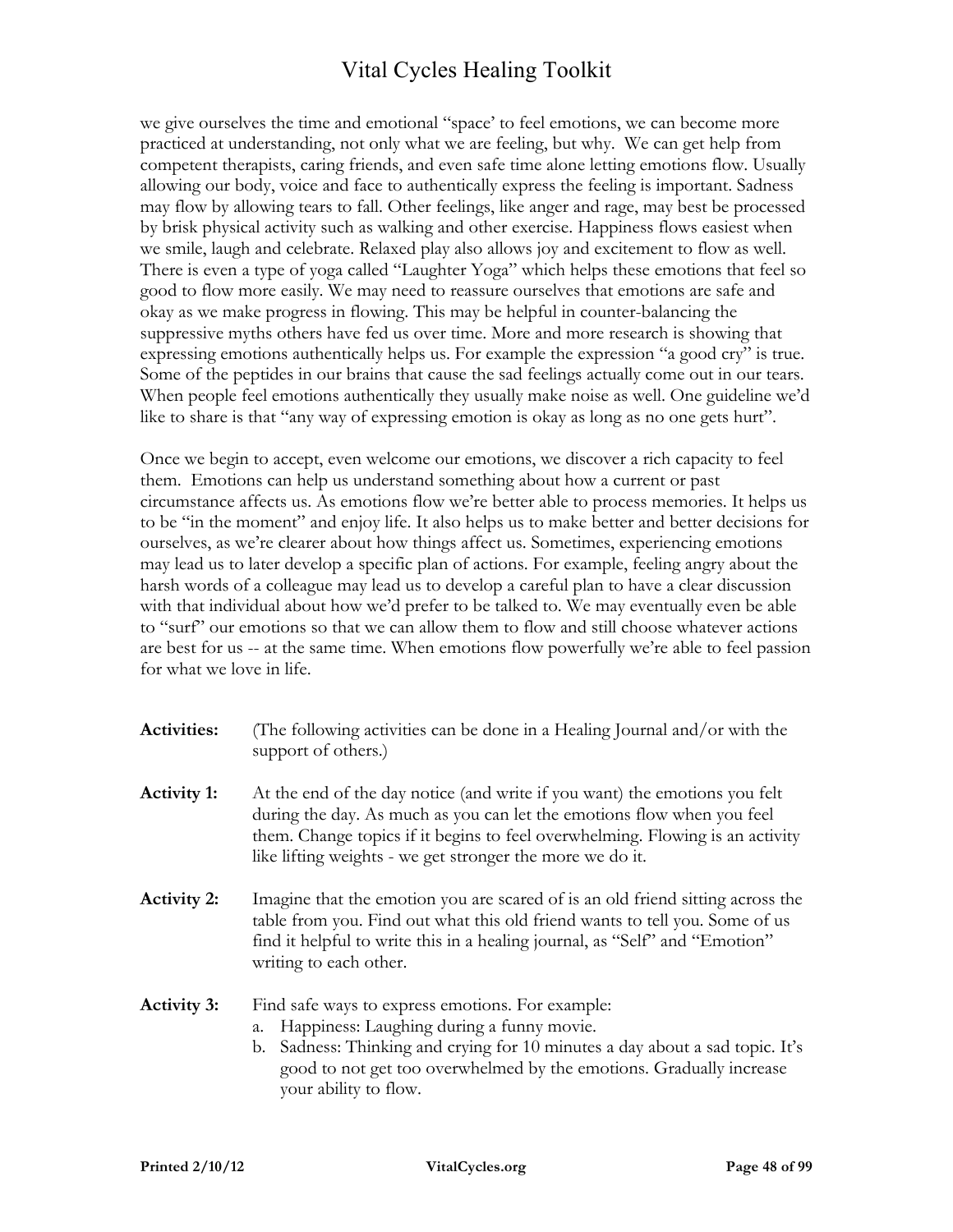- c. Anger: Hitting an old pillow with a wiffle ball bat and yelling. (Make sure only those that support you can hear you.)
- d. Fear: Write/talk about something you are afraid of. Acknowledge that all people with traumatic pasts tend to have fears that seem out of place at times, and that's okay. Regardless of what people pretend, all people have fear. It's a survival tool.
- e. All emotions: Pretend the person you feel a need to talk to is in an empty chair. Then say what you need to say. Let it loose. Talking to a chair hurts no one, and it can help those emotions to flow having expressed them.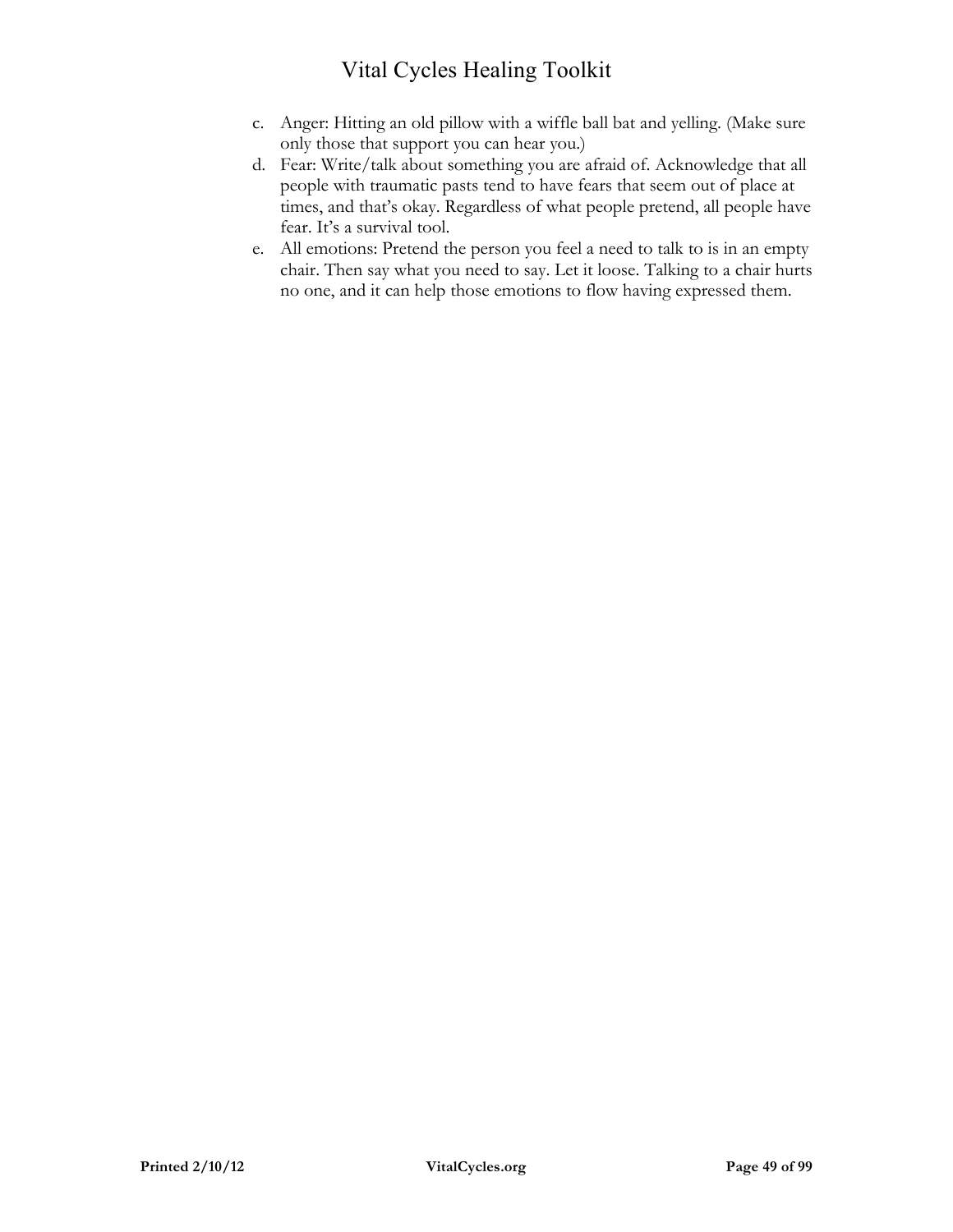### **Path: Freeing We discover greater dignity as we shed unjust burdens.**

Many of us feel quiet stirrings of hope as we think of reaching a place of inner peace and tranquility, free from the painful feelings and beliefs we carry. Too often however, that feeling of hope can be quickly overcome by other thoughts and feelings. Maybe we think that we have made mistakes and deserve the burden we carry. Maybe we feel that we are somehow unworthy of healing. Maybe we even feel misplaced guilt for terrible things that others have done. Whatever unjust burdens we carry, we can start to free ourselves from them by recognizing responsibility others had in past events, and learning to more fairly and compassionately view our own past actions.

For many survivors of trauma, particularly those traumas caused by actions of others, incorrectly feeling responsible for some part of their actions is normal. Sometimes, when we are in a situation that seems to be out of control, one way we can feel even a measure of control is by taking the blame or responsibility for the incidents. As bad as we feel when feelings of blame or shame run through us, those feelings are often easier to cope with than feeling weak or powerless. After all, if we can believe we are to blame, then we can also believe that we can be safe if we just do things a bit differently. Regardless of old beliefs, a child is never responsible for being abused by an adult no matter what the child feels he or she did or didn't do. In addition, no adult ever deserves to be abused by their partner. For example, forgetting to clean a room, or accidentally burning a meal, never justifies violence or cruelty by others. Once we are able to recognize these false beliefs, we are that much closer to finally being free.

As we complete each pass down the Freeing path, we will feel lighter, and experience greater joy. Along the way, we may feel other emotions that we have carefully avoided. Often feelings of anger will emerge as we recognize the truth of our innocence, and the wrongness of the actions of others. We may feel intense sadness as we grieve for ourselves, and the unfairness of past events. For many, alternating between the Flowing and Freeing paths is helpful as we encounter new feelings and learn to express them in safe ways.

There are times when the path to feeling freer means we have to accept ownership for those events when our actions may have caused harm, even if accidentally. If we really did cause harm to ourselves or someone else, taking responsibility for our mistakes and working hard not to repeat them lightens the load we carry, and moves us along a path towards greater peace, self-acceptance, joy, and even a bit of justified pride. We can carry our heads high, and step into our lives as we proclaim our humanity, and own our healing journey. "Yes, we have made mistakes, and we are doing our part to make things better!"

Each time we use the Freeing path, we will feel freer and lighter. Whether it is our first time down the path, or hundredth, we continue to let go of old beliefs and feelings, becoming the more joyful person we always deserved to be.

**Activities:** (The following activities can be done in a Healing Journal and/or with the support of others.)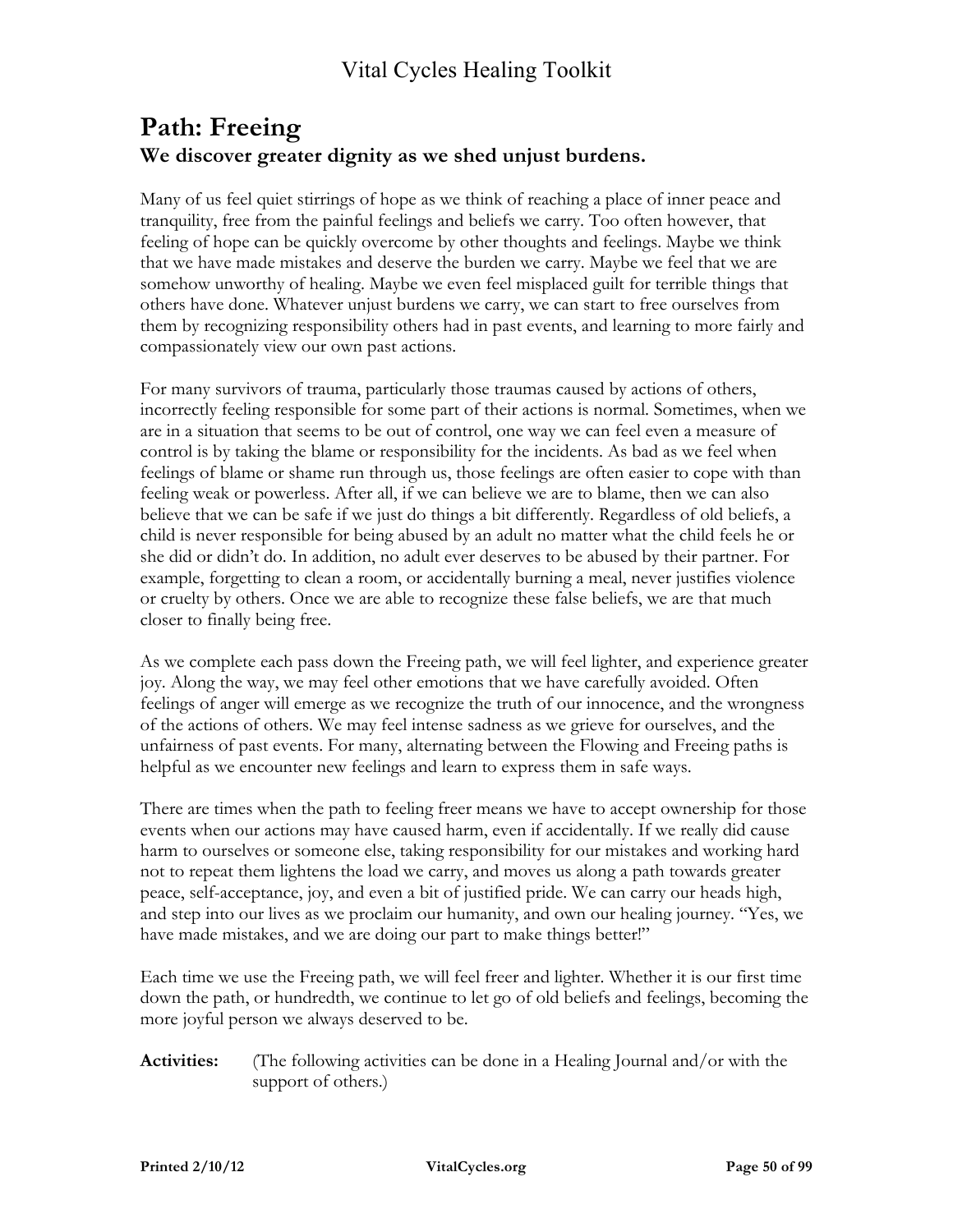- **Activity 1:** Pick one unjust burden you carry. Write down several reasons why the burden is unjust. Write down why you have believed you have needed to carry this burden. Write down several alternatives to carrying this burden.
- **Activity 2:** Find an empty coffee can, and then gather up a pile of pebbles and label them with memories and beliefs that no longer support your vision of a rich and vibrant life today. As you are ready, pick up each pebble, examine its label, and drop the pebble into the can saying: "I let this memory and belief go free from me."
- **Activity 3:** Fear of emotions is common. Some people will make progress by allowing the emotions to flow in only limited ways at first. Write down your fears and concerns about expressing or experiencing an emotion, and ways that it can be felt or expressed safely, even if for just a moment. Share your ideas with others. (For more help and ideas on letting emotions flow, also read the Flowing path.)
- **Activity 4:** When feeling anger over the past actions of others, finding safe ways to confront others for their actions can be helpful for some of us. In many cases, confronting the guilty person is not possible, or not safe. Write a letter to this person about how their actions have hurt you. You may want to say what they did to you, how it made you feel then, and/or what effect it has had on your life. Add anything else into the letter that you want. When you are ready, you can share the letter with other safe people.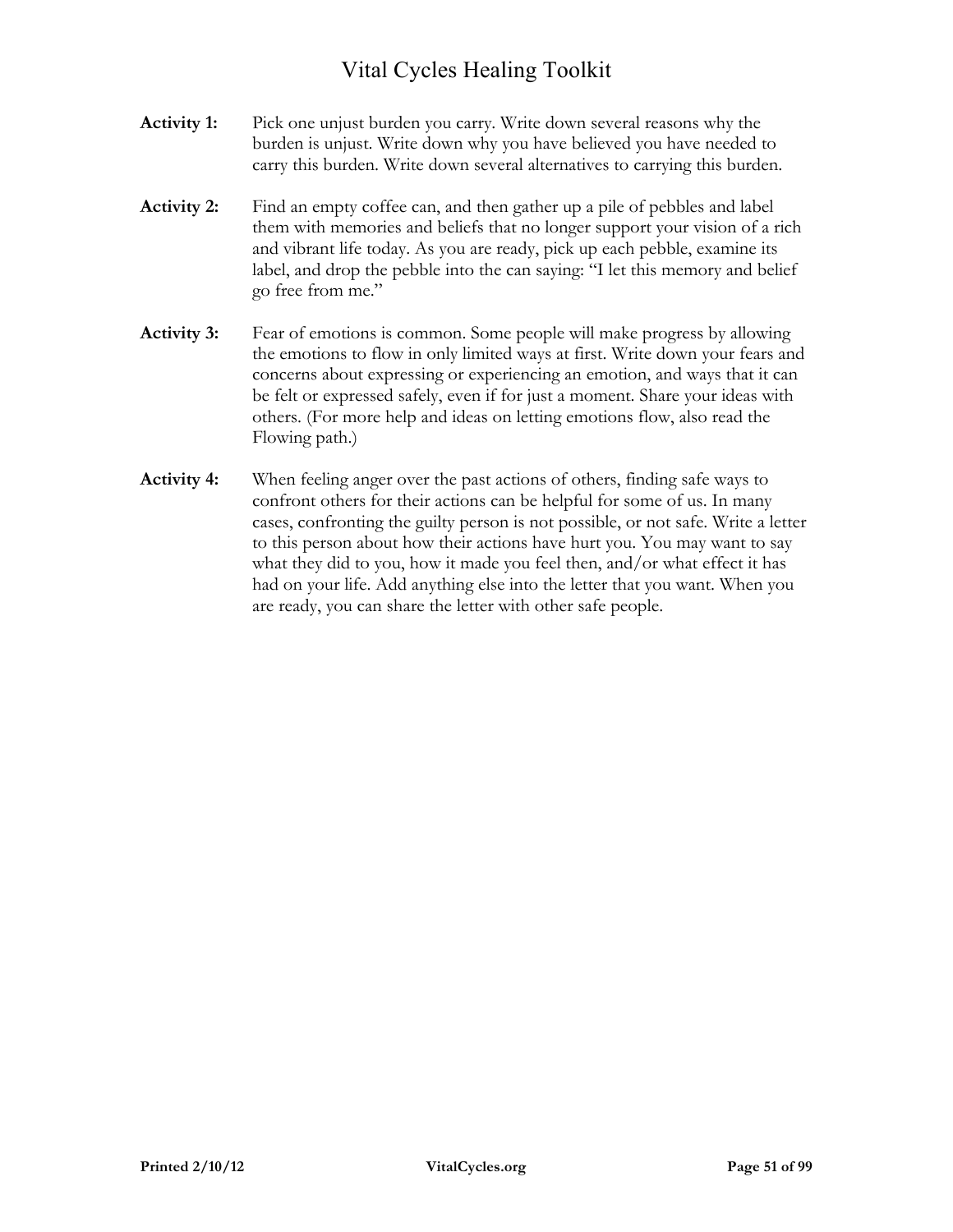### **Path: Yearning We long for less pain and more joy.**

Desire for a better life is the first path in healing emotional pain. For many of us the Yearning Path is first taken days, weeks or even years before our first coming to Vital Cycles. Many of us began this path when we were unhappy enough to seek help in general, even if we had not yet identified trauma in our lives. Some of us began this path when we were inspired by others who seemed to have a life with more joy. Many of us struggled getting to this path, because we had unwittingly suppressed the yearning with addictions or other coping behaviors that masked excruciating pain. Thus we were only able to feel this yearning when we began to address our coping behaviors. Being able to face the pain allows our yearning for change to grow, which motivates us on our healing journey.

The amount we focus on "less pain" versus "more joy" shifts over time. At the beginning of our healing process, joy may be an alien concept for some us. For some of us even the idea of less pain can be inaccessible - we may need to simply hold onto an idea such as "For now, I will try this instead of suicide." Some of us may find at first that our emotions are so shut down that it is difficult to even be aware of how we feel. Yet even in our darkest moments, some small part of us yearns for the pain to go away. This gradually transitions to a yearning for more joy in life.

Yearning can cover a variety of desires and thoughts. Over time we discover the different things we yearn for. Some examples of "yearning for less pain and more joy" are:

Longing to move from:

- Despair to hope
- Feeling worthless to feeling worthwhile
- Loneliness to meaningful connection with others
- Feeling adrift to having a sense of purpose and meaning in life
- Self-hatred to self-understanding to self-love
- Self-blame to understanding ourselves
- Feeling helpless to feeling empowered
- Feeling stuck in life to moving hopefully on the path of healing
- Fearful to self-confident
- Emotional numbness to emotional awareness and being able to feel all emotions

Acknowledging and welcoming our yearnings motivates us toward positive change. Guided by the Focus Principle, we focus on gaining more joy, and come up with better solutions than when we focus on less pain. The more we cycle through the paths, the more often we're able to focus on joy to motivate us.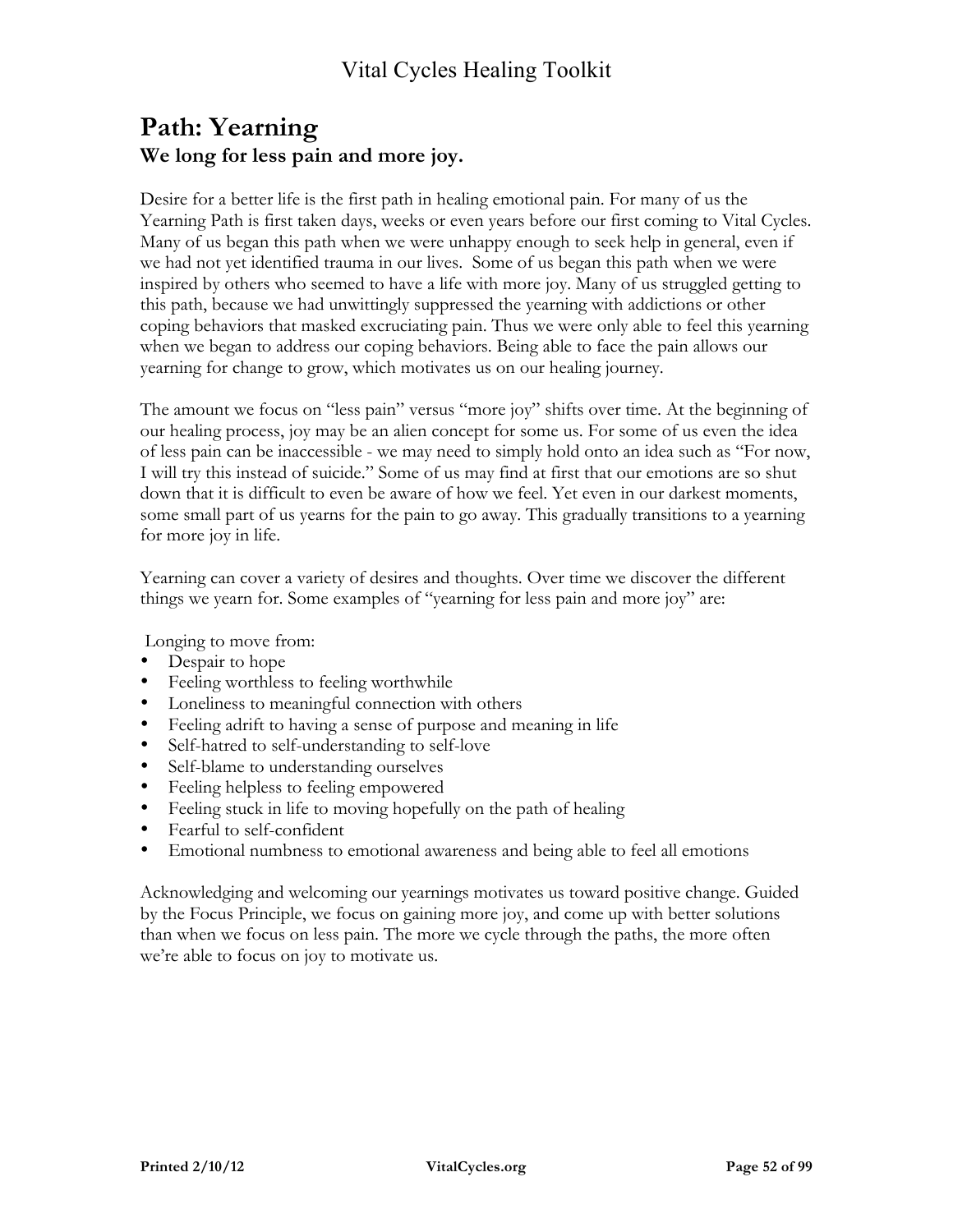- **Activities:** (The following activities can be done in a Healing Journal and/or with the support of others.)
- **Activity 1:** Look at the list above and write down the ones you yearn for.
	- Make sure to write down what you want to move to as well as what you want to move away from.
	- Add other things you yearn for that healing might bring.
	- List what you would be willing to do to make these yearnings come true.
- **Activity 2:** Write a list of things in your life that bring you joy. Write in-depth about one of these things.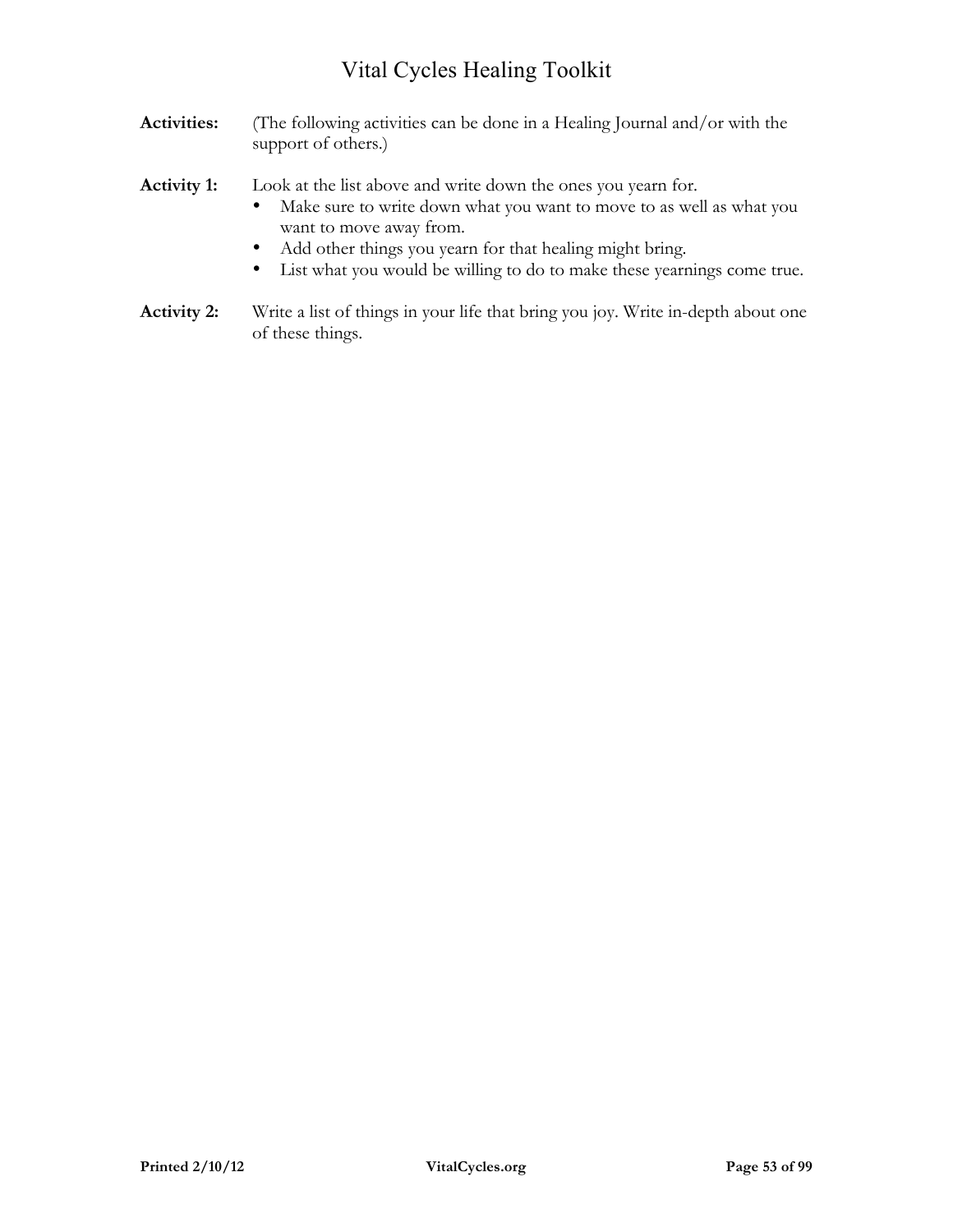### **Path: Opening We see healing as possible for ourselves.**

Hope grows within us as we come to understand that healing the impact of trauma is possible. However, at the beginning, many of us struggle to feel that healing is possible for ourselves. It can be difficult to see that what appears to be irreparable damage; is actually emotional wounds that can be healed. Seeing others' healing from these wounds helps us to know that healing is possible for us. The negative myths about ourselves stemming from the trauma can make it challenging to realize that we deserve to heal. We can heal because we want to. We do not need to wait until we heal enough to know that we deserve to heal. This is a very painful part of our lives, and it is important to be gentle with ourselves as we face it. For many of us being open was dangerous in the past. Now we can choose safe ways to share about ourselves with others. As we move toward healing it is helpful to share about our traumas only with those who support our healing. It is also helpful to share at a manageable pace.

There are some common myths that can be hurdles to openness in healing. Over time, we replace the myths with empowering truths.

| <b>Myths</b>                            | <b>Empowering Truths</b>                    |
|-----------------------------------------|---------------------------------------------|
| My pain is "my shit."                   | My pain is a result of past traumas and     |
|                                         | deserves compassionate healing.             |
| "I am bad and do not deserve to heal."  | What happened to me was bad, and I          |
| "It was my fault."                      | deserve to heal from it. It was the         |
|                                         | perpetrator's fault.                        |
| "It is wrong to talk about what         | What happened was wrong.                    |
| happened."                              | Telling safe people helps me heal.          |
|                                         | I can claim my innocence and right to talk. |
| "If I start crying, I will never stop." | Once I start crying, the grief can begin to |
|                                         | subside, and I can begin to heal.           |
| "My family will be destroyed if I talk  | The perpetrator's actions hurt the family.  |
| about this."                            | Only through openness with safe people      |
|                                         | can I heal.                                 |
| "I am not strong enough to deal with    | With gentle pacing, and the right support,  |
| this."                                  | I can heal my wounds.                       |

#### Examples of myths and empowering truths:

We can help ourselves be open to more healing by reminding ourselves of the progress we have made in the past.

| <b>Activities:</b> | (The following activities can be done in a Healing Journal and/or with the<br>support of others.) |
|--------------------|---------------------------------------------------------------------------------------------------|
| <b>Activity 1:</b> | Make a list of ways you can help yourself be open to healing.                                     |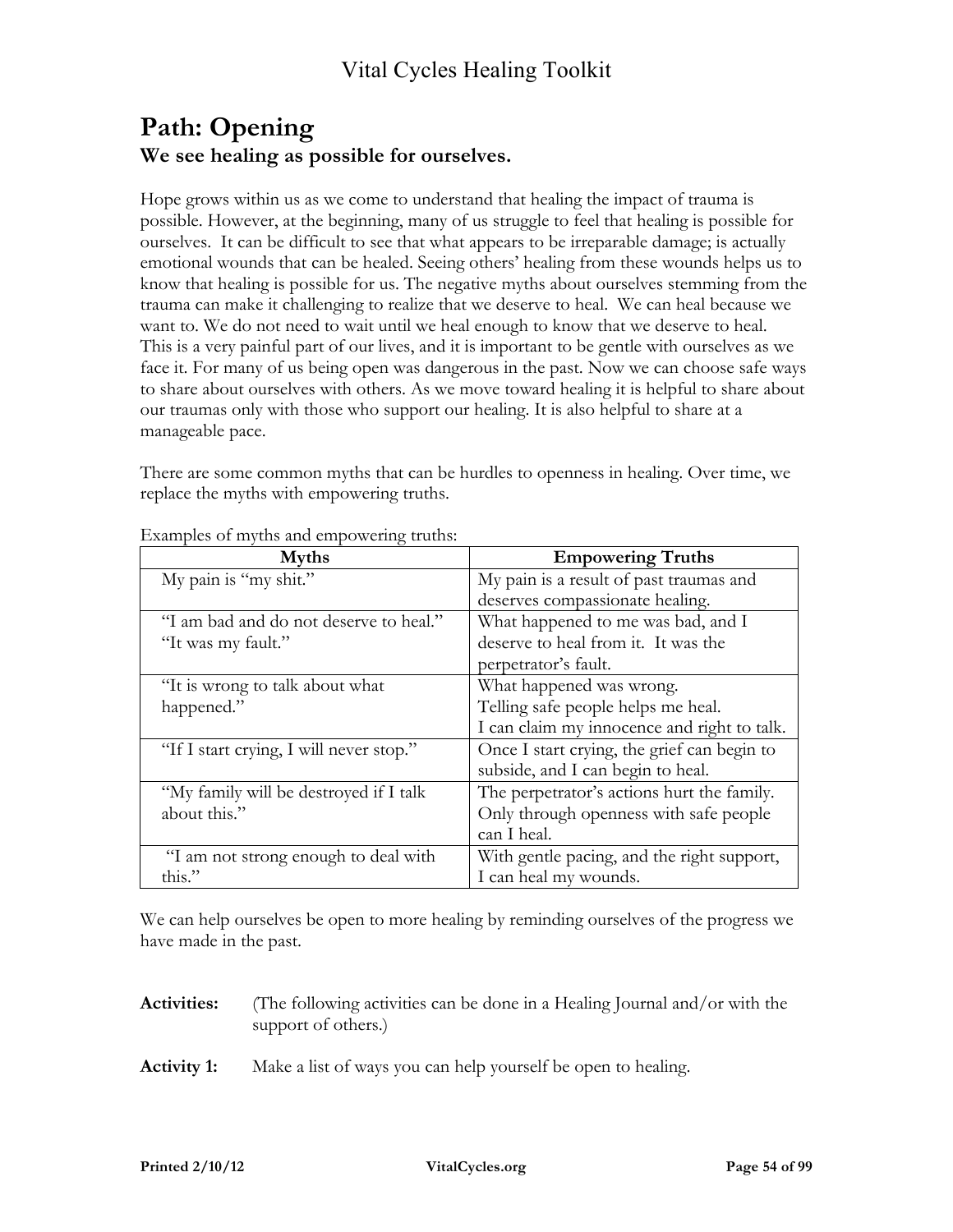- **Activity 2:** Talk to three people who have done some emotional healing, and find out what it has done for them. Write down ideas from what they said in your Healing Journal.
- **Activity 3:** Look over the list above, and talk with others about those myths that have stuck with us, and then list the empowering truths. Talk about other empowering truths that apply to these myths.
- **Activity 4:** Make a list of myths not covered in the list above, and their corresponding empowering truths. Talk about these with a safe person.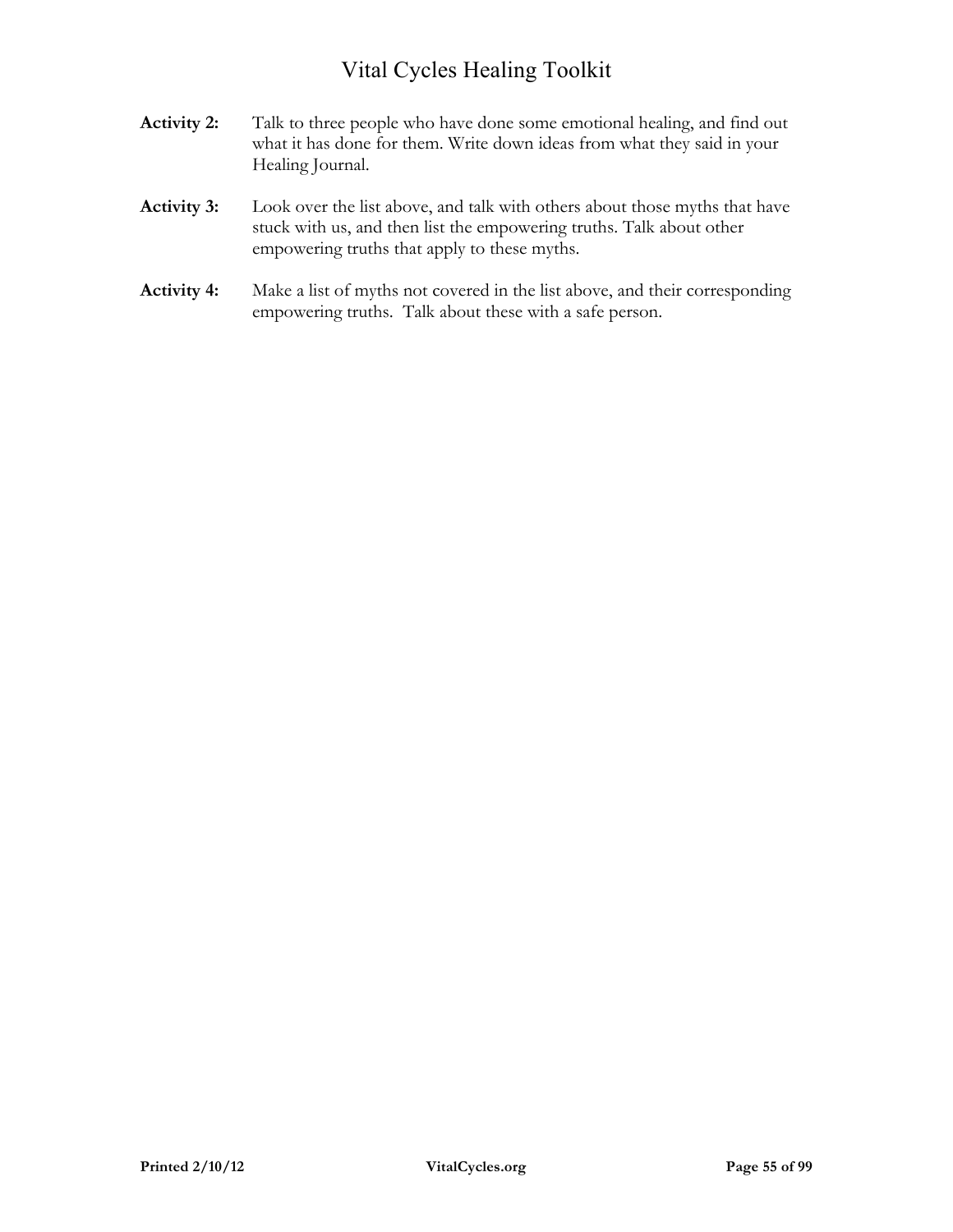### **Path: Choosing We commit to healing.**

Many of us, at some level, have already taken this path by simply being here. Being willing to do whatever it takes with gentle pacing is key to full healing. If we need more energy in order to make this commitment, revisiting the Yearning and Opening Paths can help build our momentum. This does not require being sure that we will heal, just that we are willing to try.

We have the power to make choices to help us heal. Tapping into our feelings can unlock the power and understanding to propel commitment.

Examples of motivating feelings are:

- Urge to move from emotional numbness to a life filled with meaning
- Anger towards those who hurt us
- Determination to stop the cycle of trauma
- Fear of past problems returning
- Desire for authentic relationships
- Anger for losses we've suffered as a result of the trauma
- Feeling responsible for family, work, etc.
- Defiance towards the myths pushed upon us
- Desire for more joy in our lives
- Excitement about feeling better
- Hope for a better future

There are many things we can do to make it easier to choose healing. We can commit to finding ways to address our emotional needs. We can tailor our environment to be more supportive of our healing.

Here are some examples of ways of addressing emotional needs and tailoring our environments.

- Assess what needs to happen to increase safety in our internal and external environments for healing.
- Develop our support networks: therapists, mentors, spiritual advisors, supportive friends and family, Vital Cycles events, pets, etc.
- Gradually start to set some boundaries with those who deny our feelings and history.
- Use our Healing Journals to process emotions and gain clarity.
- Develop a deeper understanding of our emotions, and learn to accept them. This will help increase that sense of personal safety that supports deep healing.

The bottom line is that the more committed we are to healing, the more we will heal.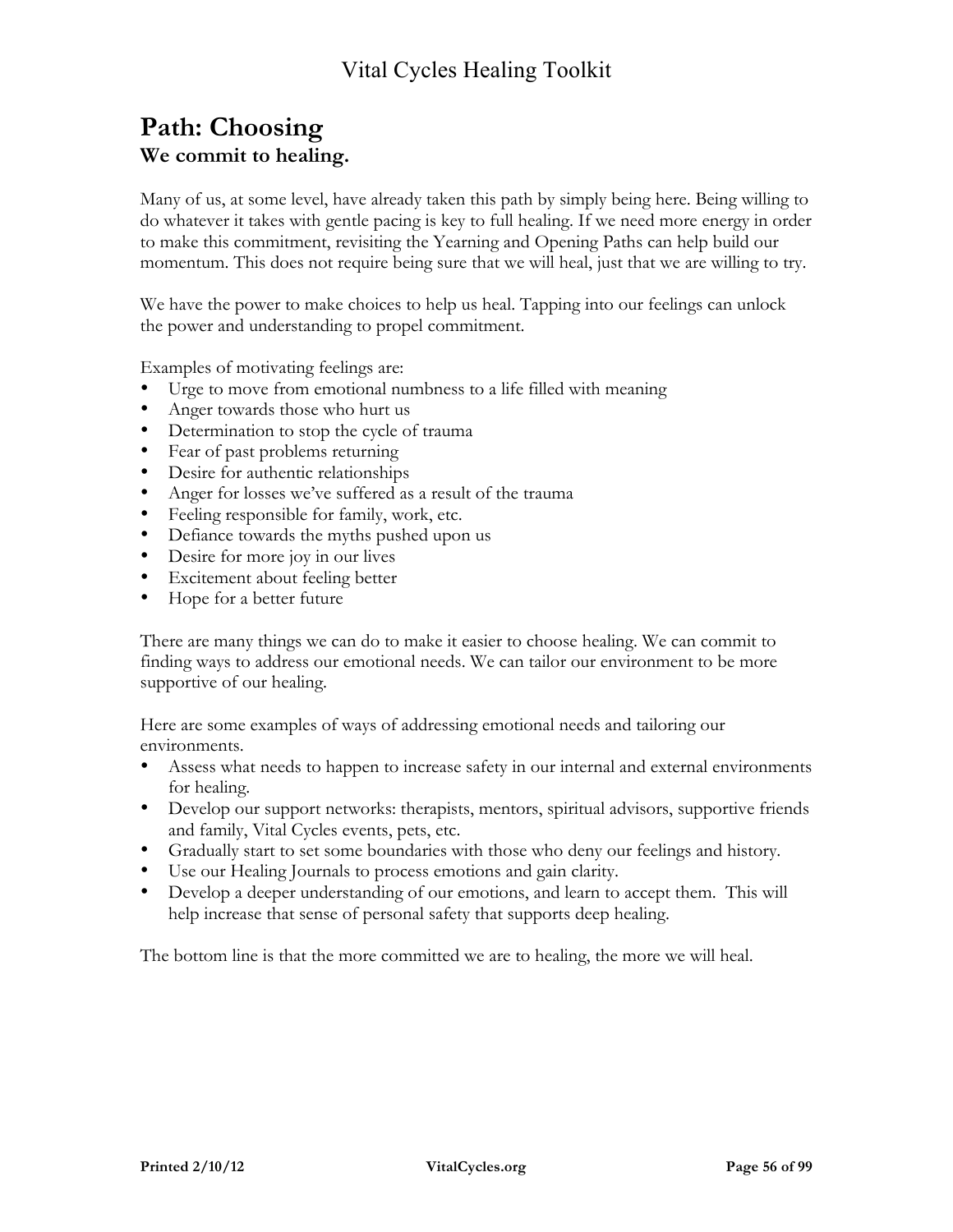| <b>Activities:</b> | (The following activities can be done in a Healing Journal and/or with the<br>support of others.)                                                                                            |
|--------------------|----------------------------------------------------------------------------------------------------------------------------------------------------------------------------------------------|
| <b>Activity 1:</b> | Write and/or talk about your feelings that can give you motivation to heal.<br>You can use the first list above to focus your thinking.                                                      |
| <b>Activity 2:</b> | Design an optimal lifestyle for your healing. Get ideas from this book, others<br>who are healing, and any other resource, and then choose those that are best<br>for you at any given time. |
| <b>Activity 3:</b> | Seek sources of healing knowledge and consult your own inner wisdom to<br>help you heal.                                                                                                     |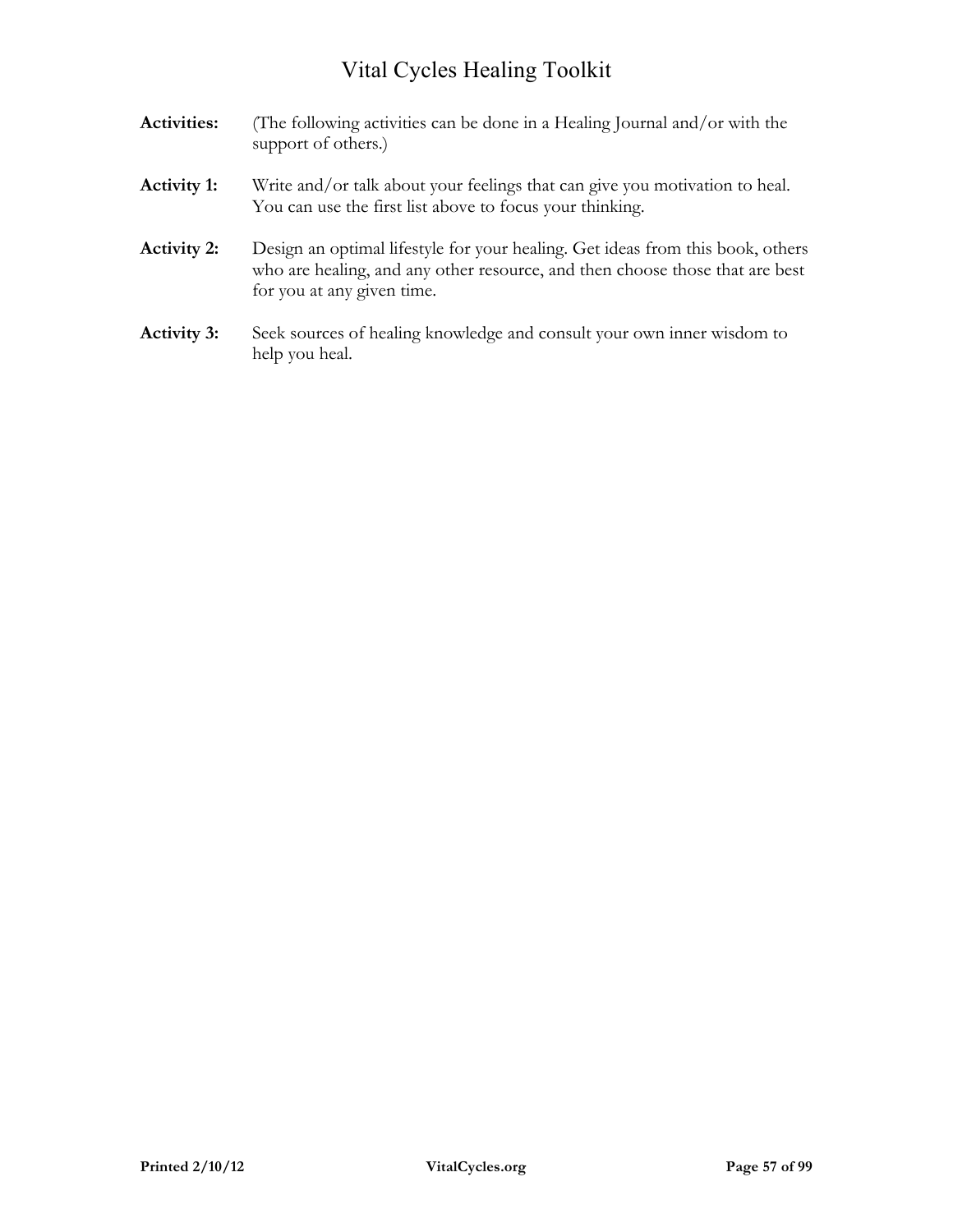### **Path: Accepting We acknowledge traumas that impact us.**

Accepting traumas that we have endured is a gateway to healing. In later paths we will experience profound relief as we gain a compassionate understanding of how the trauma impacted us. We can only do this after accepting that these events really occurred and that the pain is real. Psychological "trauma" is defined by the American Psychiatric Association as "an event or events that involved actual or threatened death or serious injury, or a threat to the physical integrity of self or others." Examples include military combat, violent personal attack, natural or manmade disasters, and torture. For children, sexually traumatic events may include age inappropriate sexual experiences without violence or injury. (DSM IV, p. 424) Traumas we are healing may result from sexual, physical, emotional and/or ritual abuse. Those of us who have experienced environments that were neglectful, unsafe, or harsh often carry lasting wounds. There are many things that are not mentioned here that cause pain that deserves healing. Pain is pain, and all wounds are worth healing.

Accepting is a very gradual process. It's helpful to try to pace ourselves by looking at one piece at a time. It is a natural tendency for many of us to push acceptance as fast as possible to get rid of the pain. However, we can become aware of so much pain during the Acceptance Path that it is easy to become emotionally overwhelmed. It may seem paradoxical, but accepting in a way that is gentle and compassionate to ourselves enables us to actually heal more easily and quickly. When we try to force acceptance our protective mechanisms jump into action to prevent our being overwhelmed.

One of the most common protective mechanisms is denial. It helps us to prevent being overwhelmed and taking more extreme protective actions. Some events are so outside of our frame of reference that it is easier to deny them than to accept that such things can occur. Or we adopt and create myths to deny painful truths we didn't know how to deal with. Yet we're only able to process them once we understand enough about what happened and learn compassionate truths that help us heal.

| <b>Myths</b>              | Truths the myths             | Compassionate truth        |
|---------------------------|------------------------------|----------------------------|
|                           | protect us from              | for healing                |
| "It wasn't that bad."     | It hurt so much that it is   | We deserved to be treated  |
|                           | hard to even let ourselves   | with respect and protected |
|                           | feel the pain from it today. | from harm.                 |
| "I'm making it up" or "It | This hurts too much to       | Something did happen to    |
| didn't happen."           | acknowledge that it          | cause this pain and the    |
|                           | happened.                    | negative beliefs we suffer |
|                           |                              | with.                      |
| "It was my fault that it  | We could not stop it, and    | We were innocent.          |
| happened."                | there was no real meaning to |                            |
|                           | what happened.               |                            |

Following are some common myths that may come up in us, or we may hear from others, as we accept the traumas.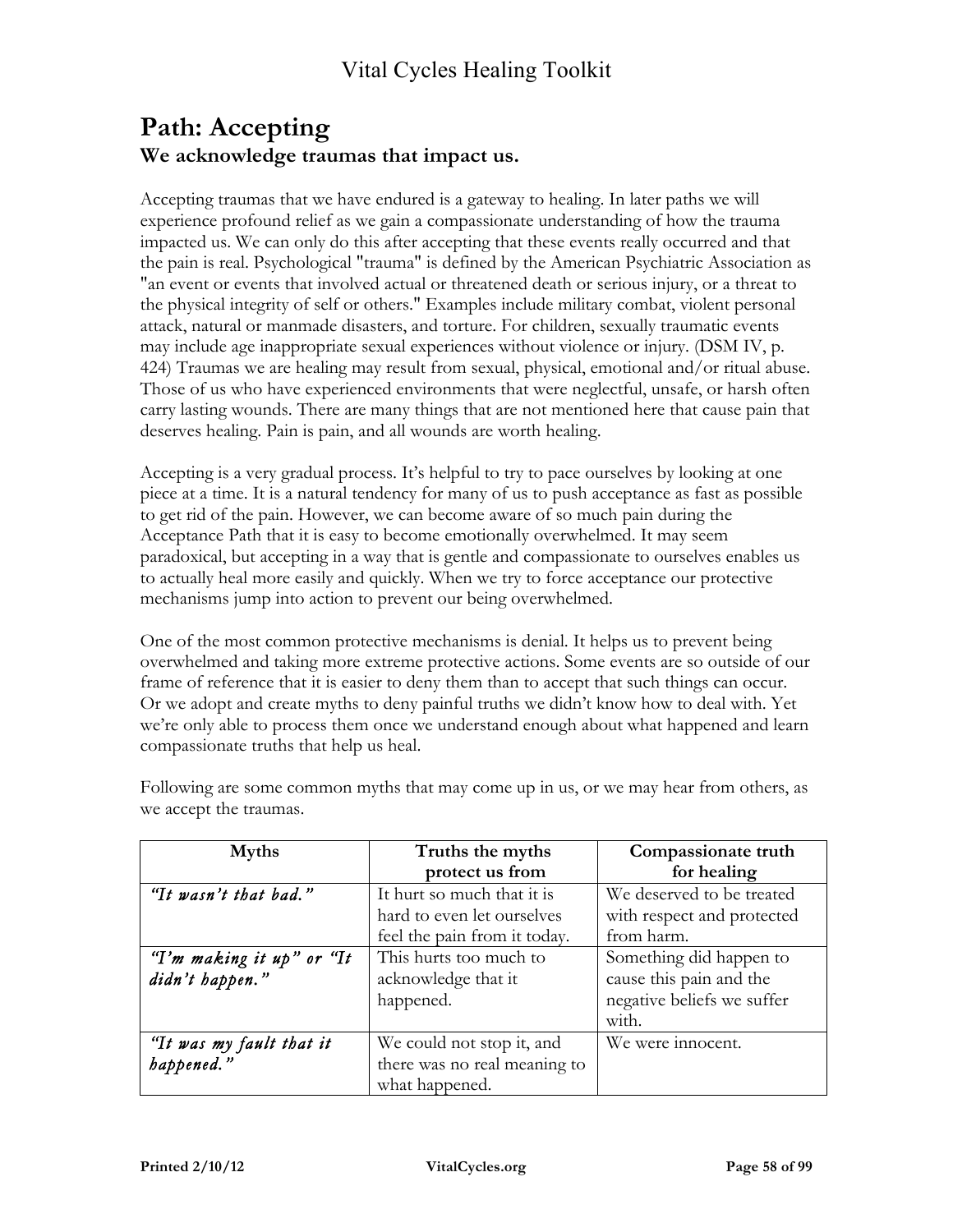| <b>Myths</b>                                        | Truths the myths                                                                                                                                                         | Compassionate truth                                                                                                               |
|-----------------------------------------------------|--------------------------------------------------------------------------------------------------------------------------------------------------------------------------|-----------------------------------------------------------------------------------------------------------------------------------|
|                                                     | protect us from                                                                                                                                                          | for healing                                                                                                                       |
| "I'm bad", or "I deserved<br>$it.$ "                | The perpetrators of the<br>trauma did it for their own<br>twisted reasons. It was not<br>about us.                                                                       | I deserved to be treated<br>respectfully and with love.<br>All people do.                                                         |
| "I didn't fight back" or "I<br>went along with it." | It would have been worse to<br>have fought back or not<br>submit.                                                                                                        | Protecting ourselves from<br>something even worse is a<br>logical and good response,<br>even if it felt bad to do.                |
| "Some part of it felt good<br>therefore I'm bad."   | We had no control over our<br>bodies' feelings. We were<br>manipulated in a way that<br>took advantage of the way<br>our bodies naturally react.                         | All people have needs and<br>desires, AND we would have<br>preferred for them to have<br>been met in a way that felt all<br>good. |
| "It happened because of the<br>way I look."         | Believing that we can protect<br>ourselves by changing our<br>physical appearance makes<br>us feel safer, by giving us the<br>illusion it's something we<br>can control. | No matter how we look we<br>deserve to be treated with<br>respect and dignity.                                                    |
| "I can't face this or talk<br>about it."            | There is a lot of pain, and it's<br>natural to want to avoid it,<br>but it only gets worse when<br>it's not healed.                                                      | It's safe to accept this with<br>enough support, compassion<br>and gentle pacing.                                                 |

There are some challenges to accepting – simply being human. We may not remember every aspect of what happened. Some of us remember images, but not emotions or vice versa. Some remember negative beliefs about self, but nothing else. Our brains have many reactions to traumatic memory that may make remembering difficult, such as suppression, repression, dissociation, depression, and minimizing. In short, suppression, repression and dissociation are mental/psychological dynamics that make it very difficult to remember or think clearly about certain topics or time periods.

 It is easy to get caught up in trying to confirm every piece of a memory. Some of us bypass this challenge by focusing on simply having less pain and more joy.

Traumatic memories confuse the matter still further. They feel very different from other types of memories. They are stored in our brains differently and are accessed differently. Unlike other memories, they tend to come back with the same emotional tenor and potency for years and years. This can make it difficult to tell the difference between the emotions of a traumatic memory and emotions from current events. This can lead to the common misconception that when people are experiencing traumatic memories they are actually "dwelling in the past," or "regressing," or "going back." Yet the reality is that we are in the present. We are experiencing feelings and beliefs that are both part of traumatic memories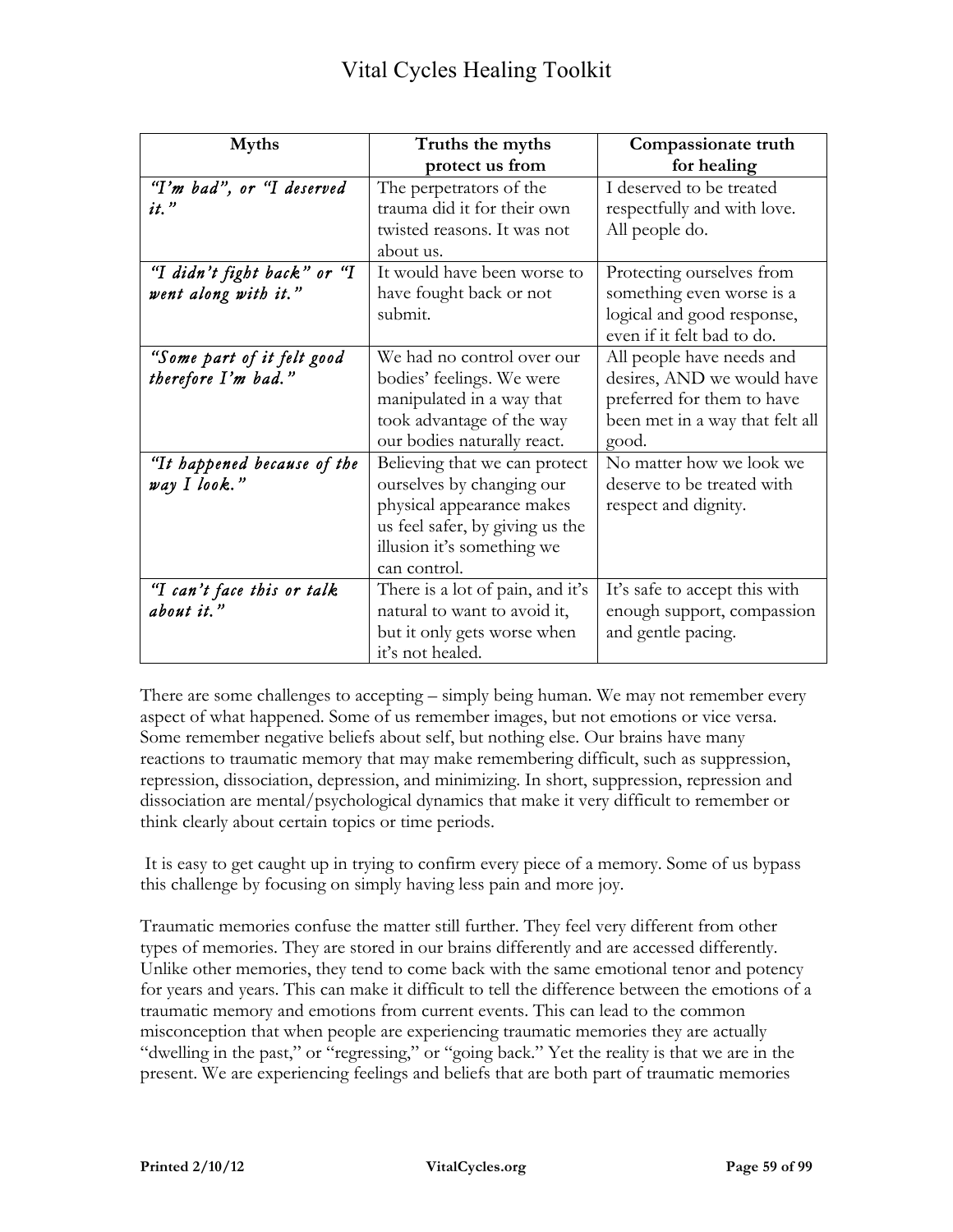and part of protective mechanisms. They also cause much more extreme reactions within us, particularly when we attempt to deny them. Understanding the way traumatic memories work makes it easier to face them, and then eventually learn to process them.

The more we gently accept the past, and compassionately process current impacts, the more we're able to allow ourselves to remember. Staying focused on that makes acceptance far easier. The pain we feel during acceptance is there, regardless of whether we look at it or not. However, by accepting it we move from coping with the pain to opening ourselves for healing from it. In honoring all emotions and memories, over time we gain a greater sense of calm and clarity.

| <b>Activities:</b> | (The following activities can be done in a Healing Journal and/or with the<br>support of others.)                                                                                                                                                                                                              |
|--------------------|----------------------------------------------------------------------------------------------------------------------------------------------------------------------------------------------------------------------------------------------------------------------------------------------------------------|
| <b>Activity 1:</b> | Empathy for yourself: Look for examples of where you can see how hurt<br>someone was by a traumatic experience, even more than they can see.<br>Noticing others minimizing their experience helps you to understand the<br>ways you do as well.                                                                |
| <b>Activity 2:</b> | Analyze the incentive of the people who may prefer to either deny or<br>minimize the importance of your memories. What do they lose if you're<br>right? What do you gain from being right – if it's only the chance to heal then<br>you're not making it up.                                                   |
| <b>Activity 3:</b> | Look over the list of myths above, and talk with others about those myths<br>that have stuck with you. Also talk about truths they were protecting you<br>from and the compassionate truths. Talk about other truths the myths were<br>protecting you from and compassionate truths that apply to these myths. |
| <b>Activity 4:</b> | Make a list of myths not covered in the list above, and their corresponding<br>truths. Talk about these with a safe person.                                                                                                                                                                                    |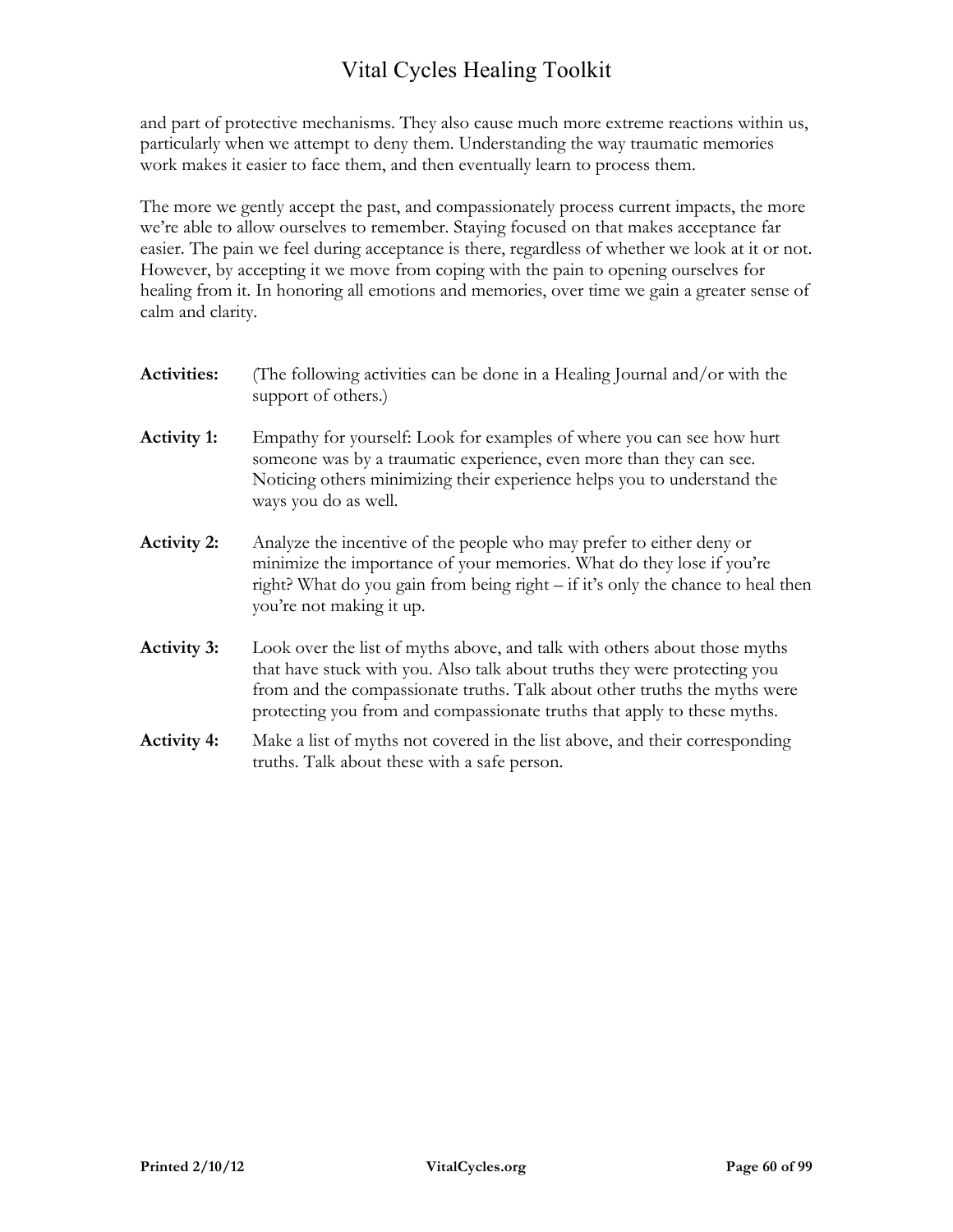### **Path: Recharging We rest and renew to help heal and enjoy life.**

We heal faster by resting when we need to. Even though many of us feel driven to push ourselves, the truth is that we actually must allow time for resting and replenishing our bodies and spirits. In the self-care principle, we learn that gentle pacing accelerates our healing. In the Recharging path, we take it even further by acknowledging that resting and discovering what recharges us are crucial to our overall healing and our delight in life.

Trauma survivors can frequently find ourselves in a state of hyper vigilance, where it's like our systems are on red alert to prepare for perceived danger. Remaining in this hyper state for too much time can create sleep challenges. It can have other damaging effects on longterm health as well. Many of us find it helpful to relearn the opposite state—a healing one of relaxation, which supports recovery. There are plenty of options to explore for calming one's nervous system—meditation, breathing exercises, many varieties of yoga, massage, general stress reduction programs and more.

For different people, different things can be recharging. For some, listening to music or spending time in nature can be recharging. Extroverts may like to spend time with others; introverts may prefer to spend time alone in order to feel reenergized. Taking the time to explore and discover situations and environments that recharge us is an investment in our healing and well-being.

A few among us might still find ourselves feeling overly tired much of the time. This may be the result of some underlying health issue. In addition to recharging tools, consulting with a medical doctor or alternative health professional could prove valuable. It may require persistence to get to the bottom of issues causing exhaustion. It's worth doing, and we all deserve our maximum vitality!

It's completely understandable that some of us feel a sense of urgency about healing—we want to be healed right now! Remember that pushing past our internal warning reactions does not actually speed our healing. A gentle pace is the fastest way to where we want to go. Research shows that people who take mid-afternoon power naps actually get more done during the rest of the day than those who do not recharge, and that marathon runners who walk occasionally actually finish the race faster. Resting when we need to makes us more powerful and helps us do far more.

A good balance of action and relaxation is key to building our resilience and ability to thrive. Healthy rewards are wonderful to mark progress and appreciation. The more we integrate rest and relaxation into our daily lives, the more we notice ourselves stopping to enjoy the small things—delightful sights, sounds and smells; as well as the time spent with supportive friends. Our lives feel richer and more joyful, and we are actually able to heal even better.

**Activities:** (The following activities can be done in a Healing Journal and/or with the support of others.)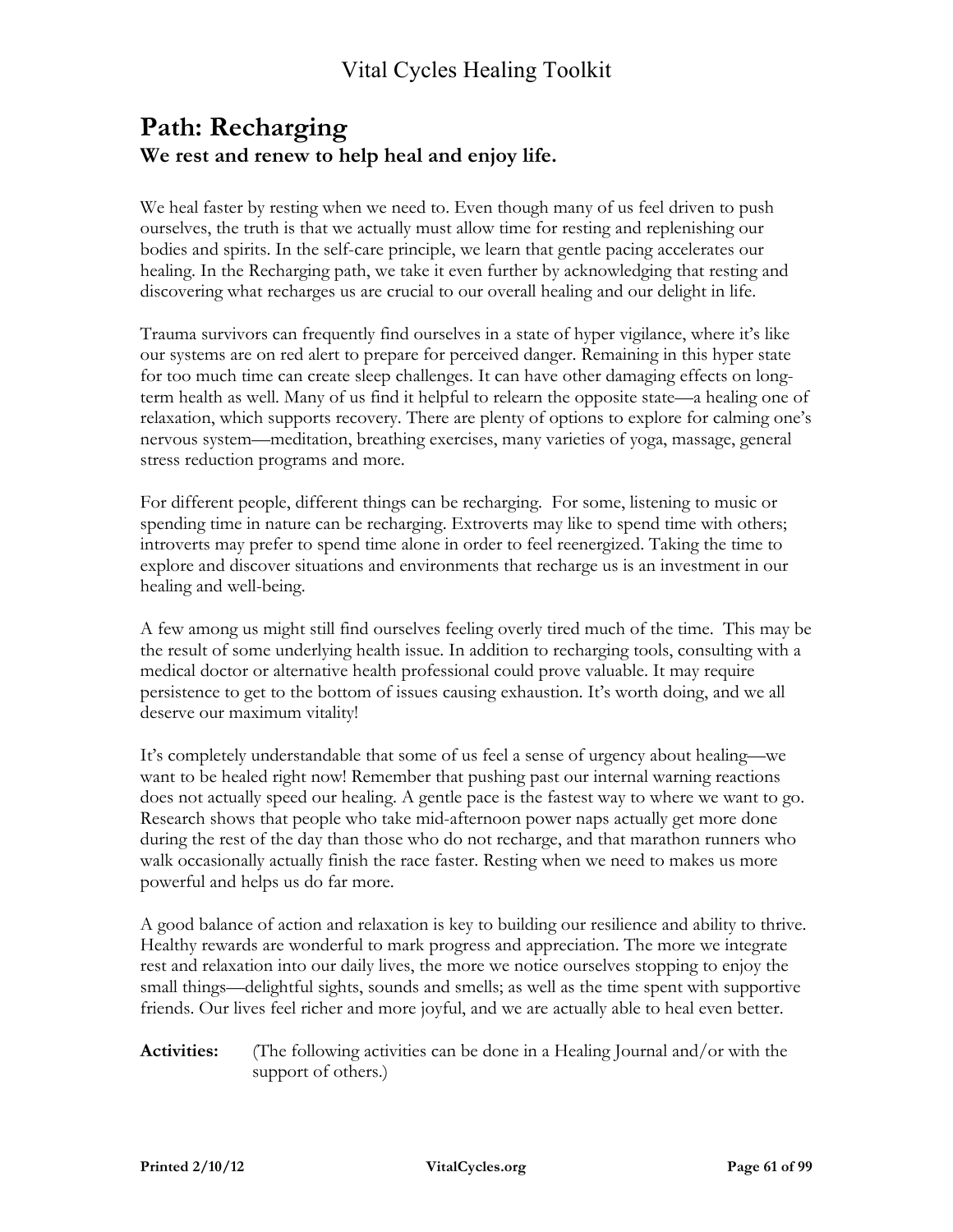- **Activity 1:** Sometimes slowing down helps us get there faster. Example, staying up exhausted to finish work on a project may take five hours when exhausted. That same project may only take two or three hours when done well-rested. List some ideas where slowing down can speed up your healing.
- **Activity 2:** Make a "To don't" list of things that wear you down and prevent recharging. Look for things that you can cut out of your life, or do less of, to help you be stronger.
- **Activity 3:** Many of us feel that we are only worthwhile when we are productive. Every person is worthwhile also while we are at play and rest. Think about what resistance you feel to resting. List ways you can be better to yourself and others if you are recharged.
- **Activity 4:** As a trauma survivor, sleep challenges are common. Taking steps to create the best possible sleeping environment for one's self can help. Here are some examples. Put a lock on your bedroom door. Install a security alarm. Try other ideas like aromatherapy or soothing music, or the use of earplugs. Set two alarms so you know you will not over sleep. Get a deadbolt installed so that you can feel safe. Leave a light on. Make a "To don't" list to ease your stress. Etc.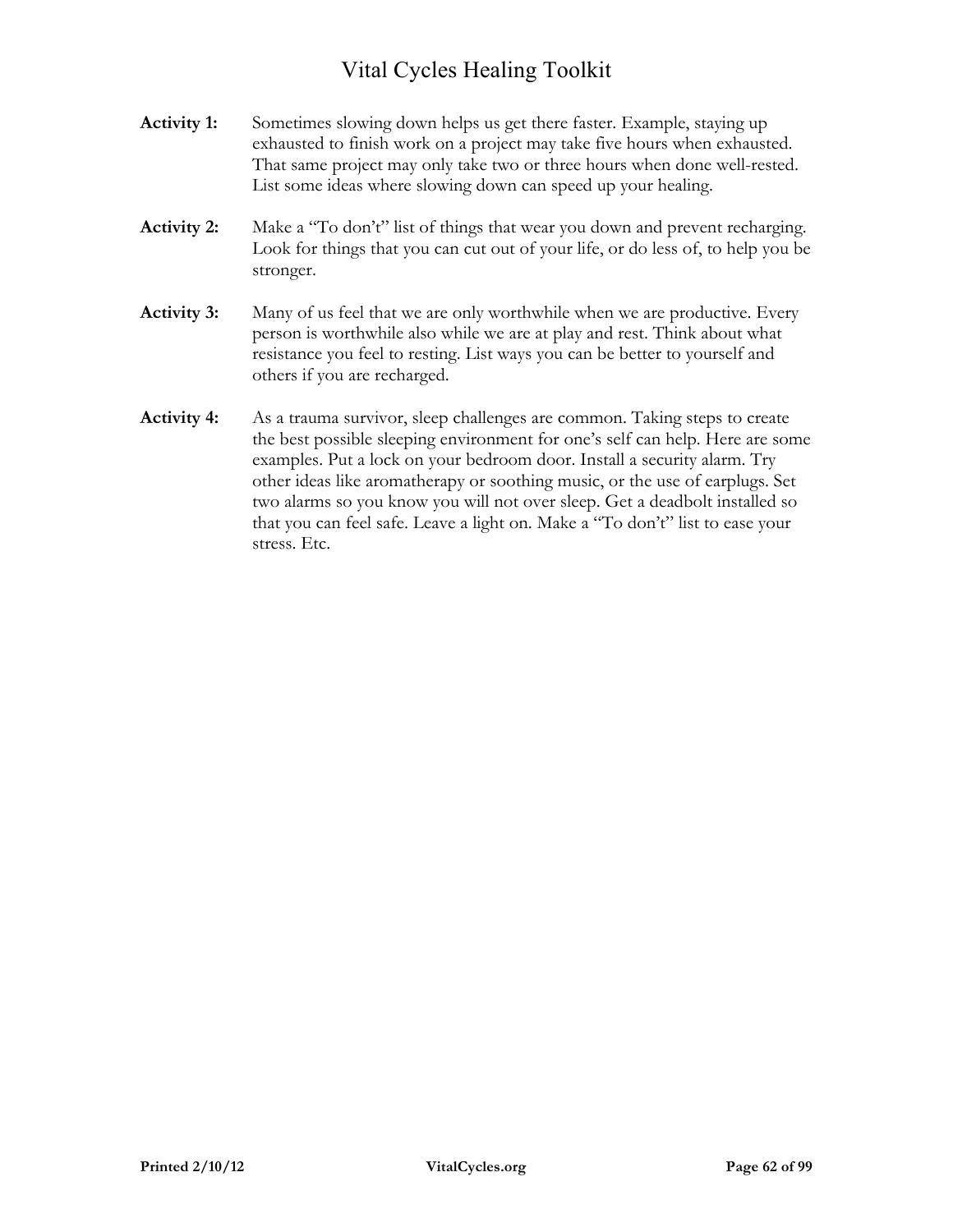### **Path: Understanding With growing compassion we see the impact of those traumas**.

Doing this path dramatically improves our perspective on ourselves, our lives, and what it means to be human. This is where we see the wonderful truth – these behaviors and attitudes we've been burdened with are NOT our identity. They are normal responses to trauma that *can be healed*. As we come to understand the impact of trauma on us, our lives make more sense. Before understanding how much of our behaviors were reactions to trauma, we had false and terrible ideas about ourselves. These ideas came from the lies of others and the understandable confusion people naturally experience after trauma. So much of the internal conflict in our minds was due to these inaccurate myths we carried about ourselves. Sometimes the compassionate understanding comes in sudden flashes of insight. Other times it's a slow dawning of gentle comprehension.

> *Psychological "trauma" is defined by the American Psychiatric Association as "an event or events that involved actual or threatened death or serious injury, or a threat to the physical integrity of self or others.*" (DSM IV, p. *424) Examples include military combat, violent personal attack, natural or manmade disasters, and torture. For children, sexually traumatic events may include age inappropriate sexual experiences without violence or injury. Traumas we are healing may also result from emotional and/or ritual abuse. Those of us who have experienced environments that were neglectful, unsafe, or harsh also often carry lasting wounds.*

Compassion for ourselves helps to improve the quality of life (the way it feels to be us). While compassion for ourselves may be a foreign concept at the beginning, it will become a more and more familiar territory over time. Compassion is a strength and a skill – the more we develop it the easier it gets. There is a "vital cycle" between the Accepting and Understanding Paths. The Acceptance Path actually begins the process of compassionate understanding, and deeper understanding continues the process of acceptance. Compassion helps us to treat ourselves gently. Gentleness is vital to full healing. As the "Self-Care" Healing Principle indicates – we heal more quickly and thoroughly when we address only as much as we can safely handle while keeping a balanced life.

It is important to have support during this process. We will experience incredible release and relief during this path, and we also may unearth a lot of pain to grieve. (See the Learning, Harmonizing and Processing Paths for help with grieving). Some of the myths we are shedding played a defensive role, protecting us from the pain associated with the traumas and their impacts. As we unburden many of the painful and debilitating myths, we allow wounded aspects of ourselves to emerge for healing. We may notice a natural, physiological tendency to avoid the pain. While this may feel overwhelming at times, the rewards for facing these truths far outweigh the temporary pain.

Intense trauma that is not immediately processed compassionately always has lasting impacts. The impacts of trauma are many and varied. As we understand how our unprocessed trauma has impacted us we gain compassion for ourselves, begin healthier behavior patterns, and are able to heal. We're going to share here some of the impact that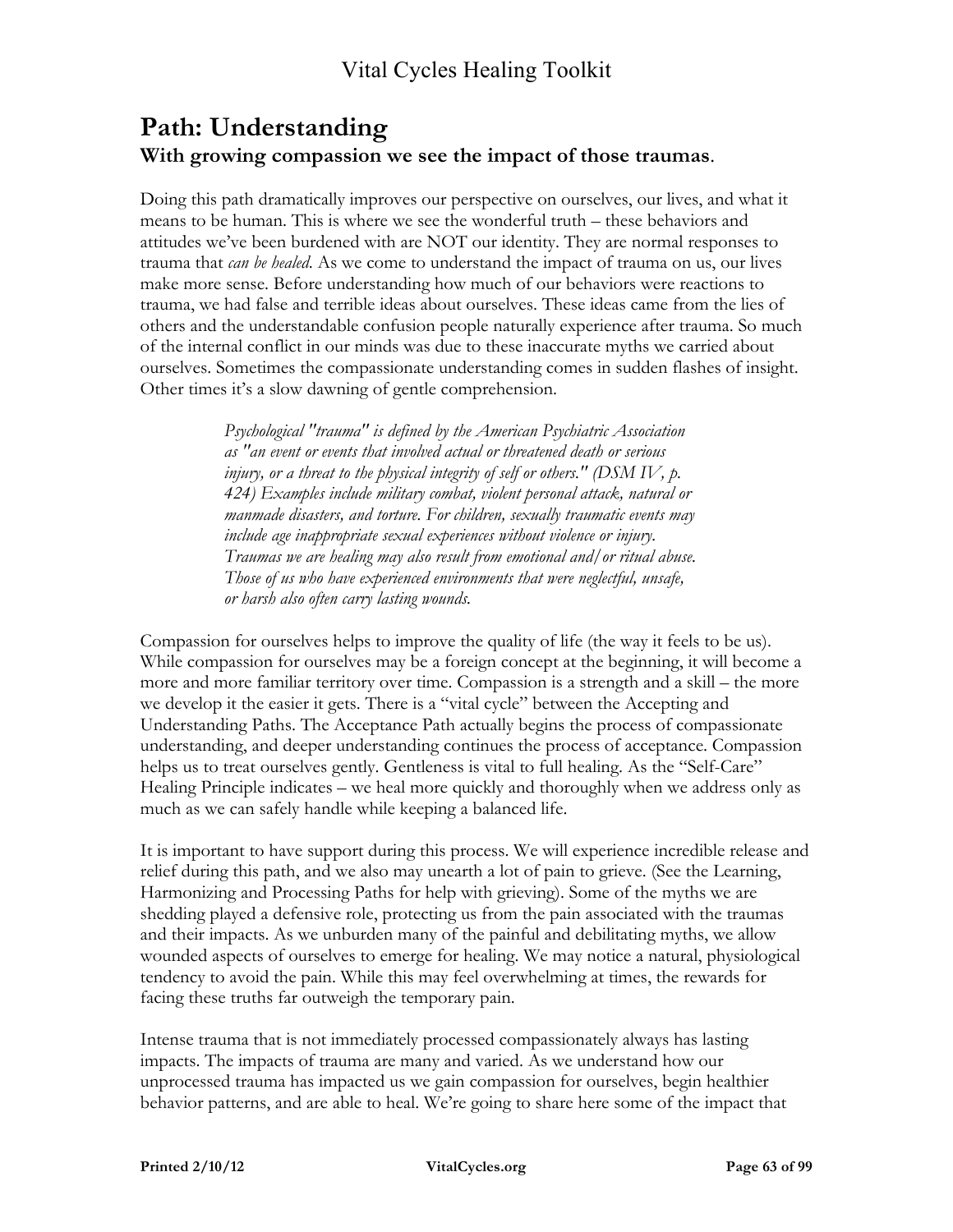emotional trauma has on human brains. In later paths we will talk about how to heal and transform these impacts.

Brain scans reveal that trauma actually changes the structure and function of the brain. It particularly affects the way we handle powerful emotional input and extremely stressful situations. Following are a few of the ways these changes can show themselves in our lives.

- Chronic fear, pain and the feeling of being unsafe can lead us to avoid situations, people, or even relationships in general.
- Self-negating myths kept stuck by traumatic memory can make it difficult for us to relate with others. E.g., if we carry a sense of unworthiness we may accept mistreatment.
- Powerful stored emotions intensify our reactions to some situations that our brains associate with a past trauma. This can lead to us being seen as "over sensitive", "highly emotional," etc. (This is similar to someone patting a friend who has an unseen sunburn on the back and being surprised at the intensity of the response.)
- Those of us who have experienced trauma cope by using a variety of psychological mechanisms. One of the most effective ways people cope with overwhelming trauma is called "dissociation." Dissociation can run the gamut from having trouble paying attention to extended mental blackouts. In the most extreme situations aspects of someone's psyche can actually seem to be mentally separate from the person. Dissociation interferes with our identity, memory, thoughts, feelings and experiences.
- Adults who were sexually abused in childhood are at higher risk for developing a variety of psychiatric disorders, including dissociative disorders (such as dissociative identity disorder/multiple personality disorder), anxiety disorders (panic attacks, etc.), personality disorders (borderline personality disorder, etc.), mood disorders (such as depression), PTSD, and addictions.

Here are many common impacts of trauma:

- **Internal changes**: self-esteem drops, feelings of shame, self-hatred, hypervigilance, disconnected from one's emotions.
- **Self-medicating behaviors**: addictions, numbing out, eating disorders, and excessive exercise, work and shopping.
- **Other common side effects**: chronic illness, difficulty focusing, low-functioning (grades, etc.), difficulty relating with others.
- **Sense of the world:** feeling isolated, "the only one that feels this way," shamefully unique, the need to perform (perfectionism) and hide, the world feels dangerous, feeling of impending doom (thinking death is imminent), feeling like an imposter, feeling like an outsider in every group, subhuman, feeling the need to earn the right to live, to be loved, etc.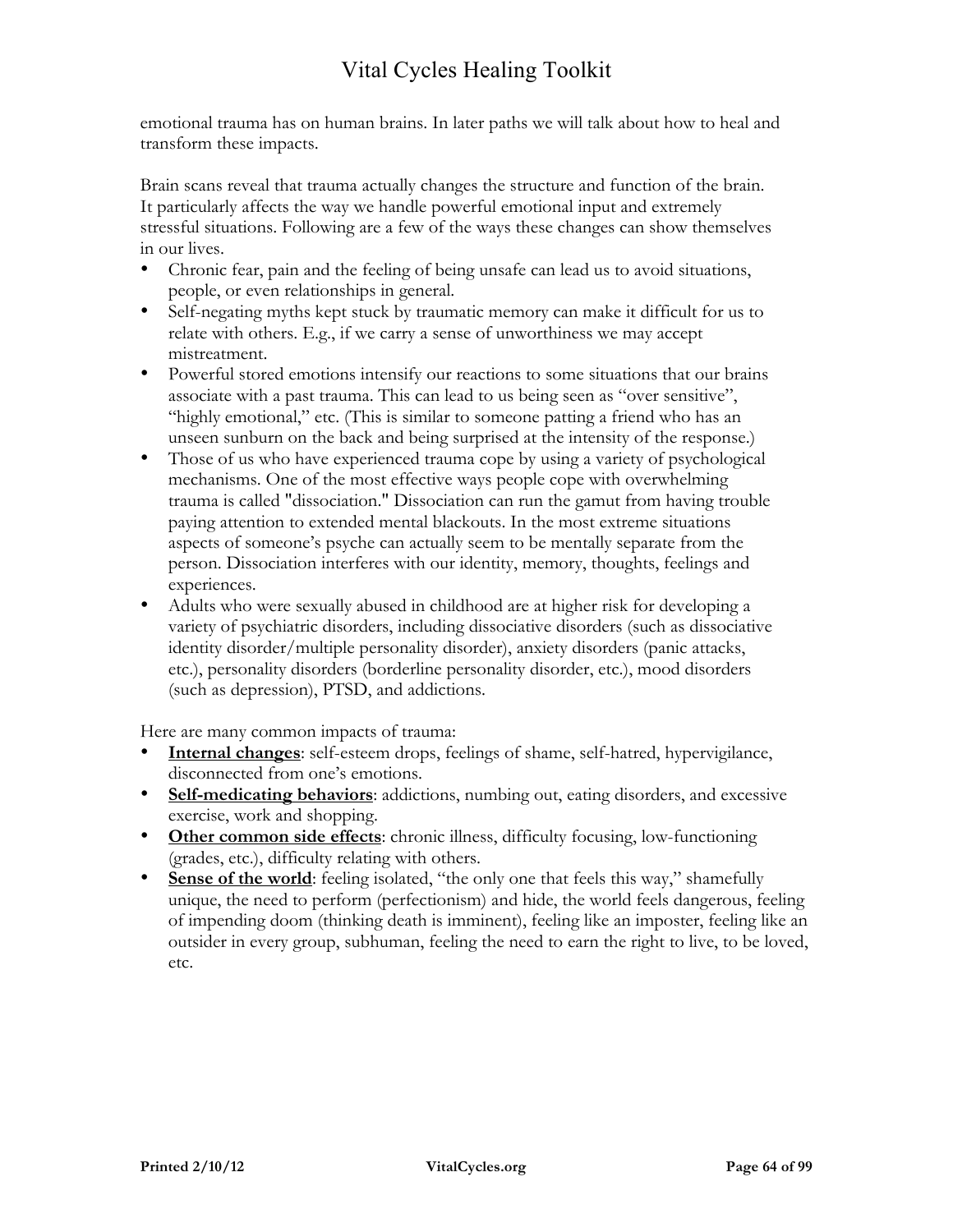Here are some examples of understanding the impact of trauma. Notice the myths people often tell themselves about certain coping behaviors. Coping mechanisms that got us here are driven by desires for safety, love and living. The examples below are both generalized and simplified for clear reading. In reality coping mechanisms are more complex patterns of feelings, thoughts and behavior. Understanding a piece at a time helps us to unravel the complex patterns.

| <b>Coping Behaviors</b>    | <b>Examples of some Myths</b> | <b>Examples of some Truths</b> |
|----------------------------|-------------------------------|--------------------------------|
|                            | that could apply              | that could apply               |
| Extreme security measures  | "I'm a coward", "I'm          | Our protective "fight, flight  |
| when there's no actual     | paranoid", "I'm in            | or freeze" mode is stuck in    |
| threat. Hypervigilance.    | constant danger", etc.        | overdrive in reaction to       |
|                            |                               | traumatic memories. Our        |
|                            |                               | bodies are trying to protect   |
|                            |                               | us.                            |
| Excessive sexual activity. | "I'm a slut", "I'm bad",      | We're trying desperately to    |
|                            | etc.                          | feel good, or to stimulate     |
|                            |                               | suppressed aspects of          |
|                            |                               | ourselves. Searching for       |
|                            |                               | love. Seeking reassurance.     |
| Intentional self-injury.   | "I'm defective", "I don't     | We're trying to feel           |
|                            | deserve to live", "I'm        | something. Trying to           |
|                            | sick", etc.                   | distract from pain. Trying to  |
|                            |                               | overcome the pain. Anger       |
|                            |                               | towards perpetrators is        |
|                            |                               | turned inwards on self as a    |
|                            |                               | safer way to express it (but   |
|                            |                               | then it gets stuck that way).  |
| Overly risk-taking         | "I have a death wish",        | We're creating extreme         |
| behaviors.                 | "I'm a psycho.", etc.         | emotions to find a sense of    |
|                            |                               | excitement. Conquer fear.      |
|                            |                               | Play with death as an          |
|                            |                               | escape.                        |
| Addictive behaviors: e.g., | "I'm sick", "I'm no           | We're numbing and              |
| drugs, alcohol, gambling,  | good", etc.                   | distracting from pain and      |
| sex, eating/dieting,       |                               | self-negating thoughts.        |
| shopping, exercising, etc. |                               | Trying to not feel physically  |
|                            |                               | bad.                           |

The greater clarity we have about how trauma works and the impact of trauma on our lives, the more we can see ourselves in a more realistic and positive way. This path inspires us to heal and lightens our internal resistance to it. Healing now becomes much easier to do.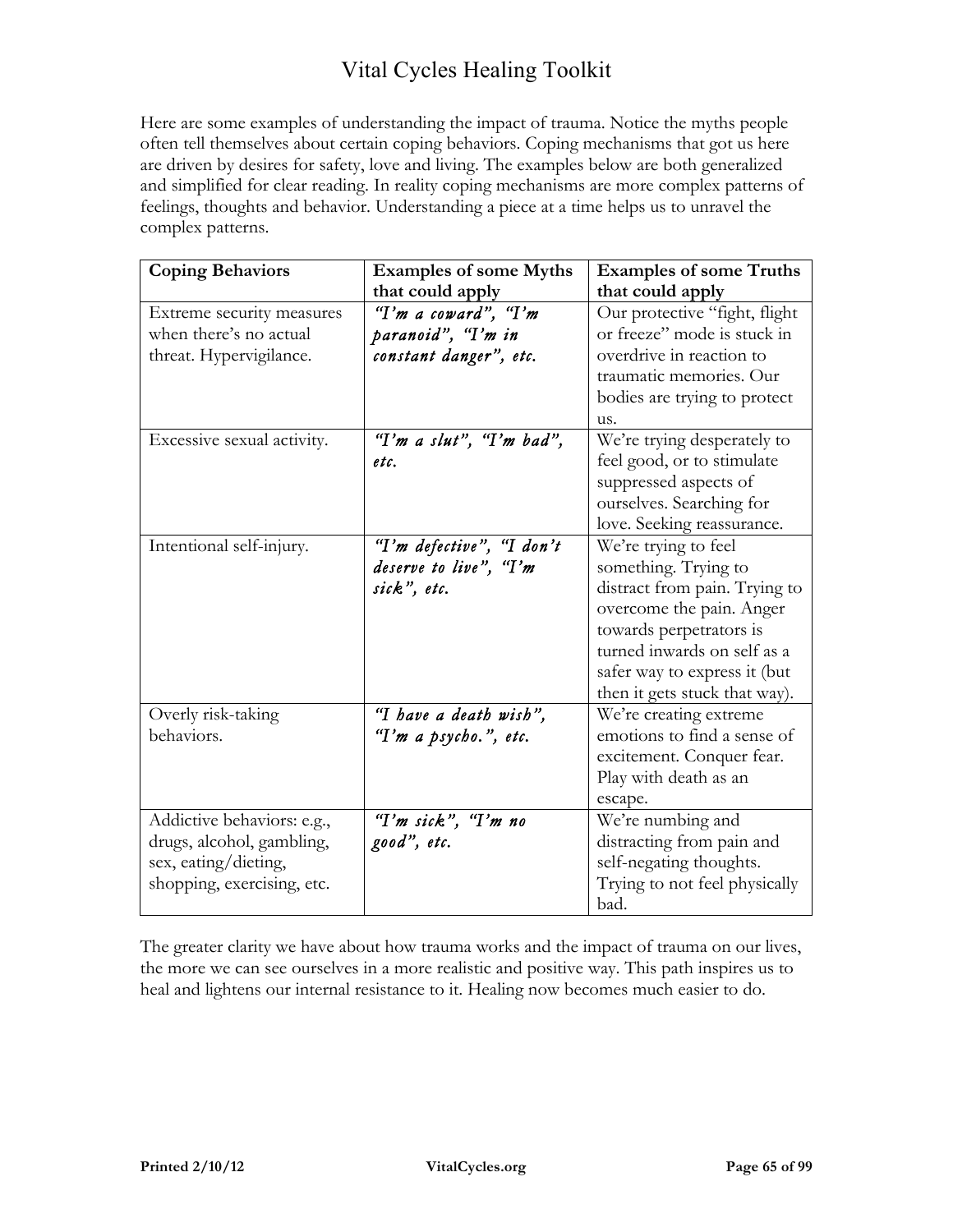**Activities:** (The following activities can be done in a Healing Journal and/or with the support of others.)

Activity 1: Healing Journal Activity:

- Talk with peers about how some of the traumas influenced the coping behaviors you have struggled with in your life.
- Make an "Understanding Coping Behaviors Chart" for yourself.
	- a. For safe pacing, finish one coping behavior and its myths and truths before starting a new one. Take it slow and easy.
	- b. It's often difficult to see the truth behind our own behaviors. Ask a compassionate and supportive person for input when you feel safe enough to do so.

**Activity 2**: Developing compassion:

- If the trauma occurred to others, what compassionate things could you say to them? Say these things to yourself.
- Having compassion for others in Vital Cycles helps to develop compassion for oneself. Notice the empathy you have for others' pain.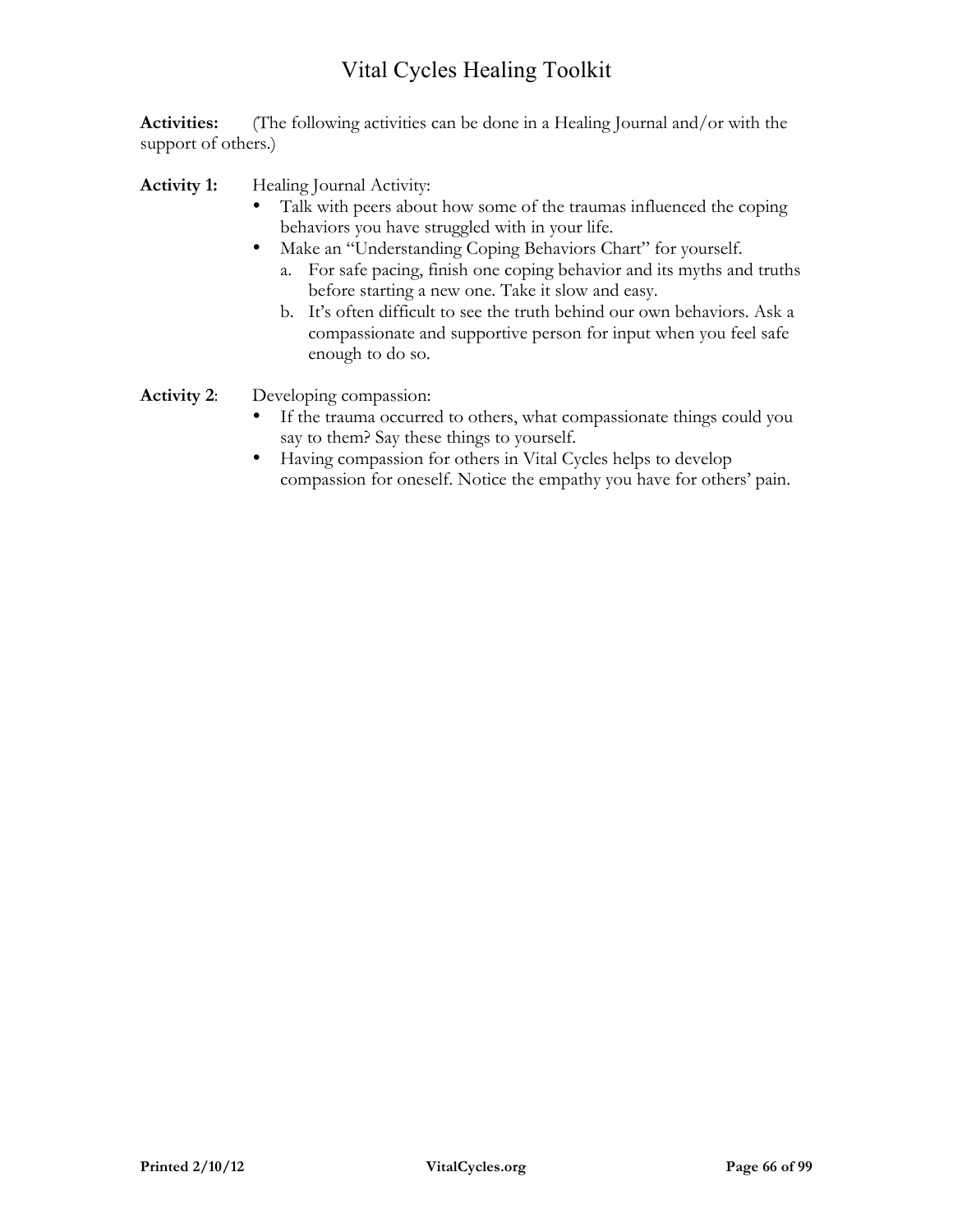### **Path: Affirming We harness our momentum and resources to energize our healing.**

Before we begin the Learning Path and look for new healing ideas, it's helpful to take stock of what we already have. Each of us has a variety of things that support our healing. Focusing upon these positives in our lives is a powerful way of galvanizing our efforts. Another advantage to this focus is we can then intentionally choose to continue these things. Learning to appreciate the strengths and other resources we have invigorates our lives and enables future healing. Our natural protective mechanisms we discuss in the Understanding Path tend to focus us disproportionately on pain, fear and what we think we lack. Affirming helps us to balance this for a more realistic perspective of ourselves and our lives. Developing appreciation for our lives increases our joy, and fuels us for more healing.

In the Understanding Path we learn that we *deserve* more than the myths implied. In the Affirming Path we realize that we *are* more than the myths implied. It is much easier to harness energy we already have to keep healing. For example we already clearly have some great traits: Survivability, determination, courage, strength, perseverance, and enough selfcare to find Vital Cycles. We've survived the actual event, we've survived other memories of traumatic events, and we have the strength to survive future memories and issues we face, especially as we pace ourselves gently.

There are many examples of resources and momentum for healing: previous healing experience, yearning to heal, supportive friends, caring family members, pets, healthy habits, therapists, complementary healing modalities, spiritual practices, support groups, publications, and relevant skills, interests and knowledge.

As we become aware of our abilities to heal, we build our confidence and self-esteem. In later paths we will want to take advantage of every skill and resource we can to accelerate our healing. We have already done so much to help our own healing. Let's celebrate how far we have come, and power up for the healing ahead.

- **Activities:** (The following activities can be done in a Healing Journal and/or with the support of others.)
- **Activity 1:** List your strengths, momentum and resources you are currently using. List at least 5 internal and 5 external examples. (An internal strength example is the ability to make friends. An external resource example is a trusted trauma therapist.)
	- Talk about how the items on your list have helped you.
	- Gain momentum by reviewing and adding to your list over time. This path can be used before every step in healing (and everywhere else in life).
	- Use artwork that you most enjoy to illustrate your strengths or resources (E.g., collages, sculpting, crayon drawings, painting, etc.)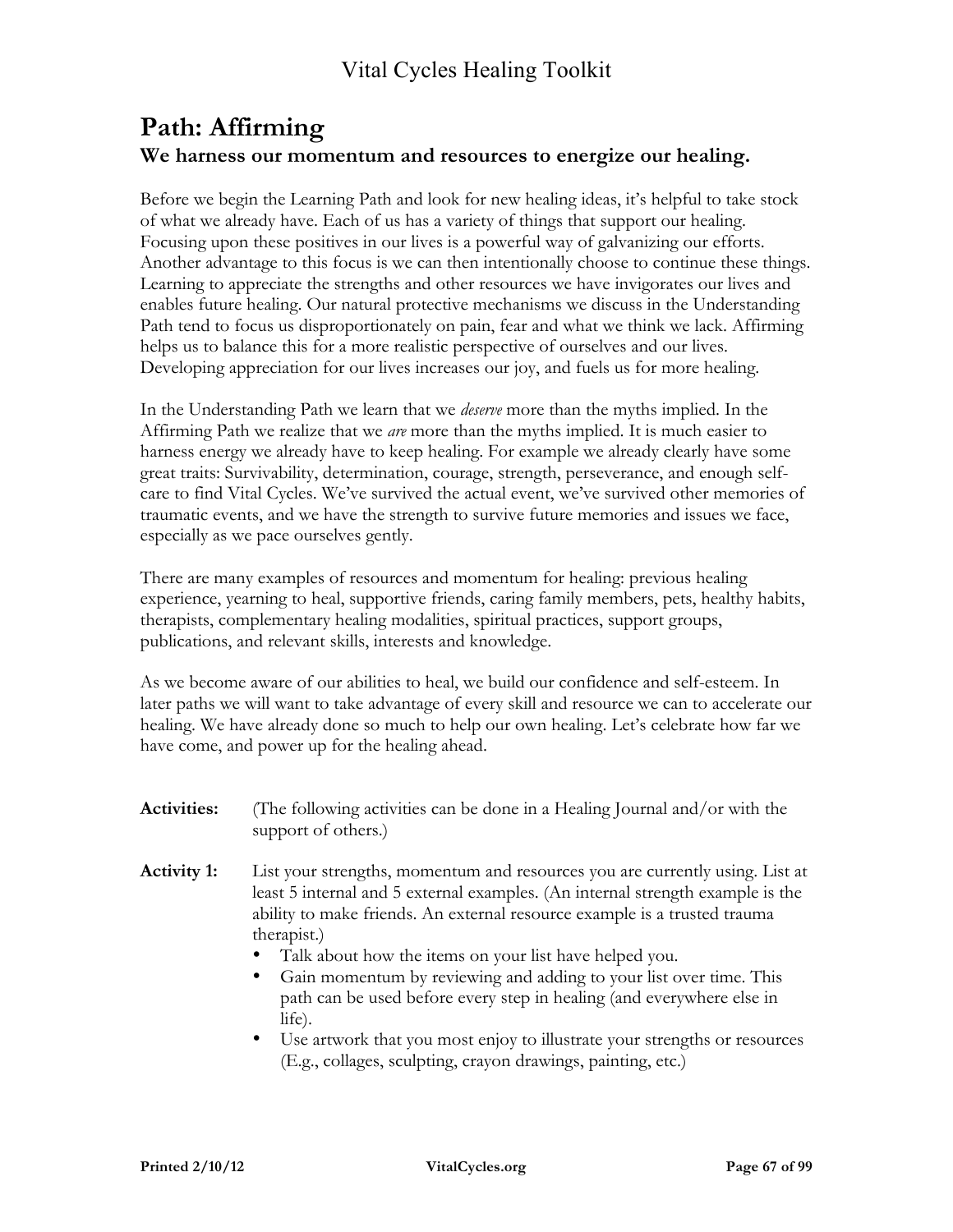Activity 2: Look at past successes in the face of a similar situation to one you're facing now. What healthy things did you do then that can help you now? What did your actions reveal about your core strengths?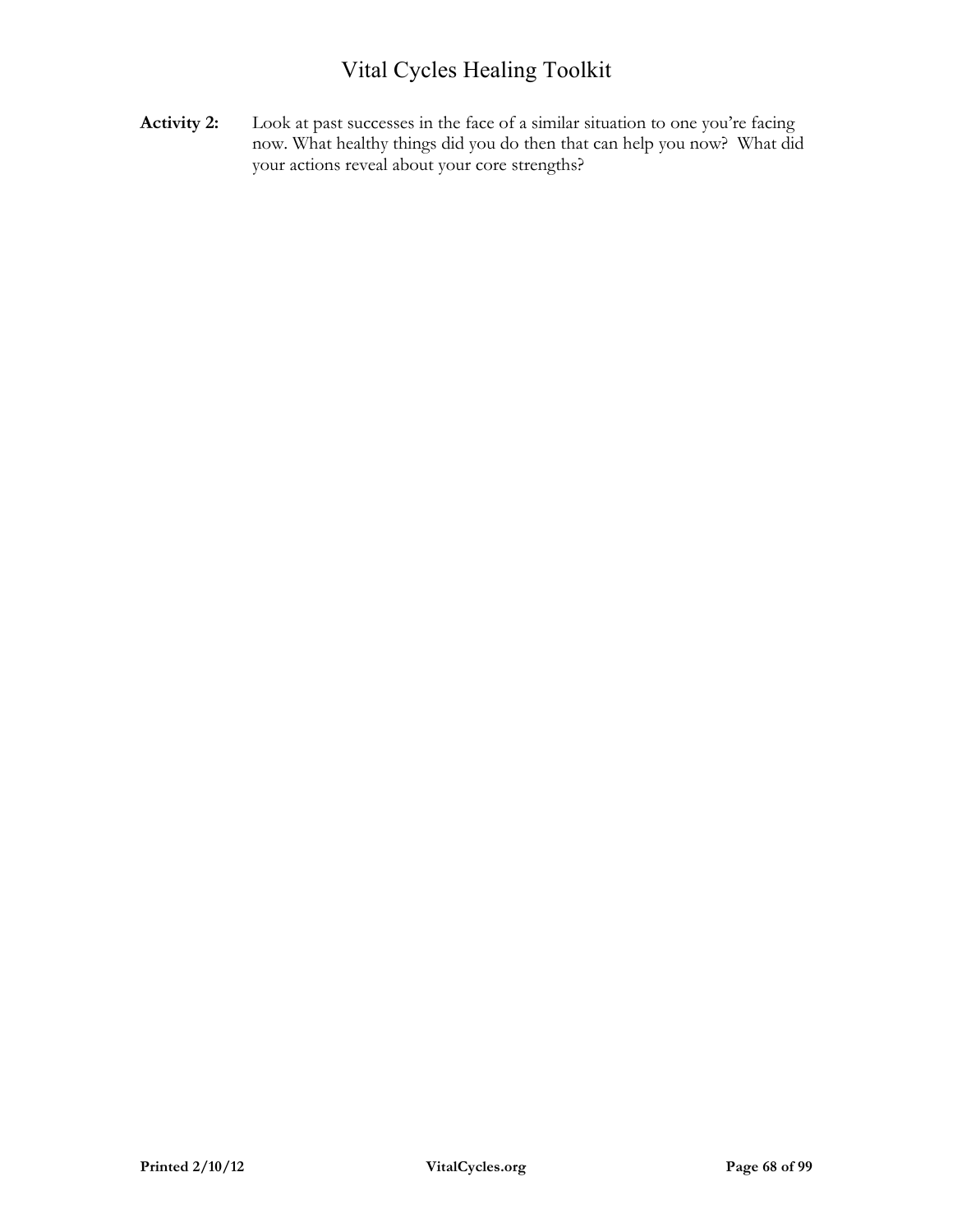### **Path: Learning We explore, adapt and hone the most effective healing methods for ourselves.**

Learning is one of the single most empowering things we can do for our healing. Knowledge and skills are powerful. There are countless healing methods in the world today, and new ones are being developed all the time. Only you can know through exploring which ones appeal to you, and which are the most effective for you at a given time. Each of us can adapt healing methods to fit ourselves better. We are all different and find that different methods work better for each of us. We also find that what is most effective may change over time. The most effective methods may be ones that ignite our passion, hope, and even laughter.

Here are some commonly used healing methods:

- Self-led independent tools, including journaling, meditation, prayer, exercise, emotional venting, psychodrama, art and other creative expressions.
- Self-led peer support activities, including a variety of peer activity communities 12-Step groups, groups based around specific activities, such as creative dance, focused peer support, such as psychodrama.
- Professionally assisted: talk therapy, Internal Family Systems models, psychodrama, art therapy (and other creative expressions), dance therapy, guided visualizations, religious or spiritual counseling, and EMDR (Eye Movement, Desensitization and Re-Processing), body work (acupuncture, cranial-sacral, massage therapy, Tai Chi, Yoga, chiropractic care, breath work, etc.)

A foundation of physical and mental health makes healing much easier. Here are some examples of good self-care that build that foundation: balanced exercise, good nutrition, sufficient sleep, appropriate medical care, healthy hygiene, and dressing in alignment with a healthy self-image.

These Healing Principles can help you in deciding what healing methods to explore:

- Focus: Maintaining a vision of joy and healing helps us choose the best healing methods for us in the moment.
- Integrity: We use healing methods that are in alignment with our authentic core values, replacing those methods that do not fit well.
- Safety: Remember, while exploring and adapting healing methods that healthy boundaries, respect, and gentleness sustain our healing environment.
- Celebration: Look for and enjoy the moments of clarity, progress and healing your learning brings you.
- Acceptance: The most effective healing methods honor all emotions and memories we have.
- Playfulness: It's most effective to balance healing play with healing work. We can learn to bring a playful spirit into our work, relationships and home life. Laughter helps reduce stress and supports our immune systems. This is the most affordable healing method we have access to… and it's fun!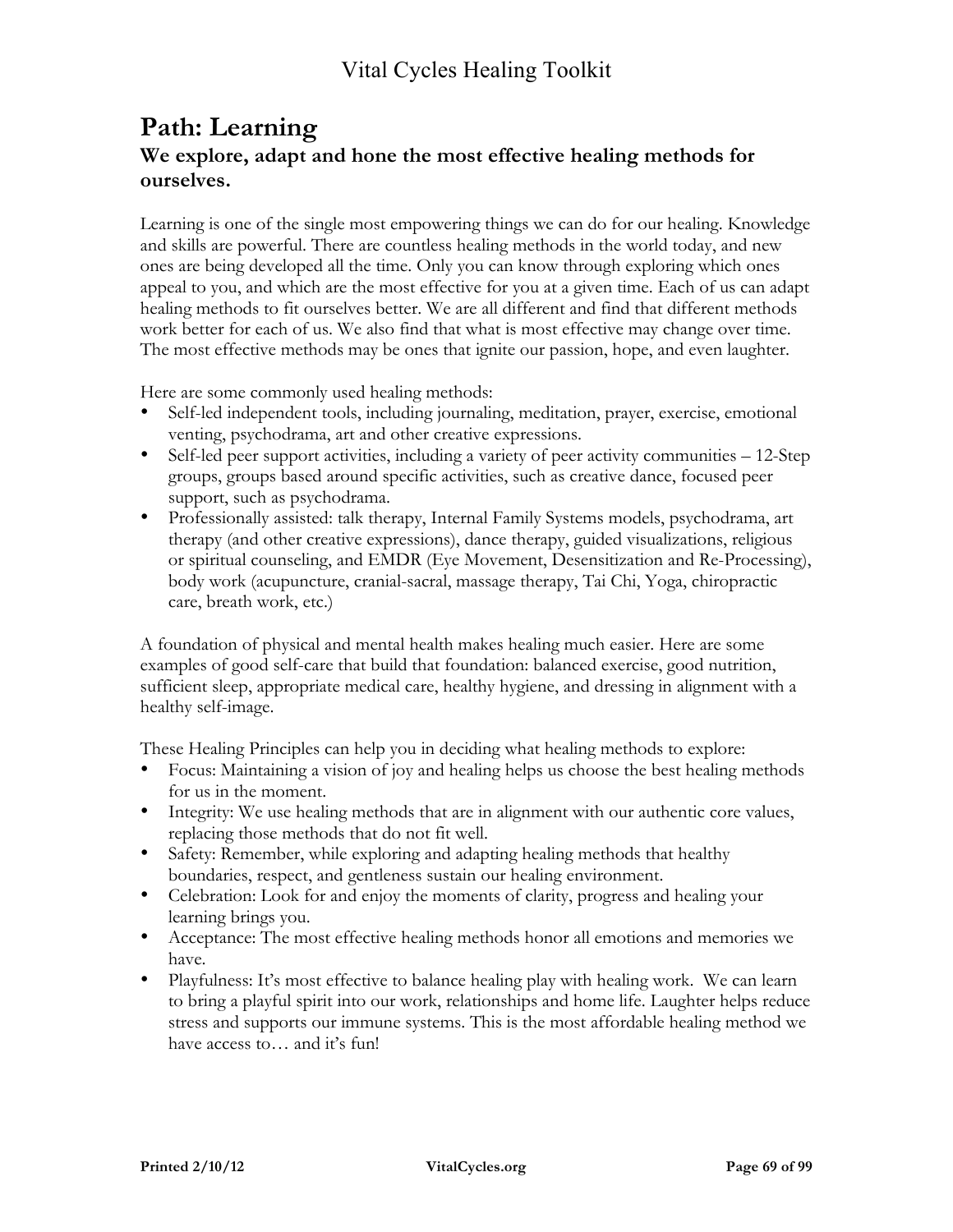The more we use a method the more we increase our skill and comfort with it. Learning as a life-long habit helps us heal, develops ourselves, and keeps life interesting. Some of us come to master some methods over years of practice. We may end up using these methods for self-development in general as much as in healing. It's helpful to regularly assess our healing methods and replace some with alternatives that are faster, easier, more fun, more respectful or otherwise more helpful.

| <b>Activities:</b> | (The following activities can be done in a Healing Journal and/or with the<br>support of others.)       |
|--------------------|---------------------------------------------------------------------------------------------------------|
| <b>Activity 1:</b> | Find and adapt methods. Use the above Healing Principles to guide which<br>healing methods you explore. |
|                    | • Ask 5 people what they do for healing.                                                                |
|                    | • Go to the Vital Cycles website and look for new ideas posted since the                                |
|                    | $\frac{1}{2}$                                                                                           |

- last time you looked (www.VitalCycles.org).
- Contact Vital Cycles members for their ideas.
- Visit other healing related websites.
- Which ideas are the most appealing and seem to fit the Healing Principles the best?
- Try some of these ideas out, adapt them to fit.
- Choose the best methods for you at this time and continue to use them.
- Look for ways to improve your skills in these methods.
- Adapt these methods to work better for you.
- This is ongoing...

**Activity 2:** Build something fun into your day, every day.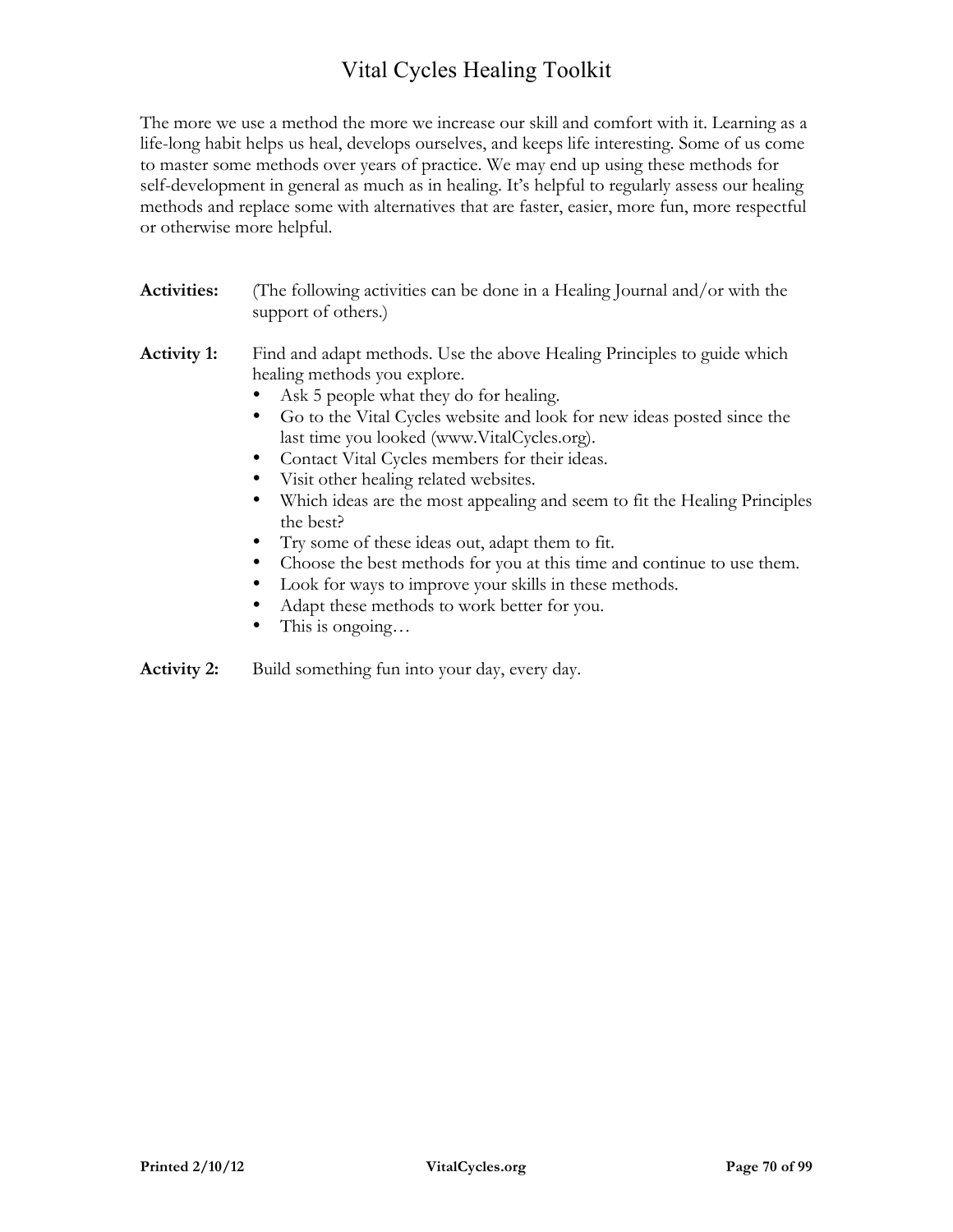### **Path: Harmonizing We meet our needs in progressively healthier ways.**

We have learned a lot of ways of coping and healing in our lives. Harmonizing involves accepting all aspects and behaviors as creative attempts to deal with the fallout from trauma. It also involves recognizing what is working well, and working toward embracing healthier ways to meet our needs. Sometimes it's merely fine-tuning what's worked fairly well before, and sometimes the changes are more dramatic. The four areas we focus on the most during Harmonizing are our thoughts, beliefs, attitudes and actions.

We've found that it's far, far easier to gently choose more nurturing habits rather than to simply try to stop the old habits. When we choose something that truly solves what the old habits are trying to accomplish we can meet our needs in healthier ways, and heal the painful dynamic. Merely stopping a behavior takes far greater will power. It often leads to a relapse because the needs that behavior was filling aren't being met anymore. One example is gradually replacing a pain-distracting technique of self-injury with nurturing techniques of self-soothing. This allows us to heal the pain instead of continuing to avoid it.

Harmonizing takes both tenacity and gentleness. We can be both gentle and respectful of our emotions and urges. At the same time, we can tenaciously implement healthier behavior patterns. There are some changes that may be temporarily painful as we face difficult memories, beliefs or emotions – similar to taking a band-aid off to treat a wound. In the long run, however, healthier behaviors create more joy and less pain than our old behaviors.

There are a number of ways of harmonizing. As long as methods align with the Healing Principles, we encourage their use. We encourage each person to find models and techniques that work for you and adapt them to fit with the help of knowledgeable support. We'd like to hear what's working for you. If you'd like to share your harmonizing models and tools please send them to Healing@VitalCycles.org. Time permitting, we will post those that we feel align with the Principles on the website, VitalCycles.org.

In order to demonstrate the Harmonizing Path we will describe a developing approach, the "Inner Team Model," inspired by a well known therapeutic model\*. The I.T.M. is built on the premise that as humans we have various aspects that make up our whole personality. There are statements that demonstrate this. For example: "*I'm of two minds about this." "There's an angel on one shoulder and a devil on the other." "I'm feeling torn*." Here's an example a member gave: "*When I was invited to a party I felt many things. I felt excited to be included, and nervous about being in a crowd. I wanted to please the inviter by attending, and I didn't want to let on that I didn't have other plans. I wanted to meet new people, and I was afraid of being rejected. I wanted to have a great time out, and I wanted to watch TV and relax."* In this model it is normal for different aspects of our personality to be active at the same time. It is also normal for us to act differently when we are in different situations. At work certain aspects help us do our job. When we are with family we behave quite differently. In romantic situations, yet other aspects are active.

Different aspects normally feel somewhat connected to and part of us, although they may feel unlike other aspects with differing approaches. However, when the intensity of a traumatic experience is too much to tolerate, our brain and nervous system become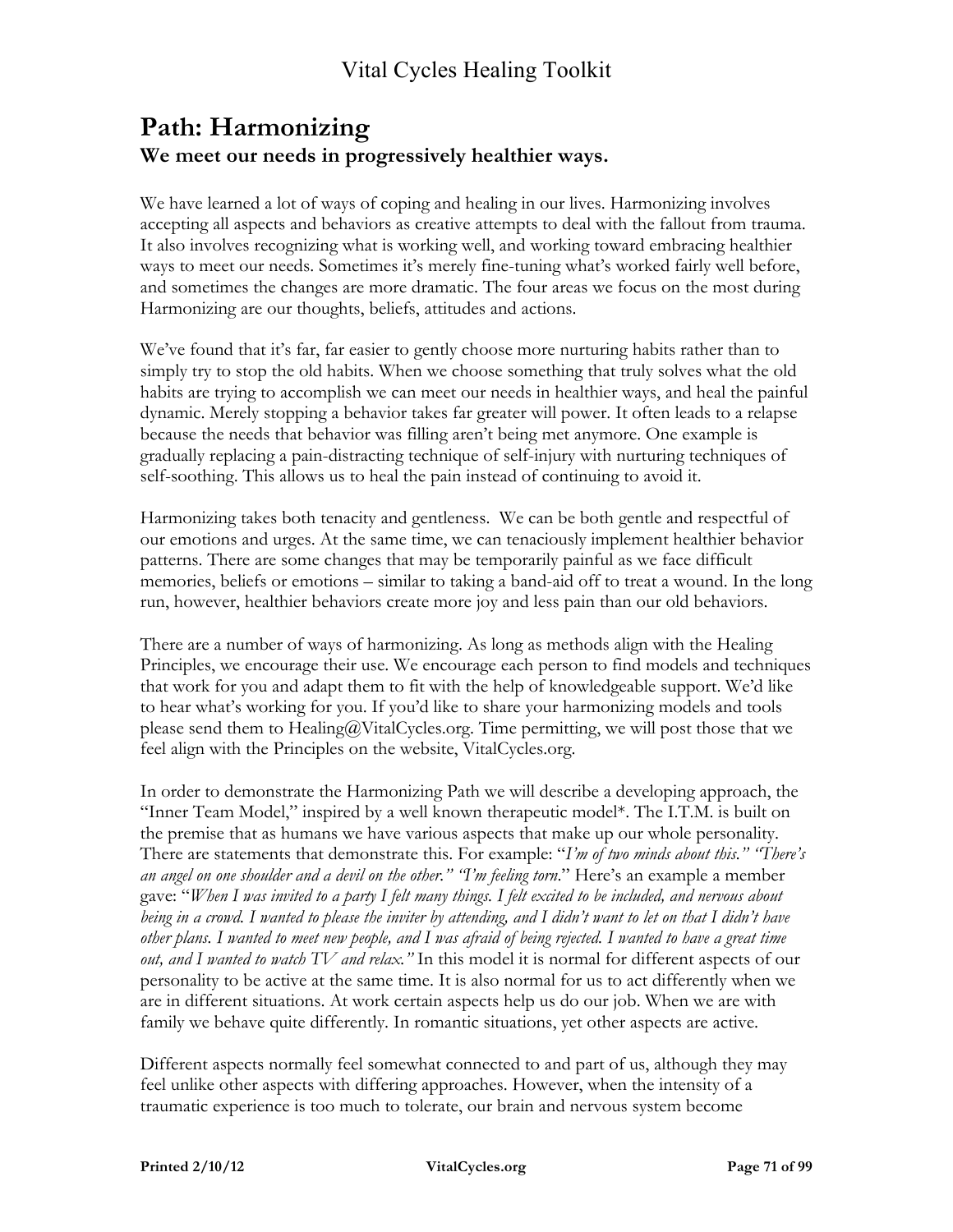overwhelmed and unable to integrate and process the emotionally laden material. This can cause the sense of the connections to diminish drastically, called dissociation, in an attempt to avoid and keep boundaries between different and overwhelming memories, feelings, sensations, thoughts, and beliefs. These aspects begin to be more rigidly locked into the creative ways developed to deal with the fallout from the trauma. These coping mechanisms can migrate from their original focus and become patterns of behavior – that can be used any time when we feel pain from any source. The memories and feelings "held" by these different aspects can then become intrusive and overwhelming under future stress and stimulation. Sometimes even positive feelings or events can feel threatening and bring up the urge to use these kinds of dissociative coping mechanisms to protect ourselves.

When we were traumatized various aspects responded differently to cope with the fear and betrayal. Some aspects of ourselves held the pain from that time forward. Some aspects focused more on how to function day to day. Some aspects help us move forward. Some aspects took on protector roles. Other aspects worked primarily at helping us cope with the challenging residual effects of the trauma. It helps to differentiate between the aspect that plays a certain role, and the dynamics it has been involved with. This way we can harmonize by honoring and nurturing our aspects and changing the dynamics.

It helps us to have compassionate understanding for the aspects of ourselves that enacted the old behaviors that served us. We find that compassionately understanding the *positive* intentions of an aspect help us to gradually take care of its needs in healthier ways. They often shield us from the residual effects of trauma such as unresolved anger, pain and negative beliefs about ourselves. We can be grateful to our internal protective dynamics that work so hard to keep us from being overwhelmed by these effects. These protective dynamics keep us in a tightly controlled emotional state in order to prevent the effects from overwhelming us. The traumas often trained these aspects of us to respond to the world out of fear and pain. Years of responding out of fear and pain created patterns and habits.

Usually people can at least hear the fears, or negatively stated view of intentions that come up during inner dialog. Here are a few examples, "I don't want to die"; "I don't want to be abandoned"; or "I don't want to be alone"; etc.

When the trauma originally occurred these reactions were critical to our survival, but they tend to persist as unconscious fears about life that guide our behavior and self-concepts until they are finally adjusted or even replaced.

Each of these fears that affect us has a positive intention underneath, such as the following examples: Trying to prevent being hurt (these usually start when we have no other choice in a situation in which we were powerless). To stay alive. To get love. To get food. To have a sense of control. To make pain more bearable. To feel deserving of life, love, protection, etc. To protect others.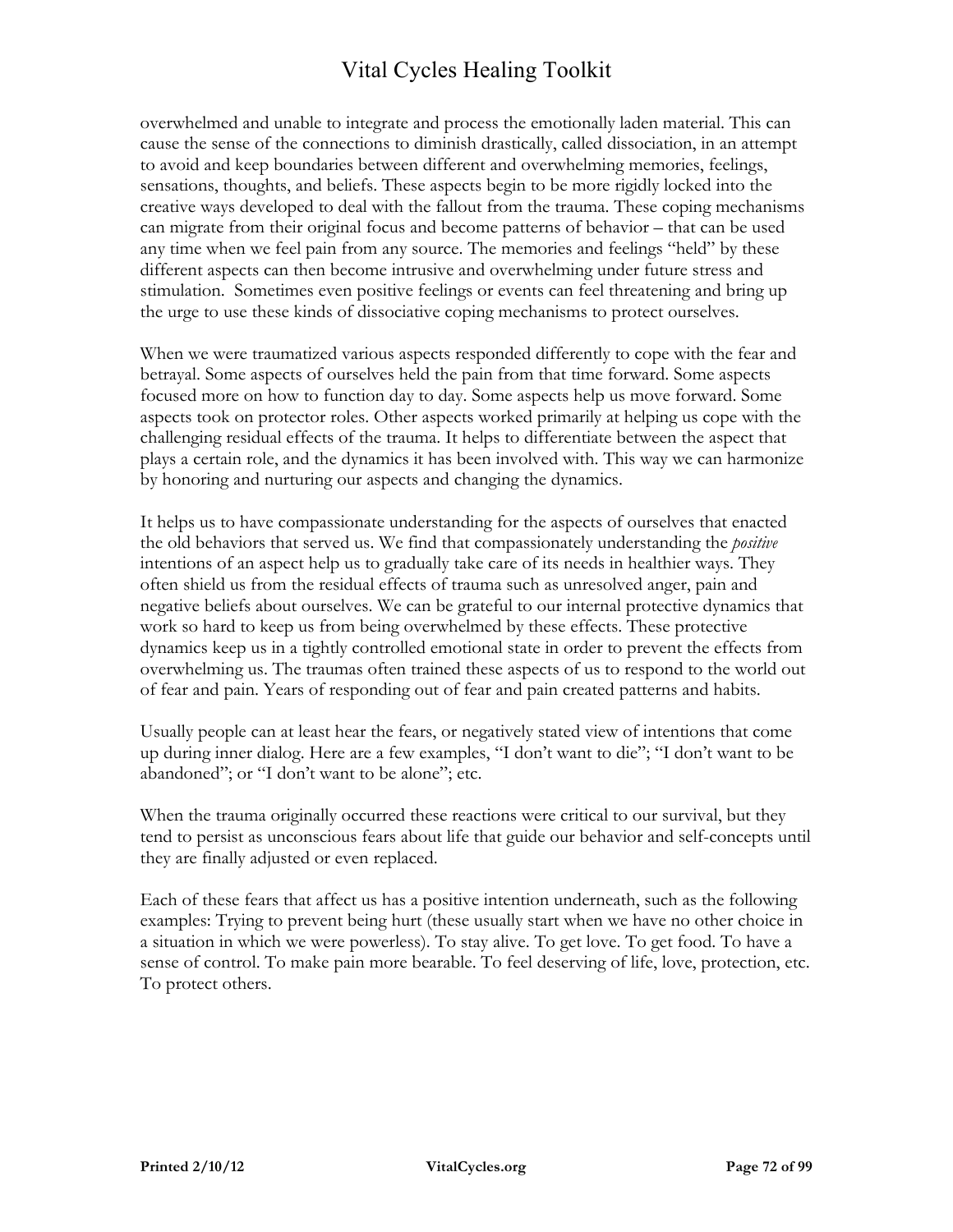By focusing on the positive intention at the core of the protective mechanism we can then choose healthier ways to respond that help fulfill the intentions. Staying focused upon the negative intentions tends to perpetuate fear and defensiveness.

Harmonizing brings us to better places and healthier patterns, than simply trying to abstain. Remember, we do all behaviors in attempts to meet our needs. Now we can gradually use healthier ways to get those needs met. We strive to focus on making progress, knowing that perfection is one of the myths impossible to attain. The more we do the healthier behaviors the more easily and quickly we become able to pull ourselves out of self-negating patterns. Celebrating successes in the direction of less pain and more joy inspires us to continue healing.

Below are examples of harmonizing from some of our own personal experiences with these aspects of ourselves. The chart is divided into four columns. The first column contains possible names for types of aspects common to many people. The second column lists many of these aspects' goals and attributes that are evident in a healthy state. The third column identifies some common dynamics that apply to the various aspects after being impacted by trauma. The fourth and final column gives possible healthier alternative behaviors and beliefs for these aspects. It is important to remember that this chart will not fit everyone. In fact we writers agree that it does not fully describe each of our own internal situations. It offers ideas we can use for customizing our own deep and meaningful harmonizing model.

| Aspects | <b>Goals &amp; Attributes</b> | <b>Common Dynamics</b><br>before Harmonizing | <b>Healthier Alternatives</b> |
|---------|-------------------------------|----------------------------------------------|-------------------------------|
| Inner   | Goal:                         | Our Inner Wisdom is                          | More time spent in the        |
| Wisdom  | Authentic richness of         | often protectively                           | state of Inner Wisdom.        |
|         | living.                       | hidden under layers of                       | Tapping into the              |
|         | <b>Attributes:</b>            | habits and defensive                         | confidence, creativity,       |
|         | Lives at the core of who      | mechanisms to keep it                        | serenity, joy, light, gentle  |
|         | we are.                       | safe from trauma.                            | playfulness, and              |
|         | Provides nurturing to         | Difficult to discern and                     | authenticity.                 |
|         | other parts. Fed by love,     | hear from.                                   | More and more we can          |
|         | respect, understanding,       | Lack of self-respect.                        | get in touch with our         |
|         | and acceptance.               | Denial of the                                | Inner Wisdom before           |
|         | Respects and is               | importance of one's                          | responding to others'         |
|         | interested in self and        | own being. Denial of                         | behaviors, with the           |
|         | others.                       | self-worth in public                         | ability to see more           |
|         | It is more focused upon       | situations.                                  | clearly, calmly and more      |
|         | being rather than doing.      | Being disconnected                           | authentically. We can         |
|         |                               | from this aspect can                         | view others and               |
|         |                               | leave us feeling adrift                      | ourselves with                |
|         |                               | with little sense of who                     | compassion, caring and        |
|         |                               | we are or where we                           | insight. Gentle humor is      |
|         |                               | want to go.                                  | a strong sign.                |

**Aspects Chart** (Note: re-label and redefine categories to what works for you.)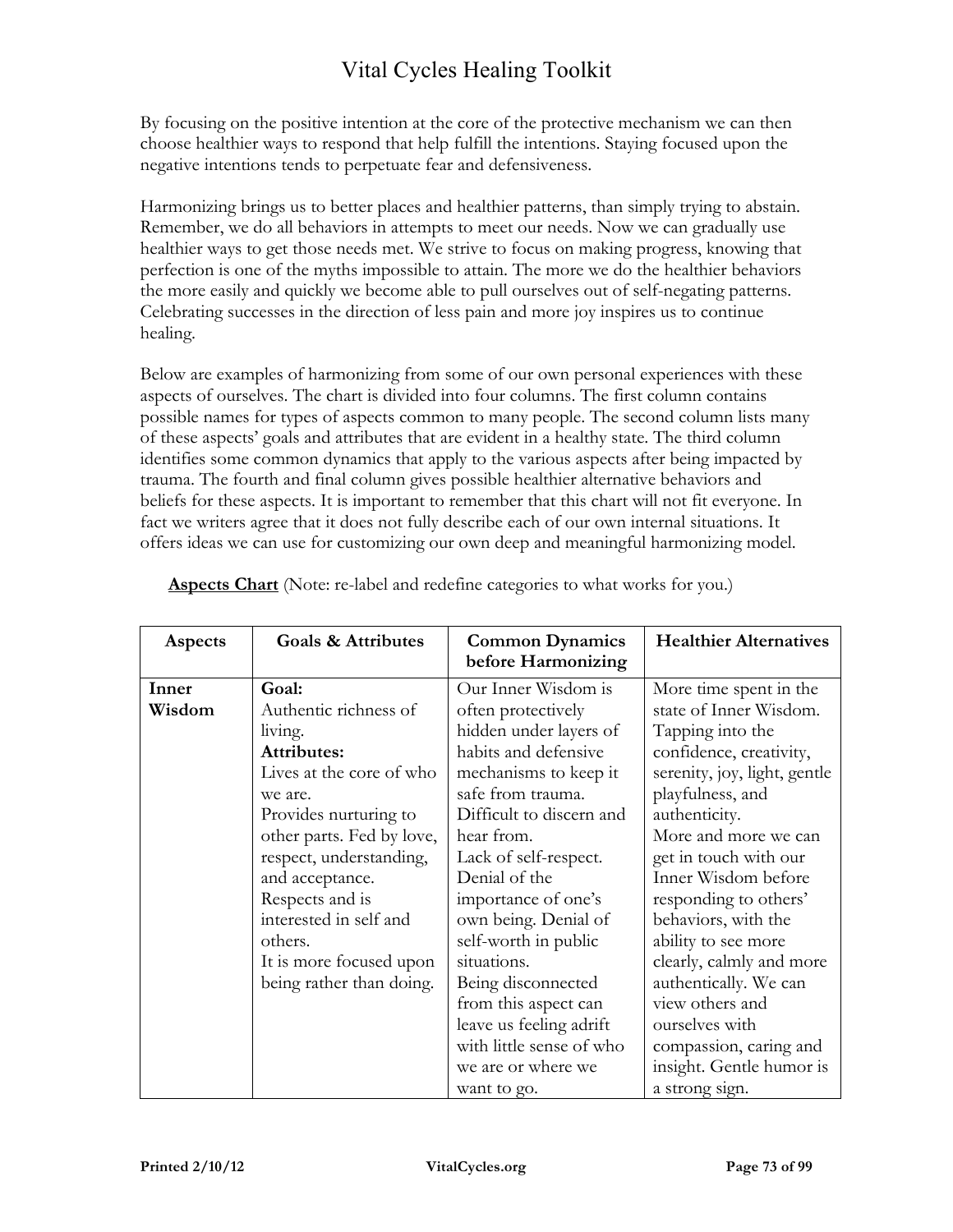| <b>Stabilizers</b> | Goal:                     | Seek to avoid change,              | They can focus on           |
|--------------------|---------------------------|------------------------------------|-----------------------------|
|                    | Stability, trying to keep | not rock the boat.                 | keeping life nourishing     |
|                    | the inner world           | Numbing dissociation,              | and sustainable so that     |
|                    | balanced.                 | avoidance, and                     | all of our selves are       |
|                    | <b>Attributes:</b>        | distracting behaviors to           | resiliently stable.         |
|                    | Persistent, consistent.   | suppress emotions.                 |                             |
|                    |                           | Repression of                      |                             |
|                    |                           | memories, staying active           |                             |
|                    |                           | to avoid feeling pain              |                             |
|                    |                           | aspects carry,                     |                             |
|                    |                           | codependence and                   |                             |
|                    |                           | pleasing others and                |                             |
|                    |                           | counter-dependence.                |                             |
| Producers          | Goal:                     | Seek to avoid and                  | Focus on being              |
|                    | Actively influence our    | distract from pain and             | financially comfortable.    |
|                    | environment favorably     | feelings with activities to        | Helps us achieve            |
|                    | for us.                   | "get over it". Can be              | excellence. Motivate us     |
|                    | <b>Attributes:</b>        | judgmental, workaholic,            | towards self-               |
|                    | Assertive, plans ahead,   | perfectionist, nagging,            | improvement. Make and       |
|                    | organized, focused,       | overly self-critical, and          | keep our homes              |
|                    | action-oriented.          | obsessive with certain             | comfortable and safe.       |
|                    |                           | behaviors and in general           | Taking care of              |
|                    |                           | try to control too much.           | responsibilities that help  |
|                    |                           |                                    | us live well.               |
| Advent-            | Goal:                     | Adventurers seek to                | Our adventurer aspects      |
| urers              | Provide energy and        | immediately overcome               | have so much power          |
|                    | strength to protect and   | the pain and fear of               | and vitality to help us     |
|                    | address problems.         | traumatic memories                 | drive healing – making      |
|                    | <b>Attributes:</b>        | with behaviors that                | us stronger, more           |
|                    | Give surges of energy to  | cause extreme mood                 | independent and more        |
|                    | make changes. Assertive   | shifts without regard for          | resilient. Once these       |
|                    | and single-minded         | consequences. They                 | aspects understand how      |
|                    | focus.                    | have extreme,                      | they can help, they often   |
|                    |                           |                                    |                             |
|                    |                           | aggressive, and urgent             | become very motivated       |
|                    |                           | reactions to emotions              | to help us heal.            |
|                    |                           | they see as threats. They          | For an adventurer to        |
|                    |                           | hate to feel weak, to              | accept that we were         |
|                    |                           | admit vulnerability and            | victimized (as distasteful  |
|                    |                           | dependence on others.              | as that is) at the point of |
|                    |                           | They usually function in           | trauma it helps in letting  |
|                    |                           | fight, flight or freeze            | go of the feelings of       |
|                    |                           | mode, engaging in                  | guilt, shame and self-      |
|                    |                           | adrenaline producing               | blame.                      |
|                    |                           | activities that risk life          |                             |
|                    |                           | and limb. They can push            |                             |
|                    |                           | addictive and<br>compulsive use of |                             |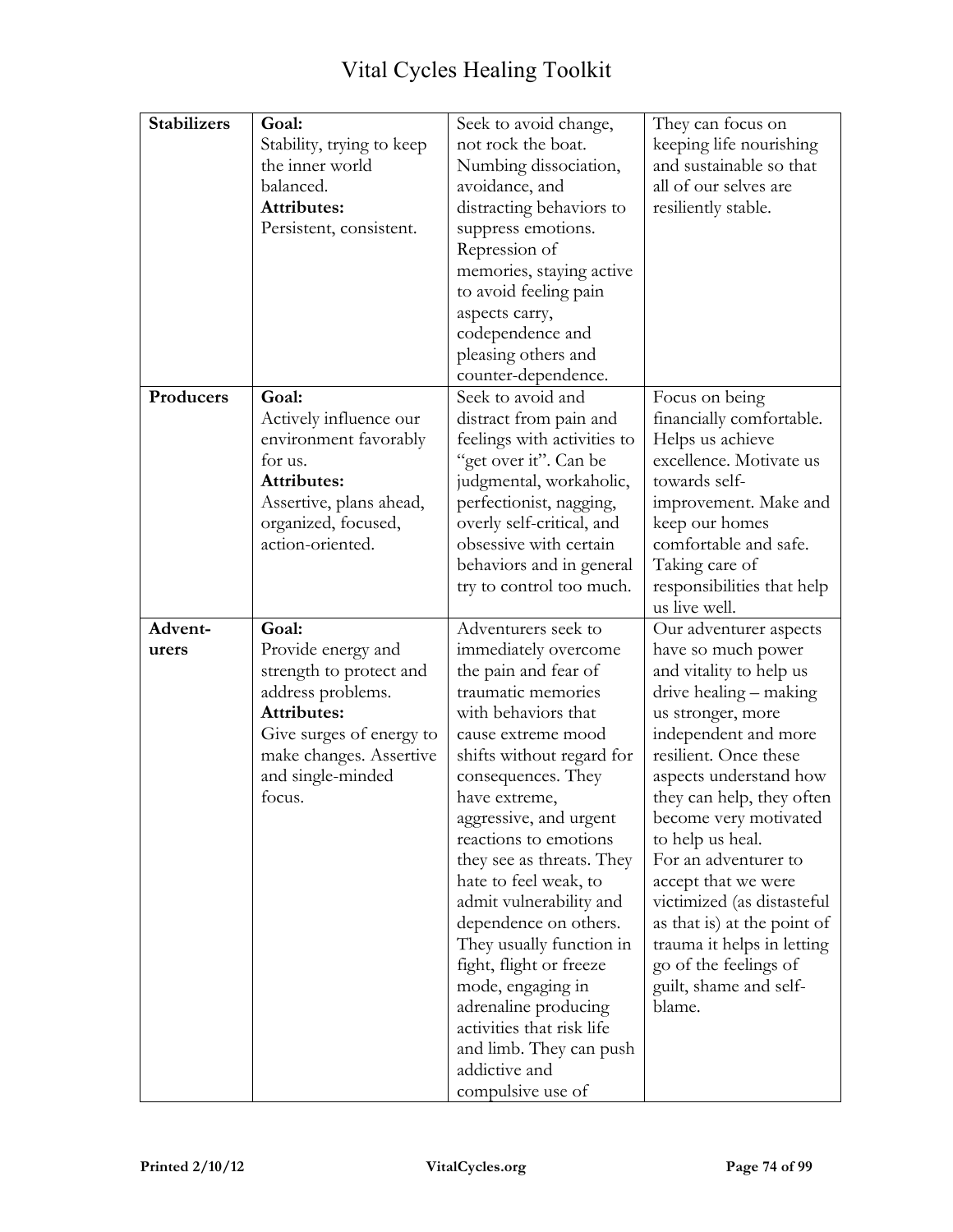|                |                            | substances and              |                             |
|----------------|----------------------------|-----------------------------|-----------------------------|
|                |                            | behaviors (alcohol,         |                             |
|                |                            | drugs, food, sex, etc.).    |                             |
|                |                            | They can create             |                             |
|                |                            | dissociation in response    |                             |
|                |                            | to emotions and             |                             |
|                |                            | memories. They may          |                             |
|                |                            | engage in self-harming      |                             |
|                |                            | behaviors that make us      |                             |
|                |                            | feel less unsafe and        |                             |
|                |                            | more stable.                |                             |
| <b>Seekers</b> | Goal:                      | Strong reactions of fear,   | Framing what they seek      |
|                | Live more fully.           | pain, rage, despair, guilt, | in the positive. E.g., if a |
|                | <b>Attributes:</b>         | shame that are often        | seeker says, "I'm afraid    |
|                | Curious, eager, sensitive, | feared by other aspects.    | of dying", see them as      |
|                | they seek life, love,      | Carrying these emotions     | "I want to live."           |
|                | $j$ oy                     | they seek a way out $-$ of  | Once healed they are        |
|                |                            | the place where the         | free again to seek love,    |
|                |                            | traumatic memories          | vitality, joy, etc. They    |
|                |                            | keep replaying a way        | can frolic in the "Inner    |
|                |                            | out of the pain, the fear,  | Wisdom".                    |
|                |                            | feeling trapped, feeling    | Cautionary note: The        |
|                |                            | terrible about ourselves,   | strong reactions of the     |
|                |                            | the sadness                 | seekers are often feared    |
|                |                            |                             | by other aspects. It is     |
|                |                            |                             |                             |
|                |                            |                             | important that we are       |
|                |                            |                             | attentive to safety when    |
|                |                            |                             | working to help these       |
|                |                            |                             | aspects heal.               |

*Note: many dynamics overlap between roles. The dynamics listed here are where they most often are found.* 

- **Activities:** (The following activities can be done in a Healing Journal and/or with the support of others.)
- **Activity 1:** Choose one of the aspects you can identify with.
	- a. Create your own name that works well for you and that aspect of you.
	- b. Write down what parts of our description of that aspect feels right to you.
	- c. Write down other descriptions of goals and attributes that make sense to you.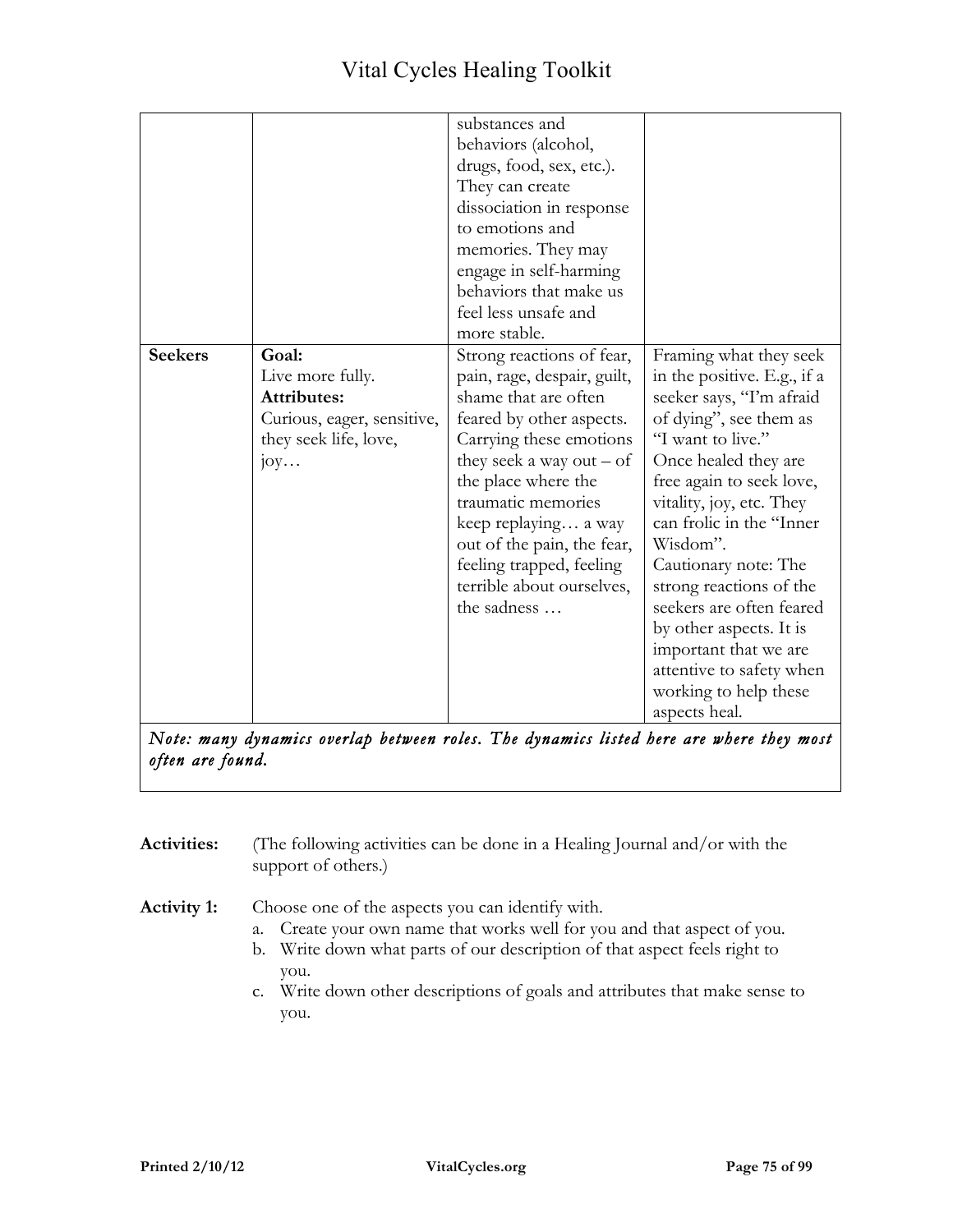- d. Write down one protective dynamic/behavior that you see that aspect engaging in. Then write down positive goals and intentions of that behavior, and what you would like to have as a healthier option.
- e. Gather ideas on how to help harmonize the beliefs and behaviors to of this aspect. You could find ideas from our chart below, other people on a healing path, professional helpers, etc.

| Protective       | <b>Possible Positive</b>      | <b>Healthier Behaviors</b>     |
|------------------|-------------------------------|--------------------------------|
| <b>Behaviors</b> | <b>Function of Protective</b> |                                |
|                  | <b>Behaviors</b>              |                                |
| Isolating        | Trying to reduce stimulation  | Calling other healing trauma   |
| when             | to calm things down and       | survivors, going to a Vital    |
| traumatic        | stop traumatic memories       | Cycles meeting, calling        |
| memories are     | from intruding.               | therapists, inviting friends   |
| intruding        |                               | for meals.                     |
| Over             | Keeping attention away        | Learning to pace ourselves:    |
| stressing my     | from traumatic material,      | e.g., listening to our bodies' |
| body through     | feeling in control by         | sensations and needs,          |
| over-work,       | engaging in distracting       | resting, taking naps, saying   |
| pushing past     | activities.                   | 'no' to things that would      |
| limits,          |                               | push us too far. Being         |
| ignoring         |                               | gentle with ourselves for      |
| symptoms of      |                               | having human limitations       |
| stress, self-    |                               | and challenges - realizing     |
| sacrifice, etc.  |                               | no one is perfect. Respect     |
|                  |                               | our bodies by                  |
|                  |                               | acknowledging our needs        |
|                  |                               | and taking care of them.       |
|                  |                               | Use other techniques to        |
|                  |                               | contain traumatic material,    |
|                  |                               | e.g. aspect finding a safe     |
|                  |                               | place, putting memories in a   |
|                  |                               | container.                     |
| <b>Sleep</b>     | Trying to prevent             | Sleeping adequately, creating  |
| deprivation      | nightmares, staying alert to  | an environment that            |
|                  | protect oneself because of    | supports good sleep            |
|                  | traumatic intrusions that     | including saying "good         |
|                  | cause you to believe you      | night" to all aspects like     |
|                  | aren't safe in the present.   | helping them go to a safe      |
|                  |                               | place to sleep.                |
| Painful and      | Strong stimulation to block   | Allow aspects of self that     |
| disturbing       | feelings or traumatic         | want to act out to vent in a   |
| sexual           | memories. Repetition of       | journal, talking nurturingly   |
| fantasies and    | painful traumatic memories    | to self in a mirror, reading a |
| behaviors        | to try and understand them.   | book about healing one's       |
|                  |                               | sexuality.                     |
| Cutting (self-   | Strong stimulation to block   | Venting emotions through       |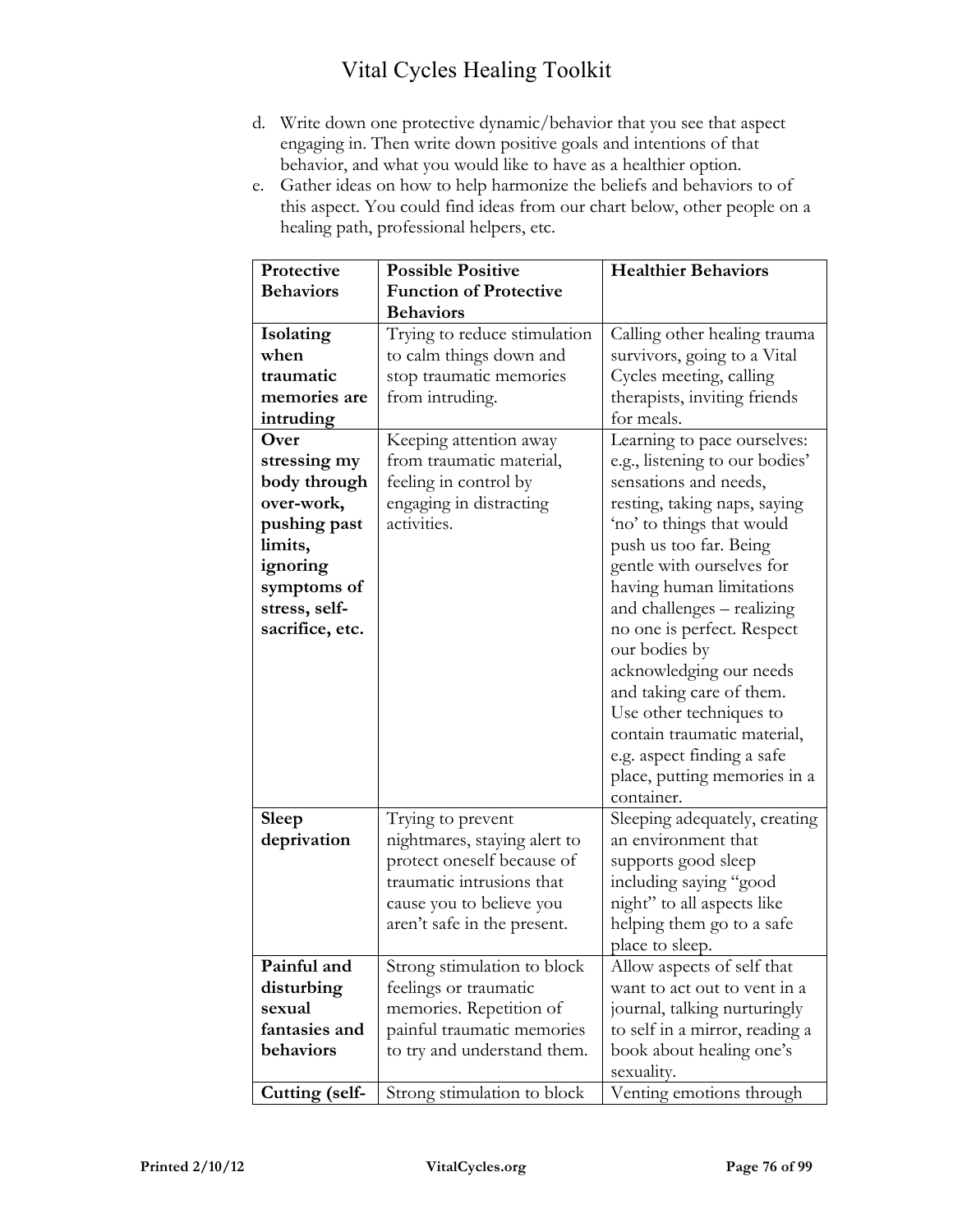| mutilation)   | feelings or traumatic<br>memories; to feel alive/not<br>numb; to "punish" another<br>aspect that is blamed for<br>abuse. | internal dialog in journaling<br>and beating a pillow or<br>using imagery to "turn<br>down" intensity of strong<br>emotions or deposit strong<br>emotions in a strong<br>container; feel alive by other<br>strong stimulation e.g.,<br>holding ice pack, hard<br>exercise, deep breathing, |
|---------------|--------------------------------------------------------------------------------------------------------------------------|--------------------------------------------------------------------------------------------------------------------------------------------------------------------------------------------------------------------------------------------------------------------------------------------|
|               |                                                                                                                          | having fun, journal or seek                                                                                                                                                                                                                                                                |
|               |                                                                                                                          | support.                                                                                                                                                                                                                                                                                   |
| Drug or       | Numbing out traumatic                                                                                                    | Deep nurturing behaviors                                                                                                                                                                                                                                                                   |
| alcohol       | memories and feelings.                                                                                                   | and habits, and healthy                                                                                                                                                                                                                                                                    |
| addiction     |                                                                                                                          | means of excitement and                                                                                                                                                                                                                                                                    |
|               |                                                                                                                          | adventure.                                                                                                                                                                                                                                                                                 |
| Toxic         | Seeking connection with                                                                                                  | Replacing them with                                                                                                                                                                                                                                                                        |
| Relationships | others because attachment                                                                                                | nurturing friendships and                                                                                                                                                                                                                                                                  |
|               | is necessary for human                                                                                                   | relationships.                                                                                                                                                                                                                                                                             |
|               | survival, and turning to                                                                                                 |                                                                                                                                                                                                                                                                                            |
|               | familiar, although toxic,                                                                                                |                                                                                                                                                                                                                                                                                            |
|               | sources.                                                                                                                 |                                                                                                                                                                                                                                                                                            |

**Activity 2:** Gradually do more and more of the new behaviors until the pain and fear fade and the new beliefs and behaviors feel natural. Note, this life-changing activity may take months or even years. Remember to pace yourself gently and compassionately. Pushing too hard actually slows down the healing.

\* *Note: In alignment with our "Independence Principle" we do not endorse specific therapeutic models. The "Inner Team Model" is simply included as a way to demonstrate a way to do the Harmonizing Path. The Inner Team Model draws heavily from Positive Psychology, Solution Focus Therapy, the "Internal Family Systems Model" by Richard Schwartz, and "Eye Movement, Desensitization and Reprocessing" by Francine Shapiro.*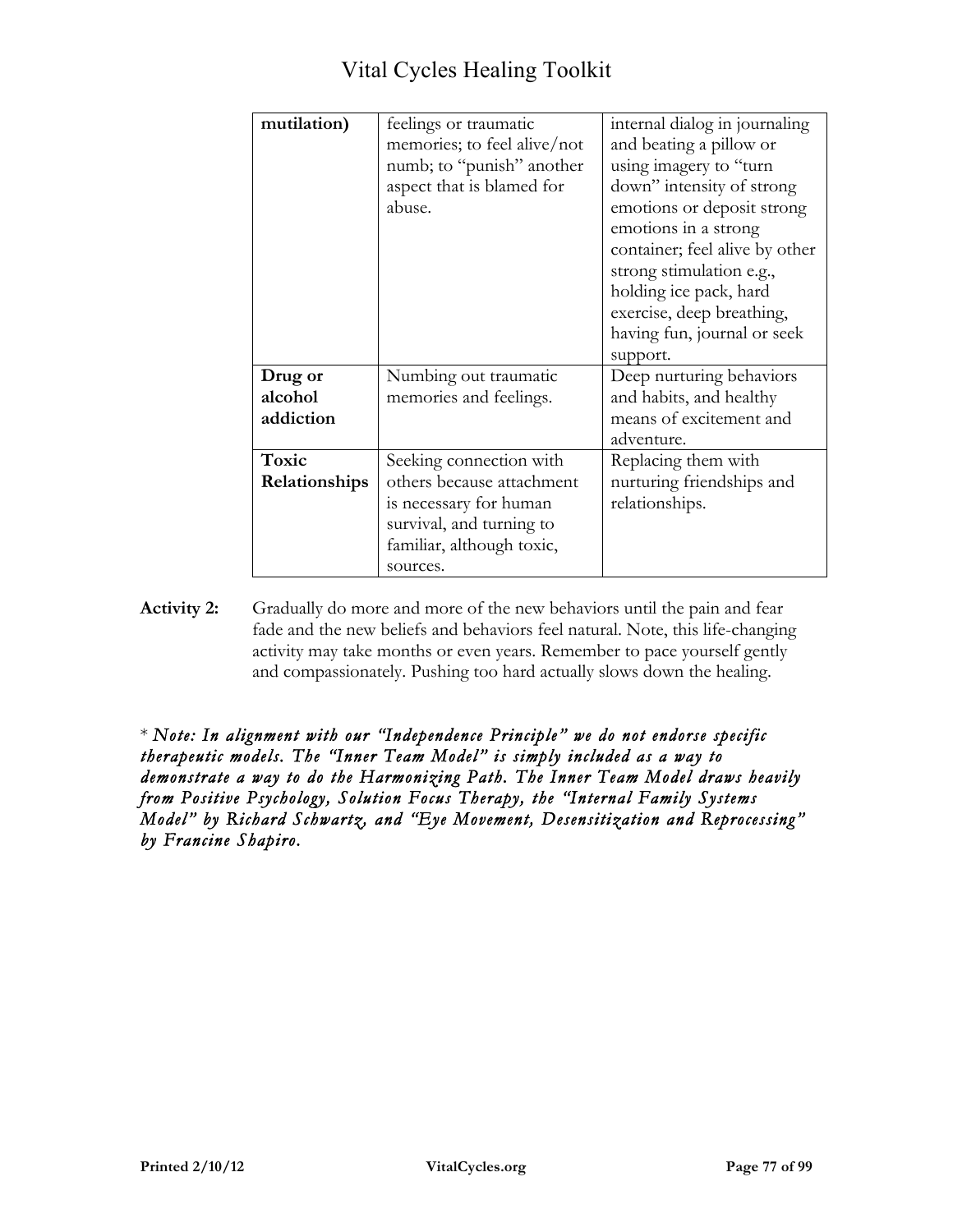### **Path: Processing We transform traumatic memories, relieving us of their burdens.**

Traumatic memories impact many areas of our lives. They can intrude and skew our sense of situations dramatically, making it more difficult to relate with other people and ourselves. They can affect how we talk, work, love, act, and think. The impacts vary from person to person and each memory has different effects. Processing memories can benefit us in many ways such as fewer nightmares, sleeping better, reduced hypervigilance, more peace, better self-esteem, greater capability for success in work situations, more positive relationships, better self-care that comes more naturally, as well as greater hope and vitality. Processing reframes the memory itself through a deep, connected expression of the memory's burdens that allows the discharging of emotions, replacing warped myths/beliefs with nourishing truths, and putting the event in its true perspective.

The following is an example from one of our author's life:

*Like many other times that I processed a traumatic memory I felt tremendous fear beforehand. I was terrified that the memory would overwhelm me; that I would hate myself forever or even commit suicide as a result. I had to do a lot of preparation with my therapist to become ready. While processing the memory I allowed the horrific scenes of torture, and their accompanying emotions and beliefs, to flow out of me. It did feel intense, scary, and very painful, and yet it was finally* moving*! The pressure was easing with each tear drop, with each expression of these long-repressed memories. Afterwards, I was able to see that I had actually been an innocent victim in the situation I'd remembered. I felt the burden of self-negating beliefs and emotions lighten a bit more. The overwhelming feeling of guilt and of being evil faded more and more. I felt freer without this terror looming over me. I felt calmer and more in control of my life. And I was finally able to grieve the pain of that terrible situation. Over time I came to be able to talk about that memory with more and more ease. Some things that used to trigger intrusive traumatic memories no longer seemed to affect me, so I felt safer in my life. I gained more confidence and was more motivated to process more memories whenever I could to keep up this progress. The rewards were certainly worth the effort for me. Now, years later and dozens of memories processed, I feel like a totally different person with so much hope, passion for life and confidence in my future.*

Processing allows pain that has been stuck to emerge and dissipate. Yet there is a common misconception that processing increases pain. However the truth is that we are exposing the pain that was already there, so we can heal the wounds. What feels like a crazy response to the present is actually a memory playing in the body. It's not "dwelling in the past" to experience emotions, sensations and beliefs remembered from that time period, it's simply that memory is not fully processed and resolved during traumatic situations so it can be reactivated and replayed over the years into the present.

Memory is processed differently in our brain during trauma. Sometimes portions of the memory or even the entire memory can be dissociated (out of conscious awareness). Traumatic memory often carries a powerful, negative emotional charge, frightening images,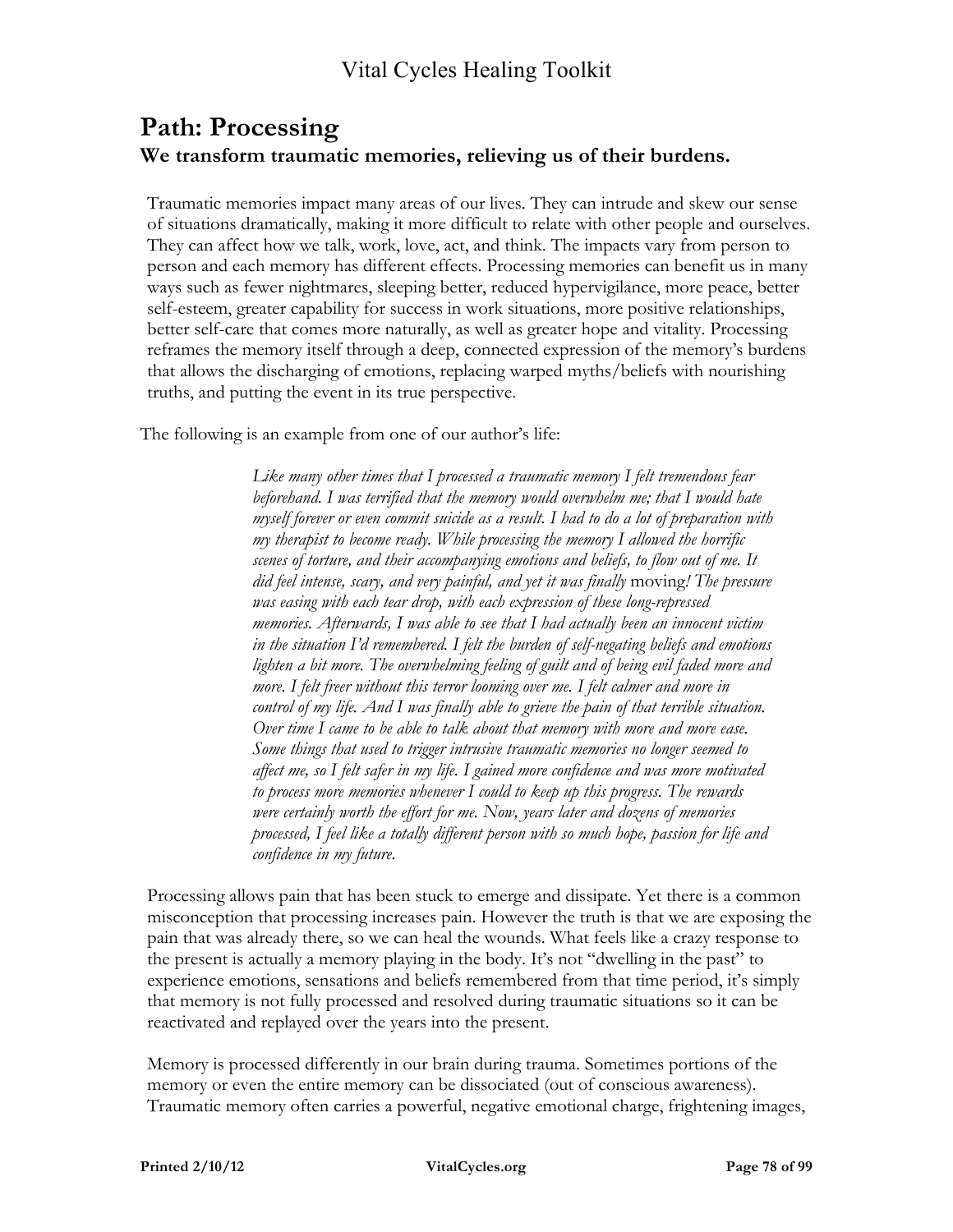body sensations (urges, scents, physical pain, remembered pressures, etc.), negative beliefs about self and life, words that were said and other auditory inputs. These need to be intentionally and skillfully processed. The presence of traumatic memories recycling repeatedly in our brains perpetuates emotional wounds. These are wounds that time does not heal. Often one traumatic incident may cause a number of traumatic memories to be stored, and each may need processing. Sometimes these associated traumatic memories need to be processed together to find the inevitable freedom.

There are a number of key ingredients for doing this path safely and well – sufficient life stability, emotional resilience, being able to be gentle with one's self, having learned processing skills and concepts, an ability to self-soothe, a support network, and feeling safe enough to do it. Other ingredients that can be very helpful are an ability to harmonize internally, a skilled trauma therapist who fits you well, a safe place to process at home, and a safety plan for difficult times. There are countless other things that people do to help them with processing. If one feels unready for this path, it can be helpful to do other paths and come back when ready. Processing memories safely usually requires skillful and careful help from others. Healing is easiest when one is centered, compassionate and curious regarding one's self. Compassionately understanding the impacts of the traumatic memories helps wounded aspects of ourselves to open up for healing.

There are many different metaphors people use to help them access and process traumatic memories. A composite of memories and ensuing patterns can feel like it has its own personality. Some terms people use for this is: an "aspect," "inner child," an "exile," a "part," an "alter," a "wound", "younger part," "child part," "auxiliary," etc. (See the Harmonizing Path for one model.) It's helpful to be gentle and respectful to the protective dynamics/aspects that are resistant to processing memories. These aspects can be listened to, understood and soothed before proceeding. Processing is much smoother, easier, faster and safer if we do this first. Listening to protective aspects often helps us pace ourselves appropriately. Pushing too much too fast can overwhelm us unhelpfully. We can learn to respect the protective aspects, find out what they need, and gain their permission to process the memory. Developing a relationship with the protective aspects is as important as connecting with other aspects that contain memories. We can also ask aspects to slow down the emergence of memories so we can process it more safely.

The perspective you had during the trauma remains unresolved; thus when a memory emerges we find that aspects often speak as if they are the age you were when the trauma occurred. It's most helpful to treat this aspect as you would a precious child who is just escaping from that traumatic situation. As the memory is processed, these sensations of being younger gradually dissipate. During the Uniting Path these aspects connect with other aspects and gain a more updated understanding about self and the world. Simultaneously we gain a broader and more balanced view of life with every aspect that unburdens.

There are a number of methods for processing traumatic memories, and there are new methods being developed all the time. There are many methods, including Internal Family Systems therapy, EMDR, psychodrama, gestalt therapy, somatic experiencing, art therapy, and many others. We are all different and will find that different things work for us at different times. However, we should be cautious in which approaches we explore. There are many methods that can be more traumatizing than healing. It is a natural tendency to want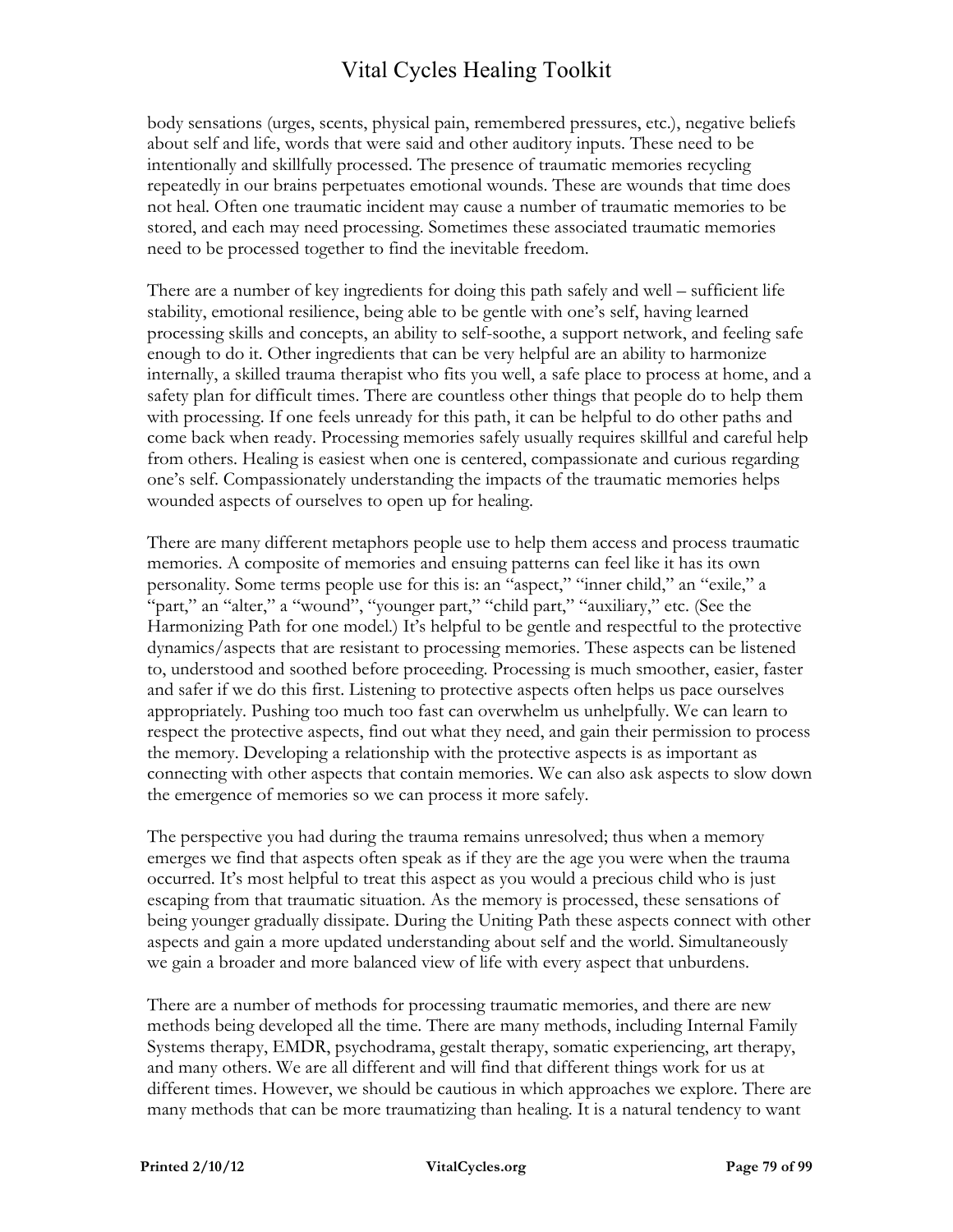to stir up feelings, or act them out. For example, forcing memory activation is usually counter-productive and often adds to one's trauma burden. A sadly common counterproductive method is re-enacting victim situations. Even more tragic is perpetrating abuse on others. Practices should be chosen based on how they help us achieve more joy and less pain for ourselves and others. We find it most helpful to consult our inner wisdom and look for practices that adhere to the Vital Cycles Healing Principles.

An important part of processing traumatic memories is venting the emotional charge. Venting is a critical coping mechanism at other times as well. Venting techniques are like pressure escape valves that help temporarily to ease emotional pressure inside (e.g., anxiety, anger, fear, pain, guilt, and shame). We suggest that any way of venting is healthy as long as NO ONE gets hurt, including the one doing the venting. Some examples of healthy venting are beating a pillow with a hose, hitting a punching bag, hitting balls at a batting cage, writing letters that are not going to be sent, etc. It's also very important that you are able to maintain the awareness that you are an adult and safe in the present despite the traumatic memories and feelings you are experiencing and venting.

There are many positive outcomes of processing. We find that our hope increases, we feel more joy, celebrate successes, feel lighter inside, more centered, more connected to ourselves, and build healing momentum. The example in the first paragraph demonstrated these outcomes.

| <b>Activities:</b> | (The following activities can be done in a Healing Journal and/or with the<br>support of others.)                                                                                                                                                                                                                                                                                                                     |
|--------------------|-----------------------------------------------------------------------------------------------------------------------------------------------------------------------------------------------------------------------------------------------------------------------------------------------------------------------------------------------------------------------------------------------------------------------|
| <b>Activity 1:</b> | Attend a Vital Cycles workshop or retreat and participate in a processing<br>session, e.g., Sculpture (Memory Recasting).                                                                                                                                                                                                                                                                                             |
| <b>Activity 2:</b> | Use Internal Family Systems therapy (selfleadership.org).                                                                                                                                                                                                                                                                                                                                                             |
| <b>Activity 3:</b> | Write about sensations, beliefs or emotions you feel that seem to come from<br>another time, or when you were younger. Notice the difference between how<br>a traumatic memory and current situations feel. Talk about this with others<br>on a healing path or trusted others who understand. The more we can<br>understand and sense traumatic memories the easier it is to respond<br>appropriately to life today. |
| <b>Activity 4:</b> | Use a healing journal to express all the components of a memory in<br>manageable pieces. It is very important to gently pace ourselves.                                                                                                                                                                                                                                                                               |
| <b>Activity 5:</b> | Develop a list of venting tools that work for you. Create an action plan to<br>explore a new venting technique that you can use safely and easily.                                                                                                                                                                                                                                                                    |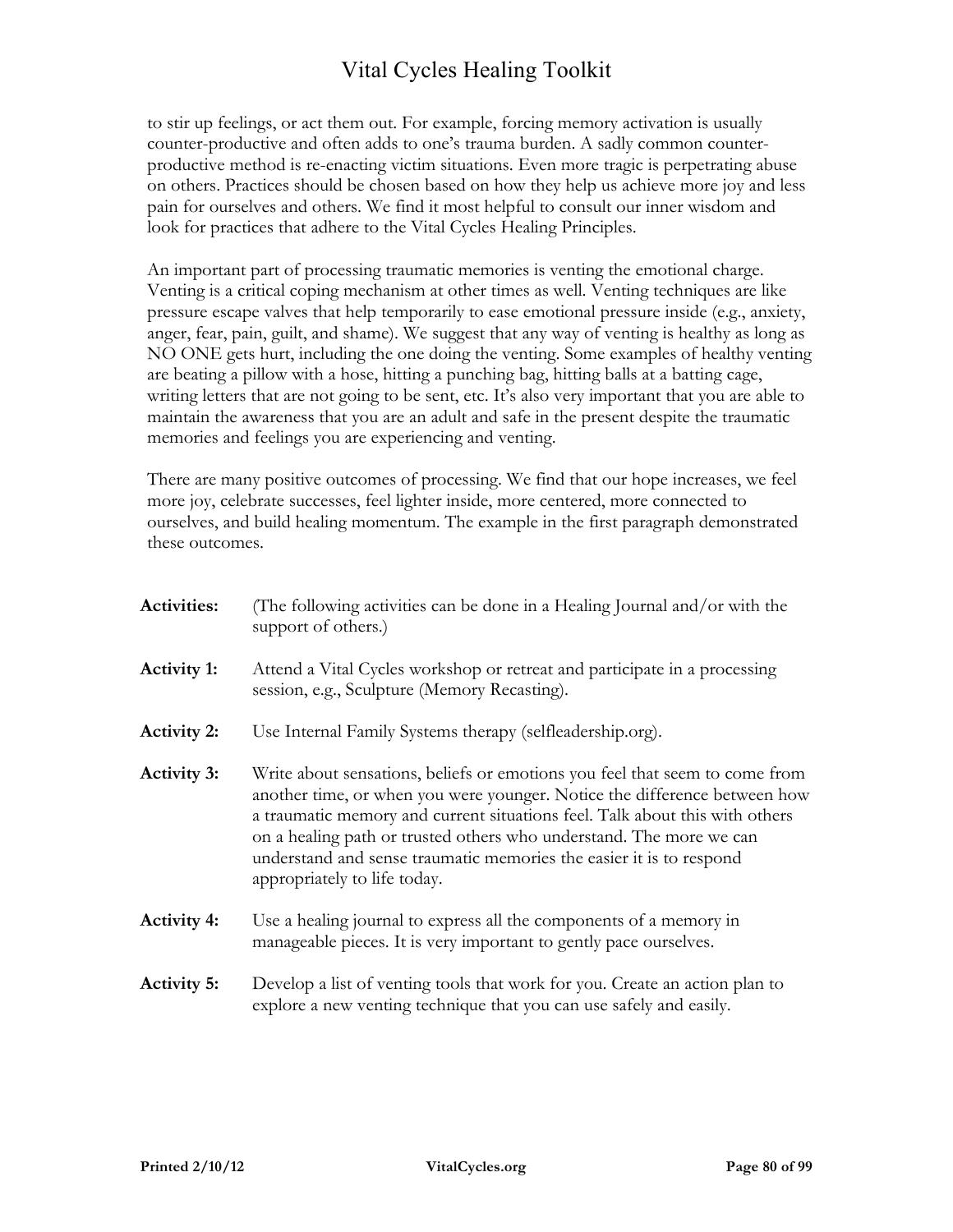### **Path: Uniting We connect with newly accessible aspects of ourselves, expanding joyful wholeness.**

Increasing internal unity has many benefits. Forming new or stronger connections often alleviates pain and tension from conflicting aspects. It also builds our self-esteem and selfacceptance, which enhances contentment. We show up more fully and are able to apply more of our energy and focus on creating the life we want. Uniting helps aspects who have unburdened traumatic memories to reconnect to the other aspects of who we are. There may be other aspects of ourselves that long to be closer to the whole of who we are as well. Uniting also generates a more comprehensive sense of self, our history, and where we're headed. Loss can now be grieved by the whole of who we are which makes it easier and faster to come to acceptance. Uniting also helps us to own the many qualities, strengths and energies that the various aspects contain. In addition, uniting creates a stronger sense of self for even easier and smoother healing.

The major action in Uniting is warmly appreciating the motivations, roles and power of these aspects. We find it extremely helpful to moderate inner dialogs in which all aspects with an opinion on an issue have the opportunity to express themselves fully and be appreciated. Then we begin to negotiate internally and choose actions that create more balance and energy in our lives. We can resolve conflicts between various aspects in areas such as: house cleaning, self-care, expression of creativity, assertiveness, protecting ourselves well, humor, and dealing with emotions, etc.

Actively nurturing these aspects helps us to unite even more. We can find and create environments and activities that nurture us internally. Some examples are: Being in nature, socializing with supportive friends, meditating, dancing freely, creative expression, journaling, sharing with supportive others about the aspects we're connecting with, doing activities these aspects like to do. Note, the activities that aspects like to do often change as they unite and continue healing.

During Uniting we once again use the Understanding and Harmonizing Paths, now with recently unburdened and protective aspects. These aspects long for self-connection and purpose. Uniting helps these aspects to feel accepted, and to shift their extreme behaviors to more win-win behaviors. We will still be complex beings with various aspects of ourselves. We'll find that these aspects are more connected, more accepted, and help us live happier, more harmonious lives. The more we unite, the easier it is to harmonize and process. And the more we harmonize and process the easier it is to unite.

Uniting helps our aspects to work more as a team. Over time we find that the chorus of disagreeing voices quiet down and we can move more easily, clearly and confidently.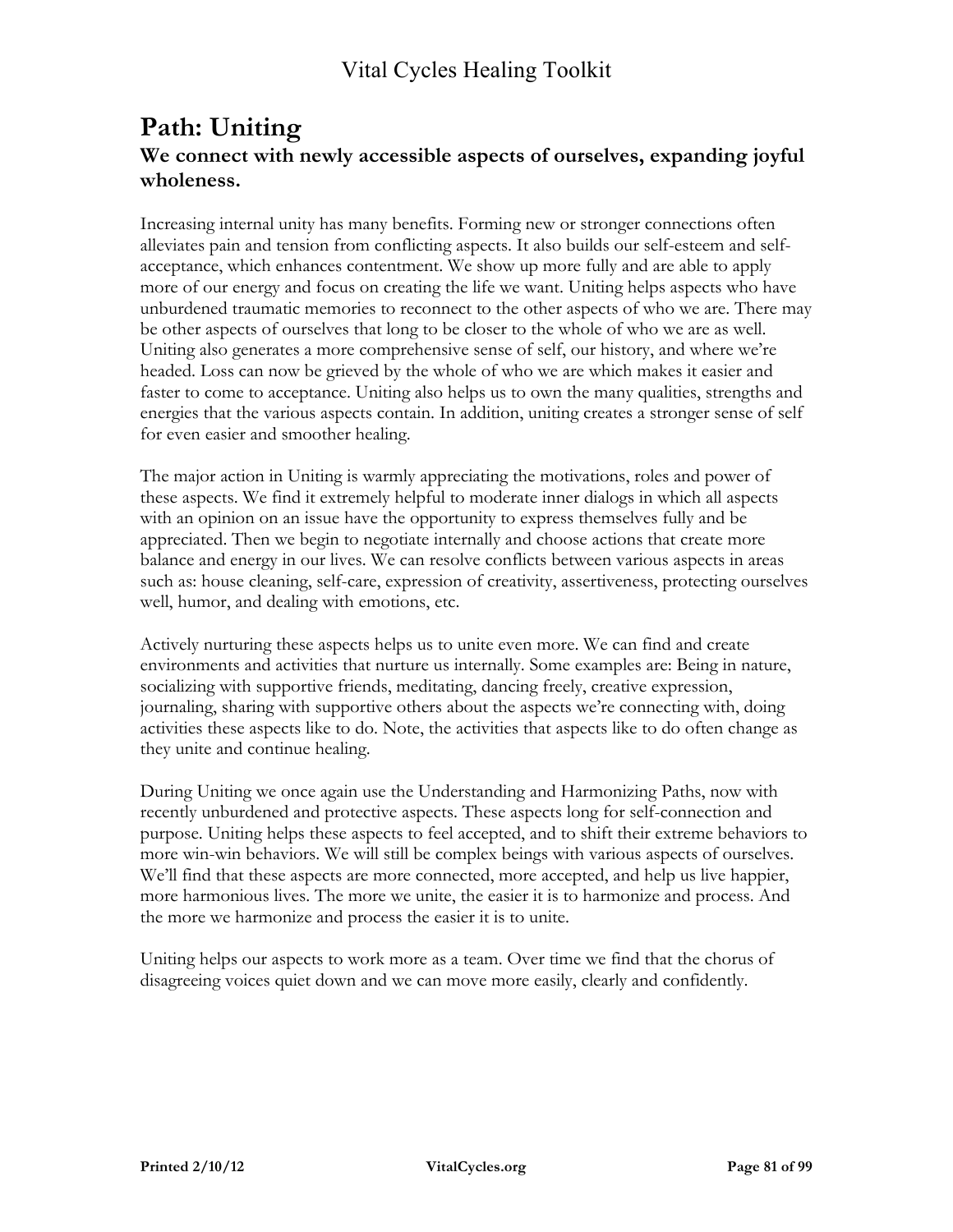**Activities:** (The following activities can be done in a Healing Journal and/or with the support of others.)

| <b>Activity 1:</b> | Journaling: Find out from an aspect what its' motivations and hopes have<br>been. Help this aspect see the beauty and power it possesses.                                                                |
|--------------------|----------------------------------------------------------------------------------------------------------------------------------------------------------------------------------------------------------|
| <b>Activity 2:</b> | Inner Dialog Journaling: "What does this aspect want to do now?" "What<br>role can it play in our inner community?"                                                                                      |
| <b>Activity 3:</b> | Journaling: Adapt and hone your ability to build internal connections. Run a<br>Vital Cycles meeting with your aspects, expressing freely the urges,<br>motivations and emotions carried in each aspect. |
| <b>Activity 4:</b> | Seek out people who support you and the aspects of you that are emerging.                                                                                                                                |
| <b>Activity 5:</b> | Talk to others who have done the Uniting Path and find out what worked for<br>them. Take and adapt the ideas you like best.                                                                              |
| <b>Activity 6:</b> | Seek environments that are conducive to building inner connections, such as<br>nature, private journaling, support groups, spiritual group, etc.                                                         |
| <b>Activity 7:</b> | Take part in an activity that appeals to multiple aspects of you.                                                                                                                                        |
| <b>Activity 8:</b> | Do the Understanding and Harmonizing activities that appeal to the newly<br>emerged aspects.                                                                                                             |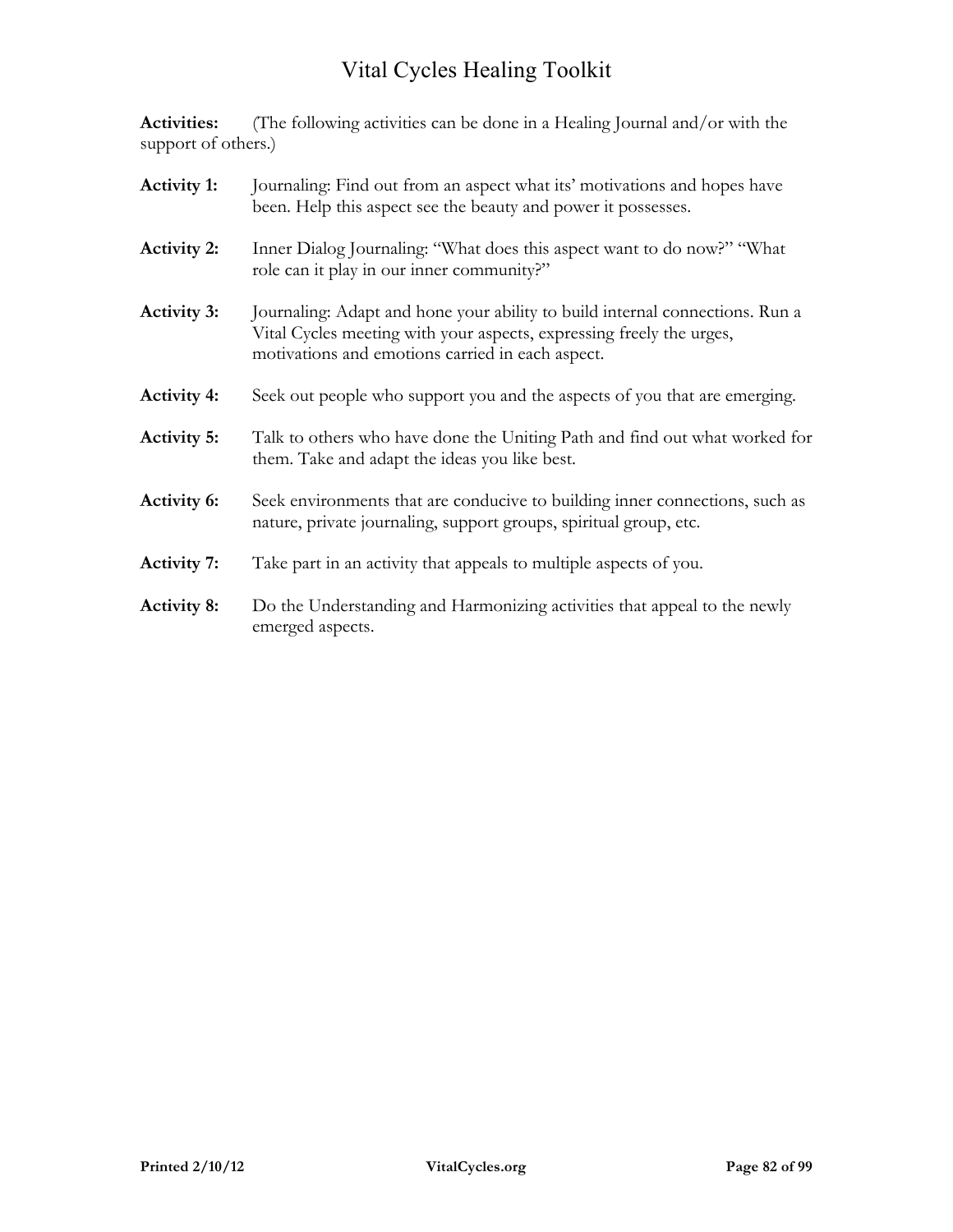### **Path: Connecting We choose and nurture relationships that enhance our authenticity.**

This path is about being able to be true to yourself, and being in relationships that allow you to be true to yourself. This is not about being completely open about everything, but being sincere with what we share and do. The idea underlying this path is that the healthier our relationships are, the greater our quality of life. Relationships that enhance our authenticity: strengthen our self-esteem, give life more meaning, build our support network, and make it a lot easier to heal. Plus they tend to bring more joy to our lives. Without these kinds of relationships we tend to get our social needs met in ways that are less fulfilling, less safe and may even hinder our healing.

The ability to nurture authentic relationships begins with nurturing ourselves (you have to have it to give it away). The more we engage in self-care, self-respect and self-nurturing, the more able we are to develop more enlightened and healthy relationships with others. There is a vital cycle here in that when we help others we learn what we can do for ourselves. Thus, we find that nurturing healthy external relationships enhances our internal relationships between aspects of ourselves as well.

The impacts of trauma often make it difficult to connect with others. There may be residual fears, negative myths, and protective patterns that make it harder to make authentic connections with others. Connecting may feel even impossible at times. We find that breaking it into small, doable steps helps make connecting manageable. At first some of us may not be sure how to connect healthily with others. Later, as we recognize and experience our success, we can broaden and deepen healthy connections with others, thus creating a cycle of healing.

Focusing on a vision of greater joy and healing can give us the motivation to do what is best for ourselves in the long run. As we heal, mature and thrive some relationships will change. The word "choose" in this path is critical here. We may look at our relationships, nurture some, negotiate healthy boundaries with others, limit some, and take a break from others. This is a natural process of growth. To nurture authentic relationships, gentleness and respect are important.

• **Nurture:** We find that it is easiest to start nurturing the safest relationships. Many people develop their relationship skills with a respectful and caring therapist, and in Vital Cycles meetings and events. Over time we may choose and nurture professional relationships, other support groups and community based relationships that also do this. Being authentic with trusted friends enables us to be more authentic throughout our lives. For many people a relationship with a higher power can be a wonderful source of connection and comfort. All of these relationships can also deepen our inner wisdom. We nurture these relationships in ways that enhance authentic healing and thriving.

Mutually supportive relationships are the most sustainable. These tend to lead to personal growth in many areas of life for all parties involved. Relating for mutual growth takes skill, time and effort. There needs to be a sustainable balance between listening and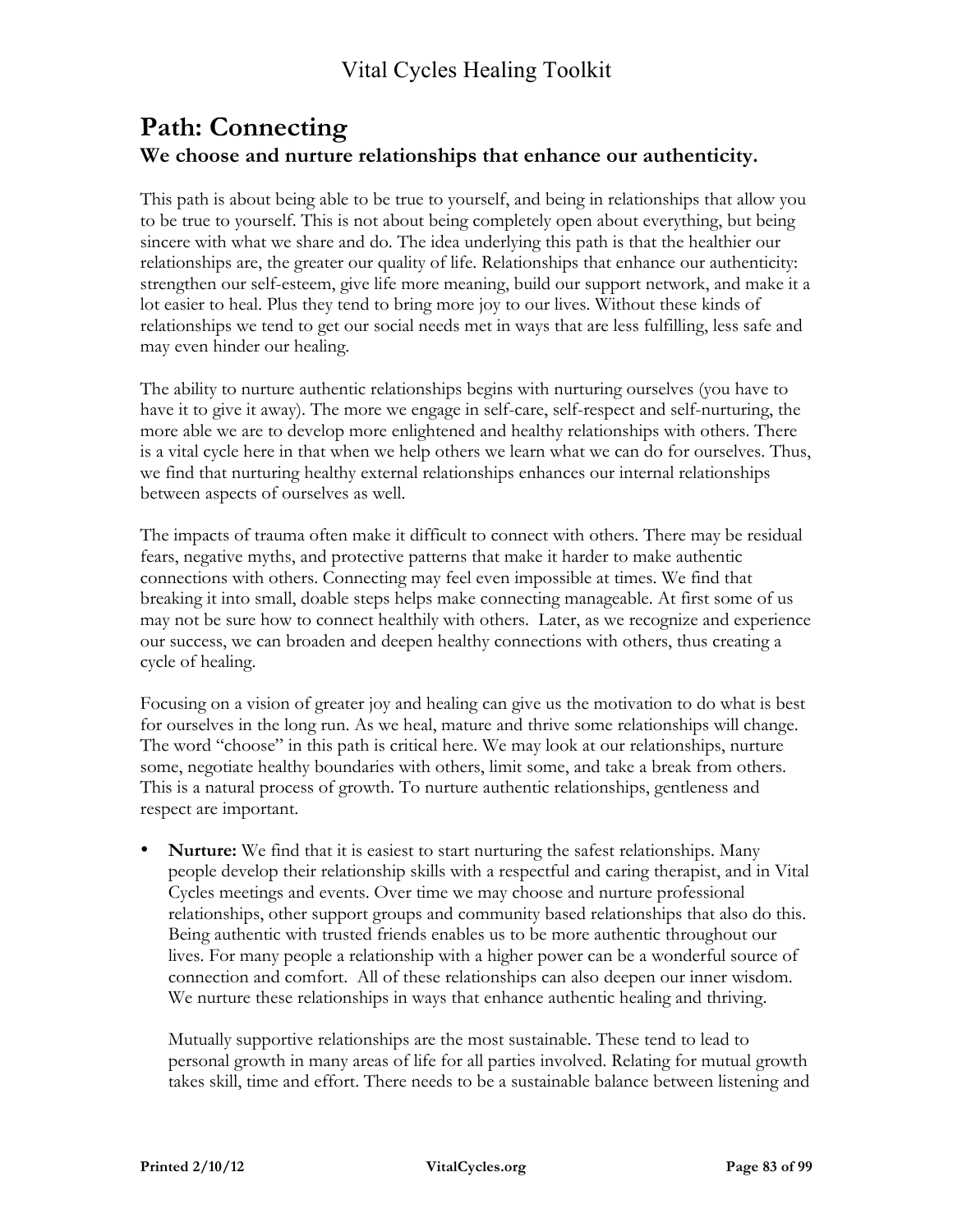sharing, supporting and being supported. Some qualities in this type of relationship tend to be:

- a. increasing honesty with self and others
- b. appropriate openness
- c. treating both self and others with respect and caring
- d. accepting our feelings, strengths and challenges
- e. accepting each other's feelings, strengths and challenges
- f. being willing to take risks through being vulnerable
- g. asking for what you need to be authentic
- h. respectful boundaries for all parties
- **Negotiating and Creating Healthy Boundaries:** The thought of setting healthy boundaries may seem daunting and inspire fear of losing a relationship, yet the rewards for successful boundaries are huge. Both parties are able to be more respectful, more vulnerable, more open, and grow into their own beauty more.

There are those who actively or passively attempt to hide the truth of traumas we have suffered. Some deny out of fear of reprisal or criminal prosecution. Others may deny out of guilt, shame, confusion, or simply because they don't want to acknowledge that it could have happened.

Any denial may be cause for disconnection until they are willing to relate within our boundaries. Great care must be taken in choosing to set boundaries in a confrontational setting. When we confront in this way we can control what boundaries we set, whereas we cannot control their responses. If there is a chance of violence, confrontations may be done indirectly or with Gestalt techniques (pretending to talk to the person, beating a pillow, writing a letter without sending it, etc.).

Many of us have found that to truly heal and grow we specifically need to let go of certain relationships that keep reinforcing negative patterns. This can be very difficult, particularly when these are family or close friends.

Over time we find that we develop an inner circle of trusted friends. This takes an active pursuit of healthy relationships, and the realization that we are worth it – even if some aspects of us don't feel it yet. Our ability to have authentic relationships will gradually expand into other areas of life. This is particularly true as we choose mutually supportive relationships over disruptive ones. The greater our own authenticity and self-respect grows, the higher our standards for those in our inner circle.

| <b>Activities:</b> | (The following activities can be done in a Healing Journal and/or with the<br>support of others.)                                                                                                                           |
|--------------------|-----------------------------------------------------------------------------------------------------------------------------------------------------------------------------------------------------------------------------|
| <b>Activity 1:</b> | List the 2 most authentic relationships you are in:<br>What can you do to nurture these current relationships?<br>$\circ$<br>What boundaries would be helpful to put in place to enhance these<br>$\circ$<br>relationships? |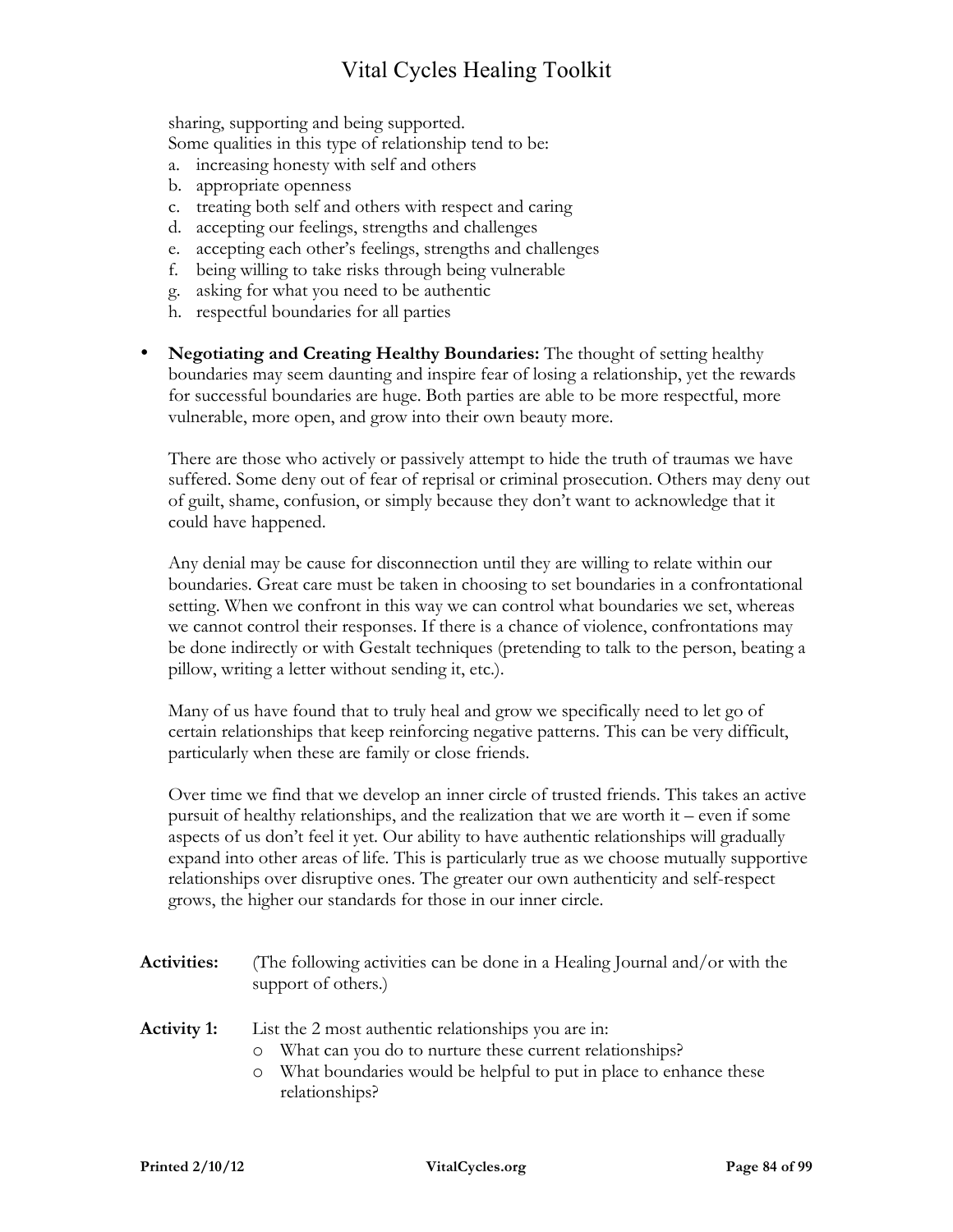- **Activity 2:** Brainstorm a list of what you need in relationships that enhance your authenticity? Prioritize this list.
- **Activity 3:** Make a list of ideas for "How do you start new relationships to have the best probability of them enhancing your authenticity?" Gain ideas from others who do this well.
- **Activity 4:** Choose from the following ideas for gradually turning isolation into connection.
	- o Within Vital Cycles: Vital Cycles meetings are a great place to develop connection skills. Come to the meeting early; stay afterwards to talk to people; socialize after meetings; make eye contact; take on a service role to help keep the meeting going and keep yourself going to the meeting; share regularly; ask people for ideas for things you're improving; attend Vital Cycles events; reach out to others who can use your help; give your phone number/email/IM address to others to help and ask for others' contact information; co-mentor with another Vital Cycles member. These practices can build confidence and skills to help reach out to others outside of Vital Cycles as well.
	- o Outside of Vital Cycles: Other 12-Step groups, therapy groups, support groups, community groups, church groups, etc.
- **Activity 5:** Plan something fun at least once a week with friends (more if possible).
- **Activity 6:** List ideas for "What relationships would be best to let go of altogether?" How could you do this respectfully and safely? Ask others' opinions and plan before acting.
- **Activity 7:** Some people find that having a pet can help gradually develop the skills and desire for connection with others. Over time these same skills can be applied more and more with other people.
- **Activity 8**: Make amends to others who have been hurt by your actions or inactions to increase your sense of authenticity and integrity.
- **Activity 9:** Pick one relationship that has problems, but is too important to lose. Write down ideas of healthy boundaries and discuss with a trusted person how to implement these gently.
- **Activity 10:** Think about the dynamics of your work relationships. Look for ways of enhancing personal boundaries in a way that enriches your work.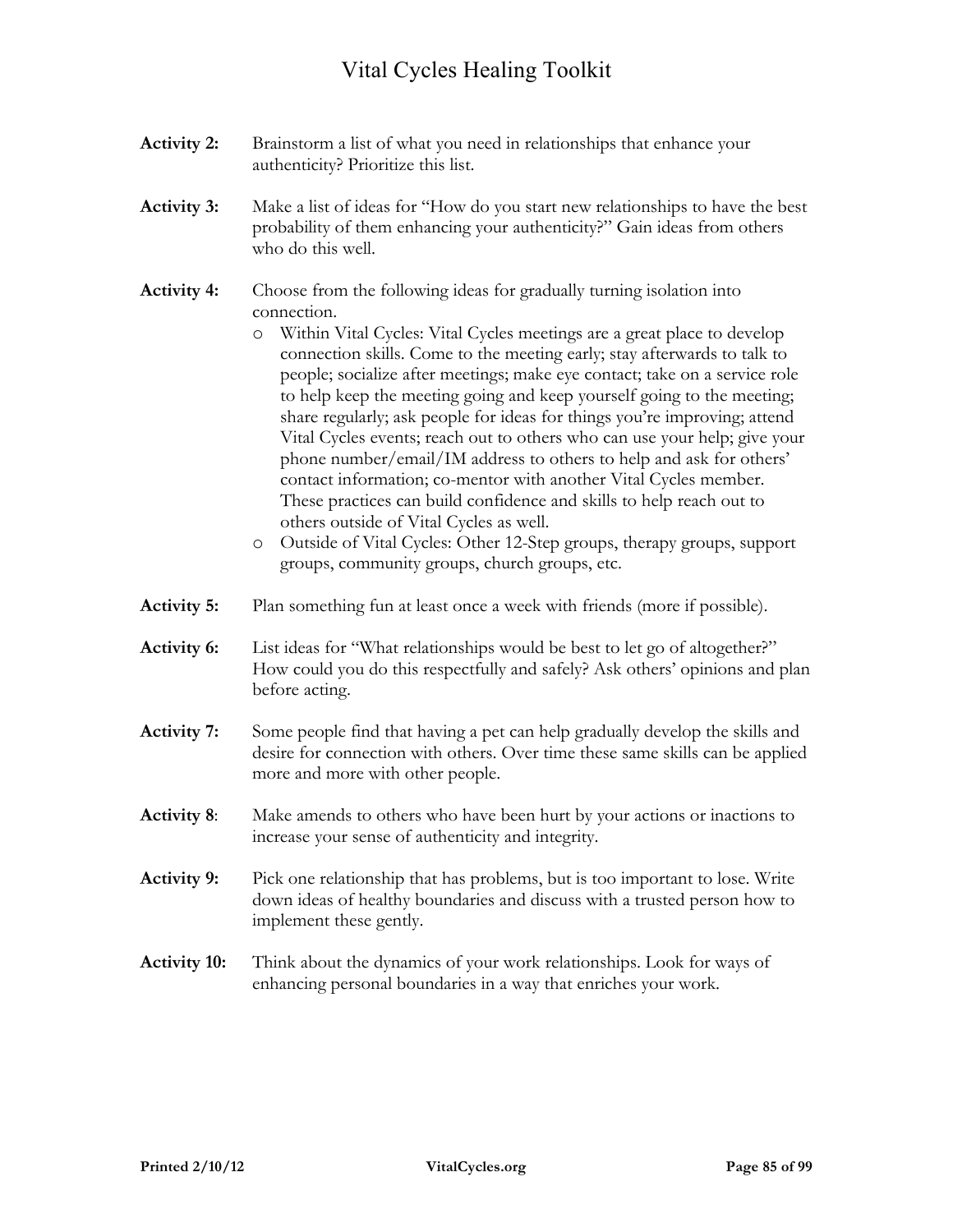### **Path: Renewing We find joy in celebrating our successes and supporting others' healing.**

In renewing ourselves we energize our lives. We increase our yearning for more joy and healing as well as help others on their healing path.

Celebrating our successes motivates future healing and focuses us on what is working for us. It builds our self-confidence and self-esteem enabling us to heal even more quickly. Celebration grounds us in our strengths and accomplishments. Celebration improves our ability to enjoy life, helping us to be more playful in personal and work situations.

There are many successes we may find in healing:

- more joy and less pain
- healthier relationships
- improved physical health
- calmer state of mind
- clearer sense of self
- healthier self-care
- greater enjoyment in our work

There are infinite ways to celebrate. Here are a few examples: playing freely, giving oneself treats, parties, celebrating big life events (birthdays, etc.), cooperative game playing, applause for each other, cheering each other on, recognizing each other's strengths, telling respectful others about our successes who will celebrate with us, hugging, enjoying fun, doing wonderfully fanciful activities such as kite-flying, drawing with crayons, playing with pets, nonsense poetry, word or number games, etc.

Even though some aspects of us may be uncomfortable with celebration, allowing the rest of us to celebrate makes our whole being lighter. We find it helpful to balance celebration with the need to honor other feelings.

Within Vital Cycles supporting others' healing strengthens the community that supports us all. When we help others in ways that we are passionate about and find fulfilling we generally give more freely, more richly, and sustainably. This is joyous outreach, not a sense of obligation. We find it helpful to ask ourselves, "Is my support helping me live more authentically, or is it a distraction from meeting my own needs?" Helping others at our own expense tends to lead to burn out, frustration and resentful service. While there are always boring tasks that need to be done in creating healing opportunities – if passion fuels us, we can actually enjoy the process, and everyone gains from the effort. The more we do what we're passionate about the more successful we'll be.

> *Founders note: We started this community because we wanted to spread the hope and healing we have experienced and we've found it to be tremendously renewing. We learn best from teaching and sharing. In helping others we're renewed by hearing others' perspectives, and remembering what has helped us. Our gratitude for*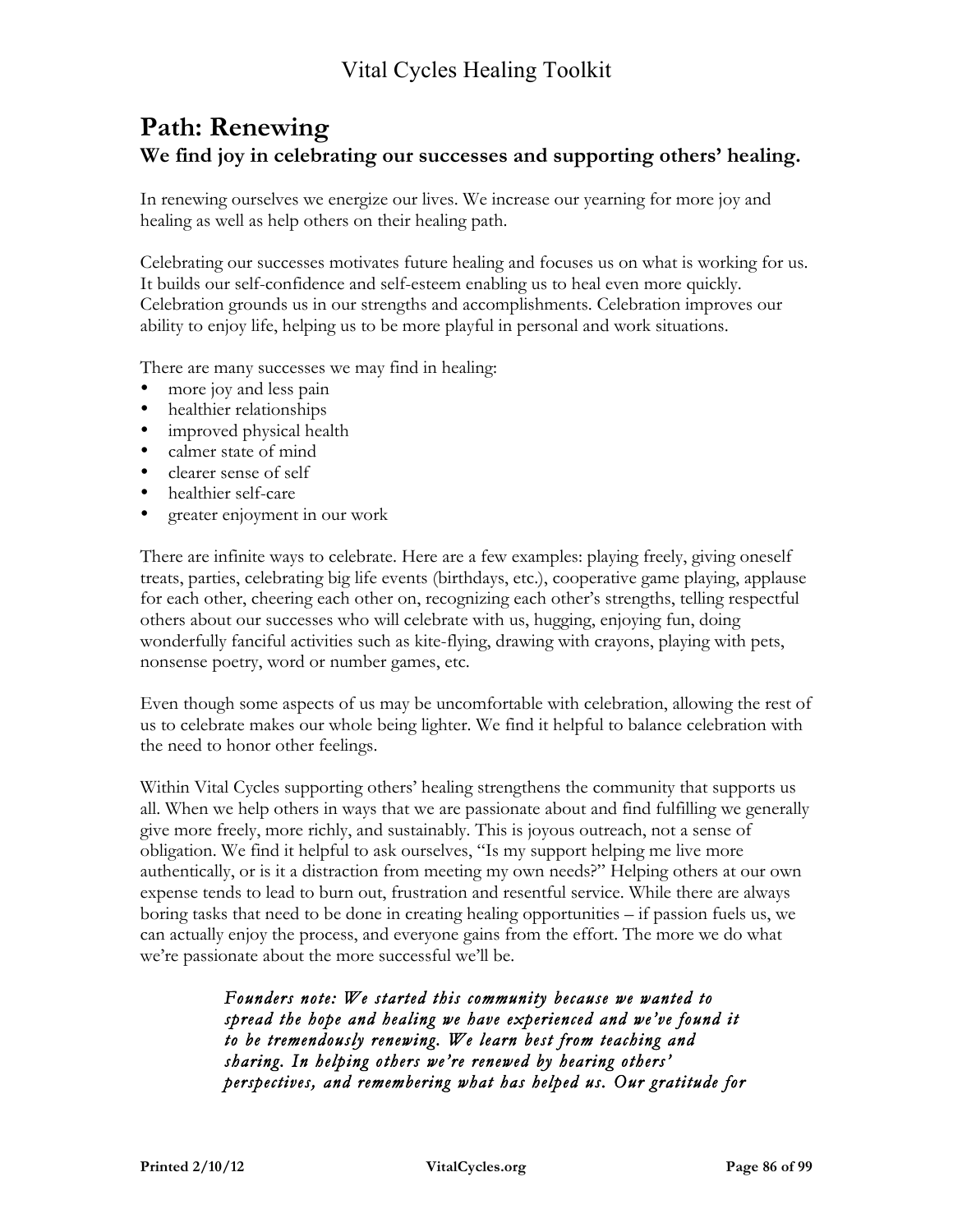### *the help we've received along the way can inspire us to help others as well. Thus, we sustain the vital cycle of healing.*

| <b>Activities:</b> | (The following activities can be done in a Healing Journal and/or with the<br>support of others.)                                                                                                                                         |
|--------------------|-------------------------------------------------------------------------------------------------------------------------------------------------------------------------------------------------------------------------------------------|
| <b>Activity 1:</b> | List successes and the positive outcomes of these successes.                                                                                                                                                                              |
| <b>Activity 2:</b> | Look for ways to share your strengths and insights as ideas others can use.<br>E.g., contribute your insights to www.VitalCycles.org for others to use.                                                                                   |
| <b>Activity 3:</b> | Discuss with friends, "What ways of supporting others' healing are most<br>gratifying for us?"                                                                                                                                            |
| <b>Activity 4:</b> | Experiment and find out where supporting others also nourishes your<br>healing. Put more of your energy into these areas.                                                                                                                 |
| <b>Activity 5:</b> | Develop mantras or slogans that you use when celebrating. This helps<br>resistant aspects of us to see the value in celebration over time. E.g.,<br>"Celebration is a good thing", "Wanting more joy is a good thing", "I'm<br>worth it". |
| <b>Activity 6:</b> | Start and nurture peer mentoring relationships in which you both gain from<br>an exchange of insights, ideas and support. It is helpful to be guided by the<br>Vital Cycles Principles.                                                   |
| <b>Activity 7:</b> | See www.VitalCycles.org for a free download of forms of "peer mentoring".                                                                                                                                                                 |
| <b>Activity 8:</b> | Renew yourself by giving to others: start a new Vital Cycles meeting, host a<br>workshop, present at a retreat, form a service group, reach out to those that<br>can benefit from Vital Cycles.                                           |
| <b>Activity 9:</b> | Build something fun into your day, every day.                                                                                                                                                                                             |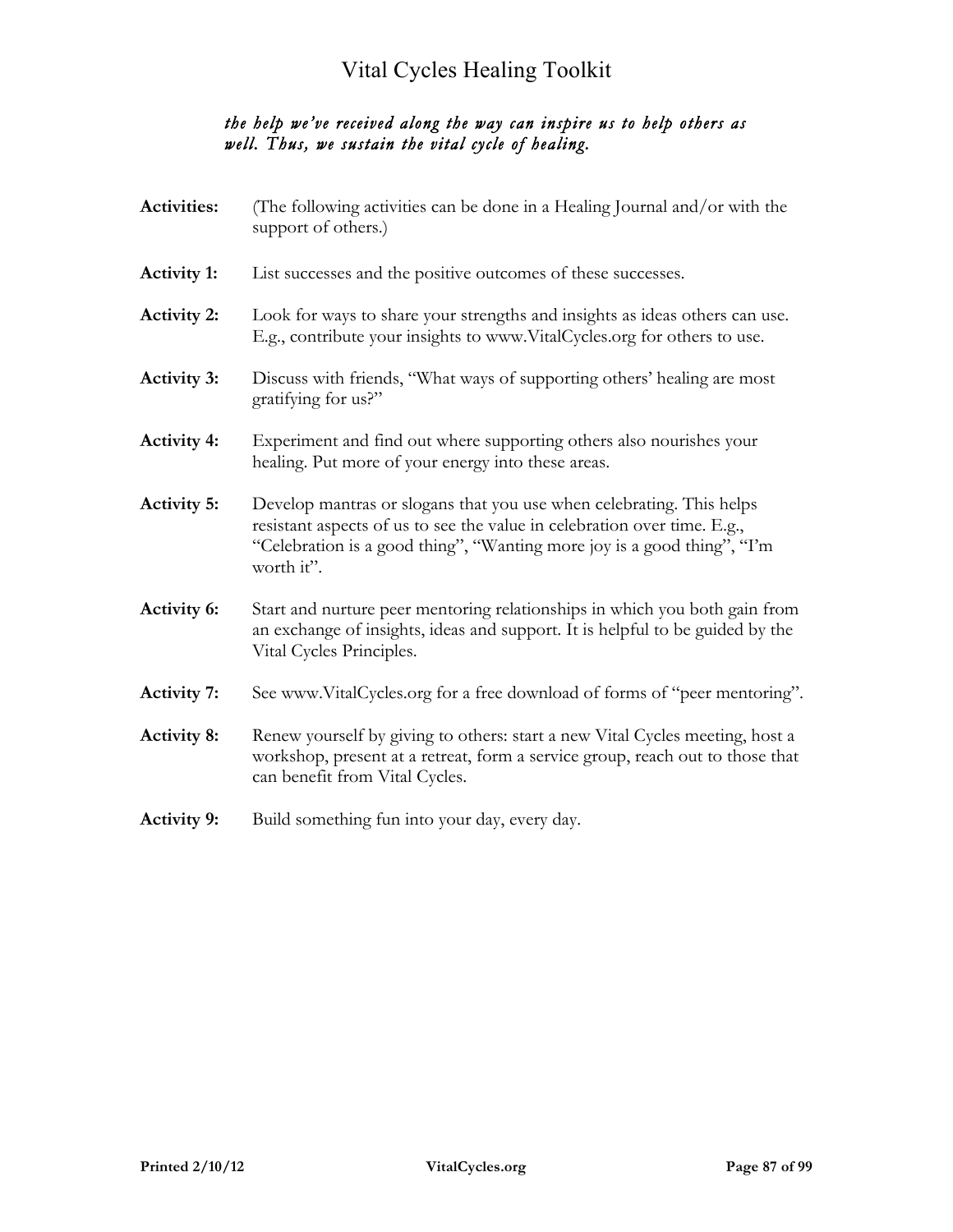# Other Tools

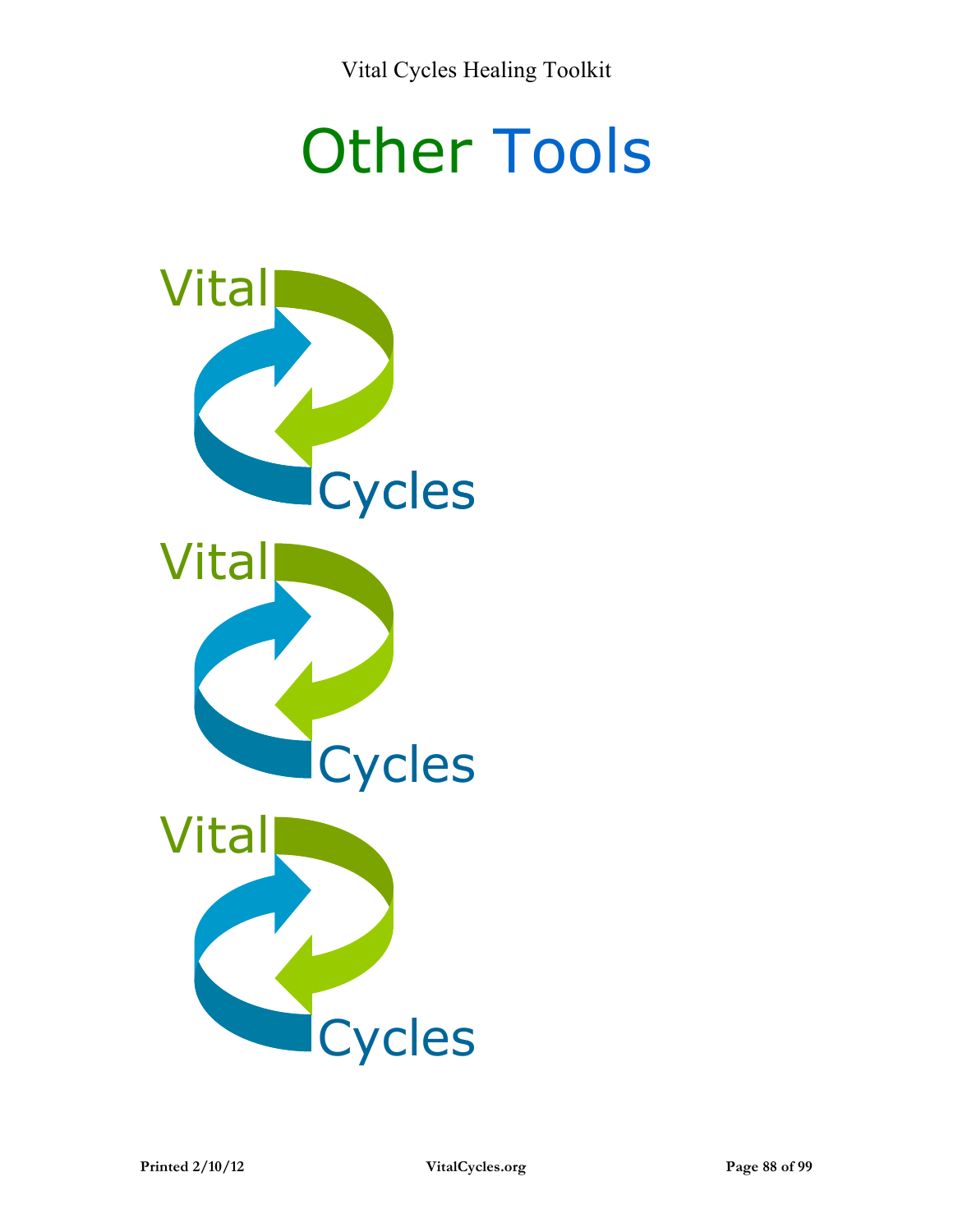# Grounding Techniques

- Journal
- Breathe deeply
- Notice sensations of clothing on body
- Notice details of surroundings (e.g., nature, pictures, signs, walls, etc.)
- $\odot$  Increase physical sensations (e.g., scrunching toes, rub fingers and thumb together)
- Listening to sounds such as breathing, etc.
- Ask yourself, "What do I need right now?" Listen to inner voice(s). Try to embrace responses with compassion.
- © Self-massage (shoulders, neck, scalp, face)
- **S** Butterfly hug
- Doodle
- © Pray
- Meditate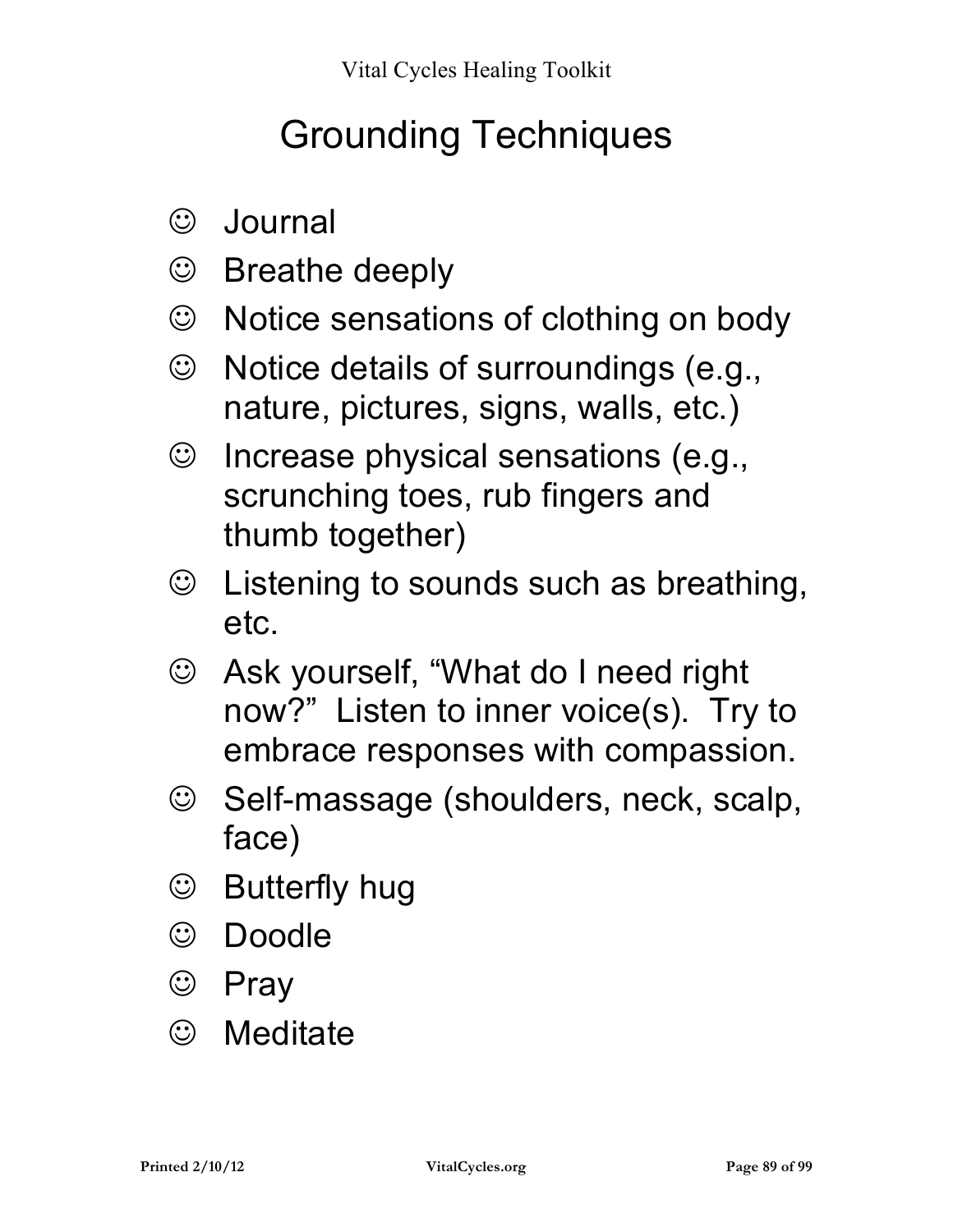### Healing Environment Issues

#### **Healing Environment Principle: Each group is responsible for adopting and gently implementing guidelines that are relevant to the group's focus and are consistent with our Principles**

If someone has a concern about an issue that may be a danger to the Healing Environment (e.g., a member might talk or behave inappropriately in the meeting) they can take the following steps.

*If someone is very disruptive skip to step 3, but take the break immediately allowing newcomers to step out if they choose and are not involved- and then holding the Healing Environment Meeting right afterwards.*

- 1. If not immediately disruptive, then after the meeting, ask another group member who was present, to gain a different perspective. If this doesn't alleviate your concerns go to step 2.
- 2. Ask if they will mediate a discussion with you and the member you see as threatening the safety of the group. The mediator must try to be neutral on the issue and work to ensure that both parties are able to express their perspectives in a respectful manner. If no impartial member from local group is available, it is ok to seek assistance from a member of another Vital Cycles group. If possible, have the mediator ask the person involved in about if they would be willing to talk with you within the next week, with the mediator present. (Or later if you both want to wait longer.) Both people can bring one other person to the

mediation for support if they want.

 If you can, stay open to the possibility that you may have misunderstood the situation until after you've talked.

- 3. If unable to resolve the issue through mediation, have a group conscious to discuss during next meeting.
- 4. During announcements ask for a Healing Environment Meeting on a Healing Environment Issue after the break. If a majority vote supports that the Secretary should suggest that newcomers (who are not involved) may want to skip that part of the meeting.
- 5. Healing Environment Meeting regarding potential Healing Environment Issue: To respect all group members, one person speaks at a time when called upon by the secretary.
	- a. All members who were present when the potential safety issue" occurred (e.g., disruption of meeting, inappropriate cross talk, discussing perpetrating acts, etc.) can share their perspective of what occurred.
	- b. Other members can share their thoughts and feeling about the issue. All members must have the opportunity to share if they desire.
	- c. Someone can make a motion on how to respond to the issue at hand. Possible motions might be:
		- To drop the matter and consider it over and done.
		- To bar person for a specified number of meetings
		- To set a boundary that if the person who did the "safety issue" does it again, they will not be permitted to attend the meeting any more.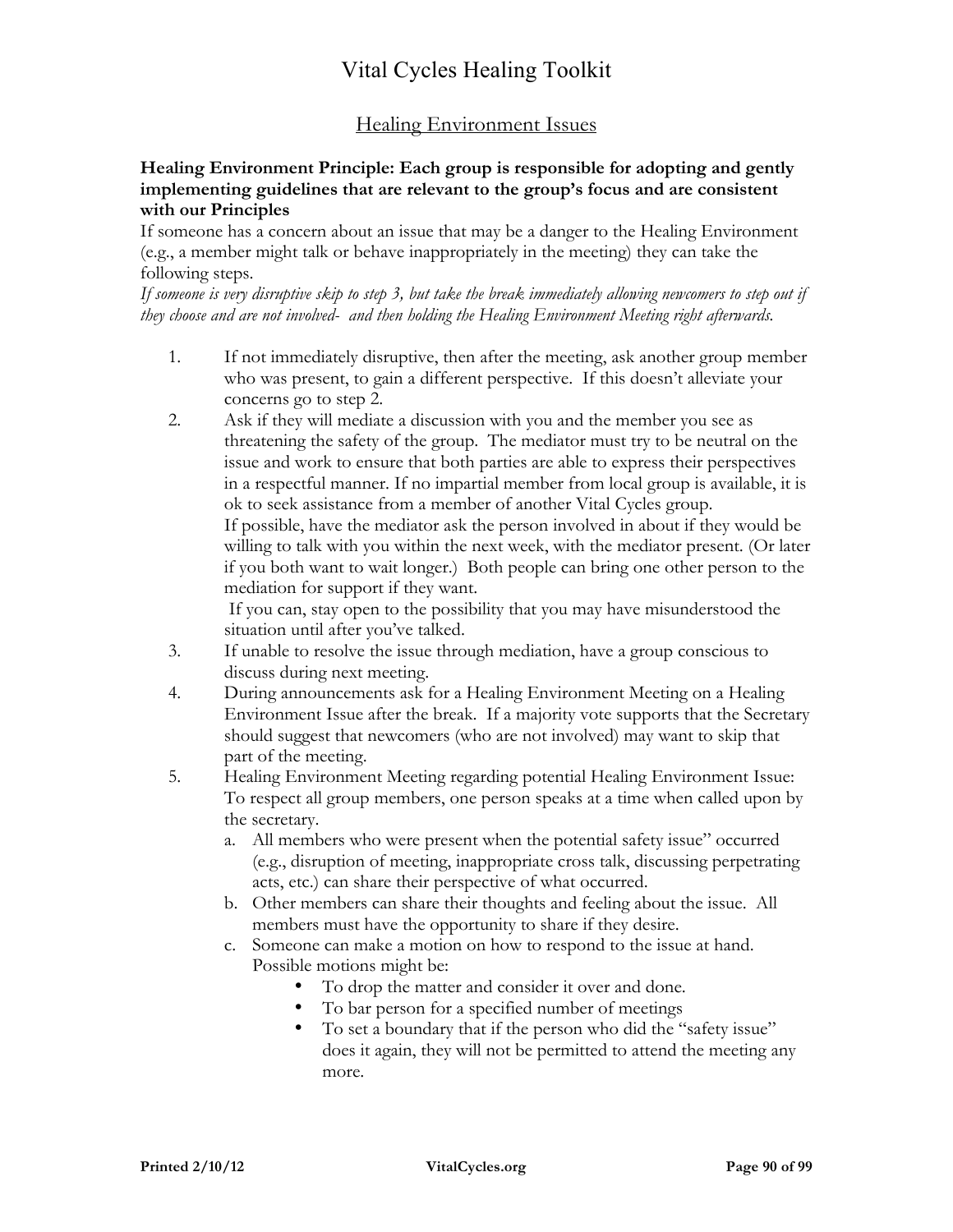- To bar the person who did the "safety issue" from attending the meeting any more.
- $\bullet$  Etc.
- d. Close the meeting with the closing.

**We celebrate our triumphs over trauma, We honor our own process and our own pathway, And we continue to respect our strength, hope and courage as we find joy in healing.** 

### Vital Cycles Speakers Guide

**Speaker Meeting:** The chairperson invites a member with a minimum of 3 months in Vital Cycles to speak about the following 4 suggested topics. These are just suggestions, of course, the questions to help give a speaker ideas of what to talk about.

- 1. Experience:
	- $\triangleright$  What trauma have you survived?
- 2. Affects:  $\triangleright$  How has the trauma affected you?
- 3. Strength:
	- What insights/strengths/support have you gained on your healing path?
	- $\triangleright$  What examples of improvement in your life can you give to show this?
- 4. Hope:
	- $\triangleright$  What further benefits do you expect/hope to gain from attending Vital Cycles?
	- $\triangleright$  What are your healing goals, and how do you plan to attain them?
- 5. After speaking, please pick a topic for the rest of the meeting.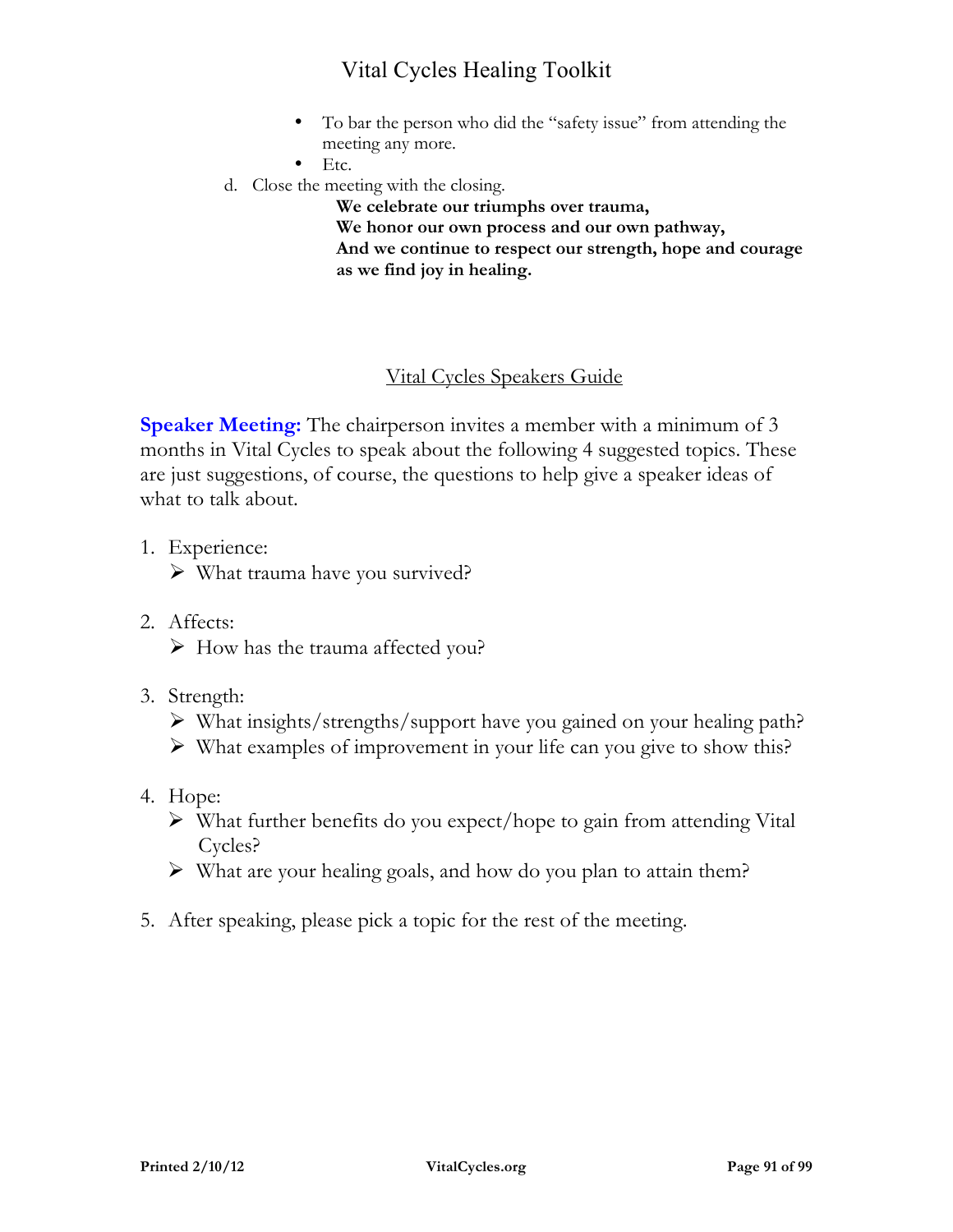### **About Vital Cycles**

| What is Vital<br>Cycles?                                           | Vital Cycles is a non-profit, peer support group, healing community. It<br>can be one part of your support system on your therapeutic path of<br>healing and thriving.                                                                                                                                                                                                                                                                                                                                                                                                                                                                                                                                                                                          |
|--------------------------------------------------------------------|-----------------------------------------------------------------------------------------------------------------------------------------------------------------------------------------------------------------------------------------------------------------------------------------------------------------------------------------------------------------------------------------------------------------------------------------------------------------------------------------------------------------------------------------------------------------------------------------------------------------------------------------------------------------------------------------------------------------------------------------------------------------|
| What is the purpose<br>of Vital Cycles?                            | We strive to empower those who seek joy in living while healing the<br>emotional impact of trauma.                                                                                                                                                                                                                                                                                                                                                                                                                                                                                                                                                                                                                                                              |
| How does Vital<br>Cycles achieve that?                             | We provide individuals and peer support groups with a core set of<br>recommended concepts and tools, including healing principles and<br>paths. These, along with the Community Principles, can be used to<br>support and sustain the activities of groups and support groups,<br>including weekly, biweekly and monthly meetings, workshops and<br>retreats.                                                                                                                                                                                                                                                                                                                                                                                                   |
| Where can I find or<br>start a support                             | Some groups already exist. Vital Cycles maintains group contact<br>information on our website. www.VitalCycles.org                                                                                                                                                                                                                                                                                                                                                                                                                                                                                                                                                                                                                                              |
| group in my<br>community?                                          | We can support you in starting a group community by providing you<br>with a meeting template. You may wish to consider a weekly, biweekly<br>or monthly group. You may wish to initiate an Internet or telephone<br>group. As you establish your group, we ask that you register your group<br>with Vital Cycles so that information can be available via our website.<br>In addition, this creates the opportunity for you and your group<br>members to gain information about regional and national Vital Cycles<br>events.                                                                                                                                                                                                                                   |
| What is necessary<br>for me to be a<br>member of Vital<br>Cycles?  | To seek joy in living while healing the emotional impact of trauma. All<br>adults are welcome who are willing to align with our healing and<br>Community Principles.                                                                                                                                                                                                                                                                                                                                                                                                                                                                                                                                                                                            |
| What is necessary to<br>be a Vital Cycles<br>Group?                | The only agreement you must make to call yourself a Vital Cycles group<br>or event is to align with the Vital Cycles Healing and Community<br>Principles.                                                                                                                                                                                                                                                                                                                                                                                                                                                                                                                                                                                                       |
| What types of<br>trauma do people<br>heal from in Vital<br>Cycles? | Vital Cycles is open to anyone who wishes to heal from the emotional<br>effects of trauma. We believe that there are universal processes that<br>support the healing from trauma of any type. We also believe that many<br>types of trauma may become interwoven in the experience of an<br>individual. For example, an individual may have experienced physical<br>abuse and emotional neglect as a child – and that may affect their<br>experience of trauma as an adult.<br>Individual Vital Cycles groups may choose to specify a focus, such as<br>healing from the effects of childhood sexual abuse or dealing with post-<br>war PTSD. Other groups may wish to remain open to all who wish to<br>heal, regardless of the nature of the original trauma. |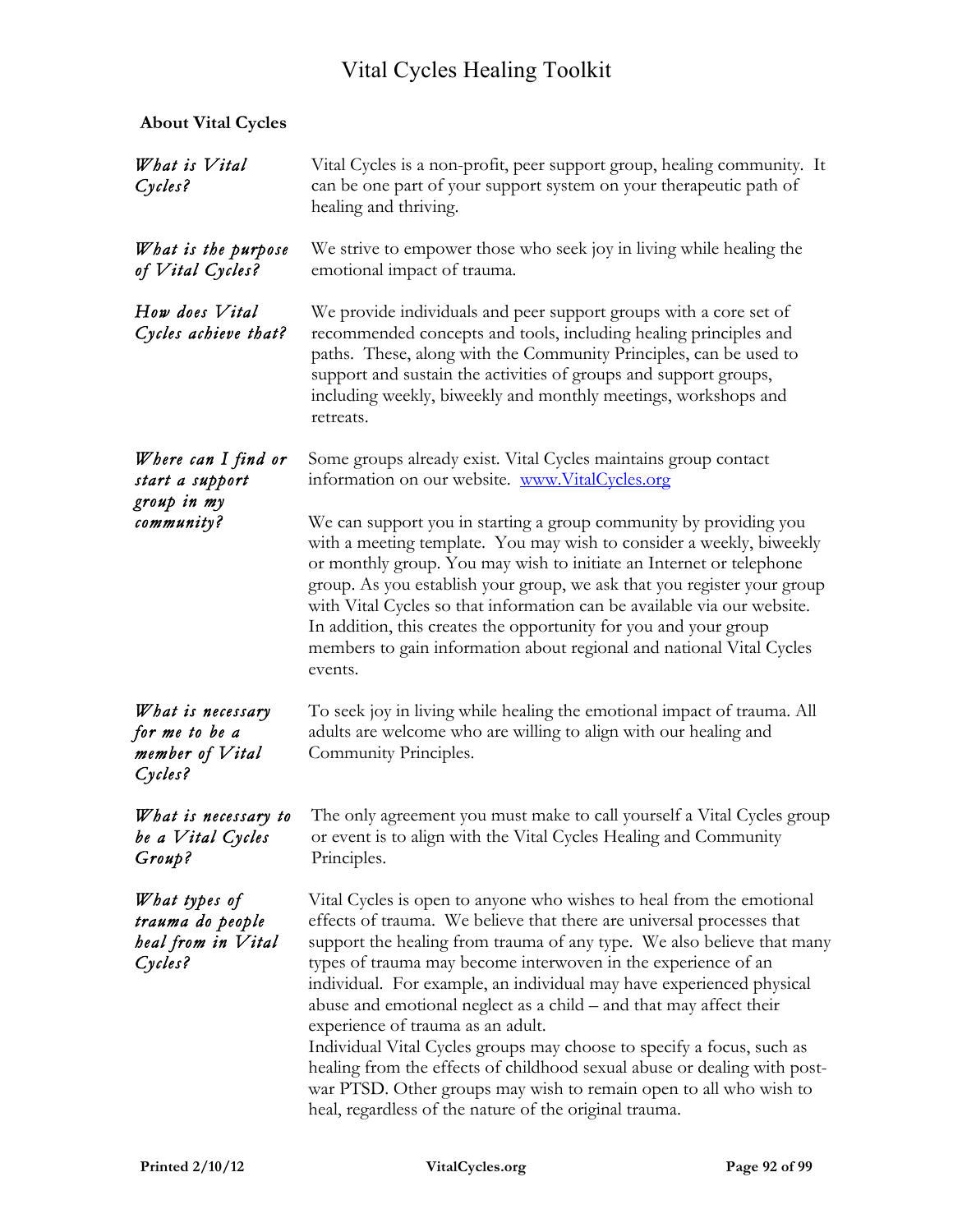| What is Vital<br>Cycle's perspective<br>on therapy?                                | Vital Cycles is designed to be one part of your support system on your<br>path of healing and thriving. For many of us, creating our healing<br>journey includes working with a skilled trauma therapist who fits us<br>well.                                                                                                                                                                                                                                                                                                                                                                                                                                                                                                                                                    |
|------------------------------------------------------------------------------------|----------------------------------------------------------------------------------------------------------------------------------------------------------------------------------------------------------------------------------------------------------------------------------------------------------------------------------------------------------------------------------------------------------------------------------------------------------------------------------------------------------------------------------------------------------------------------------------------------------------------------------------------------------------------------------------------------------------------------------------------------------------------------------|
| Does Vital Cycles<br>endorse any specific<br>therapeutic schools<br>or theories?   | We believe that the language of Vital Cycles parallels and supports the<br>fundamental shift towards positive focus and self-empowerment that is<br>occurring in the field of trauma therapy. We are aware of and<br>acknowledge the profound impact of some major approaches that have<br>emerged, including EMDR and the Internal Family Systems model as<br>well as the work on the innate aspects of emotion. However, Vital<br>Cycles does not endorse a specific approach. Each member chooses<br>what works best. As scientific and empirical research continues in the<br>field of trauma therapy, other schools and techniques may come<br>forward in the future. Vital Cycles embraces that as an opportunity to<br>simplify and enrich our personal healing journeys. |
| Where is a higher<br>power in Vital<br>Cycles?                                     | Vital Cycles offers a healing process which allows you to foster your<br>own spirituality and other belief systems and strives to be truly<br>ecumenical. For some, their inner wisdom may sustain them in a<br>profoundly religious process. For others, their inner wisdom may<br>sustain them in secular humanism or atheism. We believe that true<br>healing from the effects of trauma can be supported with diversity of<br>belief systems.                                                                                                                                                                                                                                                                                                                                |
| What is Vital<br>Cycles definition of<br>"inner wisdom"?                           | We believe that each individual has, within themselves, a core capacity<br>to understand and empower their individual healing journey. With<br>some, that inner wisdom may be highly intuitive, with others, that inner<br>wisdom may be highly structured.                                                                                                                                                                                                                                                                                                                                                                                                                                                                                                                      |
|                                                                                    | You may choose to find any number of ways of accessing your inner<br>wisdom and that you develop and refine your capacity to empower your<br>healing journey over time. We suggest that you develop your inner<br>wisdom as you undertake to process the effects of trauma so that your<br>journey is safe and progressive, not overwhelming and frightening.                                                                                                                                                                                                                                                                                                                                                                                                                    |
| What is<br>"confidentiality" in<br>Vital Cycles?                                   | Trust is critical in our healing environments. We only share a member's<br>identity and other personal information with that person's permission.                                                                                                                                                                                                                                                                                                                                                                                                                                                                                                                                                                                                                                |
| Who wrote the<br>Vital Cycles Paths,<br><b>Healing Principles</b><br>and Community | The founding members and advisors to the board of Vital Cycles<br>developed the language in a series of intense retreats during the latter<br>part of 2007 and early part of 2008. We sought the comments of a<br>"virtual focus group" as well as the detailed commentary of several                                                                                                                                                                                                                                                                                                                                                                                                                                                                                            |
| Principles?                                                                        | trauma therapists.<br>We view the language of Vital Cycles as a "living document" and<br>welcome your comments as you apply the paths to your own healing<br>journey.                                                                                                                                                                                                                                                                                                                                                                                                                                                                                                                                                                                                            |
| Who founded Vital                                                                  | In July of 2007, a group of individuals began to focus on the core issues                                                                                                                                                                                                                                                                                                                                                                                                                                                                                                                                                                                                                                                                                                        |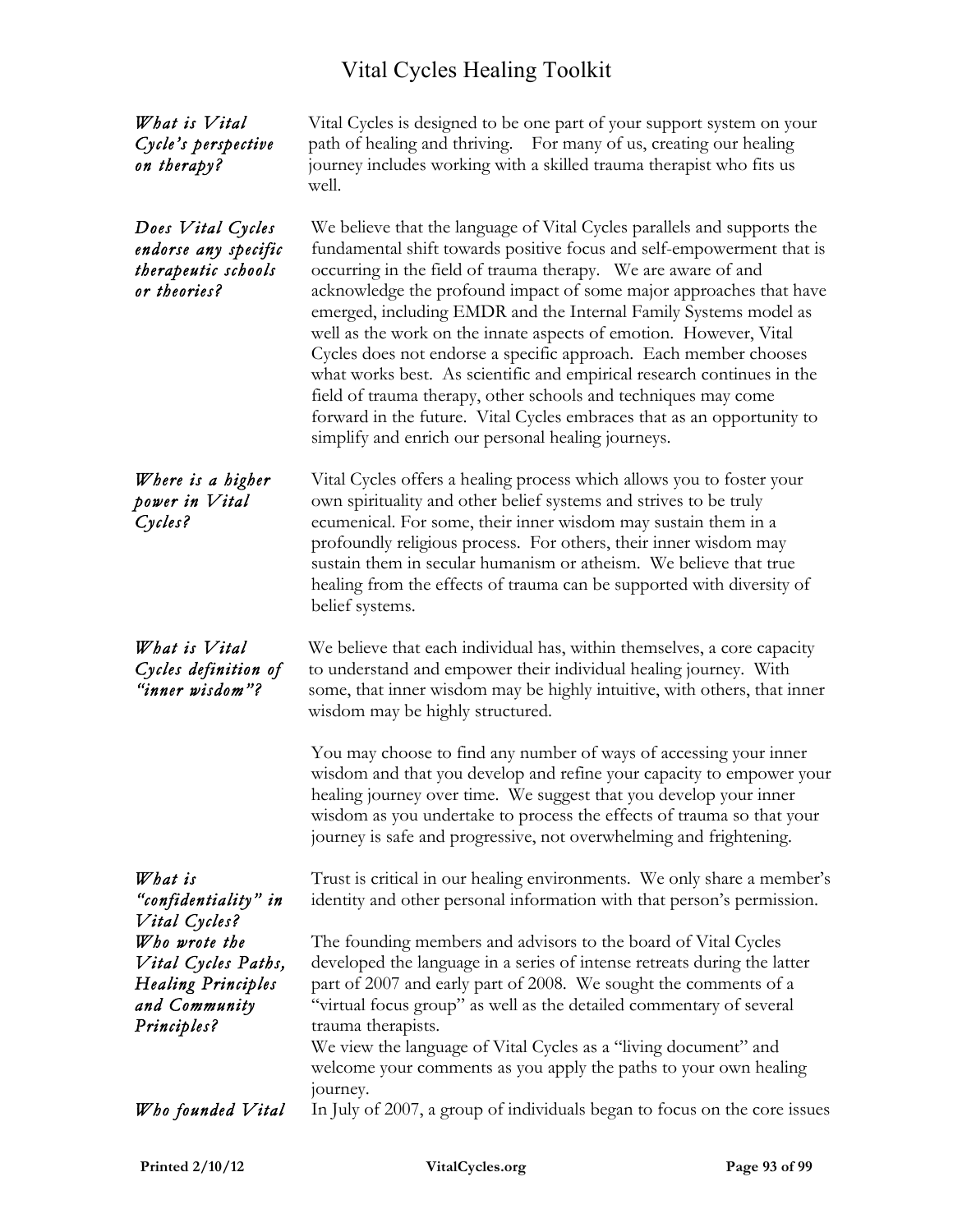| Cycles?                                                                                       | of healing from the effects of trauma. The five founding board<br>members and special advisor have decades of experience with healing<br>from the effects of trauma in our personal journeys. This group<br>created a fundamental language of Vital Cycles, as well as the<br>framework for peer support self help groups, workshops and retreats. |
|-----------------------------------------------------------------------------------------------|----------------------------------------------------------------------------------------------------------------------------------------------------------------------------------------------------------------------------------------------------------------------------------------------------------------------------------------------------|
| How is Vital Cycles<br>supported?                                                             | Our fundraising sources include contributions from individuals and<br>groups. In addition, we engage in selected fundraising activities and<br>events. In the future, we may solicit grants that provide us with<br>funding while supporting our core mission.                                                                                     |
| Where does my<br>contribution go?                                                             | Your contribution goes to support the costs of maintaining Vital<br>Cycles, including the website, the development of literature, sponsoring<br>retreats and other activities. All of the board members and special<br>advisors serve without pay, and there are no paid professional staff.                                                       |
| What do I do if $I$<br>have other questions<br>that I want<br>answered about<br>Vital Cycles? | Please contact us at $\frac{info(Qvitalcycles.org)}{info(Qvitalcycles.org}$ and we will strive to answer<br>your question.                                                                                                                                                                                                                         |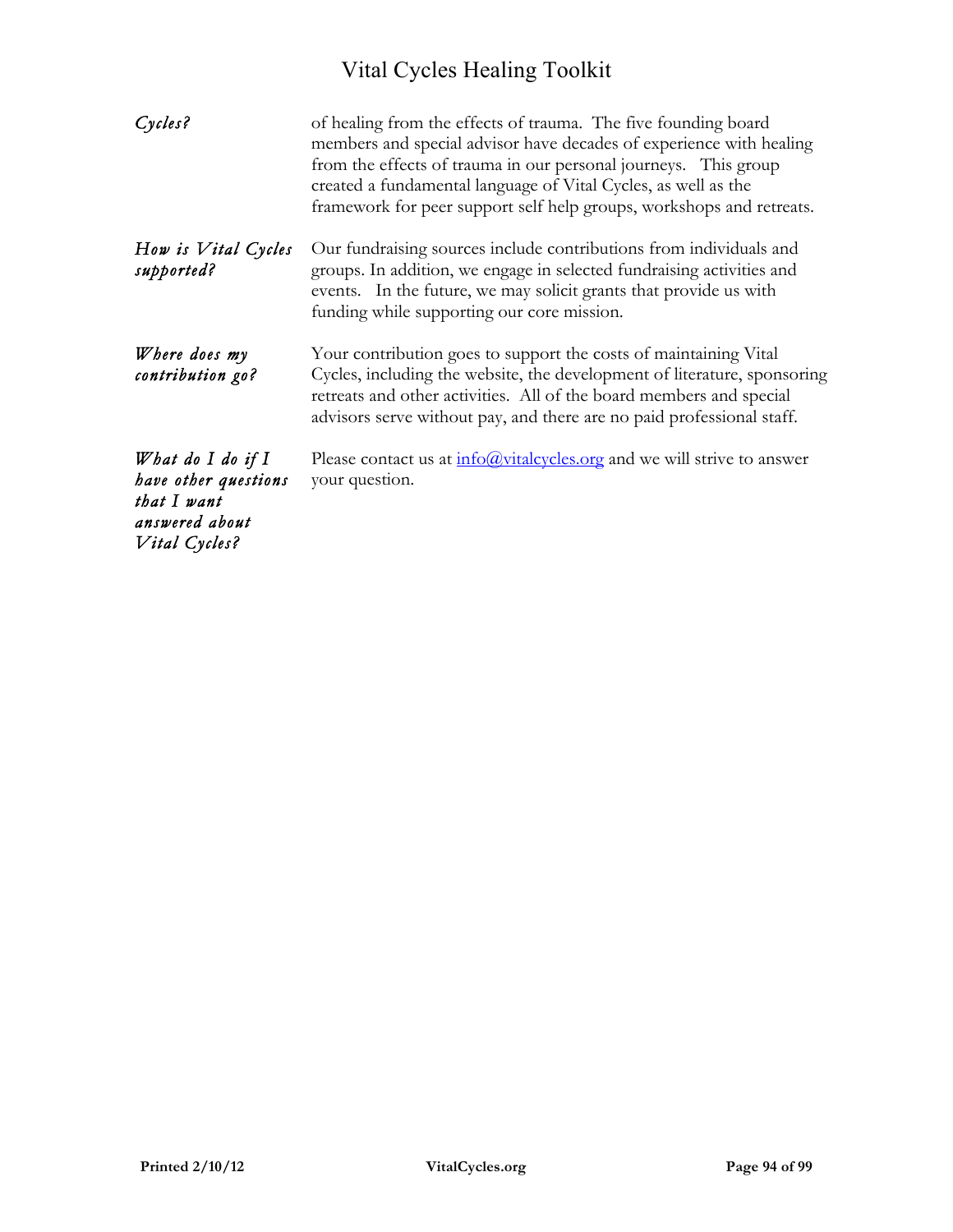### Business Meeting Guide.

**Business Meeting Process**: The Secretary facilitates these meetings. It will take place the **1st** meeting of every month, from \_\_\_\_\_\_\_\_\_\_\_\_.

- > Treasurer's Report.
- $\triangleright$  Ask for a new chairperson for that month if no one has signed up yet.
- $\triangleright$  Vote to fill other roles at the end of each quarter.
- $\triangleright$  Secretary tells the group about decisions made at previous business meeting that affects this one. E.g., Business topics tabled until this time, deadlines set on projects, etc.
- Read the full "Business Meeting Process" (this section) out loud to the group.
- $\triangleright$  If you believe there is an issue that affects the Healing Environment, use the Healing Environment Issue Guide in this binder to address it, rather than a business meeting.
- $\triangleright$  Brainstorm a list of possible topics for agenda.
- Prioritize topics by show of hands. (each person can vote for  $\frac{1}{2}$  of the topics)
- $\triangleright$  All have a chance to share their opinion on the top voted topic.
- $\triangleright$  One person can make a motion to propose a change. (Ask if anyone else has an opinion before the motion is seconded.) If another person seconds it the group votes. A majority vote puts the proposal into reality.
- $\triangleright$  Once the 15 minutes are up the topics not addressed are tabled unless a majority vote chooses to continue on for up to another 15 minutes.
- $\triangleright$  The group can also vote to meet for a longer period of time on another day to get more business done. (e.g., 2 hours on a Saturday working on topics too lengthy to discuss in 15 minutes.)
- Solose with the "Triumph over Trauma".
- $\triangleright$  After the meeting the secretary writes the minutes into the Minutes section.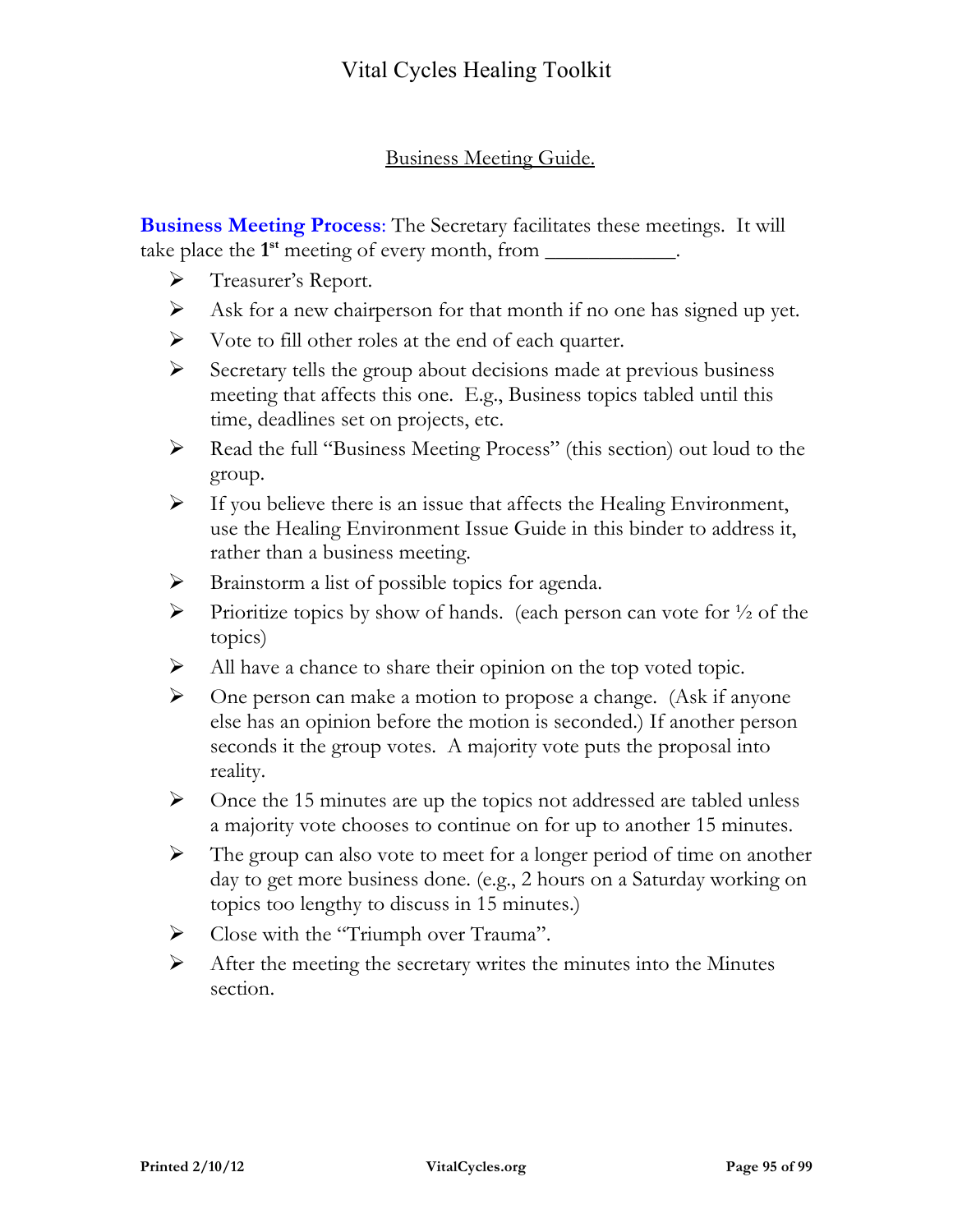**Facilitating** the Meeting: This can be decided each meeting, or volunteers can sign up to chair for a month. If they are not able to make a particular meeting they should call other members to find a replacement.

Anyone can ask for a **Healing Environment Meeting** at any time. The secretary facilitates this process. If someone seconds the need for the Healing Environment Meeting at this time, then a majority vote is needed to open discussion. An amount of time for that discussion should be chosen before beginning to talk.

The **contact person** here at our meeting site is\_\_\_\_\_\_\_\_\_\_\_\_\_\_\_\_. We pay

\$\_\_\_/month in rent by check made out to *\_\_\_\_\_\_\_\_\_\_\_\_\_\_\_\_\_\_\_\_\_\_*.

**Information** about this meeting can be gained at VitalCycles.org.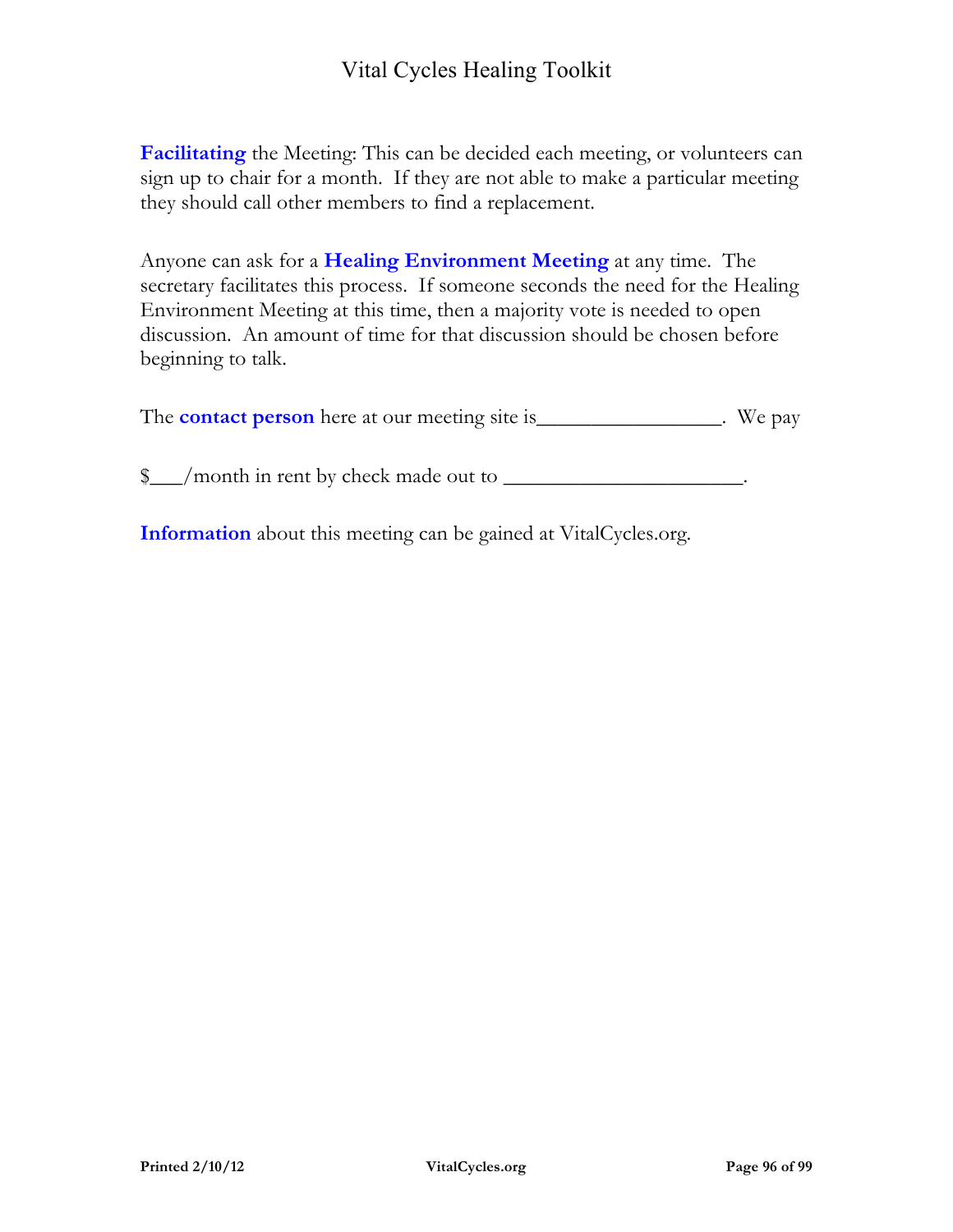### Role Definitions

### Facilitator:

- $\triangleright$  Facilitates the meetings using the Meeting Guide as a guide.
- $\triangleright$  Invites someone to speak about experience, strength and hope for the -\_\_\_ meeting of the month. Speakers ideally should be in Vital Cycles for at least 3 months.

Secretary: (ideally minimum 6 months in Vital Cycles)

- Facilitates the business meetings. (See "How this Meeting Works" bullets 1 and 2 for that process.) The secretary can ask former secretaries or others to facilitate for her if she is not able to attend.
- $\triangleright$  Write/type decisions made during business meetings in Minutes & insert in notebook.
- $\triangleright$  Facilitates a Healing Environment Meeting when it is called.
- Describe business meeting decisions during Announcements the next few meetings.
- $\triangleright$  Pass on this information to the next person in this role.

Treasurer: (ideally minimum 6 months in Vital Cycles)

- $\triangleright$  Collects, keeps safe, and tracks the weekly contributions in the Minutes section.
- $\triangleright$  Pays the monthly rent (can pay once at the beginning of the quarter for all 3 months)
- Gives Literature person money for printing new literature.
- $\triangleright$  Sends money to the Vital Cycles Global Service Group and other service groups as the group decides.
- Gives a Treasurer's report at each business meeting about how much money the group has and recent expenditures.
- $\triangleright$  Pass on this information to the next person in this role.

Literature: (ideally minimum 3 months in Vital Cycles)

- $\triangleright$  Keeps track of what literature the group currently has.
- $\triangleright$  Prints new literature as the group decides (or as individuals donates money for).
- $\triangleright$  Maintenance of literature in box.
- $\triangleright$  Pass on this information to the next person in this role.

Group Rep.: (ideally minimum 6 months in Vital Cycles)

- $\triangleright$  Communicates on behalf of the group with the Vital Cycles Global Service Group and the host site.
- $\triangleright$  Pass on this information to the next person in this role.